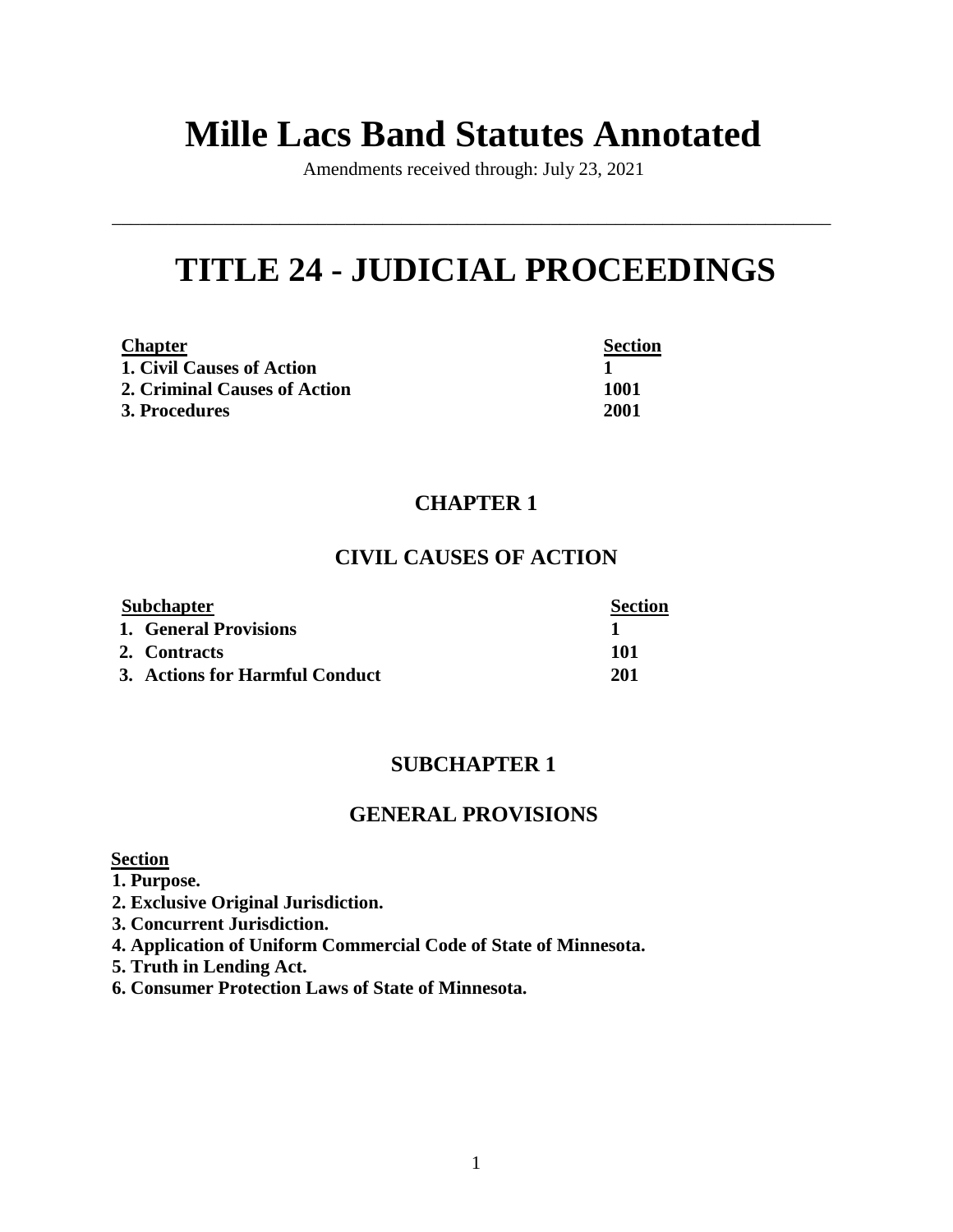### **§ 1. Purpose.**

The purpose of this chapter is:

- (a) To promote the general welfare, preserve and maintain justice, and to accord equal rights, equal protection and equal opportunity for all persons under the civil jurisdiction of the Non-Removable Mille Lacs Band of Chippewa Indians by enacting a written law to establish standards for civil causes of action.
- (b) To exercise inherent powers of government essential to the attributes of sovereignty by regulating the civil affairs of persons who enter or reside on lands subject to the jurisdiction of the Non-Removable Mille Lacs Band of Chippewa Indians and to provide a forum for the redress of civil grievances and disputes between persons located on said lands.
- (c) To provide a written code of civil law of the Non-Removable Mille Lacs Band of Chippewa Indians which may be invoked in the courts of any jurisdiction exterior to the Band, by any Band member who may be subject to the civil jurisdiction, of the State of Minnesota pursuant to the provisions of 28 USC 1360.

### **Historical and Statutory Notes**

### **Source:**

Band Statute 1144-MLC-5, T.I, § 1.

### **§ 2. Exclusive Original Jurisdiction.**

- (a) The Court of Central Jurisdiction is hereby conferred exclusive original jurisdiction over all civil causes of action, involving any person, where said grievance or dispute arises concerning any property, personal or otherwise, located on lands subject to the jurisdiction of the Non-Removable Mille Lacs Band of Chippewa Indians, except as otherwise provided in paragraph (b) below.
- (b) The Court of Central Jurisdiction shall have exclusive original jurisdiction over all civil matters in which the Non-Removable Mille Lacs Band of Chippewa Indians, any of its political subdivisions or entities, or its officers, appointees or employees are parties in their official capacity; provided that the Court of Central Jurisdiction shall have no jurisdiction over any such civil matter if (1) the Band or any of its political subdivisions or entities, by written contract, consents to the jurisdiction of any other court or courts of competent jurisdiction, to the exclusion of the Court of Central Jurisdiction, and waives its sovereign immunity only to this extent and (2) the Band Assembly adopts a resolution ratifying the contract. Band Assembly ratification of a contract in which a political subdivision or entity of the Band waives that subdivision or entity's sovereign immunity shall not be construed as a waiver of the Band's own sovereign immunity. Nothing herein shall be construed as a waiver of sovereign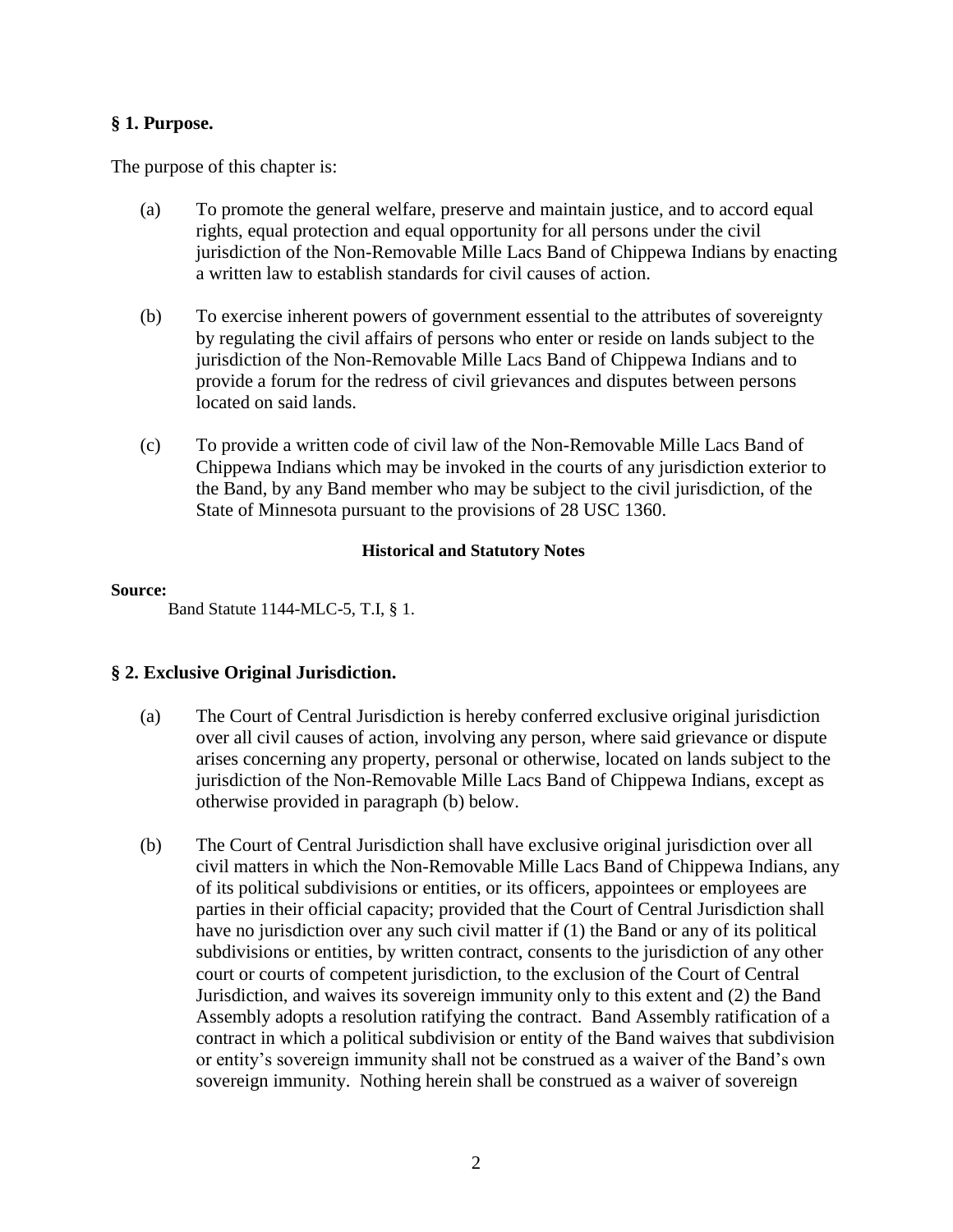immunity of the Band unless specifically authorized in accordance with Band law or by specific Band statute.

### **Historical and Statutory Notes**

**Source:** 

Band Statute 1144-MLC-5, T.I, § 2. Band Ordinance 08-93.

### **Cross References**

Subject matter jurisdiction, Court of Central jurisdiction, *see* 5 MLBS § 111.

### **§ 3. Concurrent Jurisdiction.**

The jurisdiction invoked by this chapter over any person, cause of action or subject shall be concurrent with any valid jurisdiction over the same of the Courts of the United States; provided, however, this chapter does not recognize, grant or cede jurisdiction to any other political or governmental entity.

### **Historical and Statutory Notes**

**Source:** 

Band Statute 1144-MLC-5, T.I, § 3.

**Cross References**

Personal jurisdiction, *see* 5 MLBS § 113. Subject matter jurisdiction, *see* 5 MLBS § 111.

### **§ 4. Application of Uniform Commercial Code of State of Minnesota.**

Pursuant to the provisions of 18 MLBS §301, the provisions of Minnesota Statutes Chapter 336, the Uniform Commercial Code, shall apply to any applicable civil causes of action which arise pursuant thereto.

### **Historical and Statutory Notes**

### **Source:**

Band Statute 1144-MLC-5, T.I, § 17.

### **Cross References**

Acceptance and counteroffer, *see* 24 MLBS § 107.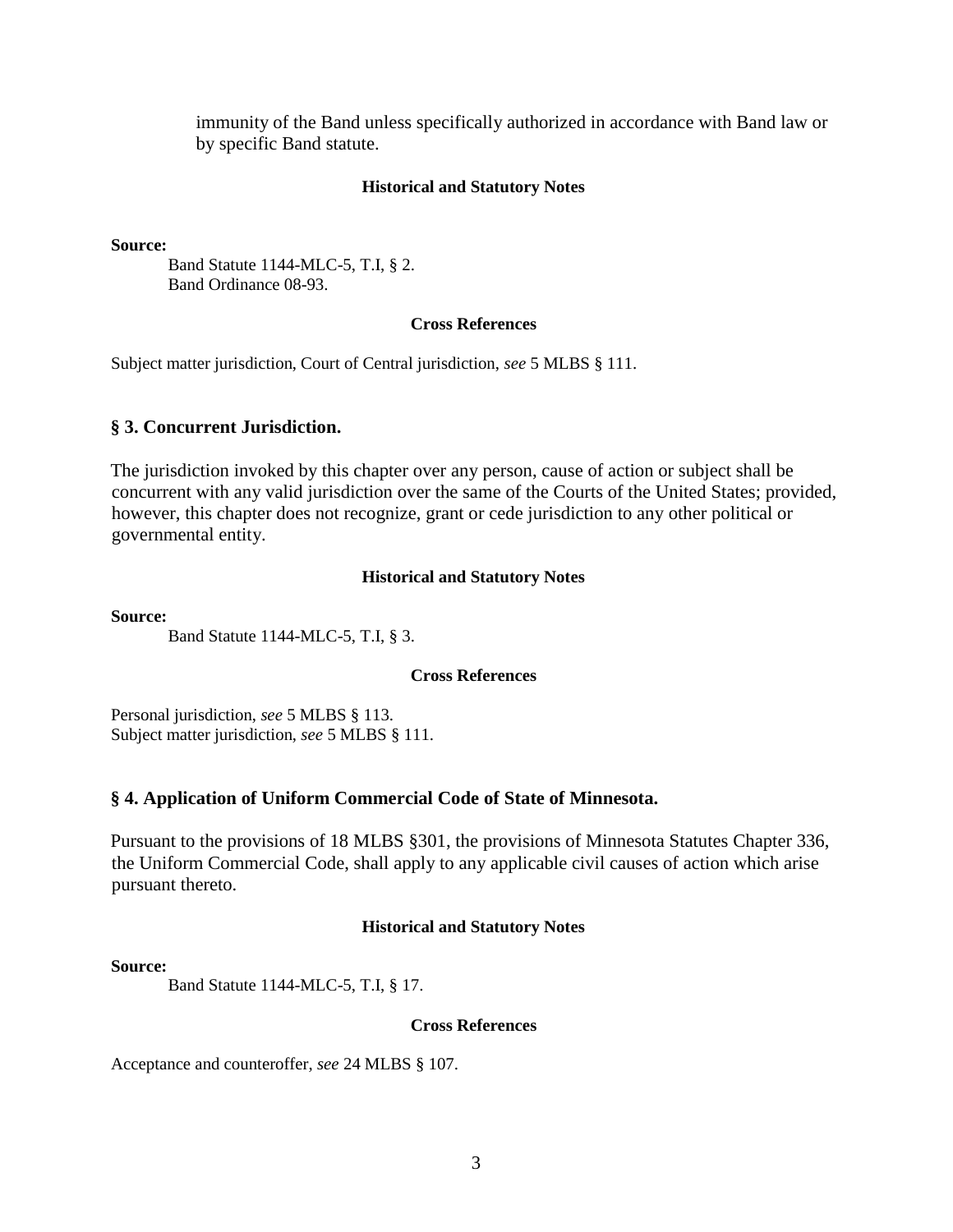### **§ 5. Truth in Lending Act.**

The provisions of the laws of the United States of America relative to truth in lending as set forth in 15 USC 1601, et seq. shall apply to all persons who are creditors and lessors as defined by the act. The justices of the Court of Central Jurisdiction shall be bound thereby to the provisions of said act.

#### **Historical and Statutory Notes**

**Source:** 

Band Statute 1144-MLC-5, T.I, § 18.

#### **Cross References**

Banks and banking, *see* 17 MLBS § 1 et seq. Creditors' remedies, *see* 24 MLBS § 3301 et seq. Commercial practices, *see* 18 MLBS § 1 et seq.

### **§ 6 Consumer Protection Laws of State of Minnesota.**

The Consumer Protection Laws of the State of Minnesota shall apply as the Consumer Protection Laws of the Non-Removable Mille Lacs Band of Chippewa Indians. The justices of the Court of Central Jurisdiction shall be bound thereby to enforce the provisions of said Consumer Protection Laws.

### **Historical and Statutory Notes**

**Source:** 

Band Statute 1144-MLC-5, T.I, § 19.

# **SUBCHAPTER 2**

### **CONTRACTS**

### **Section**

- **101. Definition of Contract.**
- **102. Legal Requirements.**
- **103. Offer.**
- **104. Interpretation.**
- **105. Time for Performance.**
- **106. Persons Capable of Contracting.**
- **107. Essential Elements of Consent.**
- **108. Withdrawal of Offer.**
- **109. Object of Contract.**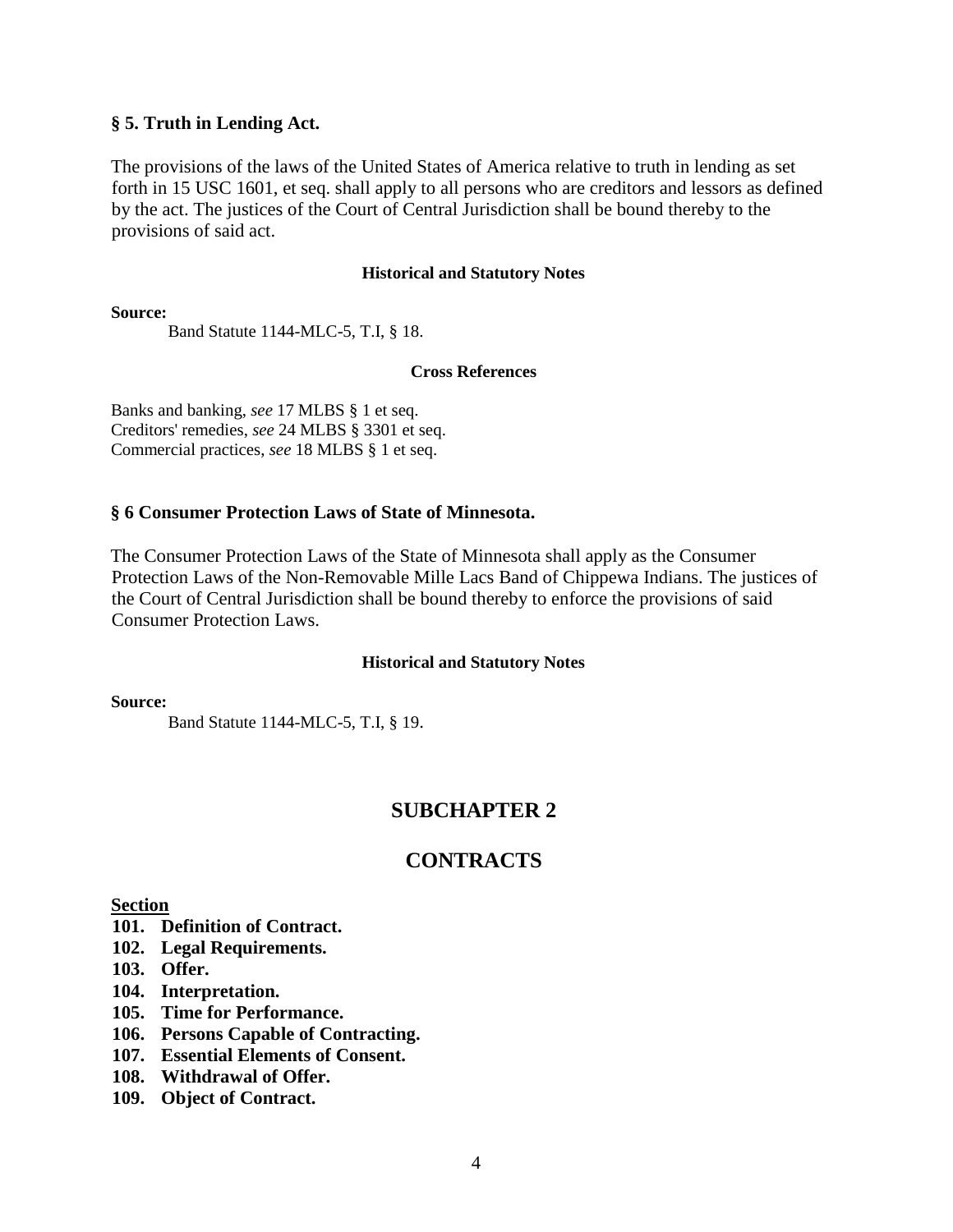- **110. Consideration.**
- **111. Formation of Contracts: Expressed or Implied.**
- **112. Oral or Written Contracts: Statue of Frauds.**
- **113. Public Auctions.**
- **114. Parolee Evidence Rule.**
- **115. Explanation or Supplementation of Terms.**
- **116. Unlawful Contract Provisions.**
- **117. Defenses to Judicial Enforcement of Contracts.**
- **118. Rights and Obligations of Non-Parties.**
- **119. Breach of Contract.**
- **120. Remedies of Breach of Contract.**

### **§ 101. Definition of Contract.**

A contract is an agreement, upon sufficient consideration, to do or not to do a particular thing. It may be oral or written, provided however that oral contracts as described in 24 MLBS § 112 are not enforceable.

### **Historical and Statutory Notes**

#### **Source:**

Band Statute 1144-MLC-5, T.I., § 4.

### **§ 102. Legal Requirements.**

The legal requirements necessary in forming a contract are:

- (a) Two or more parties, all of whom are legally capable of making a contract.
- (b) An offer by one party to do or refrain from doing a certain thing.
- (c) Acceptance of the offer by words or actions of the other party.
- (d) Consideration, or benefit, to one party in payment for the promise or actions of the other.

### **Historical and Statutory Notes**

#### **Source:**

Band Statute 1144-MLC-5, T.I., § 4.01.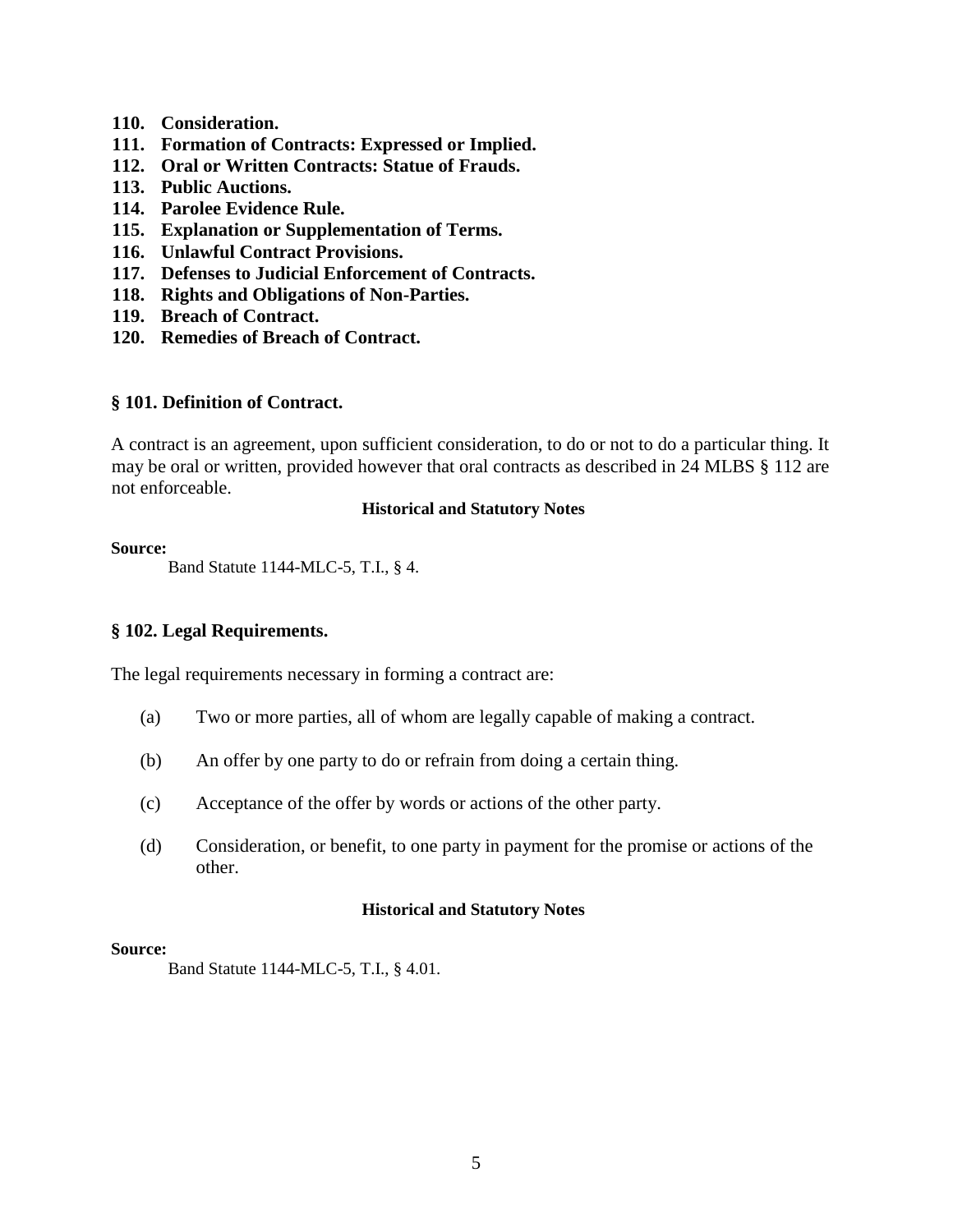### **§ 103. Offer.**

- (a) An offer is a proposal by one party to another party, showing a present intention to contract and giving the other party the right to accept to that the contract may be created.
- (b) To qualify as an offer, the words or acts shall meet the following basic requirements:
	- (1) The offer must indicated a present serious intention to contract.
	- (2) The essential terms of the offer must be definite and certain.
	- (3) The offer must be communicated to an identified party.
- (c) The four essential terms identified in paragraph (2) of subsection (b) are parties, subject matter, time for performance and price.

### **Historical and Statutory Notes**

#### **Source:**

Band Statute 1144-MLC-5, T.I., §§ 4.01.01-4.01.03.

### **§ 104. Interpretation.**

A contract is to be interpreted according to the law and usage of the place where it is to be performed or, if it does not indicate a place or performance, according to the law and usage of the place where it is made, unless otherwise stated in the contract.

### **Historical and Statutory Notes**

#### **Source:**

Band Statute 1144-MLC-5, T.I., § 4.02.

### **§ 105. Time for Performance.**

If no time is specified for the performance of an act, a reasonable time is allowed. If the act is capable of being done instantly, such as payment of money, it must be performed immediately when due and ascertained.

### **Historical and Statutory Notes**

**Source:**

Band Statute 1144-MLC-5, T.I., § 4.03.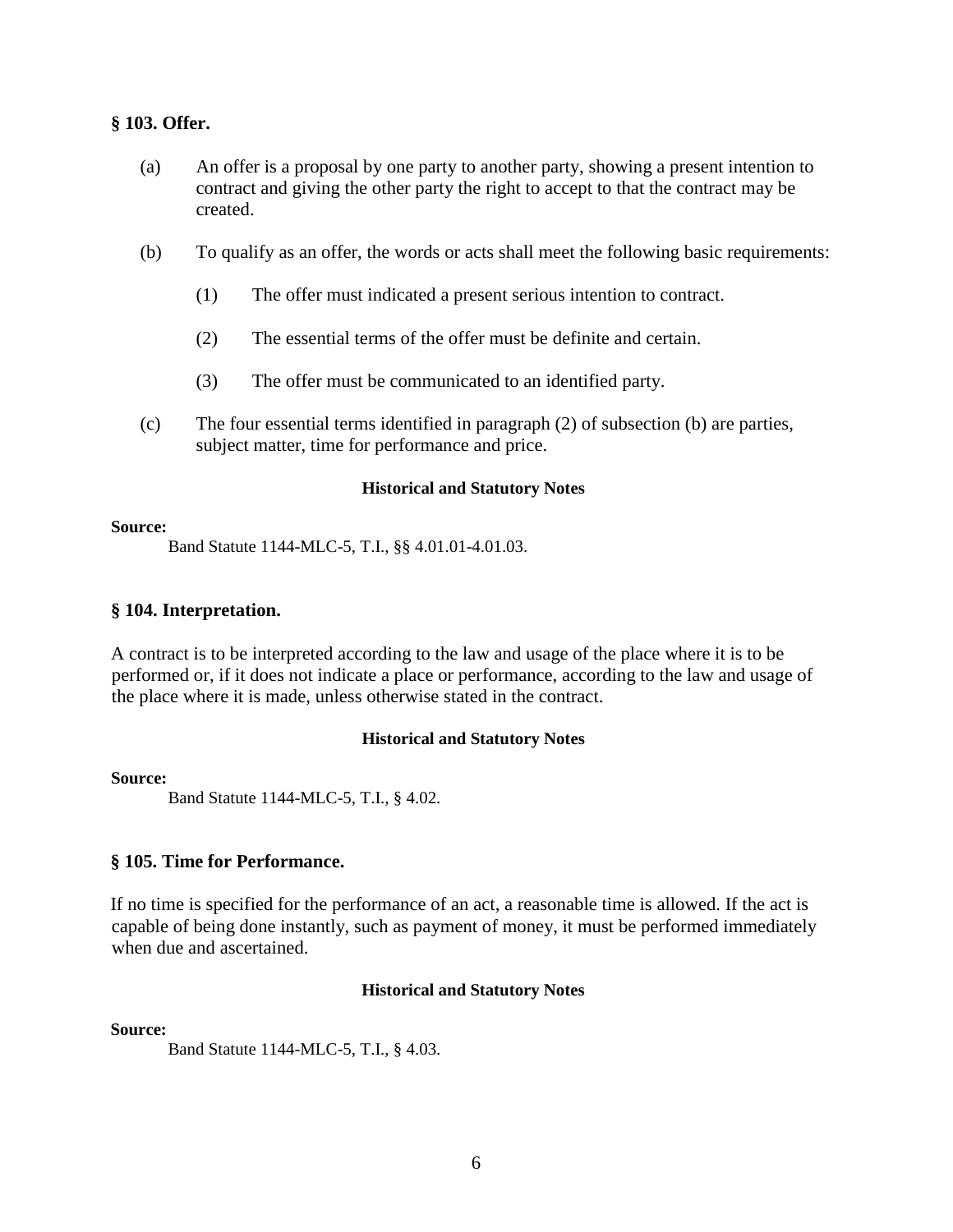### **§ 106. Persons Capable of Contracting.**

- (a) All persons are capable of contracting except minors under the age of sixteen and persons of unsound mind. Minors have only such capacity as shall be specified in the Band Statutes relating directly to them.
- (b) The contract of a minor if made while he is under the age of sixteen may be disaffirmed by the minor himself either before his majority or within one year's time afterwards.
- (c) A minor cannot disaffirm a contract otherwise valid to pay the reasonable value of things necessary for his support or that of his family entered into by him when not under the care of a parent or guardian able to provide for him or them.

### **Historical and Statutory Notes**

### **Source:**

Band Statute 1144-MLC-5, T.I., § 5.

### **Cross References**

Children and families, *see* 8 MLBS § 1 et seq.

### **§ 107. Essential Elements of Consent.**

- (a) Consent of the parties to a contract must be free, mutual and communicated by each to the other.
- (b) Consent which is not free is not void but voidable and may be rescinded in the manner prescribed by the statutes on revision (24 MLBS § 117). An apparent consent is not real or free and is voidable when obtained through duress, fraud, undue influence or mistake.
- (c) An offer to make a contract shall be construed as inviting acceptance in any manner and by any medium reasonable in the circumstances unless the offer clearly and expressly indicates, by its language or circumstances involved, that a specific method of acceptance is required.
- (d) Consent is deemed to be fully communicated between the parties as soon as the party accepting the offer has put his acceptance in the course of transmission to the party making the offer in conformity with subsection (c).
- (e) A definite expression of acceptance or a written confirmation which is sent within a reasonable time operates as an acceptance even though it states terms additional to or different from those offered or agreed upon, unless acceptance is expressly made conditional on assent to the additional or different terms. Any acceptance that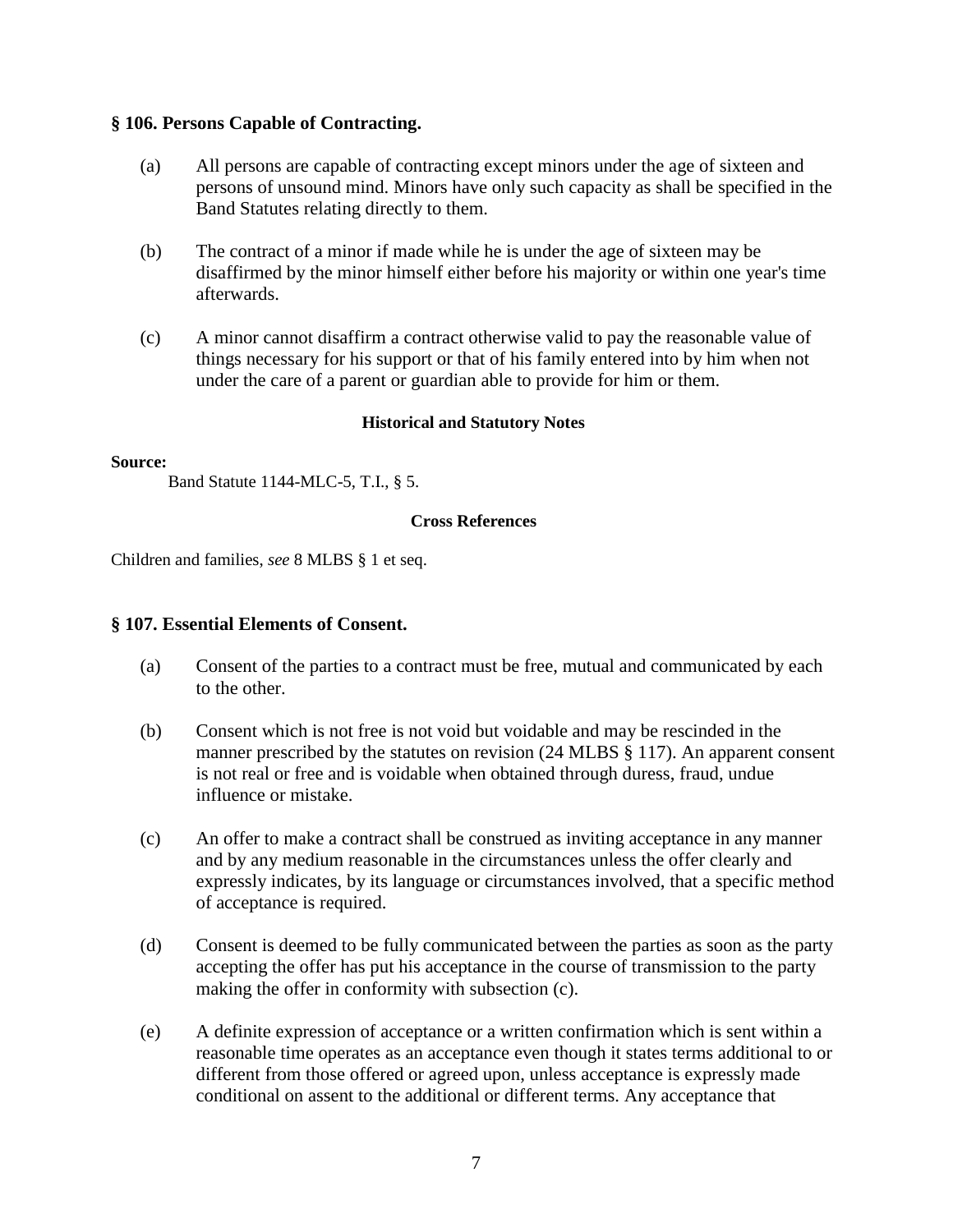materially changes the offer is a counteroffer that must be accepted by the original offeree to form a contract, except for sales contracts that are subject to interpretation under the Uniform Commercial Code of the State of Minnesota.

(f) A voluntary acceptance of the benefit of a transaction is equivalent to consent to all the obligations arising from it so far as the facts are known, or ought to be known, to the party accepting.

### **Historical and Statutory Notes**

### **Source:**

Band Statute 1144-MLC-5, T.I., § 6.

### **Cross References**

Applicability of Uniform Commercial Code, *see* 18 MLBS §301; 24 MLBS § 4.

### **§ 108. Withdrawal of Offer.**

- (a) An offer may be withdrawn at any time before its acceptance is communicated to the party making the offer, but not afterwards with the exception of option contracts or in the case of detrimental reliance.
	- (1) When an offeree gives something of value in exchange for a promise by the offeror not to revoke an outstanding contract, this shall be called an option contract. The option shall be treated as a contract in which the offeror bargains away his or her right to revoke the offer. If the option agreement does not specify a time limit, the court shall require the offeror to hold the contract open to the offeree's acceptance for a reasonable period of time.
	- (2) When the offeree relies upon an outstanding offer and as a result, suffers harm or loss this shall constitute detrimental reliance. Detrimental reliance by the offeree on an outstanding offer, where the reliance was reasonable and foreseeable by the offeror, shall make the offer irrevocable for a reasonable period of time.
- (b) An offer is withdrawn by the communication of notice of withdrawal by the party making the offer to the other party, and received by him, in the manner prescribed for communication of consent and acceptance, before his acceptance has been communicated to the former; or, by the lapse of time prescribed in such offer for its acceptance, or if no time is so prescribed, the lapse of a reasonable time without communication of acceptance; or beginning of performance if the reasonable method of acceptance; or, by the failure of the acceptor to fulfill a condition precedent to acceptance; or by the death or insanity of the offeror before acceptance of the offer; or by the supervening illegality of the proposed contract.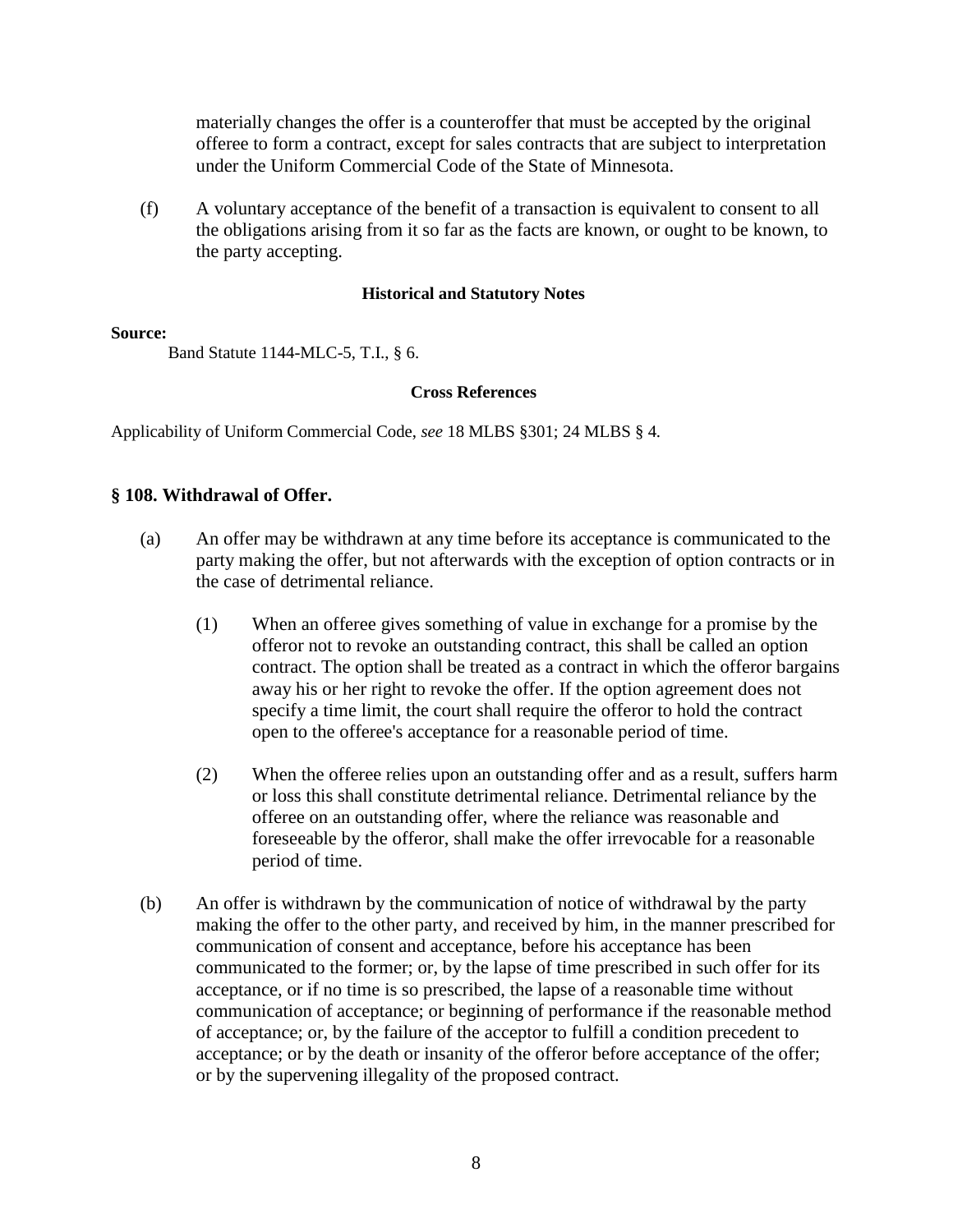#### **Source:**

Band Statute 1144-MLC-5, T.I., §§ 6.05, 6.06.

### **§ 109. Object of Contract.**

- (a) The object of a contract is the thing which the party receiving the consideration agrees to do or not to do.
- (b) The object of a contract must be lawful when the contract is made and possible and capable of being determined by the time the contract is to be performed.
- (c) Where a contract has only a single object and such object is unlawful in whole or in part, or wholly impossible of performance, or so vaguely expressed as not to be wholly ascertainable, the entire contract is void.
- (d) Where a contract has several distinct objects, one or more of which are lawful and one or more of which are unlawful in whole or in part, the contract is void as to the unlawful objects and valid as to the rest, if performance of the contract is possible after the exclusion of the unlawful part or parts.

### **Historical and Statutory Notes**

### **Source:**

Band Statute 1144-MLC-5, T.I., § 7.

### **§ 110. Consideration.**

- (a) Consideration is the price bargained for and paid for a promise. It may consist of an act, a forbearance, or a return promise.
- (b) The test of a sufficient consideration is whether the act, forbearance, or return promise results in a benefit to the promisor or a detriment to the promisee.
- (c) Consideration must be of some legal value. If there is no detriment or benefit, then the agreement is not enforceable. However, the amount of value is irrelevant. The court will uphold and enforce an agreement where there is consideration and will not impose its view as to whether the consideration was adequate or fair.
- (d) No preexisting duty imposed by law or contract shall be consideration on a subsequent contract.
- (e) The following shall be substituted for consideration.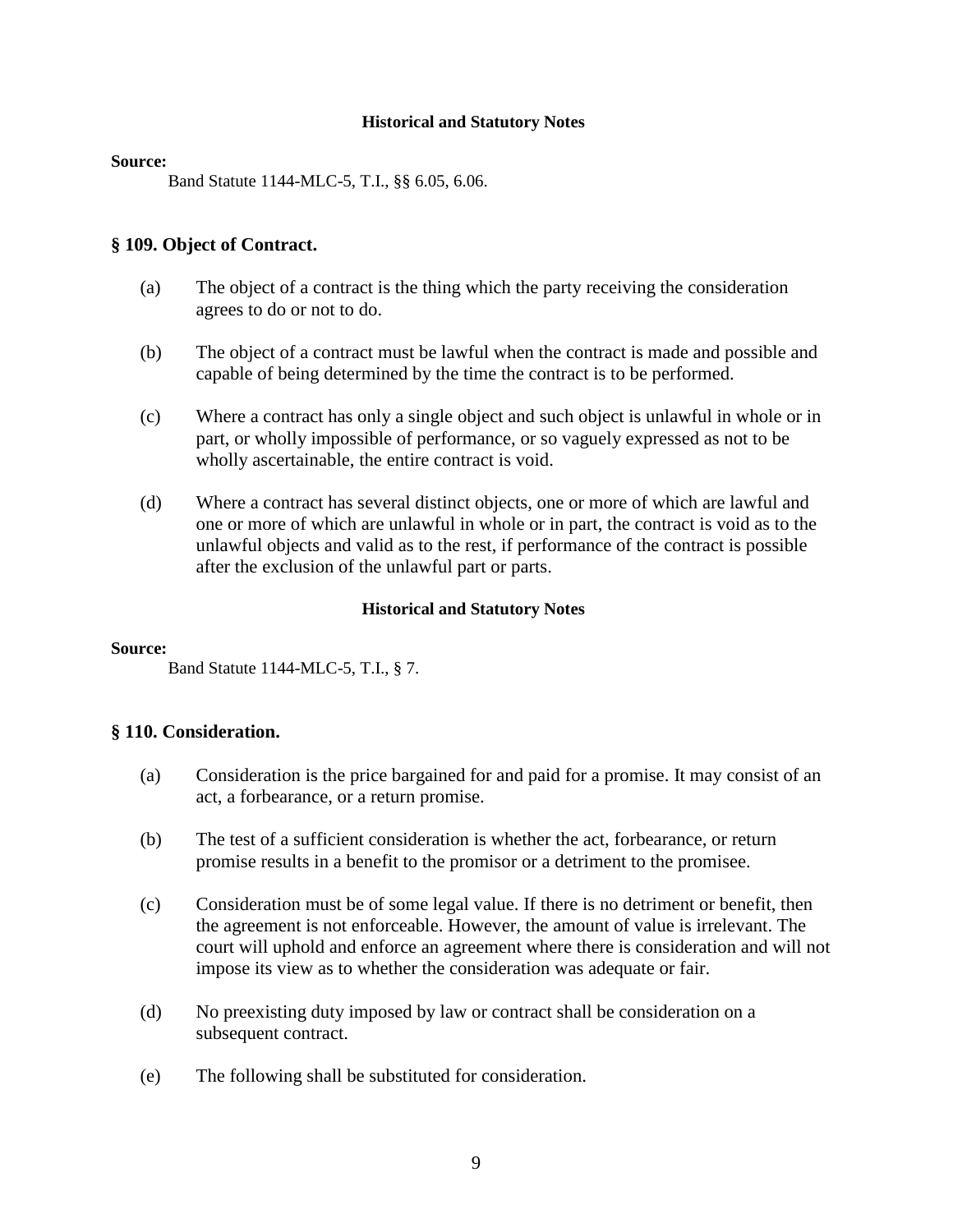- (1) A promise to perform a legal duty created in the past transaction and owing to the promisee is enforceable without new consideration.
- (2) If the promisee reasonably relied on promisor's promise to his detriment or forbearance, the contract will be enforced.
- (f) A written instrument is presumptive evidence of a consideration.
- (g) The burden of proof of showing a want of consideration sufficient to support an instrument lies with the party seeking to invalidate or avoid it.

#### **Source:**

Band Statute 1144-MLC-5, T.I., §§ 4.04, 8.

### **§ 111. Formation of Contracts: Expressed or Implied.**

A contract is either expressed or implied. An expressed contract is one the terms of which are stated in words. An implied contract is one the existence and terms of which are manifested by conduct of the parties.

#### **Historical and Statutory Notes**

#### **Source:**

Band Statute 1144-MLC-5, T.I., § 9.

### **§ 112. Oral or Written Contracts: Statute of Frauds.**

- (a) All contracts may be oral except such as are specially required by statute to be in writing.
- (b) The following contracts shall not be enforceable by action unless the same or some memorandum thereof be in writing and subscribed by the party to be charged or his agent, thereunto authorized by law.
	- (1) An agreement that by its terms is not to be performed within a year from the making thereof.
	- (2) An agreement made upon consideration of marriage, other than a mutual promise to marry.
	- (3) An agreement for the sale of real estate or an interest therein or lease of the same for a period longer than a year, but this does not abridge the power of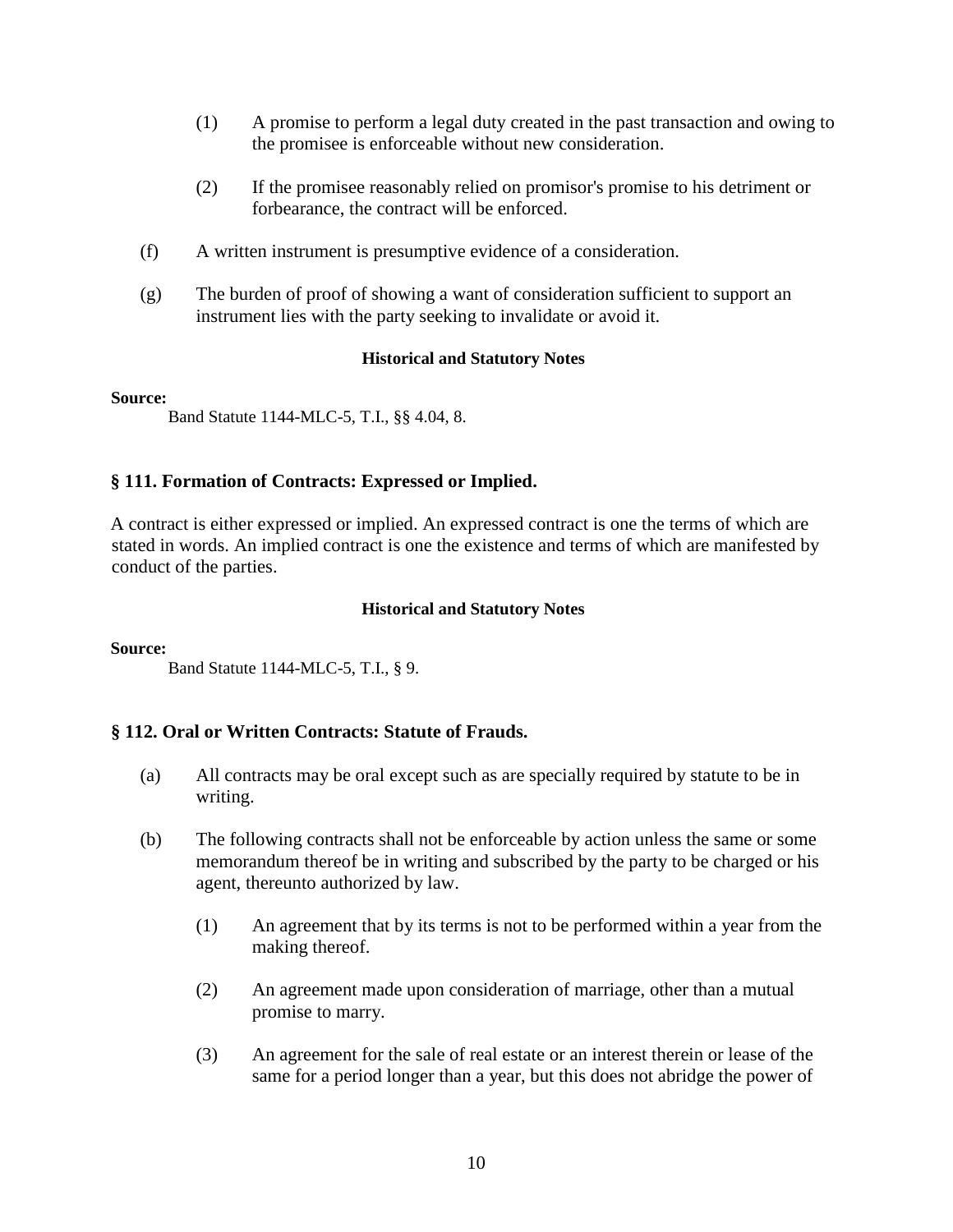the Court of Central Jurisdiction to compel specific performance of any agreement for the sale of real estate in case of part performance thereof.

- (4) A contract of sale or to sell any personal property of the value of \$500 or upward unless the buyer shall actually receive and accept part of the personal property sold or contracted, or give something in earnest or part payment to bind the bargain. These provisions apply to every sale or contract for sale of personal property.
- (c) Where a contract which is required to be in writing is prevented from being put into writing by the fraud or deceit of a party thereto, any other party who is prejudiced by such fraud may enforce it against the fraudulent party.

### **Historical and Statutory Notes**

### **Source:**

Band Statute 1144-MLC-5, T.I., §§ 9.01, 10.

### **§ 113. Public Auctions.**

Where a sale is made by public auction of any real or personal property, an entry by the auctioneer or clerk of sale, in his sale book at the time of the kind of property sold and description thereof sufficient for identification, the terms of sale, the price, and the name or names of the purchaser or person on whose account the sale is made is sufficient for memorandum to satisfy the requirements found in 24 MLBS § 115.

### **Historical and Statutory Notes**

### **Source:**

Band Statute 1144-MLC-5, T.I., § 10.02.

### **§ 114. Parolee Evidence Rule.**

- (a) In order to simplify the judicial interpretation of contracts by having a single, clear source of proof concerning the terms of the contract, the Parole Evidence Rule as set forth in subsection (b) shall be exercised in the Court of Central Jurisdiction.
- (b) The Parole Evidence Rule: Where the parties to a contract express their agreement in writing with the intent that it contain the complete and final expression of their bargain, any other expressions, whether written or oral made prior to or concurrent with the writing are inadmissible to change the terms of the writing.
- (c) The parole Evidence Rule shall only apply when there is a writing that is intended to be the complete and final expression of the bargain. In the event that the writing is not intended to be the complete and final expression of the contract, then other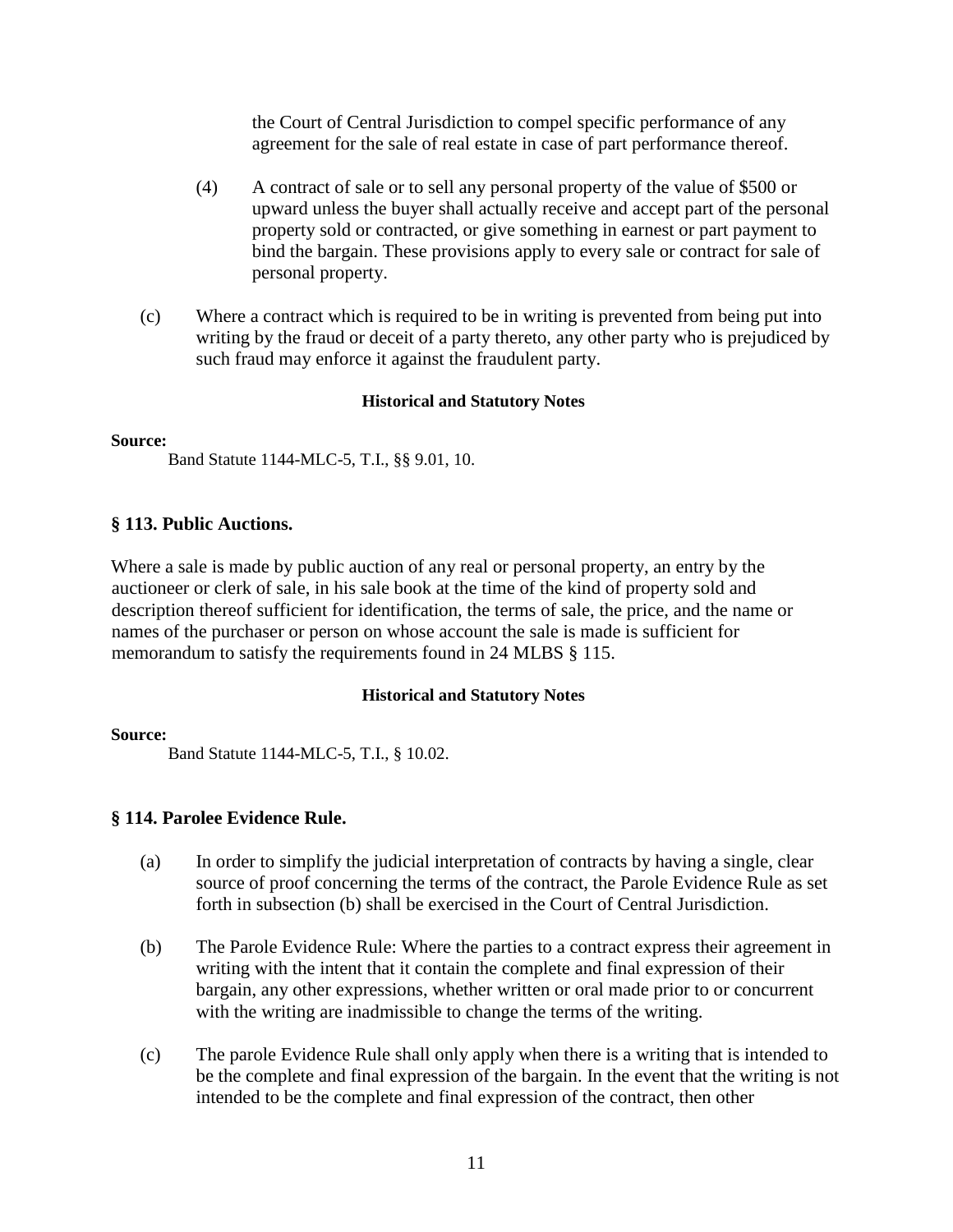expressions whether oral or written are admissible even if they vary or contradict the terms of the writing.

- (d) The parole Evidence Rule shall only apply to evidence of agreements which change the final written expression. Evidence concerning oral or written agreements shall be admissible to aid in interpreting rather than changing the terms of the bargain. The party seeking to admit the evidence, however, must first produce evidence that the writing is ambiguous.
- (e) The parole Evidence Rule shall not apply to situations in which the agreement itself is being challenged. Evidence concerning other oral or written expressions shall be admissible to show that no contract existed or that the entire agreement is unenforceable.

### **Historical and Statutory Notes**

#### **Source:**

Band Statute 1144-MLC-5, T.I., § 13.

### **§ 115. Explanation or Supplementation of Terms.**

Terms which are set forth in writing, intended by the parties as a final expression of their agreement with respect to such terms as are included therein, may not be contradicted by evidence of any prior agreement or of a contemporaneous oral agreement but may be explained or supplemented:

- (a) By evidence of prior course of dealing between the parties; and
- (b) By evidence of terms as they are defined by the common usage particular to the subject of the contract; or
- (c) By evidence of consistent additional terms unless the court finds the writing to have been intended also as a complete and exclusive statement of the terms of the agreement.

### **Historical and Statutory Notes**

#### **Source:**

Band Statute 1144-MLC-5, T.I., § 10.03.

### **§ 116. Unlawful Contract Provisions.**

(a) All contracts which have for their object, directly or indirectly, to exempt anyone from responsibility for his own fraud or willful injury to the person or property of another or from violation of law whether willful or negligent, are against the public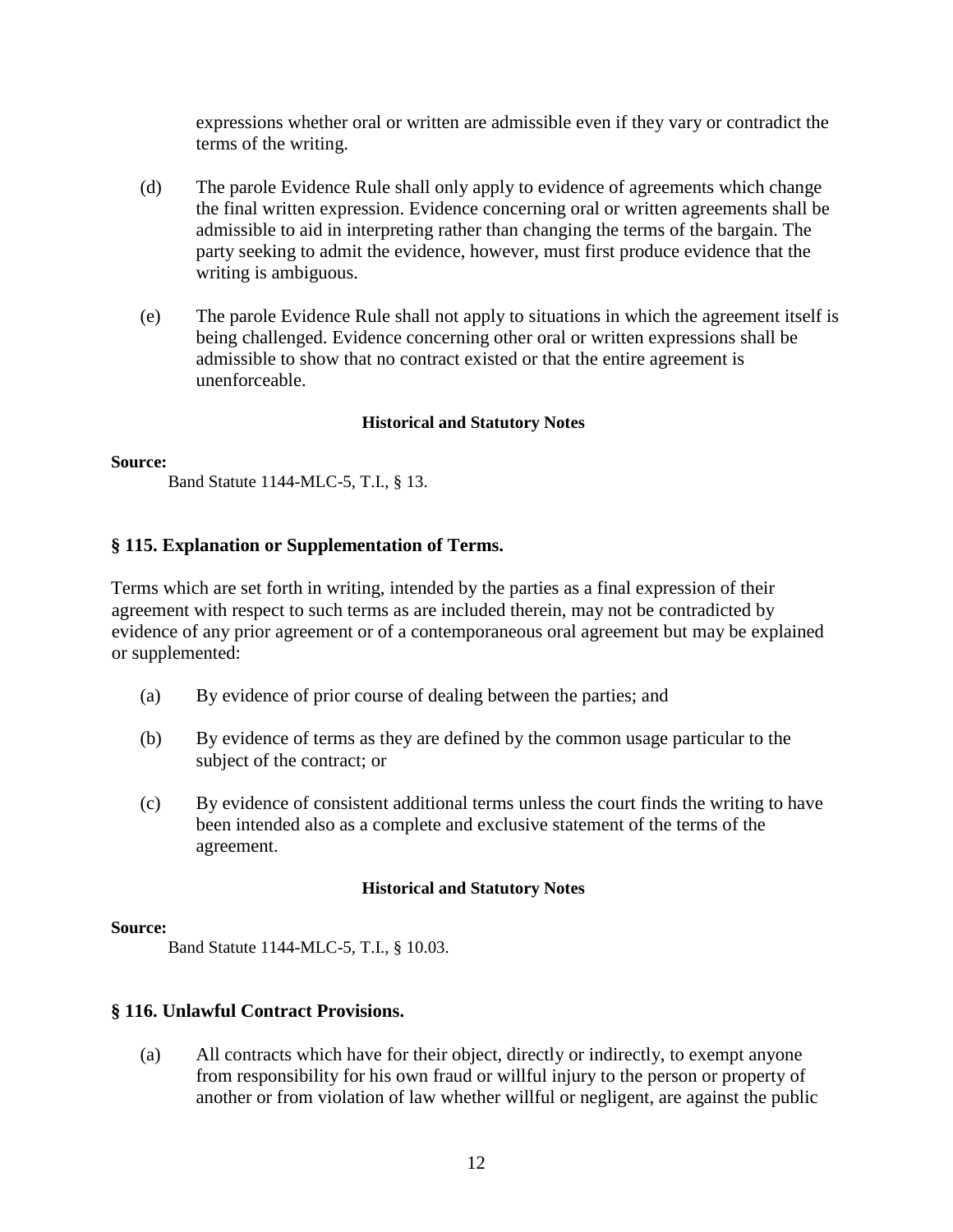policy of the Non-Removable Mille Lacs Band of Chippewa Indians and shall be void.

- (b) Every contract in which the amount of damage or compensation for the breach of an obligation is determined in anticipation thereof is void to that extent, except the parties may agree therein upon an amount presumed to be the damage for breach in cases where it would be impractical or extremely difficult to fix the actual damages.
- (c) Every provision in a contract restricting a party from enforcing his rights under it by usual legal proceedings in the Court of Central Jurisdiction or limiting his time to do so, is void.
- (d) Every contract restraining exercise of a lawful profession, trade or business is void to the extent, except:
	- (1) One who sells the goodwill of a business may agree with the buyer to refrain from carrying on a similar business within a specified reservation or part thereof, so long as the buyer or person deriving title to the goodwill from him carries on a like business therein;
	- (2) Partners may, upon or in anticipation of a dissolution of the partnership, agree that none of them will carry on a similar business within the same reservation, or part thereof, where the partnership business has been transacted;
	- (3) An employee may agree with an employer at the time of employment or at any time during such employment not to engage directly or indirectly in the same business or profession as that of his employer for any period not exceeding five years from the date of such agreement or within the boundaries of the same reservation.
- (e) Usury is the exaction of interest or service charges or deferred payment on a sale of goods on a loan of money which interest or service charge is higher than the rate established by the laws of the State of Minnesota for similar transactions. Such a usurious contract is illegal and void.
- (f) The law of the Non-Removeable Mille Lacs Band of Chippewa Indians will aid neither party to an illegal contract. If it is executory, neither party may enforce it. If executed, the Court of Central Jurisdiction shall not permit revision and recovery of what was given in performance.

### **Historical and Statutory Notes**

### **Source:**

Band Statute 1144-MLC-5, T.I., § 11.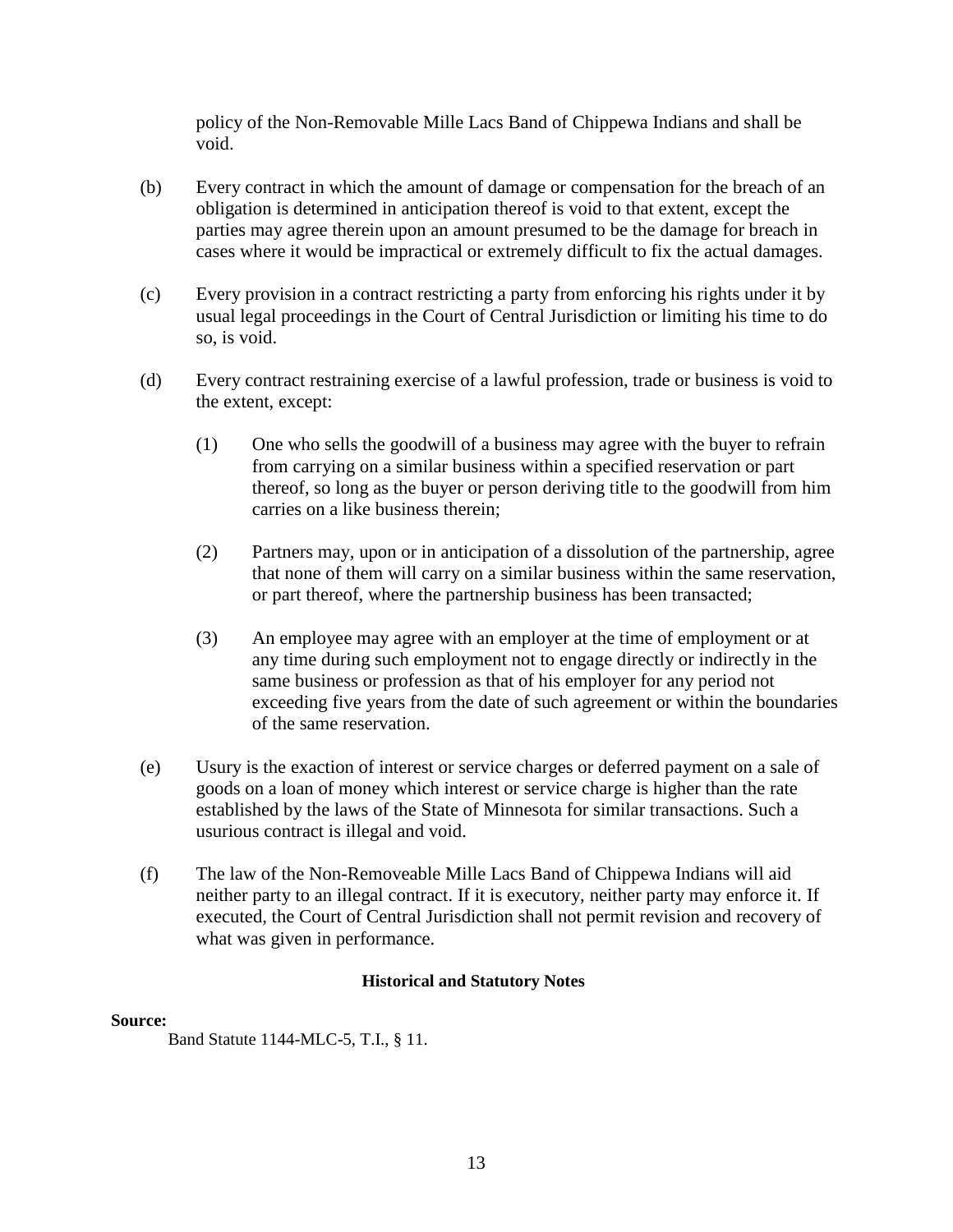### **§ 117. Defenses to Judicial Enforcement of Contracts.**

The following defenses to judicial enforcement of contracts shall be recognized in the Court of Central Jurisdiction:

- (a) The lack of legal capacity to contract shall be an available defense to judicial enforcement of contracts. Nothing herein shall relieve minors of their right to affirm the provisions of a contract when they come of age or in the case of mentally incompetent persons when they become competent. Persons who lack legal capacity in matters where they affirm said contract shall be bound by the provisions of said contract even if they were unaware of the fact that the contract was previously voidable. In all cases, minors and persons who are mentally incompetent shall be liable for the reasonable value of any necessities for sustaining life that may be conferred on them pursuant to the provisions of their contracts.
- (b) Failure to comply with the Statute of Frauds (24 MLBS § 112) shall be an available defense to judicial enforcement of contracts. The Statute of Frauds shall be liberally construed so as to limit the substantial loss of property or money simply because a person failed to put an otherwise valid agreement into writing.
- (c) The illegality of the contract shall be an available defense to judicial enforcement of contracts. Contracts in which either the subject matter of the contract or the purpose of the contract is illegal are void an unenforceable in regard to the illegal portion of the contract only.
- (d) Fraud or duress shall be an available defense to judicial enforcement of contracts. Where a party signs a contract or gives oral assent based upon a false impression of the contract terms created by the other party, the contract shall be voidable by the innocent party. Where the consent of one party is obtained by force or threat of force against the party or members of the party's family, the contractual obligations of the victim are voidable. This shall be termed duress.
- (e)
- (1) Unconscionability of a contract shall be a defense to judicial enforcement of contracts. The unconscionability of contract doctrine shall work to protect against one-sided bargains, called contracts of adhesion, in which one party with little or no bargaining power is subjected to oppressive terms by the other party. The Court of Central Jurisdiction shall consider the relative bargaining strength of the parties, economic justification for the terms, and injury to the party or to the public policy of the Non-Removable Mille Lacs Band of Chippewa Indians if the terms of the contract are enforced.
- (2) It shall be the duty of the Court of Central Jurisdiction to prevent oppression and/or surprise upon one party to the contract by refusing to enforce contract provisions containing warranty disclaimers, waivers of Statute of Limitations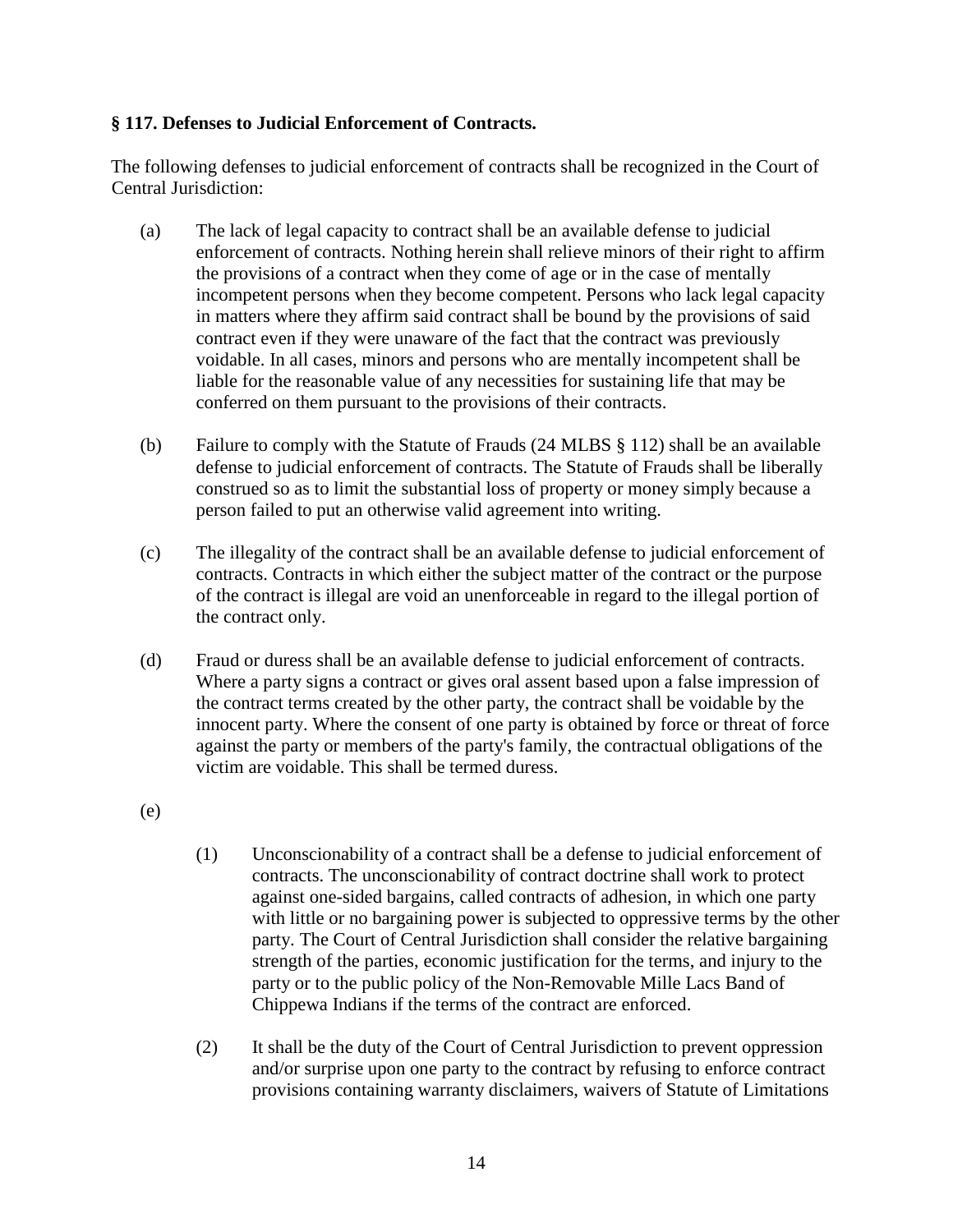or of all defenses, disclaimers of liability or other unreasonable terms or requirements. Obscure or technical language in the contract which the party is obviously unable to comprehend shall also be justification for refusal to enforce the provisions of said contract.

- (3) If the court finds a contract or any part of a contract to be unconscionable, the court may refuse to enforce the contract at all, or refuse to enforce the unconscionable terms or limit the enforcement of the terms in order to avoid the oppressive result.
- (f) Mistake or ambiguity in the provisions of a contract shall be a defense to judicial enforcement of contracts. The standard rules of contract law regarding mistake or ambiguity shall be utilized in the Court of Central Jurisdiction.

### **Historical and Statutory Notes**

#### **Source:**

Band Statute 1144-MLC-5, T.I., § 12.

### **§ 118. Rights and Obligations of Nonparties.**

- (a) The rights and obligations of nonparties to any contract shall be recognized in the Court of Central Jurisdiction. A non-party shall be any person who was neither the offerer nor the offeree at the time that a contract was formed. The Court of Central Jurisdiction shall recognize three types of nonparties: the intended thirdparty beneficiary, the assignee of rights, and the delegate of duties.
- (b) The legal status of intended third-party beneficiaries shall arise at the formation stage of the original contract. The legal status of assignees and delegates, shall arise subsequent to the formation stage, when either or both of the original parties seeks to transfer rights or assignments and/or to delegate duties to a third party.
- (c) A contract made expressly for the benefit of a third parson may be enforced by him at any time before the parties rescind such contract.

### **Historical and Statutory Notes**

### **Source**:

Band Statute 1144-MLC-5, T.I., §§ 5.03, 14.

### **§ 119. Breach of Contract.**

(a) The contract law of the Non-Removable Mille Lacs Bands of Chippewa Indians requires that the parties to a contract perform all of their promises pursuant to the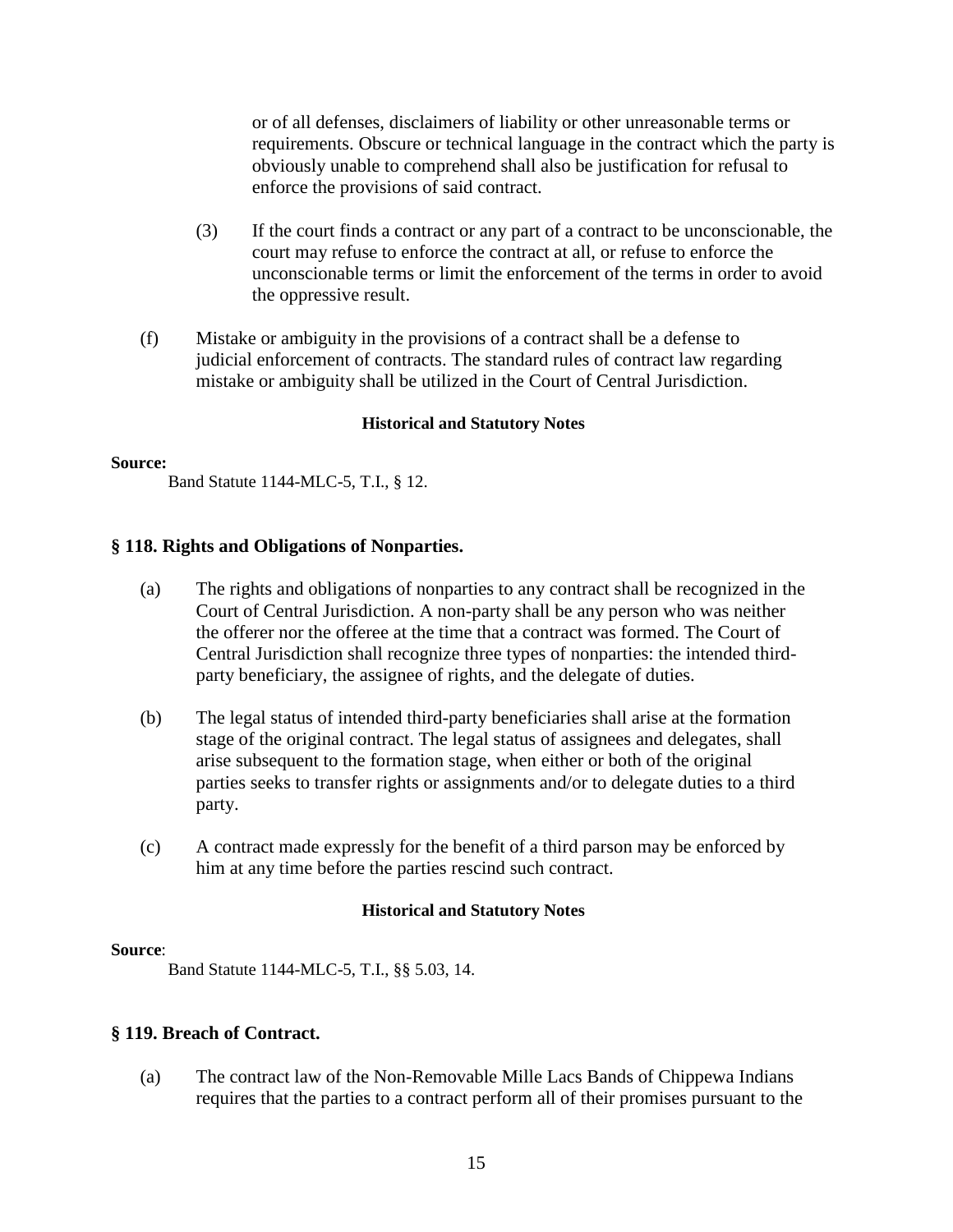provisions of said contract. When one party does not perform a promise pursuant to the terms of the contract, the other party shall have a breach of contract cause of action in the Court of Central Jurisdiction. However, not every breach of a promise made in a contract by one party shall automatically entitle the other party to judicial enforcement of the provisions of said contract. The breach may be justifiable as provided hereafter.

- (b) The Court of Central Jurisdiction shall recognize the following as excuses or defenses for the breach of a contract, sand said excuses shall not be exclusive.
	- (1) Impossibility of performance of the provisions of a contract.
	- (2) Supervening illegality.
	- (3) The other contracting parties prior breach of the provisions of a contract.
	- (4) The waiver of non-performance of the provisions of a contract by the other contracting party.
	- (5) A later change of the agreement by the parties.
- (c) A breach of contract cause of action shall exist in the Court of Central Jurisdiction when a party refuses to perform, fails to perform, or defectively performs a contractual obligation which is due and which has not been excused or discharged.
- (d) In the event the breach of contract is substantial or material, the contract obligations of the non-breaching party may be discharged and the non-breaching party may no longer have to perform his or her contractual obligations.

### **Historical and Statutory Notes**

### **Source:**

Band Statute 1144-MLC-5, T.I., §15.

### **§ 120. Remedies for Breach of Contract.**

The following remedies for breach of contract shall be available to any party in a breach of contract matter:

(a) The Court of Central Jurisdiction may award monetary damages as a remedy aimed at making good the losses of the non-breaching party. Only damages which are consequential, foreseeable, unavoidable and certain shall be recoverable.

(b)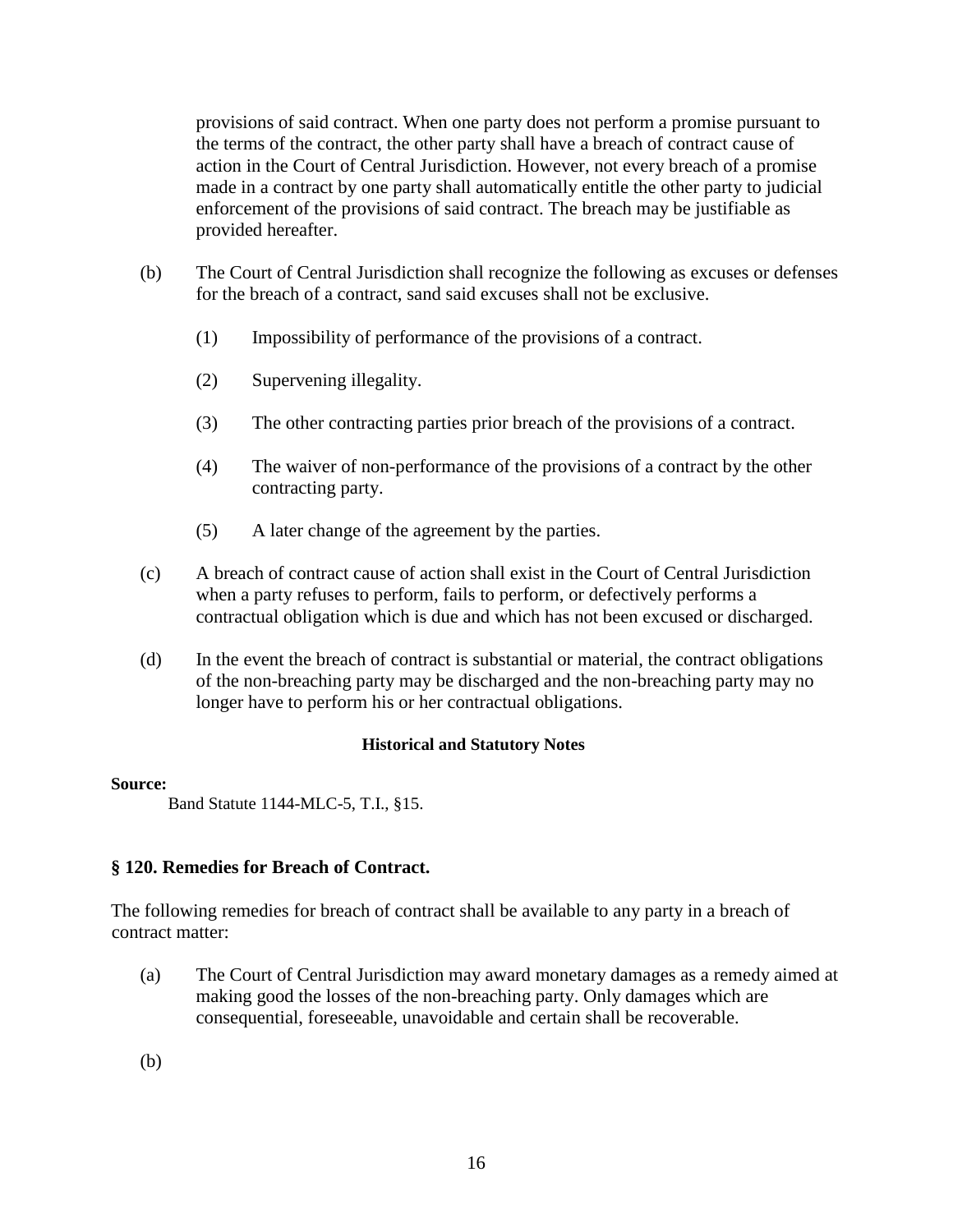- (1) The Court of Central Jurisdiction may award specific performance as a remedy in which the breaching party is ordered to perform the contract according to its exact terms. In the event the party willfully disobeys a specific performance order of the court, he/she may be fined or may be subject to contempt of court sanctions pursuant to the laws of the Non-Removable Mille Lacs Band of Chippewa Indians.
- (2) The Court of Central Jurisdiction shall award specific performance when other forms of relief or remedy authorized by law are deemed to be inadequate to compensate for any losses of the non-breaching party.
- (c) The Court of Central Jurisdiction may award restitution to any nonbreaching party to a contract. Restitution shall be awarded to prevent unjust enrichment by the breaching party and shall be measured by the gain of the breaching party as opposed to the nonbreaching parties loss. Restitution recovery may be both monetary and tangible or intangible. Restitution may also be in a form so as to restore the parties to a previous position by revision or cancellation of the contract or where a contract is reformed to reflect a more accurate statement of the parties agreement.

#### **Source:**

Band Statute 1144-MLC-5, T.I., § 16.

#### **Cross References**

Damages, *see* 24 MLBS §651 et seq.

# **SUBCHAPTER 3**

# **ACTIONS FOR HARMFUL CONDUCT**

| Part |                                 | Section |
|------|---------------------------------|---------|
|      | <b>A.</b> General Provisions    | 201     |
|      | <b>B.</b> Intentional Harms     | 251     |
|      | C. Public Nuisance Ordinance    | 301     |
|      | <b>D.</b> Defamation            | 351     |
|      | E. Fraud and Deceit             | 401     |
|      | <b>F.</b> Invasion of Privacy   | 451     |
|      | G. Negligence                   | 501     |
|      | <b>H.</b> Wrongful Death        | 551     |
|      | <b>I.</b> Cultural Actions      | 601     |
|      | <b>J.</b> Damages               | 651     |
|      | K. Suits Against Band Officials | 701     |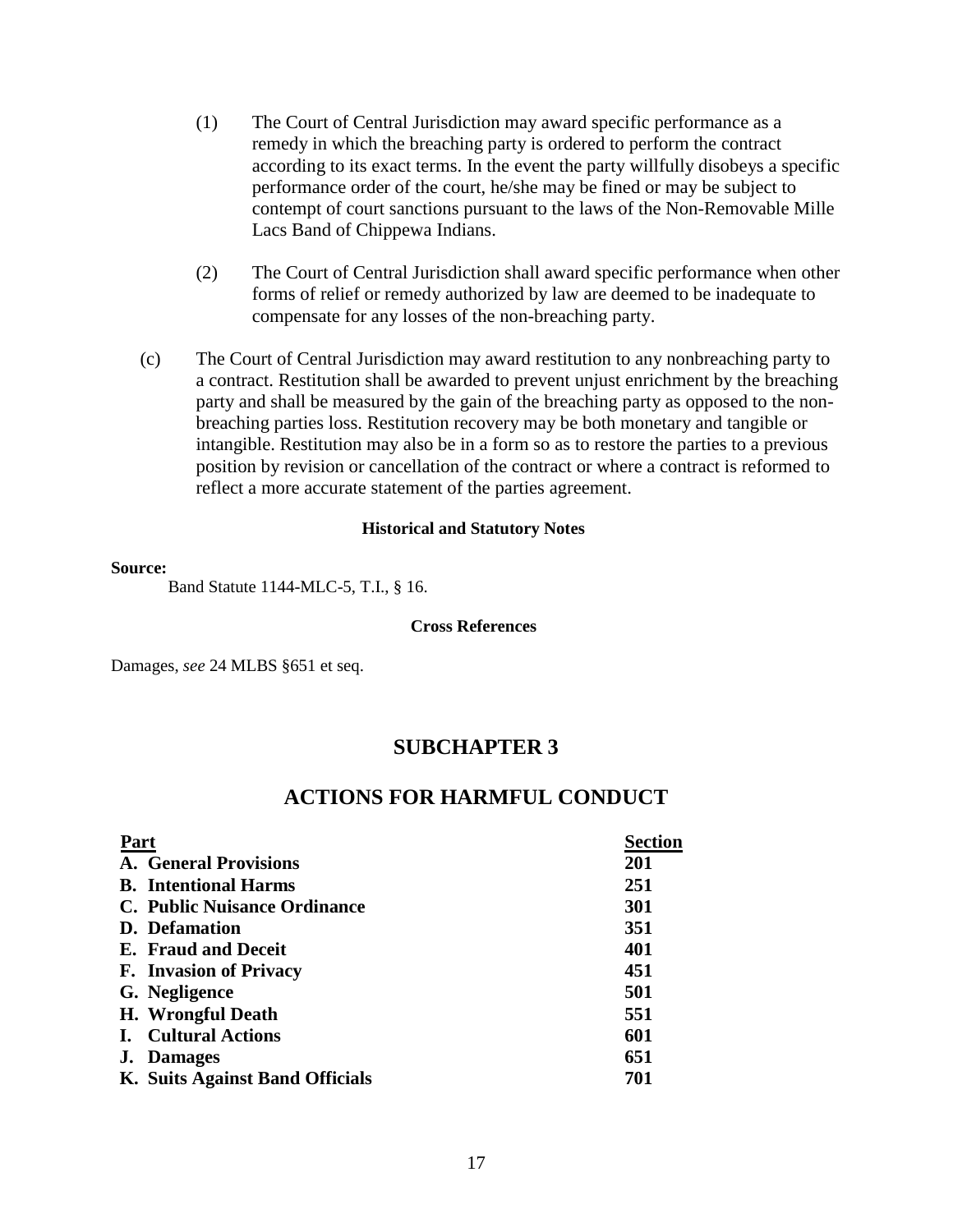## **PART A**

# **GENERAL PROVISIONS**

### **Section**

- **201. Rights and Obligations of All Persons.**
- **202. Responsibility for Willful and Negligent Acts.**
- **203. Right to Peaceful Possession of Property.**

#### **§ 201. Rights and Obligations of All Persons.**

Every person who invades the interest of another, as provided in this chapter, shall be liable to the injured person in accordance with the provisions of this chapter.

#### **Historical and Statutory Notes**

#### **Source:**

Band Statute 1144-MLC-5, T.II. § 1.

#### **§ 202. Responsibility for Willful and Negligent Acts.**

Every person is responsible for injury to the person, property, or rights of another caused by his willful acts or caused by his want of ordinary care or skill.

#### **Historical and Statutory Notes**

#### **Source:**

Band Statute 1144-MLC-5, T.II, § 2.

### **§ 203. Right to Peaceful Possession of Property.**

Every person is entitled to peaceful possession of his or her own personal property and violation of that interest in peaceful possession is actionable as provided in this chapter.

#### **Historical and Statutory Notes**

#### **Source:**

Band Statute 1144-MLC-5, T.II, § 3.

#### **Cross References**

Deprivation of property without due process of law, *see* 1 MLBS § 8. Intentional interference with personal property, *see* 24 MLBS § 255. Recovery of possession of personal property, *see* 21 MLBS § 501 et seq.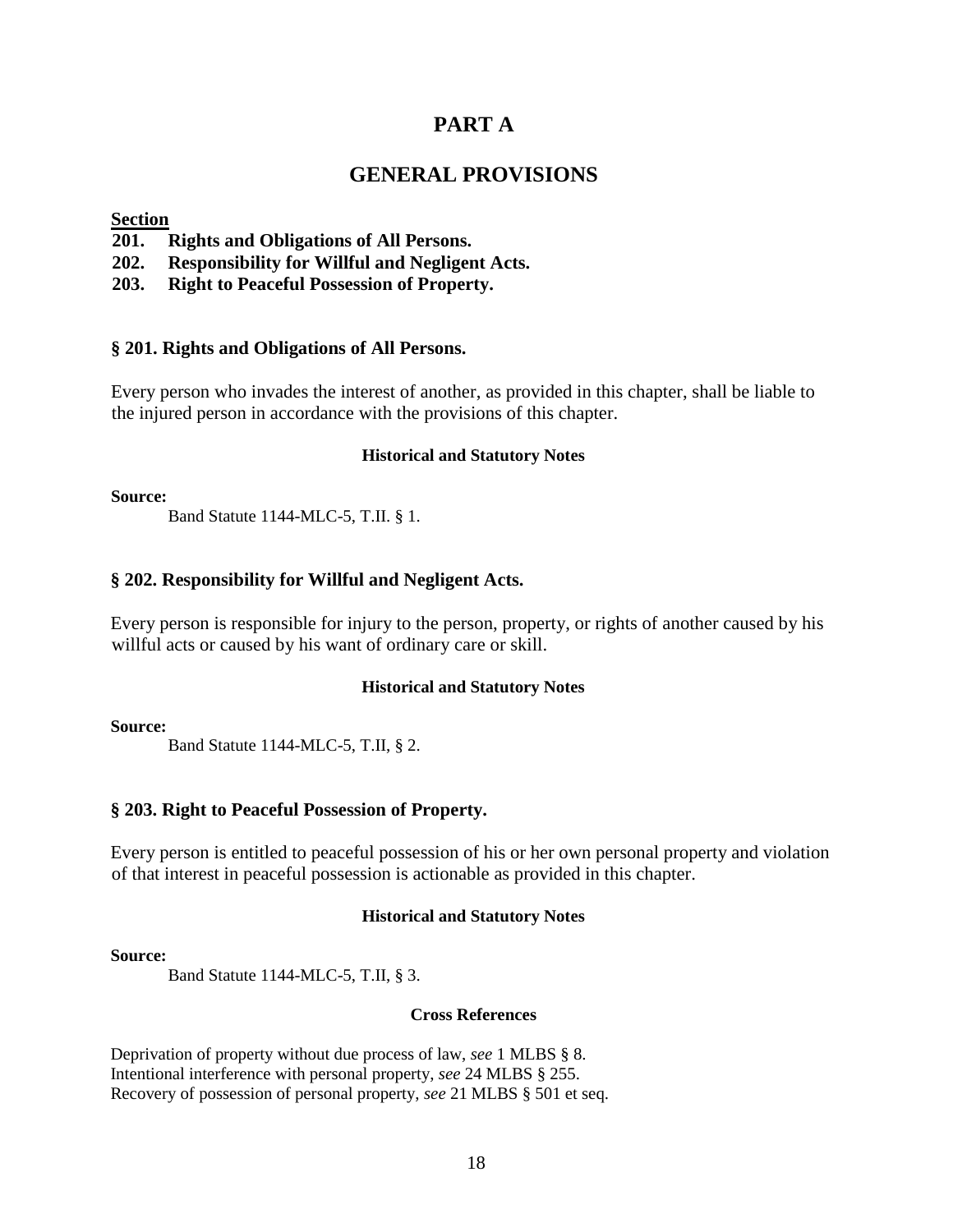Replevin, *see* 24 MLBS §3501 et seq. Unreasonable searches and seizures, *see* 1 MLBS § 2.

# **PART B**

# **INTENTIONAL HARMS**

**Section** 

**251. Assault and Battery. 252. Infliction of Mental Distress. 253. False Imprisonment. 254. Trespass to Land. 255. Intentional Interference with Personal Property.** 

### **§ 251. Assault and Battery.**

- (a) A cause of action may be brought for assault or assault and battery. An assault is any willful and unlawful attempt or offer with force or violence, to hurt the person of another. It is any act of such a nature as to create an apprehension of battery. Words alone are not enough to constitute an assault. The apprehension must be one which would normally be aroused in the mind of a reasonable person. Battery is any willful and unlawful use of force or violence upon the person of another. Person includes any part of the body or anything so closely attached thereto that it is customarily regarded as a part thereof.
- (b) Assault or battery is justifiable in the follow cases:
	- (1) When necessarily committed by a police officer in the performance of any legal duty or by any other person assisting him or acting by his direction;
	- (2) When necessarily committed by any person in arresting one who has committed any felony, and delivering him to a public officer competent to receive him in custody;
	- (3) When committed either by the party about to be injured, or by any other person in his aid or defense; in preventing or attempting to prevent an offense against his person or any trespass or other unlawful interference with real or personal property in his lawful possession; provided the force or violence used is not more than sufficient to prevent such offense;
	- (4) When committed by a parent or the authorized agent of any parent, or by any guardian or teacher in the exercise of a lawful authority to restrain or correct the child, ward, or student, provided restraint or correction has been rendered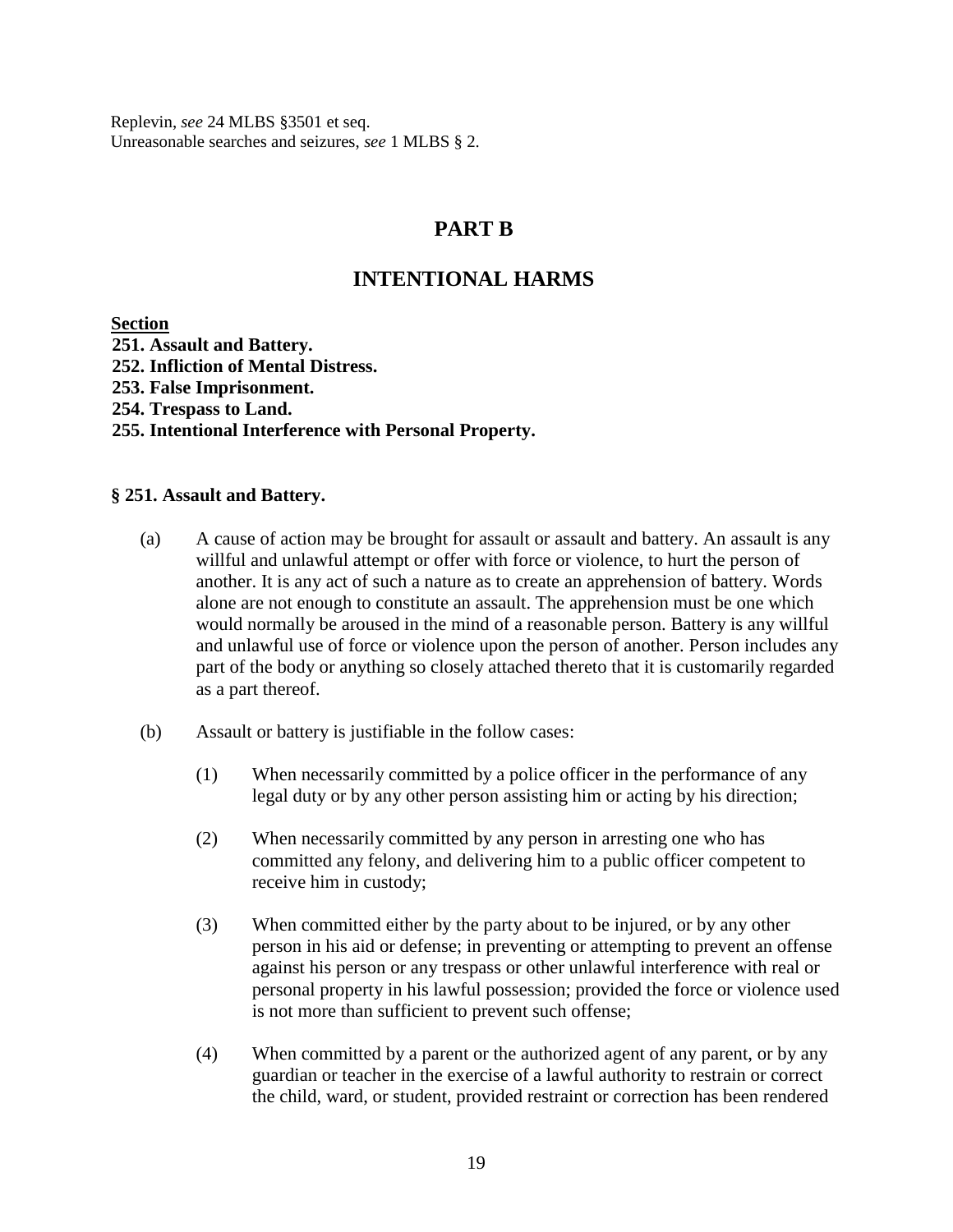necessary by the child's refusal to obey the lawful command of such person, and the force or violence used is reasonable in manner and moderate in degree;

- (5) When committed by any person to prevent any insane person, or other person of unsound mind, including persons temporarily or partially deprived of reason, from committing an act dangerous to himself or to another, or enforcing such restraint as is necessary for the protection of his person or for his restoration to health, during such period only as shall be necessary to obtain legal authority for the restraint or custody of his person.
- (c)
- (1) The damages recoverable for assault are those for the plaintiff's mental or physical injury, or both. The establishment of the cause of action, without proof of harm, entitles the plaintiff to recover at least nominal damages.
- (2) Proof of contact with the plaintiff's person entitles him to recover at least nominal damages. The establishment of this cause of action entitles him also to compensation for the mental disturbance inflicted upon him as well as for any physical harm that may arise.

### **Historical and Statutory Notes**

### **Source:**

Band Statute 1144-MLC-5, T.II, §§ 4, 39, 40.

### **Cross References**

Children and families, *see* 11 MLBS § 1 et seq. Criminal assault and battery, *see* 24 MLBS § 1101, 1102.

### **§ 252. Infliction of Mental Distress.**

A cause of action shall exist for the infliction of mental distress. Infliction of mental distress is an act which goes beyond the limits of accepted conduct in the community. The actor must intend that the person injured will suffer mental distress of a very serious kind. The mental distress must in fact exist and result from the act.

### **Historical and Statutory Notes**

### **Source:**

Band Statute 1144-MLC-5, T.II, § 5.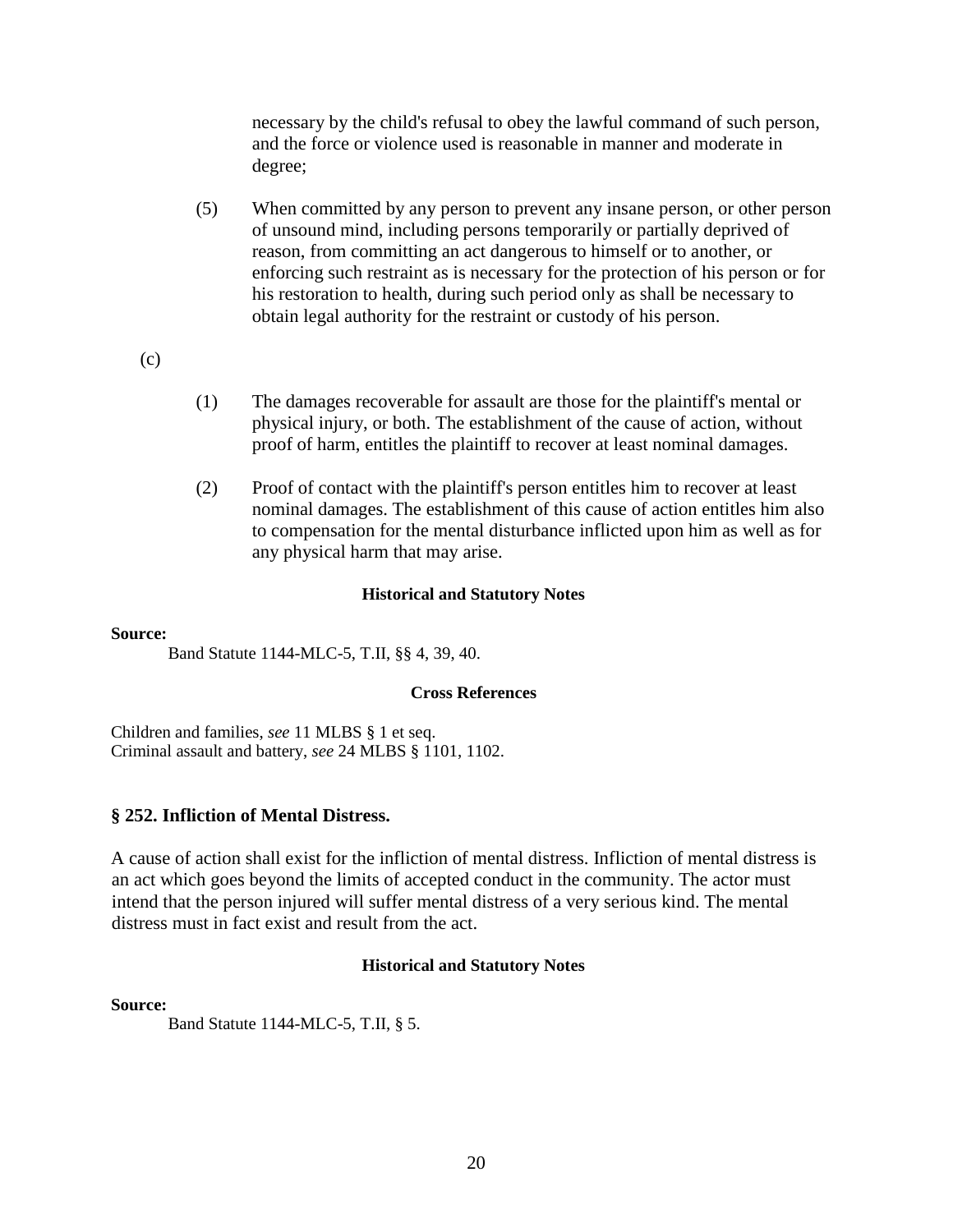### **§ 253. False Imprisonment.**

- (a) False imprisonment occurs when a person's freedom of movement has been intentionally and unlawfully restrained.
- (b) A person is not liable for false imprisonment of another in the following circumstances:
	- (1) When making a lawful arrest;
	- (2) When exercising judicial authority or carrying out the order of a court.
	- (3) When temporarily detaining a person where there is probable cause to believe such person is attempting to remove unpurchased goods or merchandise without intention of paying the purchase price.
- (c) A false imprisonment establishes a cause of action for at least nominal damages. The plaintiff may also recover any other damages that he can show where proximately caused by false imprisonment.

### **Historical and Statutory Notes**

### **Source:**

Band Statute 1144-MLC-5, T.II, §§ 6, 41.

### **Cross References**

False arrest or unlawful restraint, criminal offenses, *see* 24 MLBS § 1108.

### **§ 254. Trespass to Land.**

- (a) A person is subject to liability to another for trespass, irrespective of whether he thereby causes harm, if he intentionally and unlawfully:
	- (1) Enters land or any house or structure on the land in the rightful possession of the other or causes a thing or third person to do so;
	- (2) Remains on such property; or
	- (3) Fails to remove from such property a thing which he is under a duty to remove.
- (b) Extent of liability: A trespasser under this section is liable for any physical harm to the possessor of the property, or to the land, or to any personal property located thereon, or to any persons who are lawfully on the premises or their personal property, caused by any act or activity of the trespasser.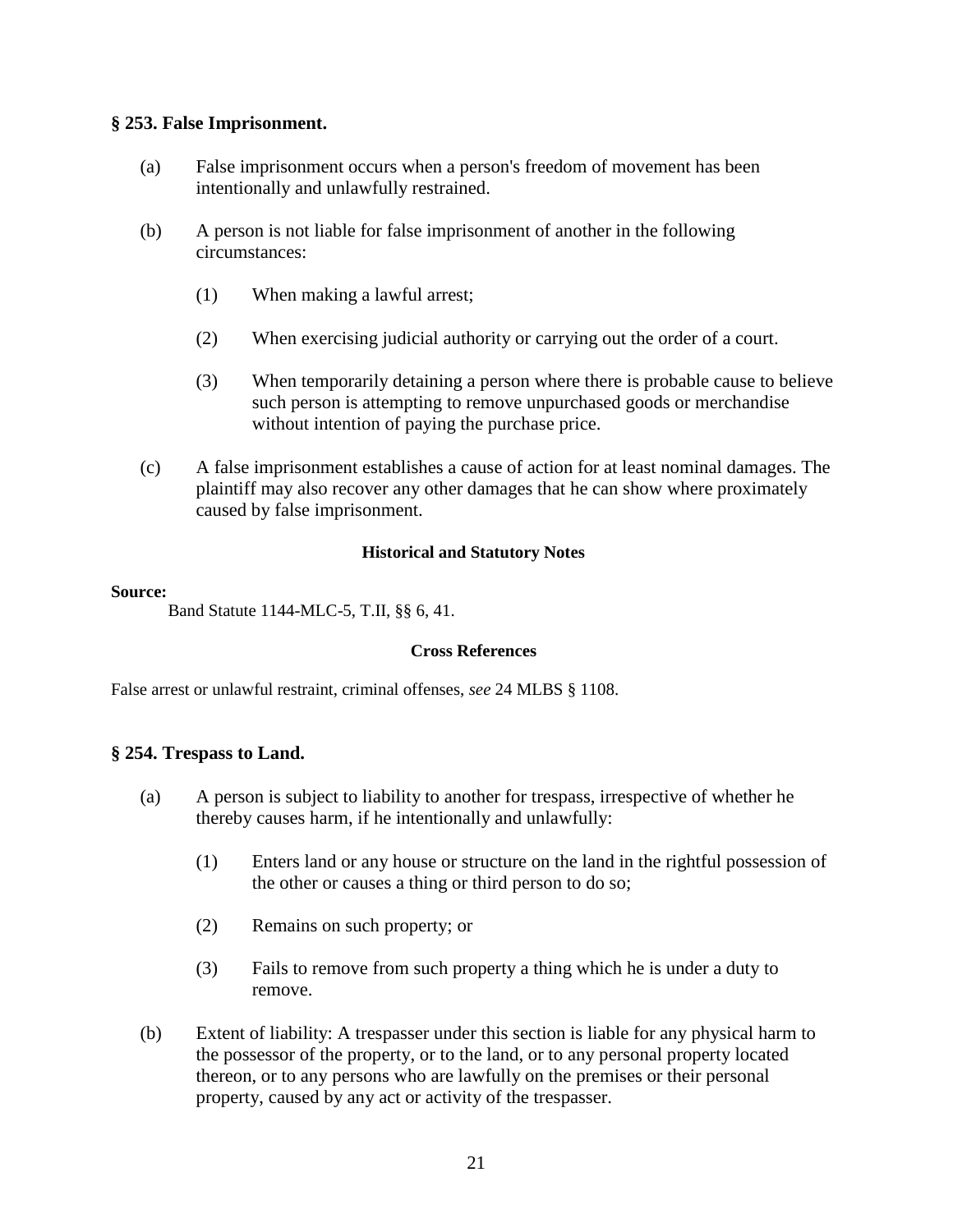- (1) Where a person is entitled to a judgment for harm to land resulting from an unlawful invasion and not amounting to a total destruction in value, and damages, at the plaintiff's election, include compensation for:
	- (i) The difference between the value of the land before the harm and the value after the harm or the cost of restoration which has been or reasonably may be incurred, or if a separable portion of the land has been damaged, the loss in its value, and
	- (ii) The loss of use of the land; and
	- (iii) Discomfort and annoyance, in an action brought by the occupant.
- (2) The damages for past and prospective invasions of land include all detriment to the land past, present or future caused by such trespass.

#### **Source:**

Band Statute 1144-MLC-5, T.II, §§ 7, 42.

#### **Cross References**

Criminal trespass, *see* 24 MLBS § 1151.

### **§ 255. Intentional Interference with Personal Property.**

- (a) Personal property includes any kind of property not amounting to an interest in real estate. Leases shall be considered as personal property for the purposes of this section.
- (b) A trespass to a personal property may be committed by intentionally and unlawfully:
	- (1) Dispossessing another of the personal property; or
	- (2) Using or interfering with the use of personal property in the possession of another, where:
		- (i) the personal property is impaired as to its condition, quality or value; or
		- (ii) the possessor is deprived of the use of the personal property for a substantial time; or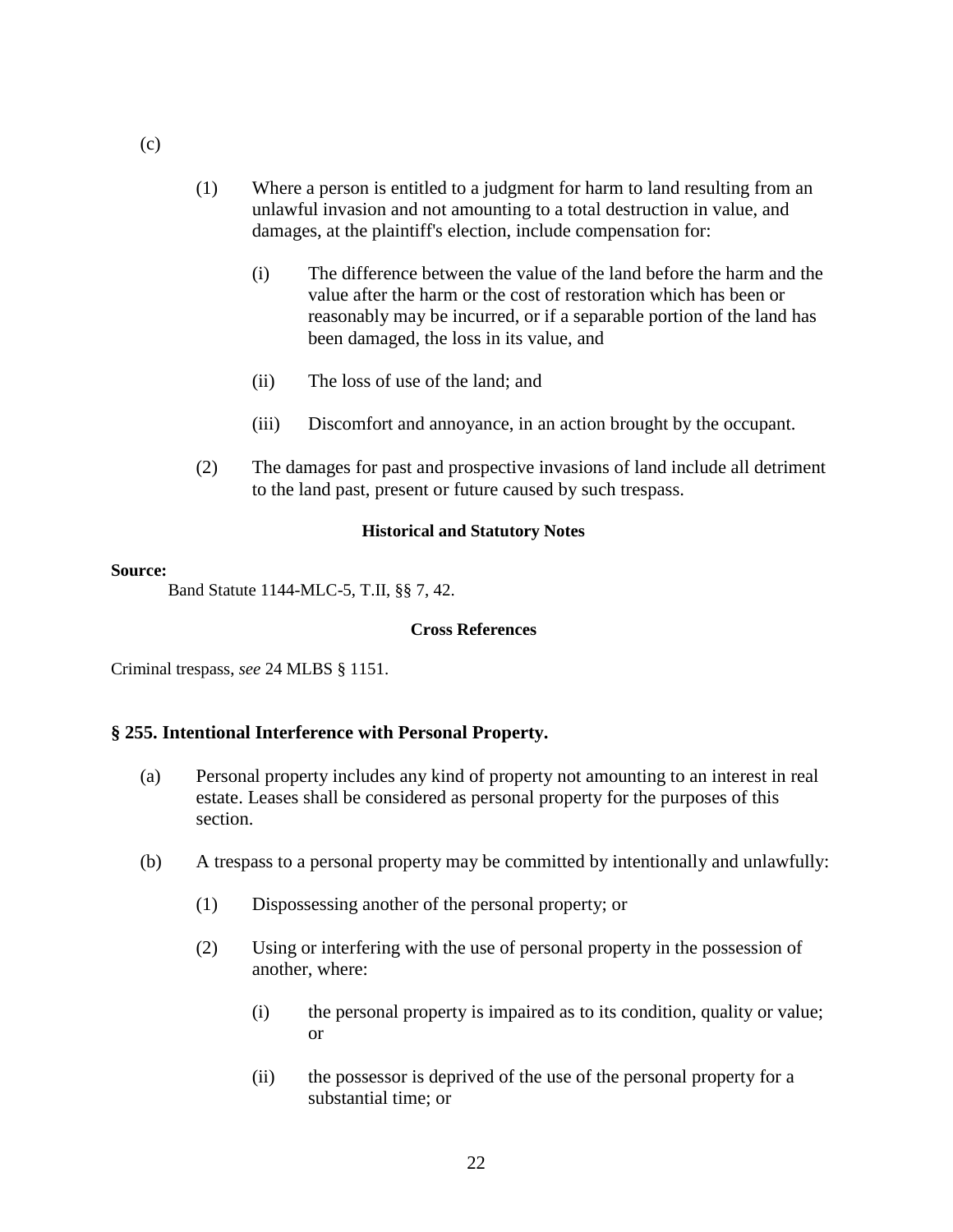- (iii) bodily harm is caused to the possessor, or harm is caused to some person or thing in which the possessor has a legally protected interest.
- (3) Disposing of personal property entrusted to the person.
- (4) Mis-delivering personal property.
- (5) Refusing to surrender personal property to the person entitled thereto.
- (c) One who interferes with personal property in any of the ways described in subsection (b) shall be subject to liability for the damages caused. Damages may be measured by the fair market value of the item if it is no longer available to the rightful possessor or cannot be restored to his use in the condition in which it was taken; or the fair rental value of the item if such value is ascertainable and any damages caused by reason of the unavailability of the personal property to the owner. Damages shall be in such form and amount as is deemed just by the court.

#### **Source:**

Band Statute 1144-MLC-5, T.II, §§ 8-10.

#### **Cross References**

Malicious mischief, criminal offenses, *see* 24 MLBS § 1160. Right to peaceful possession of property, *see* 24 MLBS § 203.

# **PART C**

# **PUBLIC NUISANCE ORDINANCE**

#### **Section:**

- **301. Purpose.**
- **302. Nuisance Define.**
- **303. Other Definitions.**
- **304. Abatement Procedure.**
- **305. Emergency Abatement Procedure.**
- **306. Sovereign Immunity.**
- **307. Severability.**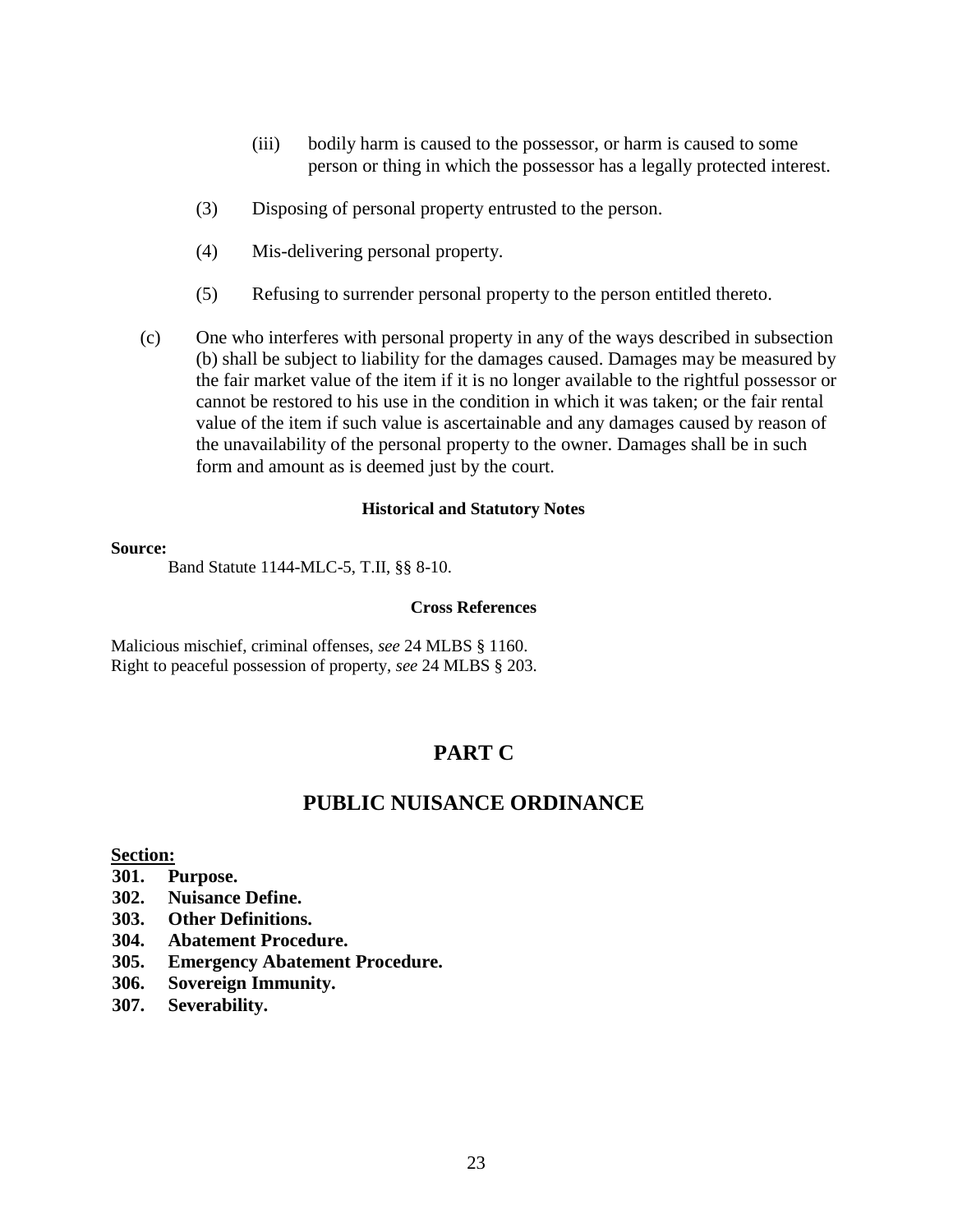### **§ 301. Purpose.**

This Ordinance is created to minimize the impact of undesirable conditions and behaviors on Band Lands and to preserve the peace and tranquility of communities on Band Lands.

### **Historical and Statutory Notes**

### **Source:**

Band Ordinance 30-03, § 301.

### **§ 302. Nuisance Defined.**

A nuisance is any substance, matter, emission, sound or thing, which is found upon, is found in, or is being discharged or is flowing from, any street, highway, railroad right-of-way, vehicle, body of water, excavation, building, lot, grounds or other property on Band Lands, and which creates a dangerous or unhealthy condition on, or which threatens the public peace on or the health, safety or sanitary condition of Band Lands, or which is offensive to or has a blighting influence on a community on Band Lands. Nuisances include, but are not limited to, the following:

- (a) **Abandoned Vehicle.** Any vehicle that is parked for a period longer than thirty (30) days with either no tags or expired tags more than thirty (30) days overdue.
- (b) **Dangerous structure.** A structure which is potentially hazardous to persons or property including, but not limited to:
	- (1) A structure which is in danger of partial or complete collapse; or
	- (2) A structure with any exterior parts which are loose or in danger of falling; or
	- (3) A structure with any parts such as floors, porches, railings, stairs, ramps, balconies or roofs, which are accessible and which have collapsed, are in danger of collapsing, or are unable to support the weight of normally imposed loads.
- (c) **Fire Hazards.** Anything or condition which creates a fire hazard or which is a violation of the fire code.
- (d) **Graffiti.** Any letter, word, name, number, symbol, slogan, message, drawing, picture, writing, or other mark of any kind visible to the public that is drawn, painted, chiseled, scratched or etched upon a rock, tree, wall, bridge, roadway, fence, gate, building or other natural or man-made structure in violation of 24 MLBS § 1161.
- (e) **Grass and Weeds.** Grass or weeds in a yard surrounding a residence which have grown to a height of twelve (12) or more inches.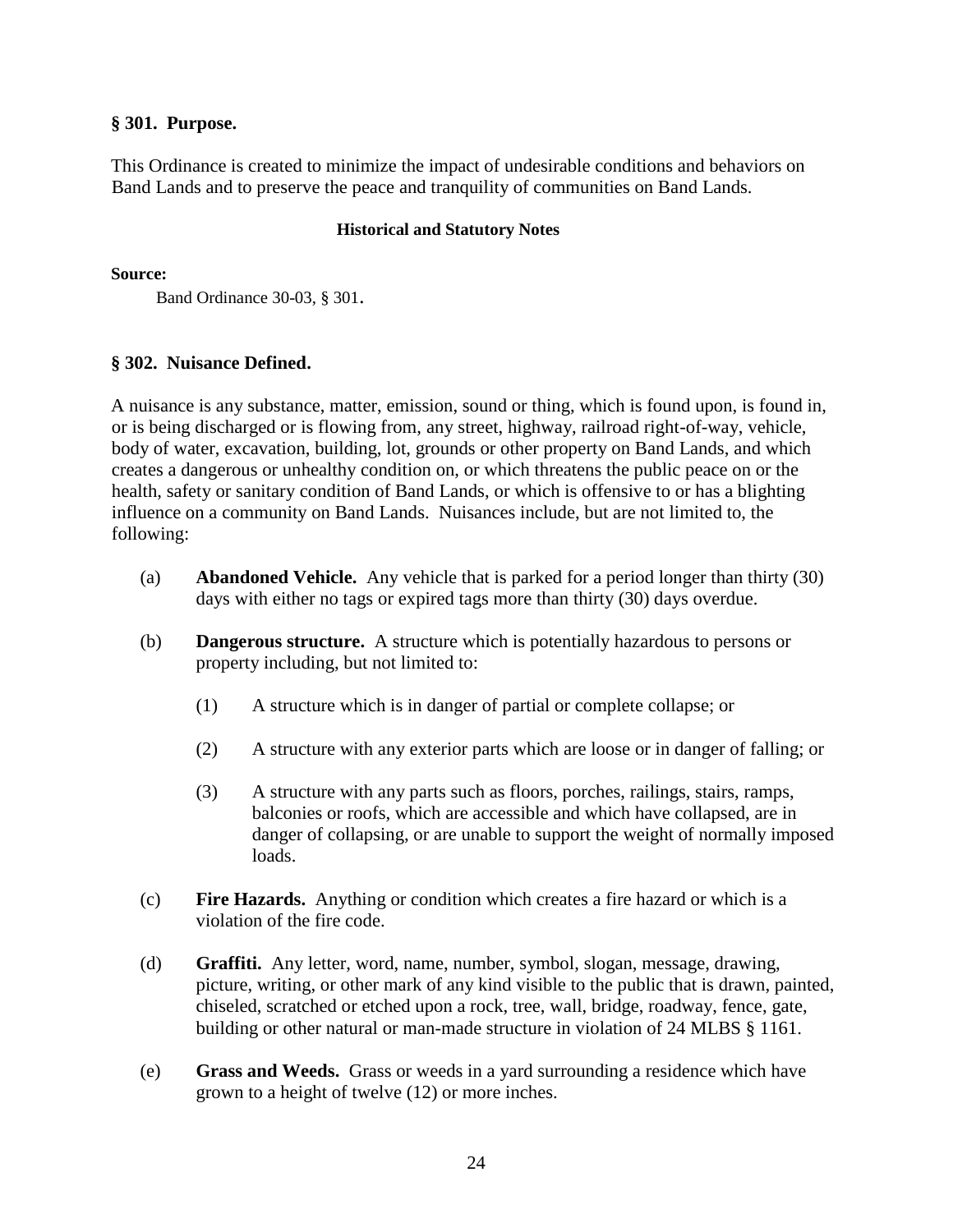- (f) **Hazards.** Anything or condition on property which may contribute to the injury of any person present on the property, including, but not limited to, open holes, open foundations, open wells, dangerous trees or limbs, abandoned refrigerators or trapping devices.
- (g) **Health Hazards.** Anything or condition which creates a health hazard or which is a violation of any health or sanitation law.
- (h) **Insects, rodents and pest harborage.** Conditions that are conducive to the presence, harborage or breeding of insects, rodents or other pests, provided that beekeeping and equipment and devices used for beekeeping shall not be considered under this Part of this Subchapter.
- (i) **Loud Music.** Any music emitted from any car, house or music player so as to create a disturbance to the neighbors or community members between the hours of 10:00 p.m. and 8:00 a.m.
- (j) **Refuse, noxious substances, hazardous wastes.** Refuse, noxious substances or hazardous wastes laying, pooled, accumulated, piled, left, deposited, buried or discharged upon or in, or being discharged or flowing from, any property, structure or vehicle, except for:
	- (1) Refuse deposited at places designated and provided for that purpose and in compliance with 11 MLBS § 1005 or other applicable law.
	- (2) Refuse stored in accordance with this Ordinance and 11 MLBS §§ 1002-1007 or other applicable law, or vehicle parts stored in an enclosed structure.
	- (3) Compost piles established and maintained for gardening purposes.
- (k) **Uncontrolled Party.** Any social gathering that creates a disturbance so as to disrupt the peacefulness of the neighborhood or community due to loud noises and/or fights or other obnoxious behavior.

### **Source:**

Band Ordinance 30-03, § 302.

### **§ 303. Other Definitions.**

(a) Attractive Nuisance means anything or condition located on property that could reasonably be viewed as attracting children to enter into or onto the property, thing or condition to play, and which pose a risk of injury or death to such children.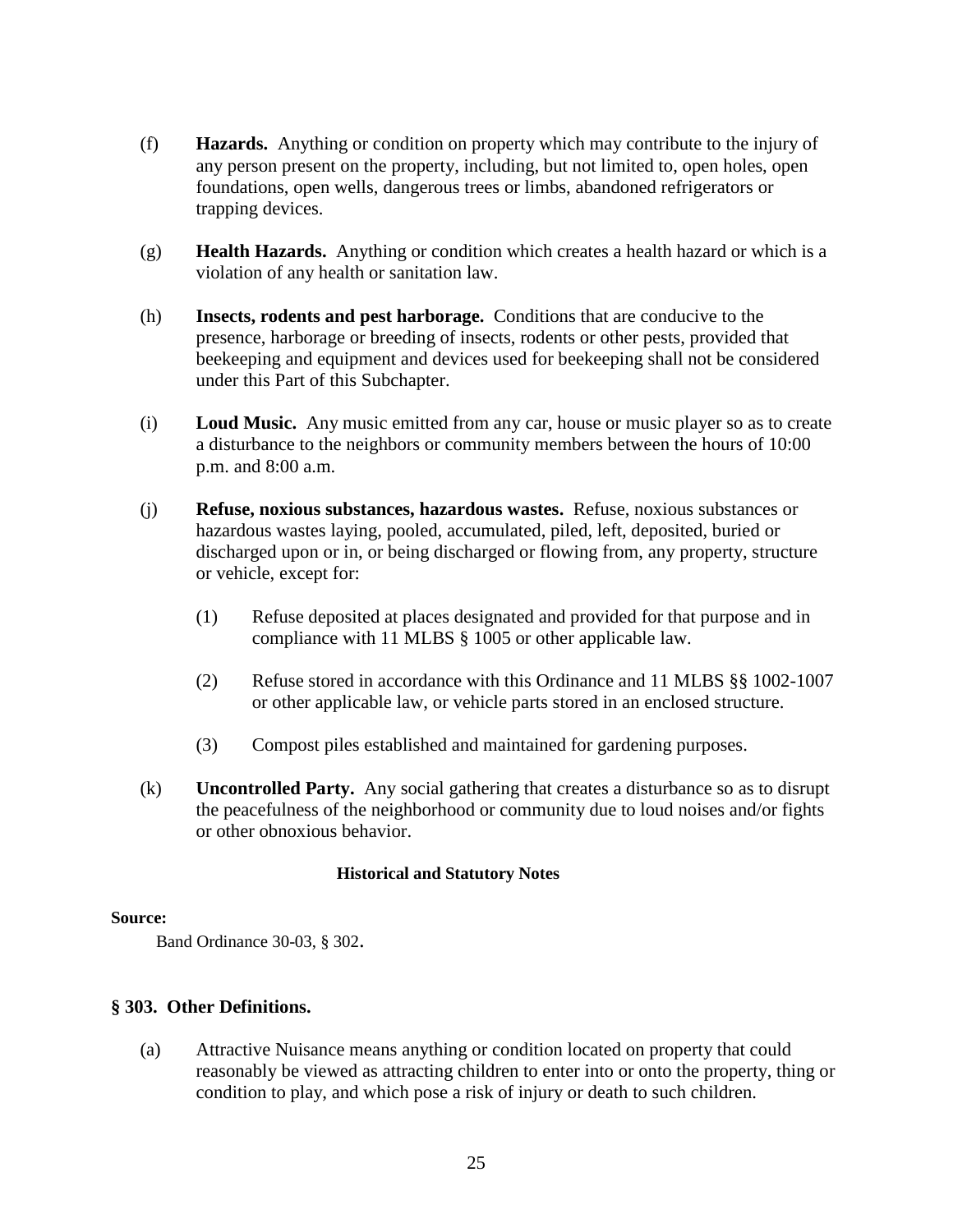- (b) Band Lands means lands owned by or held in trust for the Minnesota Chippewa Tribe, the Mille Lacs Band of Ojibwe Indians, or one or more members of the Mille Lacs Band of Ojibwe Indians, and subject to the jurisdiction of the Mille Lacs Band.
- (c) Enforcement Officer means any officially designated Mille Lacs Band Housing Authority representative, Community Development representative, Health & Human Services representative, Tribal Police Officer or Department of Natural Resources warden or official.

### **Source:**

Band Ordinance 30-03, § 303.

### **§ 304. Abatement Procedure.**

Except as provided in § 305 of this Chapter, the following procedure will be used to abate a nuisance:

- (a) **Order.** An Enforcement Officer shall serve a written order upon the party believed to be responsible for creation of the nuisance, if known, and upon the Owner and Tenant of the property on which the nuisance is located (if different from the person believed to be responsible for creation of the nuisance). The Enforcement Officer may also serve the written order upon any other known party to the nuisance. The order shall contain the following:
	- (1) A full and complete street address or a real estate description sufficient to identify the location of the nuisance.
	- (2) A description of the nuisance and the remedial action required to abate the nuisance.
	- (3) The abatement deadline, to be determined by the Enforcement Officer, allowing a reasonable time for the performance of any act required.
	- (4) A statement that the order may be appealed and a hearing in the Court of Central Jurisdiction obtained by filing a written request for hearing with the Court Clerk prior to the abatement deadline designated in the order.
	- (5) A statement that, if the remedial action is not taken nor a request for a hearing filed with the Court Clerk within the time specified, the Mille Lacs Band will abate the nuisance and charge all costs incurred therein against the person responsible for creation of the nuisance or the Owner or Tenant of the property on which the nuisance is located.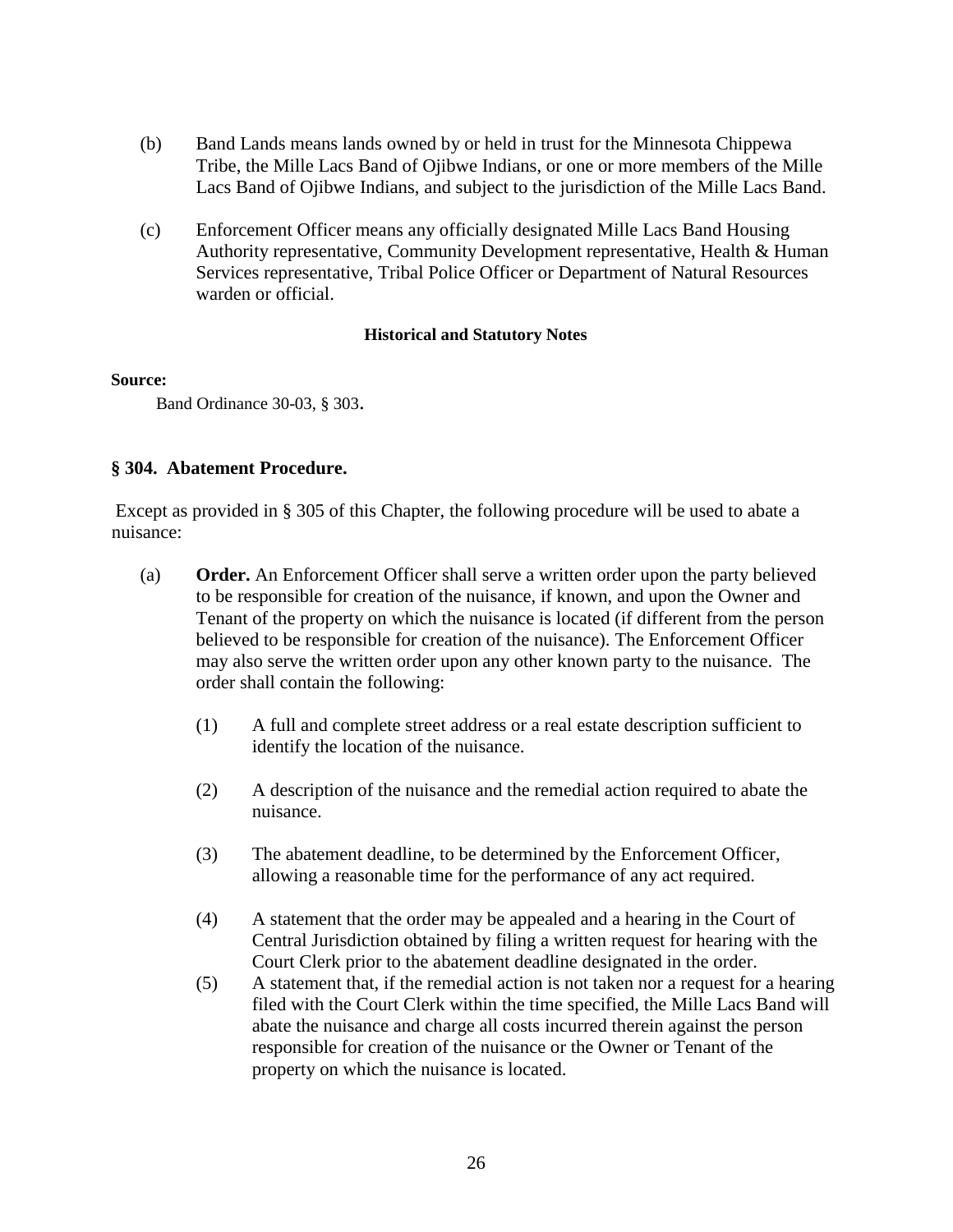- (b) **Setting Hearing Date.** In the event that a request for hearing is filed, the Court Clerk shall schedule the matter for hearing. In all instances, the Court Clerk shall set the hearing no longer than sixty (60) days from the filing of the request for hearing.
- (c) **Notice of Hearing Date.** In the event a request for hearing is filed with the Court of Central Jurisdiction, the Court Clerk shall mail a notice of the date, time, place and subject of the hearing to the owner, tenant and/or known responsible parties. The Court Clerk shall also mail the notice to the District Community Center where the nuisance is located requesting that it be posted. The Court Clerk shall also notify the Enforcement Officer and the Solicitor General's Office.
- (d) **Hearing.** If the Court ruling requires abatement, an Order shall be issued to fix a time when the nuisance must be abated and shall provide that, if the nuisance is not abated within the time specified, the Mille Lacs Band may abate the nuisance and assess the costs of the abatement to the person found responsible for the nuisance.
- (e) **Abatement.** If the remedial action is not taken nor an appeal filed within the time specified, the Mille Lacs Band may abate the nuisance.
- (f) **Fines.** Any person subject to the jurisdiction of the Mille Lacs Band who creates, allows or is responsible for a nuisance within the meaning of this Part of this Subchapter shall be guilty of a civil misdemeanor. If, by a preponderance of the evidence, such person is found guilty of such charge, a fine may be imposed up to a maximum amount of \$1,000.00.

### **Source:**

Band Ordinance 30-03, § 304.

### **§ 305. Emergency Abatement Procedure.**

When an Enforcement Officer determines that a dangerous structure, an attractive nuisance, or any other nuisance as defined in this Ordinance exists on Band Lands and constitutes an immediate danger or hazard which, if not immediately abated, will endanger the health or safety of the public, and such danger cannot be removed in a timely manner by following the procedures of Section 304 of this Chapter, the Mille Lacs Band may abate the nuisance by the procedure described below:

(a) **Order.** The Mille Lacs Band may order emergency abatement by an administrative order to be signed by the Mille Lacs Band Commissioner of Community Development, Housing Authority Executive Director, Chief of Tribal Police, Commissioner of Health & Human Services, Commissioner of Administration, Assistant Commissioner of Administration, or their officially designated representative ("Responsible Official"). The Order must describe the nuisance,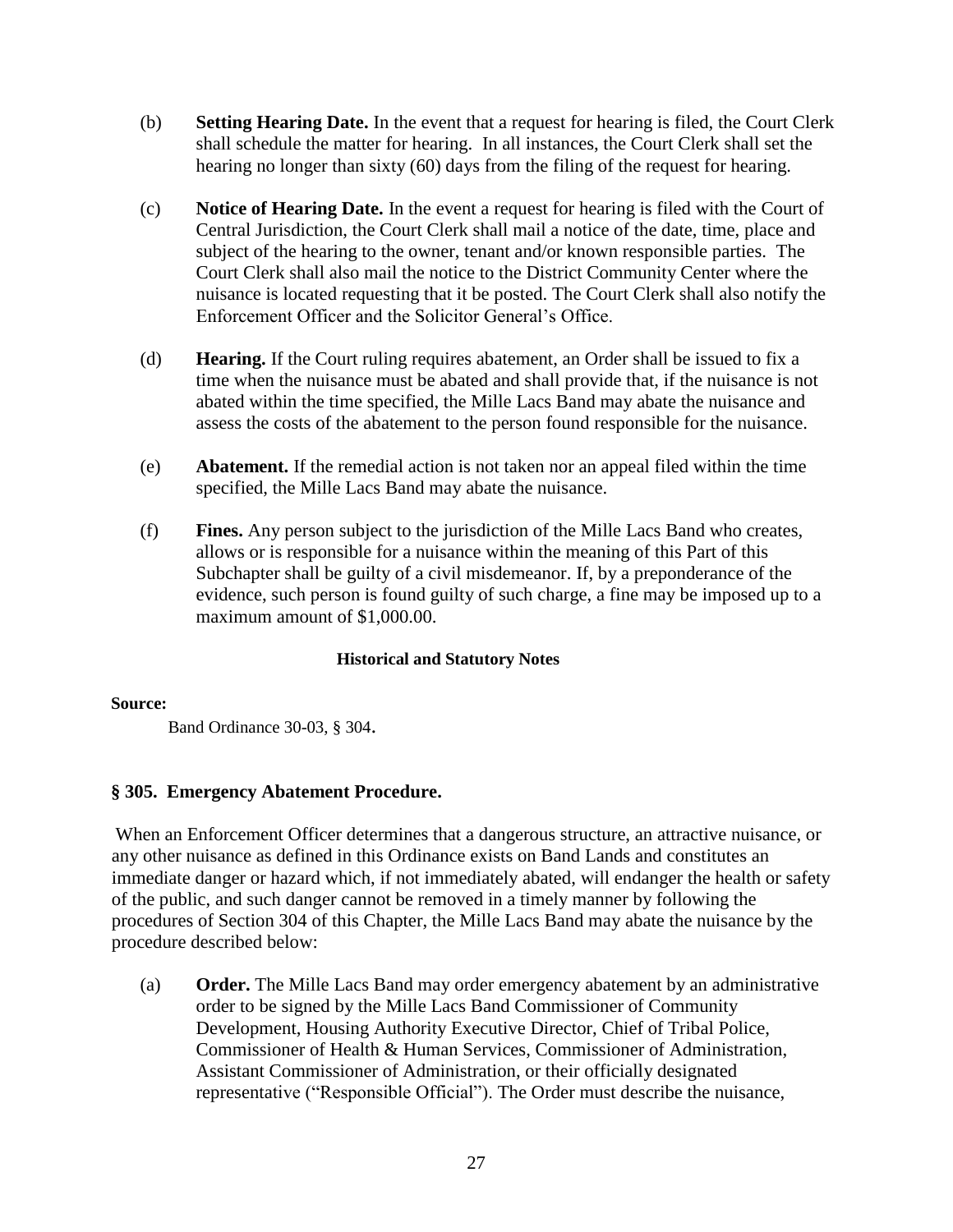identify its location, summarize the bases on which the Enforcement Officer determined that an emergency abatement was appropriate under this section, and set forth the concurrence of the Responsible Official in that determination. Upon issuance of the Order, the Band will abate the nuisance in accordance with the Order, and an Enforcement Officer will serve a copy of the Order upon the party believed to be responsible for creation of the nuisance, if known, and upon the Owner and Tenant of the property on which the nuisance is located (if different from the person believed to be responsible for creation of the nuisance).

- (b) **Notice of Abatement.** Following an emergency abatement, the Responsible Official shall file the administrative order with the Court of Central Jurisdiction and request that a hearing be scheduled before the Court following notice to the party believed to be responsible for the creation of the nuisance, if known, and to the Owner and Tenant of the property on which the nuisance is located (if different from the person believed to be responsible for creation of the nuisance). The notice shall attach a copy of the administrative order and shall contain:
	- (1) a description of the nuisance;
	- (2) the action taken;
	- (3) the reasons for immediate action;
	- (4) the costs incurred in abating the nuisance; and
	- (5) the date, time and place of the hearing.
- (c) **Hearing.** At the time of the hearing, the Court shall hear from the Enforcement Officer, the Responsible Official, and Commissioner or any other person who wishes to be heard regarding their personal knowledge of the nuisance.
- (d) **Fines and Assessments.** Any person subject to the jurisdiction of the Mille Lacs Band who creates, allows or is responsible for a nuisance abated under this section shall be guilty of a civil misdemeanor. If, by a preponderance of the evidence, such person is found guilty of such charge, a fine may be imposed up to a maximum amount of \$1,000.00. In addition, if the Band proves by a preponderance of the evidence that the emergency abatement was appropriate under this section, the Court of Central Jurisdiction may levy an assessment for costs incurred by the Band in abating the nuisance.

### **Historical and Statutory Notes**

### **Source:**

Band Ordinance 30-03, § 305.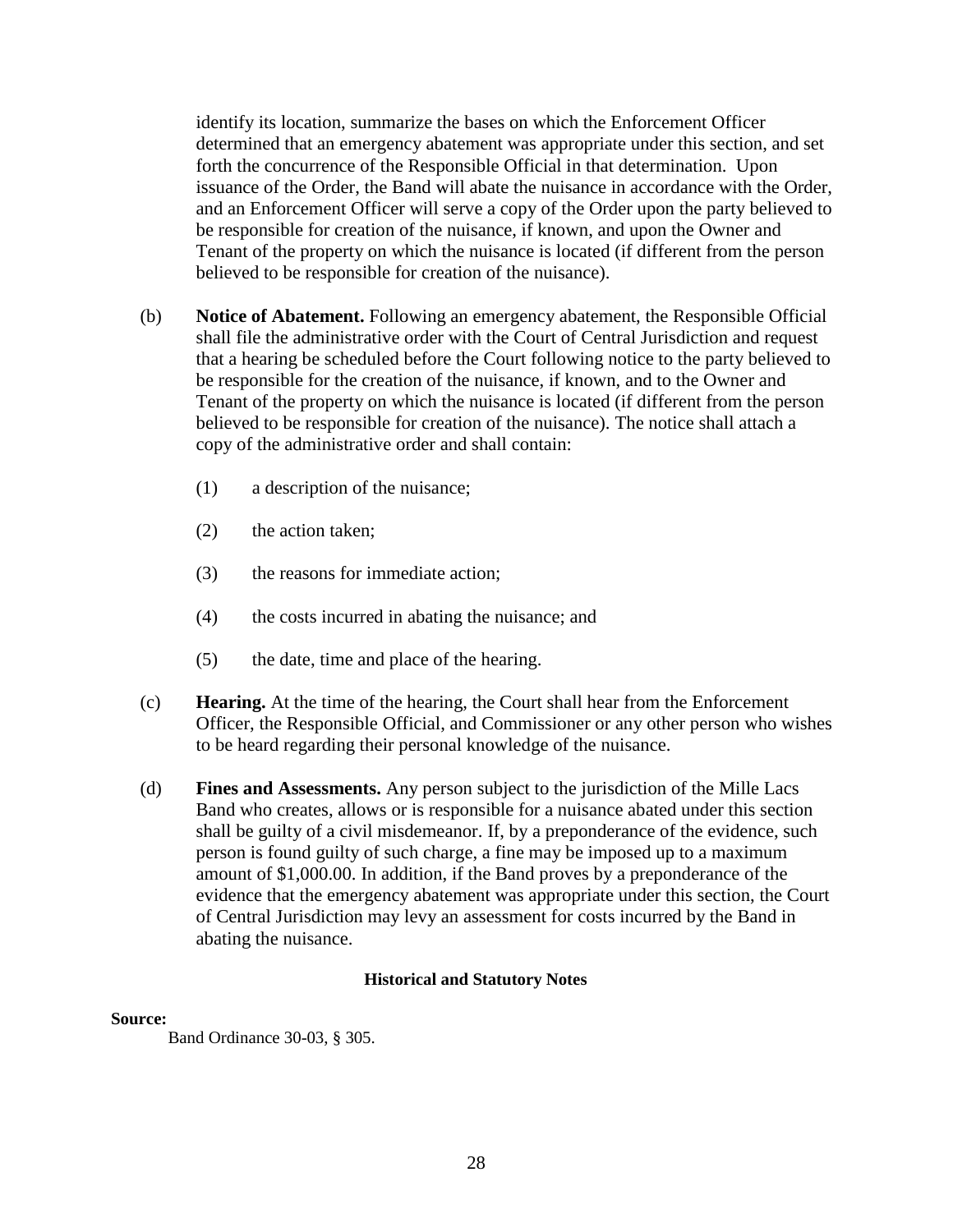### § **306. Sovereign Immunity.**

Nothing in this Part of this Subchapter shall be construed as a waiver of sovereign immunity of the Mille Lacs Band of Ojibwe Indians.

### **Historical and Statutory Notes**

**Source:**

Band Ordinance 30-03, § 306.

### § **307. Severability.**

If the Court of Central Jurisdiction adjudges any provision of this Title to be invalid, such judgment shall not affect any other provision of this Title not specifically included in the judgment.

### **Historical and Statutory Notes**

**Source:**

Band Ordinance 30-03, § 307.

# **PART D**

# **DEFAMATION**

**Section** 

**351. Defamation Classified and Defined.** 

**352. Obligation to Refrain from Defamation.** 

**353. Privileged Communications.** 

**354. Publication.** 

**355. Damages.** 

### **§ 351. Defamation Classified and Defined.**

Defamation is effected by:

- (a) **Libel.** Libel is a false and unprivileged publication by writing, printing, picture, or other presentation to the eye which exposes any person to hatred, contempt, ridicule, or exposure to abuse, or which causes him to be shunned or avoided, or which has a tendency to injure him in his occupation.
- (b) **Slander.** Slander is a false and unprivileged oral statement other than libel, which: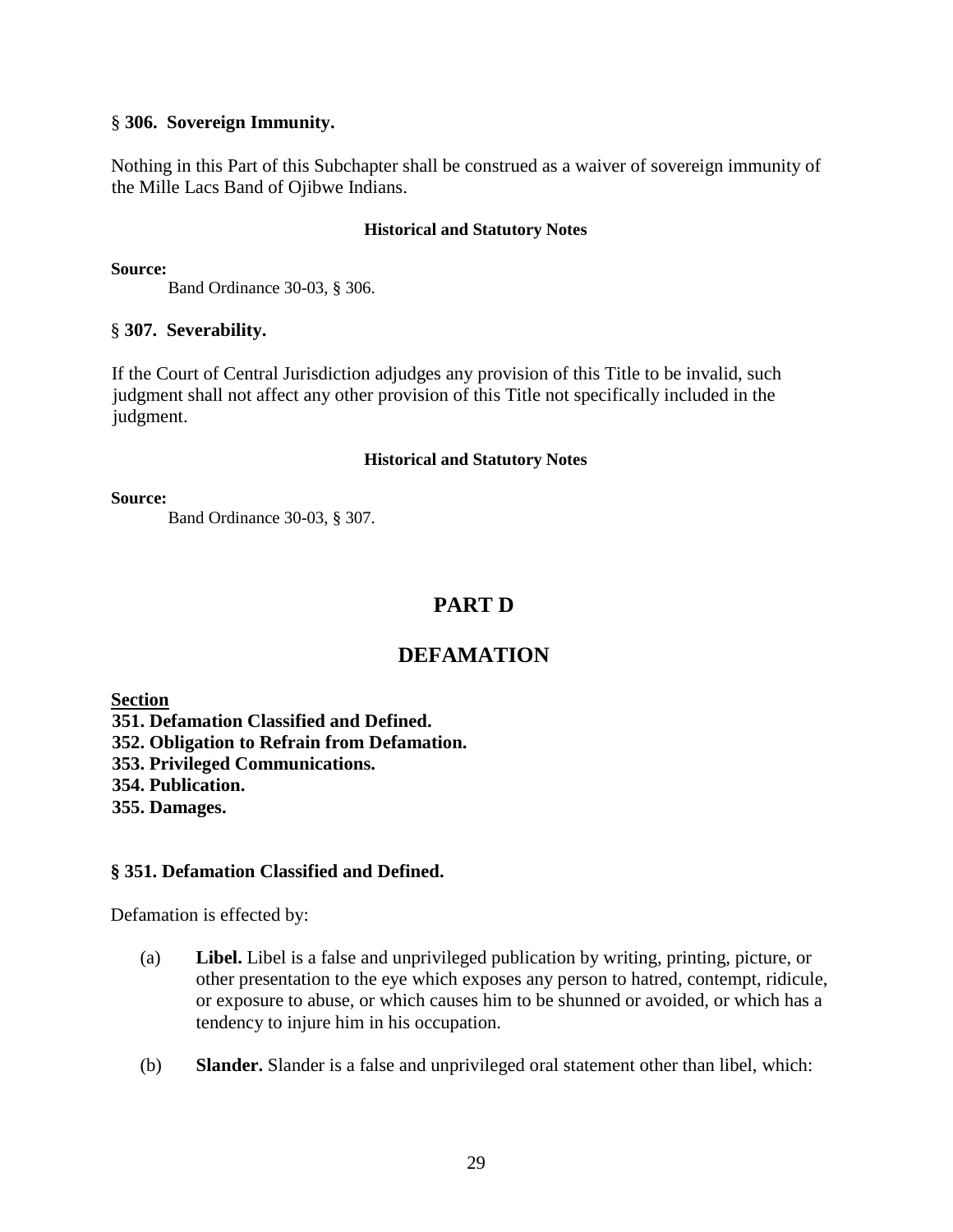- (1) Charges any person with crime, or with having been indicted, convicted, or punished for crime;
- (2) Imputes to him the present existence of an infectious, contagious or repulsive disease;
- (3) Tends directly to injure him in respect to his office, profession, trade, or business, either by imputing to him general disqualification in those respects which the office or other occupation peculiarly requires or by imputing something with reference to his office, profession, trade, or business that has a natural tendency to lessen its profit.
- (4) Imputes to him sexual misconduct.

### **Source:**

Band Statute 1144-MLC-5, T.II, § 17.

### **§ 352. Obligation to Refrain from Defamation.**

Every person is obligated to refrain from infringing upon the right of others not to be defamed.

### **Historical and Statutory Notes**

### **Source:**

Band Statute 1144-MLC-5, T.II, § 16.

### **§ 353. Privileged Communications.**

- (a)
- (1) Fairness or fair comment as used in this section means that the statement was made, in part, at least, for the purpose of giving the public the benefit of comment which it is entitled to have rather than for the ulterior motive of causing harm to the plaintiff.
- (2) The term malice or malicious as used in this section means the communication was made intentionally, with evil intent and without just cause or excuse; made for the purpose of annoying or injuring another. Malice may be inferred from proof that the defendant had knowledge of the falsity of the statement and/or acted with reckless disregard of whether the statement was true or false.
- (b) No one can be held liable for a written or oral communication which is privileged.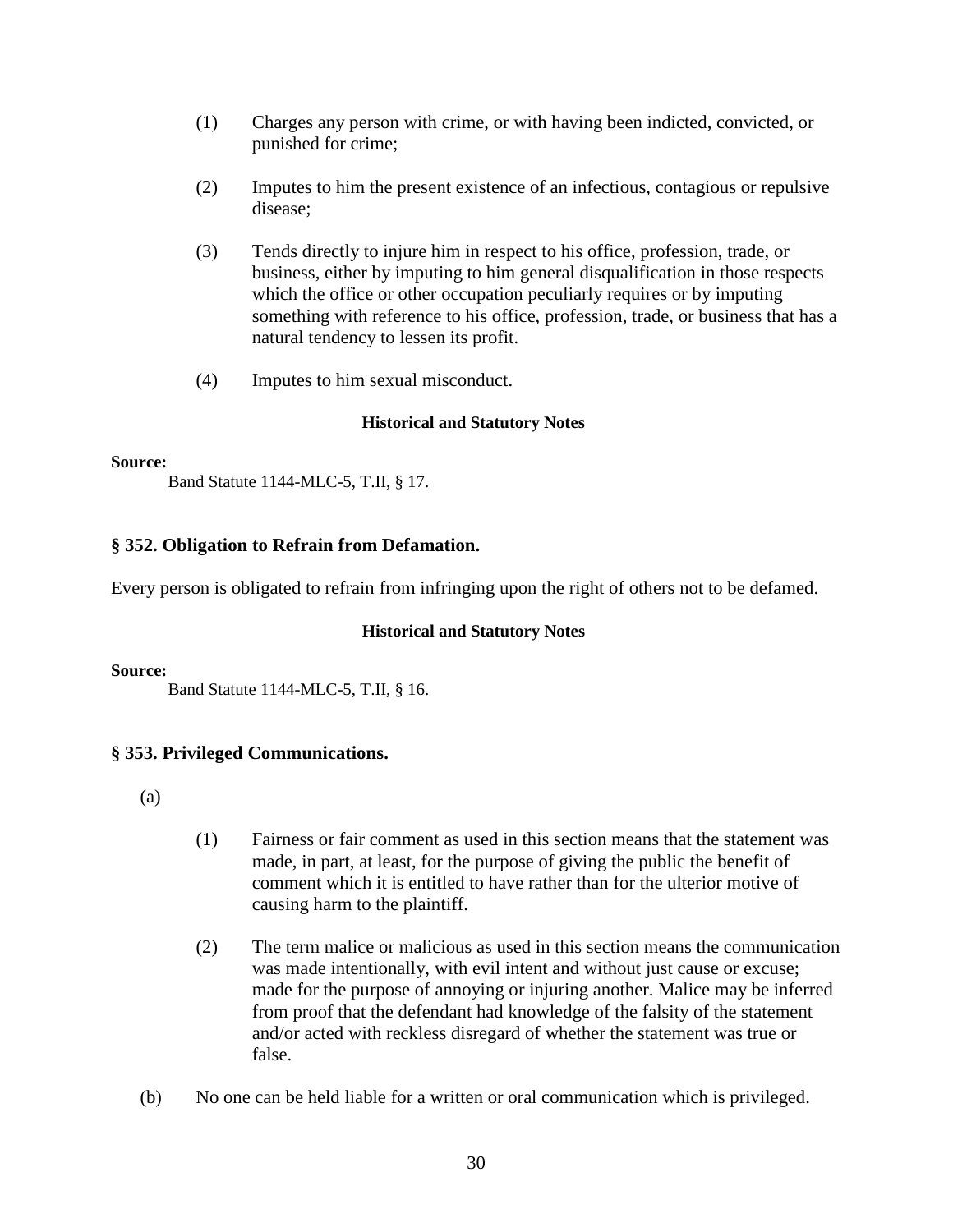- (1) Absolute privilege: Any communication made in the course of legislative and judicial proceedings or, communications made in the discharge of a duty by an officer of government under authority of law is absolutely privileged and cannot be the subject of a defamation complaint so long as the communication is within the scope of the legislative, judicial, or executive proceedings of government.
- (2) Qualified privilege: Communications made without malice and with honest belief in the truthfulness of the statement, is privileged in the following circumstances:
	- (i) A response to a legitimate inquiry;
	- (ii) Communications regarding family or household matters;
	- (iii) Communications regarding school matters;
	- (iv) Communications regarding activities in organizations and societies;
	- (v) Communications between church members or members of cultural societies regarding the organizational or administrative matters of such societies;
	- (vi) Statements made in an honest endeavor to protect one's reputation;
	- (vii) Communications in aid of law enforcement;
	- (viii) Communications to public authorities by a private person;
	- (ix) Any petition for redress of grievance addressed to government;
	- (x) Any comment on a matter of public interest and concern, so long as the comment is fair, made for a bona fide public purpose and not malicious.
	- (xi) Any communication dealing with political matters, public officers and candidates for office, so long as they are fair and not made maliciously.

#### **Source**:

Band Statute 1144-MLC-5, T.II, § 18-20.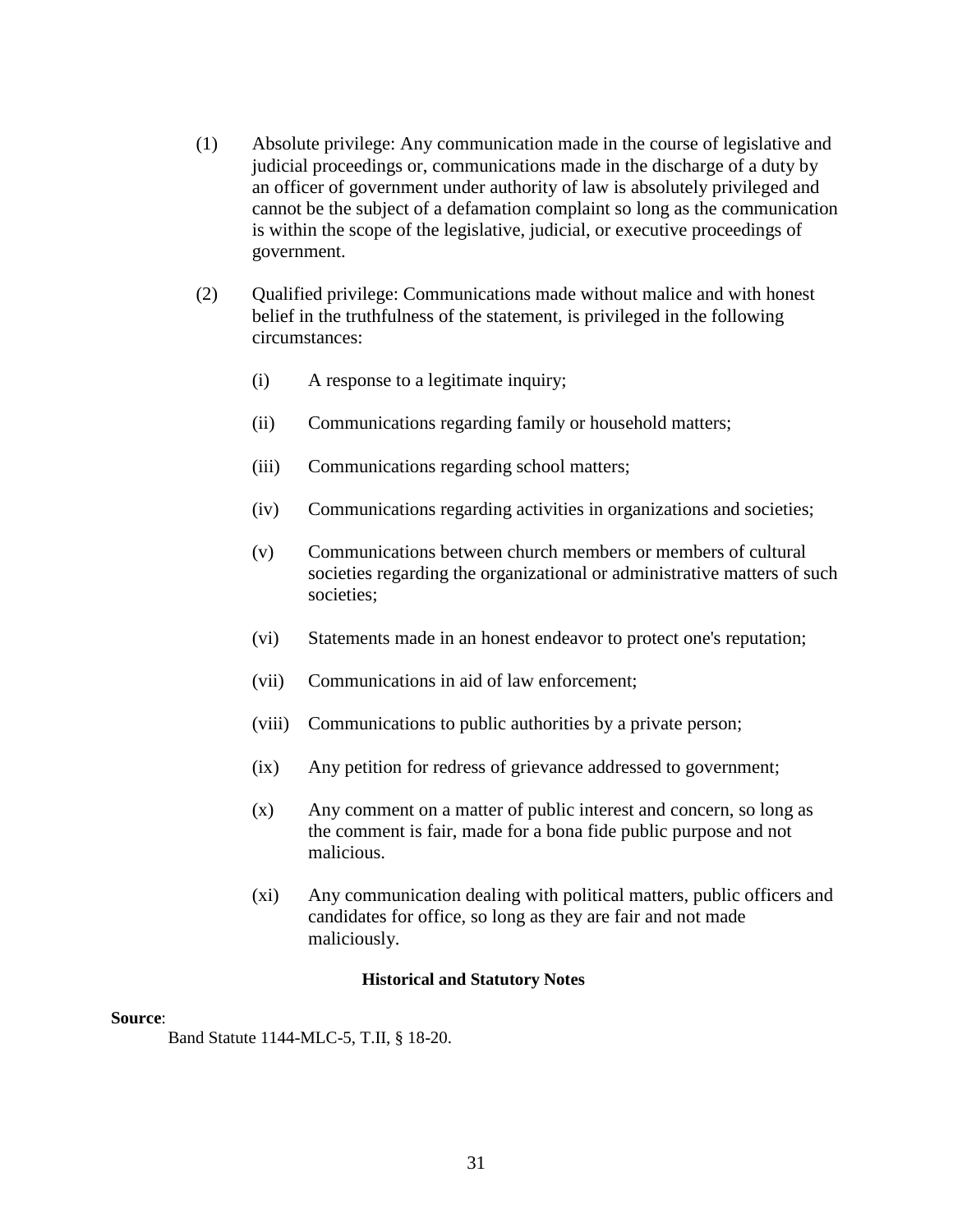### **§ 354. Publication.**

In order to constitute actionable defamation, a communication must be to persons other than the plaintiff.

### **Historical and Statutory Notes**

### **Source:**

Band Statute 1144-MLC-5, T.II, § 21

### **§ 355. Damages.**

An award of damages for defamation shall not exceed five hundred dollars (\$500).

### **Historical and Statutory Notes**

### **Source:**

Band Statute 1144-MLC-5, T.II, § 22.

# **PART E**

# **FRAUD AND DECEIT**

### **Section 401. Deceit. 402. What Constitutes a Fraudulent or Deceitful Act or Statement.**

### **§ 401. Deceit.**

One who willfully deceives another, with intent to induce him to change his position to his injury or risk, is liable for any damage which that person suffers.

### **Historical and Statutory Notes**

### **Source:**

Band Statute 1144-MLC-5, T.II, § 23.

### **§ 402. What Constitutes a Fraudulent or Deceitful Act or Statement.**

In order to prove a case of fraud or deceit, the plaintiff must show that the defendant made a statement or representation which met the following requirements:

(a) It was made as a statement of fact, not mere opinion;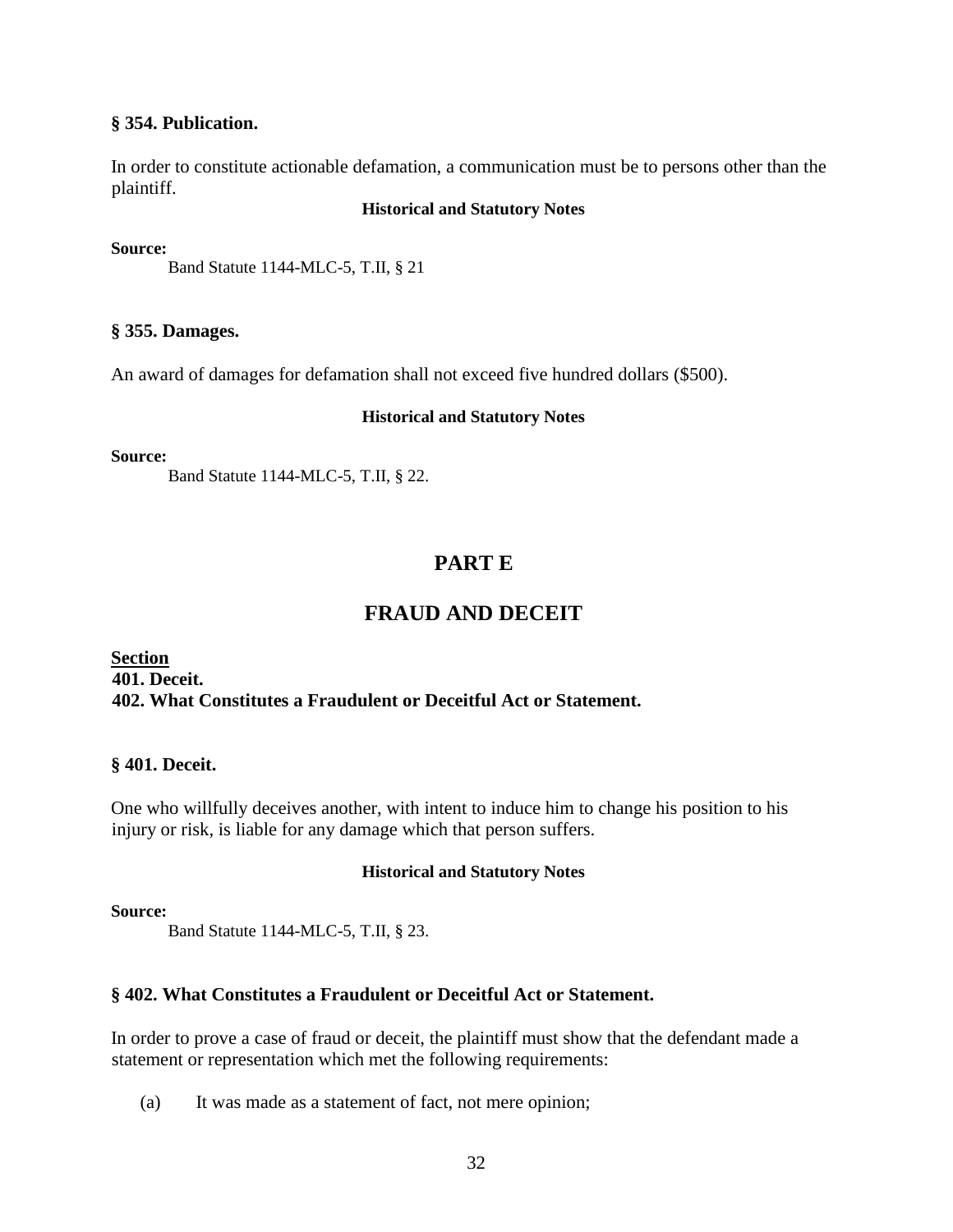- (b) It was untrue and known to be untrue by the party making it or else recklessly made;
- (c) That it was made with the intent to deceive and for the purpose of inducing the other party to act upon it;
- (d) That the plaintiff was reasonably entitled to rely upon said statement and did so;
- (e) That he was thereby induced to act upon the statement; and;
- (f) He suffered injury or damage.

**Source:**

Band Statute 1144-MLC-5, T.II, § 24.

# **PART F**

# **INVASION OF PRIVACY**

**Section 451. Right of Privacy. 452. Liability. 453. Damages.** 

### **§ 451. Right of Privacy.**

Everyone is entitled to protection against intrusion or disclosure on their personal and private affairs.

### **Historical and Statutory Notes**

### **Source:**

Band Statute 1144-MLC-5, T.II, § 25.

### **§ 452. Liability.**

Any action which makes public private facts which would tend to damage the plaintiff's reputation or good name, or who discloses information contained in confidential records of the Band or any of its agencies to persons not authorized to receive such information shall be liable for damages to the person injured thereby.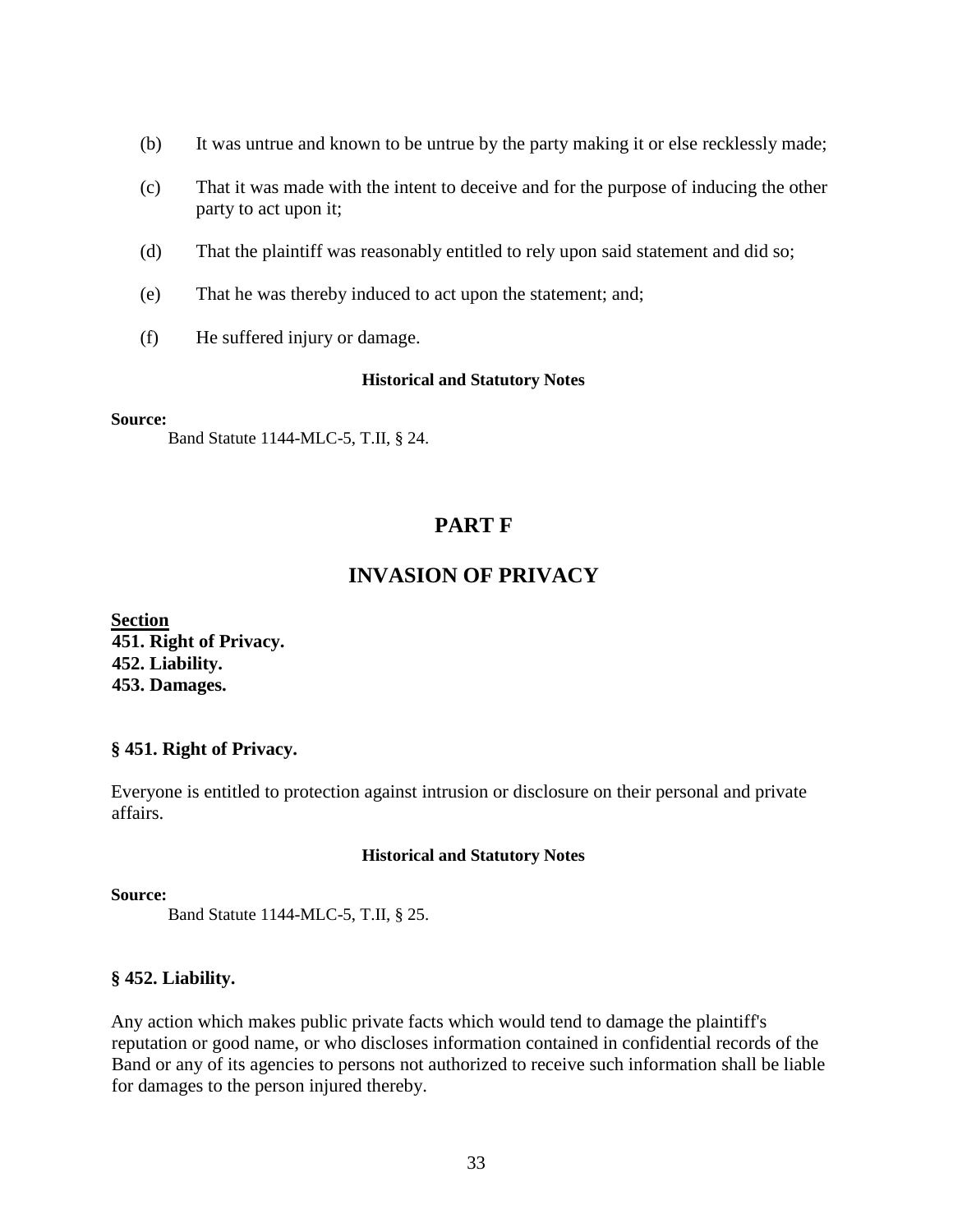**Source:**

Band Statute 1144-MLC-5, T.II, § 26.

### **§ 453. Damages.**

The damages for invasion of privacy shall be within the discretion of the judge pursuant to the severity of the invasion or privacy and the limits of the Indian Civil Rights Act. (25 U.S.C.A. § 1302.)

### **Historical and Statutory Notes**

**Source:** 

Band Statute 1144-MLC-5, T.II, § 27.

# **PART G**

# **NEGLIGENCE**

**Section 501. Definition. 502. Establishing Negligence. 503. Standard of Care. 504. Comparative Fault.** 

### **§ 501. Definition.**

Negligence means the failure to exercise reasonable or ordinary care, which causes harm to persons or property.

### **Historical and Statutory Notes**

### **Source:**

Band Statute 1144-MLC-5, T.II, § 28.

### **§ 502. Establishing Negligence.**

To establish negligence, the plaintiff must show the following:

(a) The defendant was under a duty to the plaintiff to use ordinary care;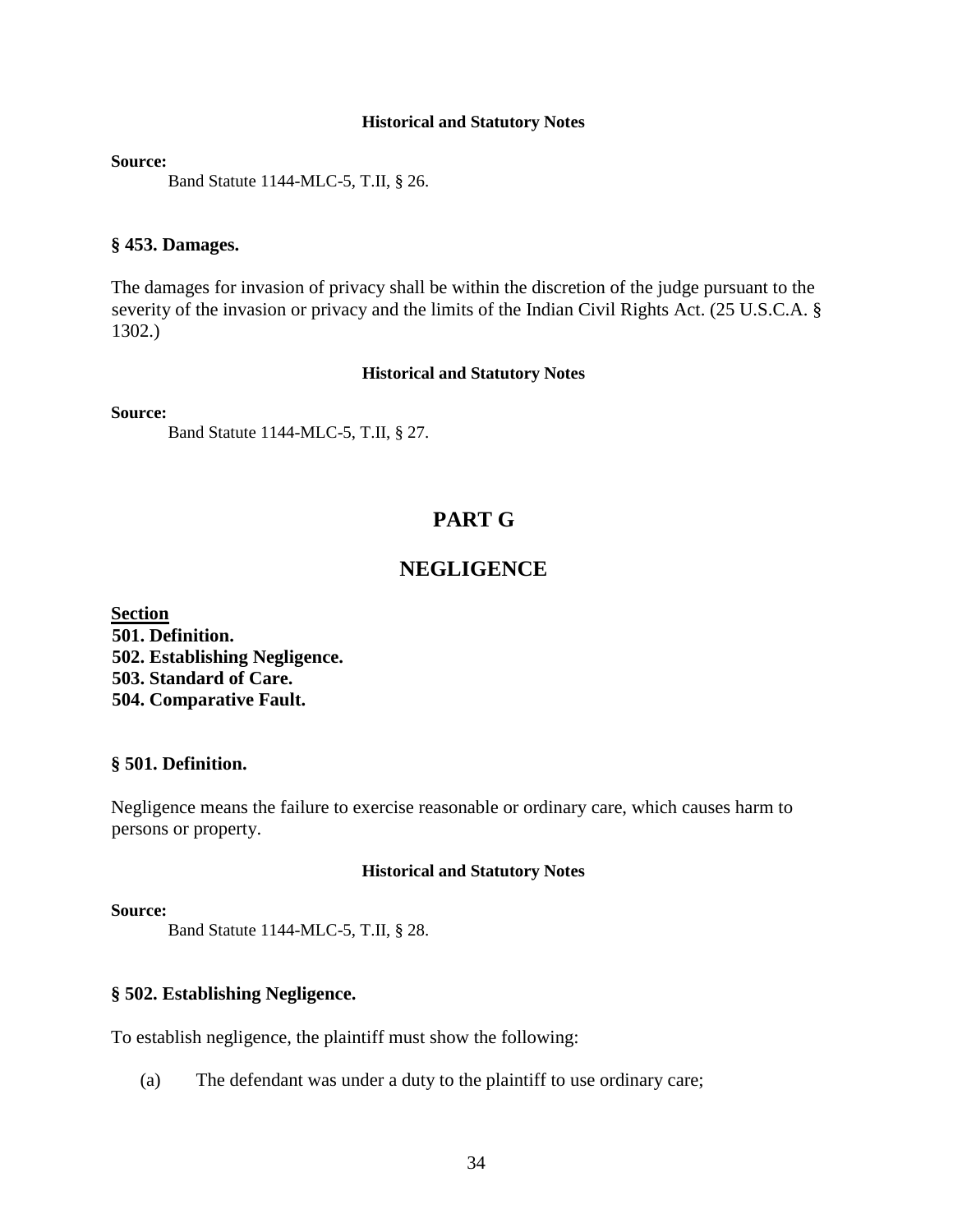- (b) The defendant breached that duty;
- (c) The breach caused the plaintiff's injury; and
- (d) The plaintiff sustained actual loss or damage.

#### **Source:**

Band Statute 1144-MLC-5, T.II, § 29.

### **§ 503. Standard of Care.**

The standard of care is the standard which can be expected to be followed by a reasonable person in the same or similar circumstances.

### **Historical and Statutory Notes**

#### **Source:**

Band Statute 1144-MLC-5, T.II, §30.

### **§ 504. Comparative Fault.**

Where the actions of two or more persons combined to cause the plaintiff's injury, the responsibility shall be proportioned to each in accordance with the degree of fault that each bears. Where the plaintiff himself or herself is partly to blame for their injury to damage, any award of damages shall be reduced by the proportion which their fault bears to the fault of all other parties.

### **Historical and Statutory Notes**

### **Source**:

Band Statute 1144-MLC-5, T.II, § 31.

# **PART H**

# **WRONGFUL DEATH**

**Section 551. Wrongful Death Actions.**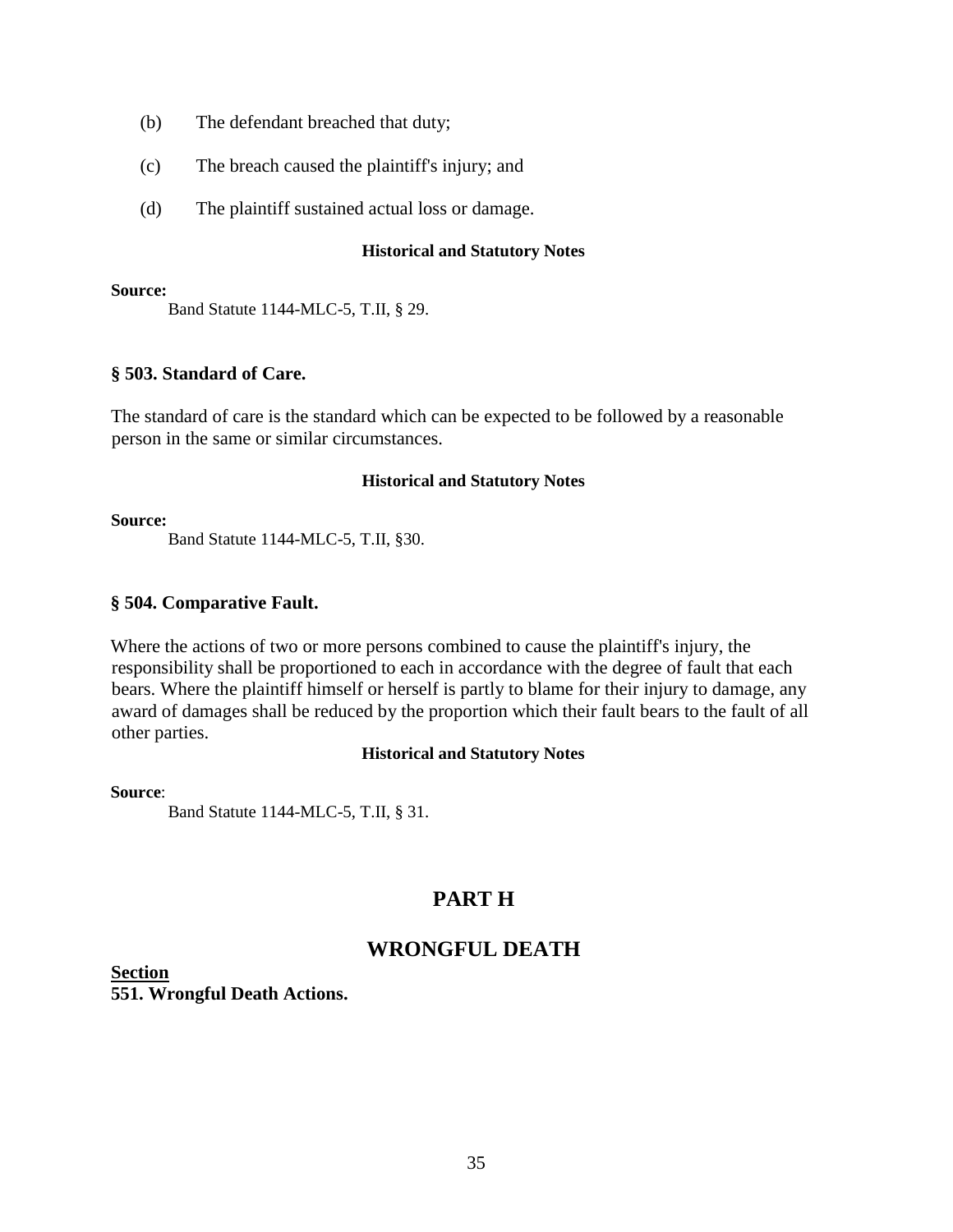### **§ 551. Wrongful Death Actions.**

When the death of a person is caused by the wrongful act, neglect or default of another, his personal representative may bring an action for damages against the person causing the death. Every such action shall be for the benefit of the spouse, child or children or the person whose death was caused. If there be no wife, husband, child or children, the action may be maintained for the benefit of the parents, minor sisters or brothers, provided that it is shown that they were dependent upon the deceased person for support or sustained some personal damages by reason of the death.

### **Historical and Statutory Notes**

#### **Source:**

Band Statute 1144-MLC-5, T.II, § 32.

#### **Cross References**

Survival of actions, *see* 24 MLBS § 2015.

# **PART I**

# **CULTURAL ACTIONS**

**Section 601. Action for Causing Cultural Harm. 602. Cultural Harm. 603. Sanctions.** 

### **§ 601. Action for Causing Cultural Harm.**

Any person shall have a right to bring a cultural action against another for causing cultural harm.

### **Historical and Statutory Notes**

### **Source**:

Band Statute 1144-MLC-5, T.II, § 34.

### **§ 602. Cultural Harm.**

Cultural harm is established by showing that the defendant has engaged in conduct which:

(a) Tends to harm the good health of the community by producing physical or moral degradation;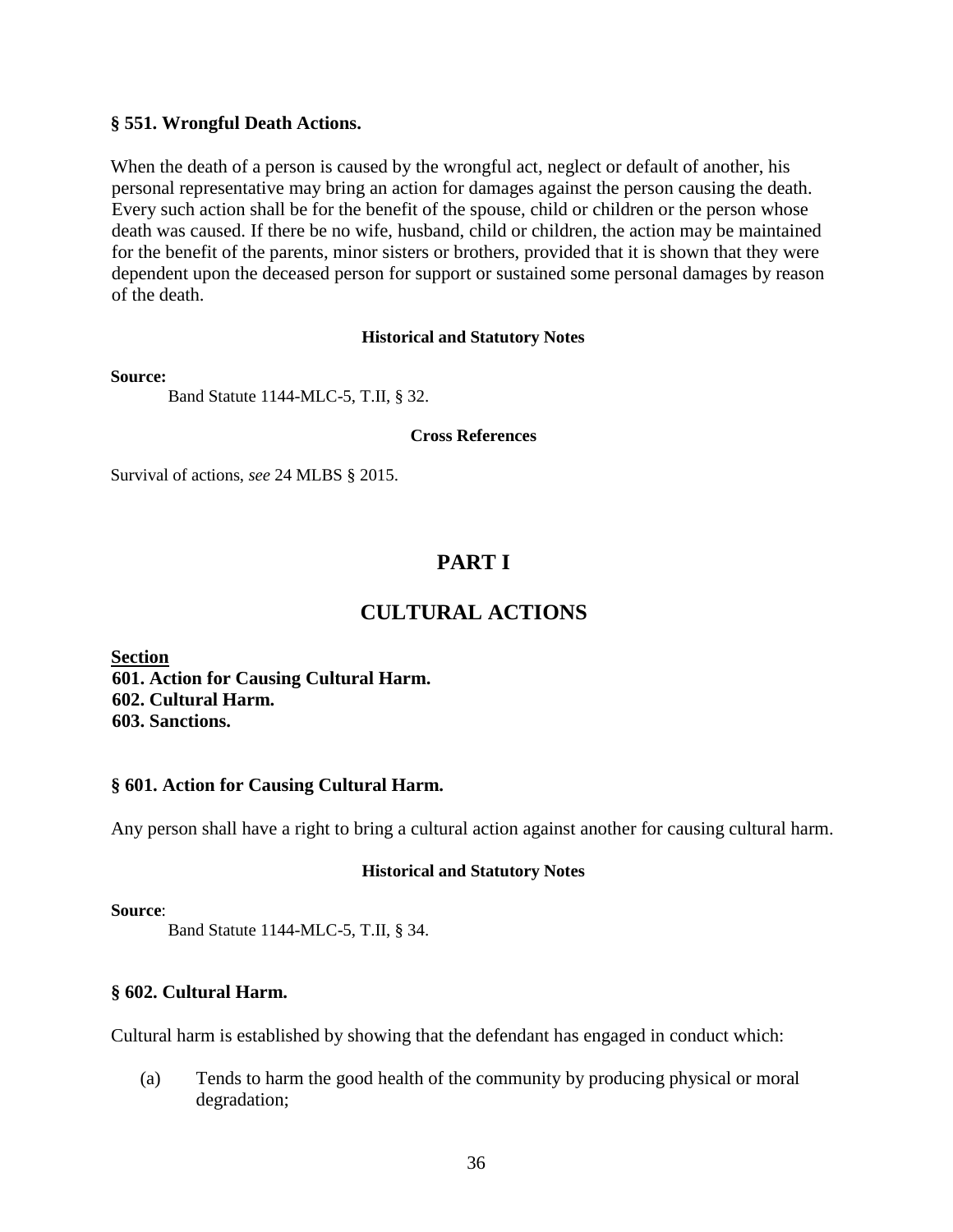(b) Raises fears and apprehension in the community.

#### **Historical and Statutory Notes**

#### **Source:**

Band Statute 1144-MLC-5, T.II, § 35.

### **§ 603. Sanction.**

In the even any defendant is found to have committed a cultural offense, he court may impose such sanctions as it deems just and consistent with the traditions and beliefs of the Band which include but not be limited to injunctions, both positive and negative, removal and exclusion. It may also include orders for performance of community service or for payment of fines.

#### **Historical and Statutory Notes**

**Source:**

Band Statute 1144-MLC-5, T.II, § 36.

#### **Cross References**

Exclusion, *see* 2 MLBS § 201.

# **PART J**

# **DAMAGES**

**Section 651. Applicability. 652. Measure of Damages. 653. Exemplary (Punitive) Damages.** 

### **§ 651. Applicability.**

This Part J shall govern damage awards for harmful conduct described in this subchapter except where a different measure is specifically provided.

### **Historical and Statutory Notes**

#### **Source:**

Band Statute 1144-MLC-5, T.II, § 37.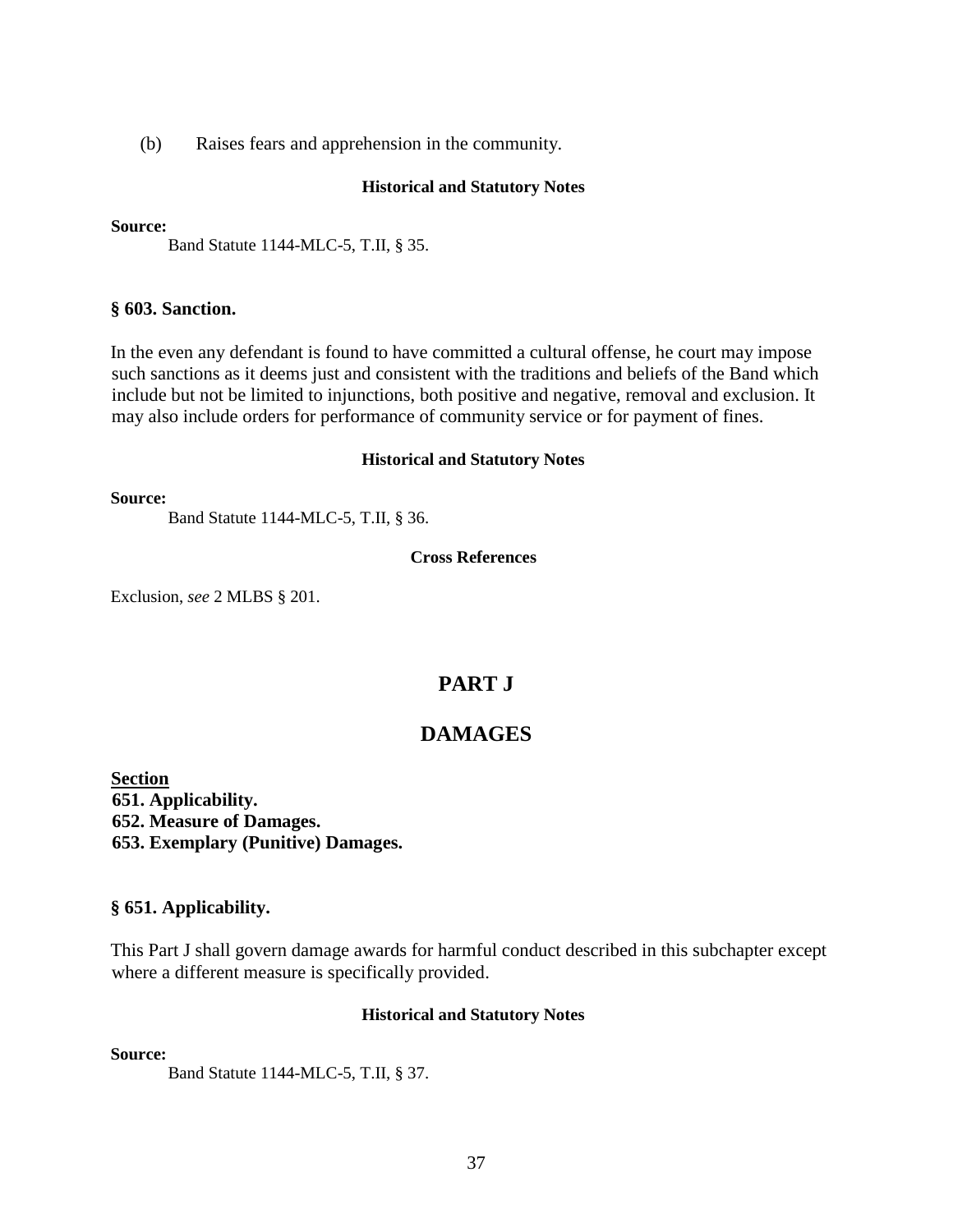### **§ 652. Measure of Damages.**

For any injury to person or property, the measure of damages, except where otherwise expressly provided by this chapter, is the amount which will compensate for all detriment proximately caused thereby, whether it could have been anticipated or not.

#### **Historical and Statutory Notes**

**Source:**

Band Statute 1144-MLC-5, T.II, § 37.01.

### **§ 653. Exemplary (Punitive) Damages.**

In any action for injury to person or property, where the defendant has been guilty of fraud, malice, actual or presumed, or by willful and wanton misconduct, the court or jury, in addition to the actual damage, may give damages for the sake of example and by way of punishing the defendant, but in no event shall such damages exceed specified limits where provided in this chapter.

### **Historical and Statutory Notes**

#### **Source:**

Band Statute 1144-MLC-5, T.II, § 38.

# **PART K**

# **SUITS AGAINST BAND OFFICIALS**

**Section 701. Immunity.**

### **§ 701 Immunity.**

(a) No elected official or employee of the Mille Lacs Band of Chippewa Indians shall be subject to a lawsuit for money damages for actions taken in the course of their official duties or in the reasonable belief that such actions were within the scope of their official duties; unless, in the case of a Band employee who does not hold elected office, it is established that such action was taken with malicious intent and in bad faith.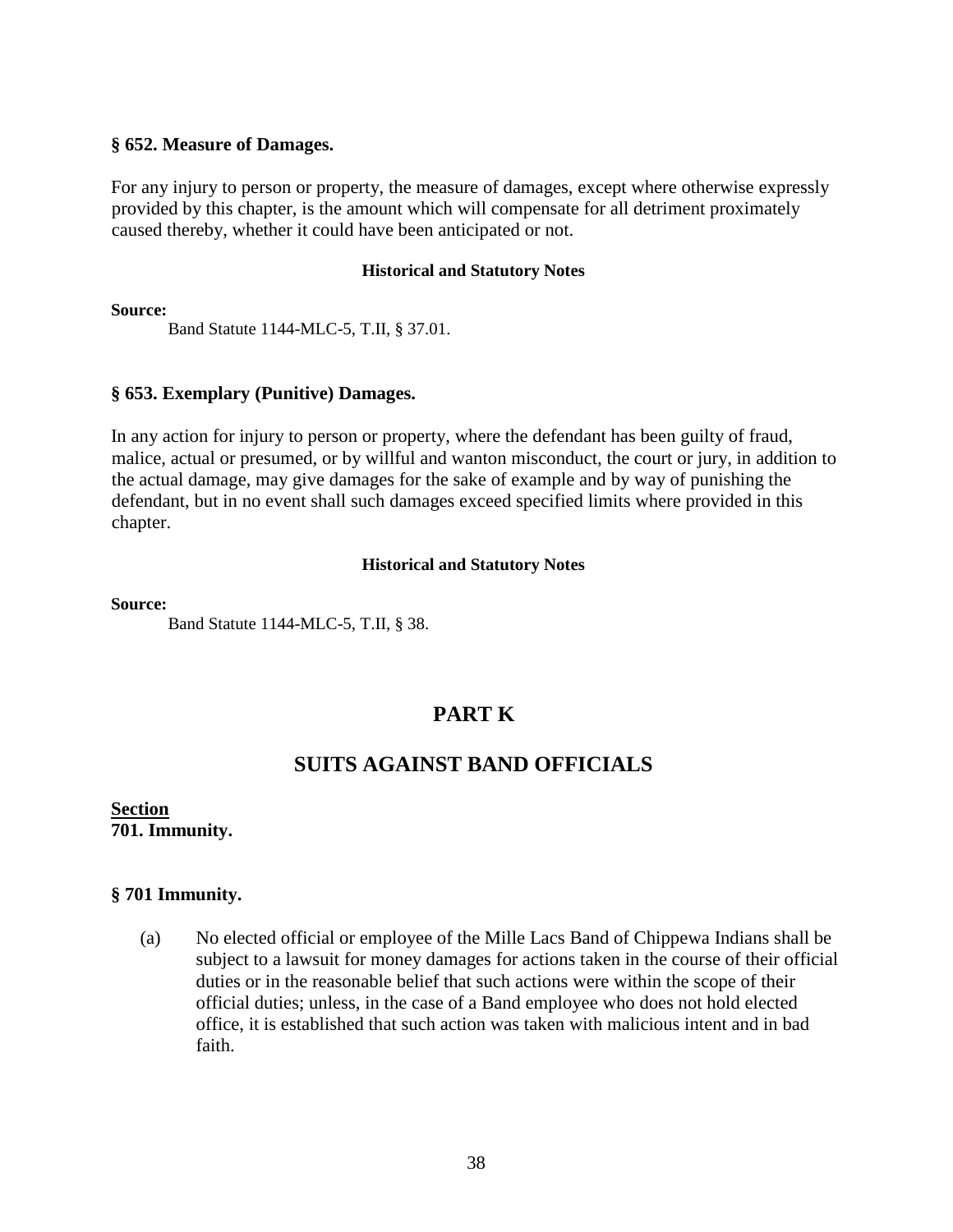(b) Any employee or appointee to a position in the civil service of the Mille Lacs Band of Chippewa Indians who shall act in a manner consistent with their statutory authority shall be immune from any civil cause of action in any court of competent jurisdiction. Burden of proof shall rest upon the complainant.

#### **Historical and Statutory Notes**

#### **Source:**

Band Statute 1096-MLC-28, § 44. Band Statute 1303-MLC-4, § 9.04.

#### **Cross References**

Chief Executive and appointed officers, immunity, *see* 4 MLBS § 24. Consolidated Nay-Ah-Shing School Board, responsibility for unacceptable performance of duties, *see* 9 MLBS § 13. Domestic abuse prevention, immunity of Law Enforcement Officers, *see* 8 MLBS § 415. Duty to report abuse or neglect, immunity, *see* 8 MLBS § 304. Government employees, *see* 6 MLBS § 1 et seq.

Immunity for Justices and Judges, *see* 5 MLBS § 119. Solicitor General, Immunity, *see* 4 MLBS § 21.

# **CHAPTER 2**

# **CRIMINAL CAUSES OF ACTION**

| <b>Subchapter</b> |                                                          | <b>Section</b> |
|-------------------|----------------------------------------------------------|----------------|
| 1.                | <b>General Provisions</b>                                | 1001           |
| 2.                | <b>Department of Justice</b>                             | 1051           |
| 3.                | <b>Offenses Involving Damage to the Person</b>           | <b>1101</b>    |
| 4.                | <b>Offenses Against Property</b>                         | 1151           |
| 5.                | <b>Offenses Against Public Administration</b>            | 1201           |
| 6.                | <b>Offenses Against Public Order, Health and Decency</b> | 1251           |
|                   | 7. Wiidookodaadiwag                                      | 1301           |
|                   | 8. Band Member Legal Services - REPEALED                 |                |

# **SUBCHAPTER 1**

### **GENERAL PROVISIONS**

**Section** 

**1001. Findings and Determinations. 1002. General Definitions.**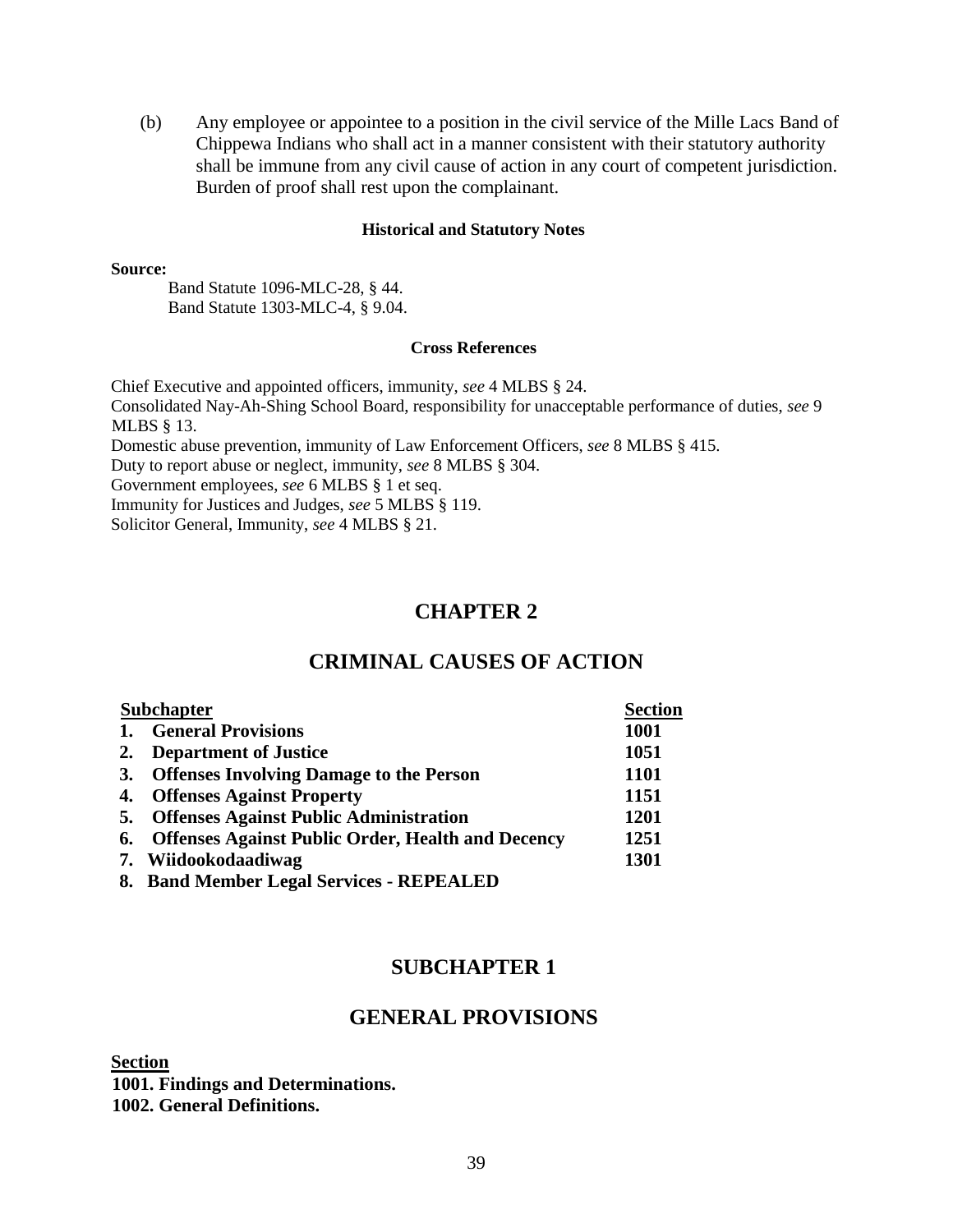**1003. Civil Actions Not Barred. 1004. Limitation of Actions. 1005. Responsibility. 1006. Self-Defense. 1007. Attempt.** 

### **§ 1001. Findings and Determinations.**

- (a) The Band assembly hereby finds and determines that the purpose of this chapter is to protect all persons under the jurisdiction of the Non-Removable Mille Lacs Band of Chippewa Indians through the development of various measures which define in writing acceptable and non-acceptable behaviors or omissions in the behavior of those persons who are enrolled members and other Indians under the jurisdiction of the Non-Removable Mille Lacs Band of Chippewa Indians and to provide equal justice to all who may come before the Court of Central Jurisdiction charged with a criminal offense.
- (b) The Band Assembly hereby finds that the public safety and welfare of all persons under the jurisdiction of the Band will be enhanced by preventing the commission of crime through the deterring effect of the sentences authorized when the public safety and interest requires.
- (c) The Band Assembly hereby finds that the Court of Central Jurisdiction shall be authorized to exercise its inherent jurisdiction in three types of legal matters:
	- (1) Civil litigation.
	- (2) Criminal litigation.
	- (3) Unwritten cultural law litigation.
- (d) Notwithstanding anything to the contrary, the provisions of this chapter shall be construed according to the fair import of its terms, to promote justice, and to effect its purpose, in the best interest of enhancing the customs and sovereign right of the people of the Non-Removable Mille Lacs Band of Chippewa Indians which are hereby declared.

#### **Historical and Statutory Notes**

#### **Source:**

Band Statute 1164-MLC-6, § 1.

#### **Cross References**

Jurisdiction of Court of Central Jurisdiction, *see* 5 MLBS § 111 et seq.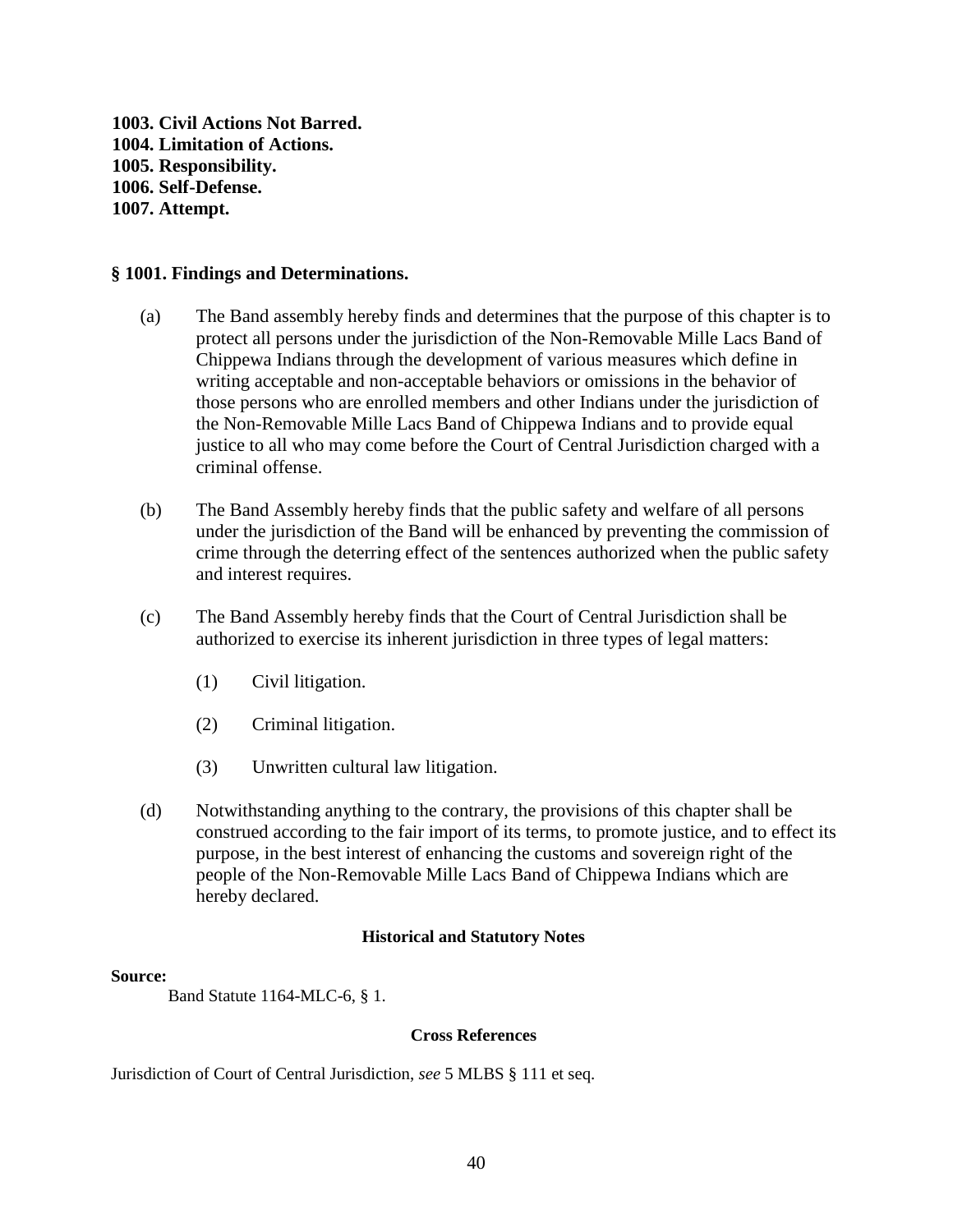### **§ 1002. General Definitions.**

Unless otherwise specified in a particular section, the following should apply:

- (a) **Acts.** Has its usual and ordinary grammatical meaning and includes any bodily movement, and form of communication where relevant, includes a failure or omission to take action.
- (b) **Bodily Harm.** Means physical pain, illness or any impairment of physical condition and includes mental illness or impairment.
- (c) **Deceit.** Means a person knowingly and intentionally causes harm or damage to another by:
	- (1) Creating or confirming in another an impression which is false and which the offender does not believe to be true; or
		- (i) Failing to correct a false impression which the offender previously has created or confirmed; or
		- (ii) Preventing another from acquiring information pertinent to the disposition of the property involved; or
		- (iii) Selling or otherwise transferring or encumbering property, failing to disclose a lien, adverse claim, or other legal impediment to the enjoyment of the property whether such impediment is or is not of value or is not a matter of official record; or
		- (iv) Promising performance which the offender does not intend to perform or know will not be performed. Failure to perform standing alone is not evidence that the offender did not intend to perform.
- (d) **Deprive.** Means to knowingly and intentionally withhold the property of another, permanently or for such a period as to appropriate a portion of the value or with the purpose to restore it only upon payment of reward or other compensation.
- (e) **Enter or remain unlawfully.** A person who knowingly and intentionally enters or remains unlawfully in or upon any vehicle, or occupied structure or premises when he/she is not licensed, invited or otherwise privileged to do so. A person who enters or remains upon land does so with privilege unless notice is personally communicated to him by an authorized person, or unless such notice is given by posting in a conspicuous manner.
- (f) **Gross Negligence.** A person acts with gross negligence whenever there is an intentional failure to perform a duty in reckless disregard of the consequences; such a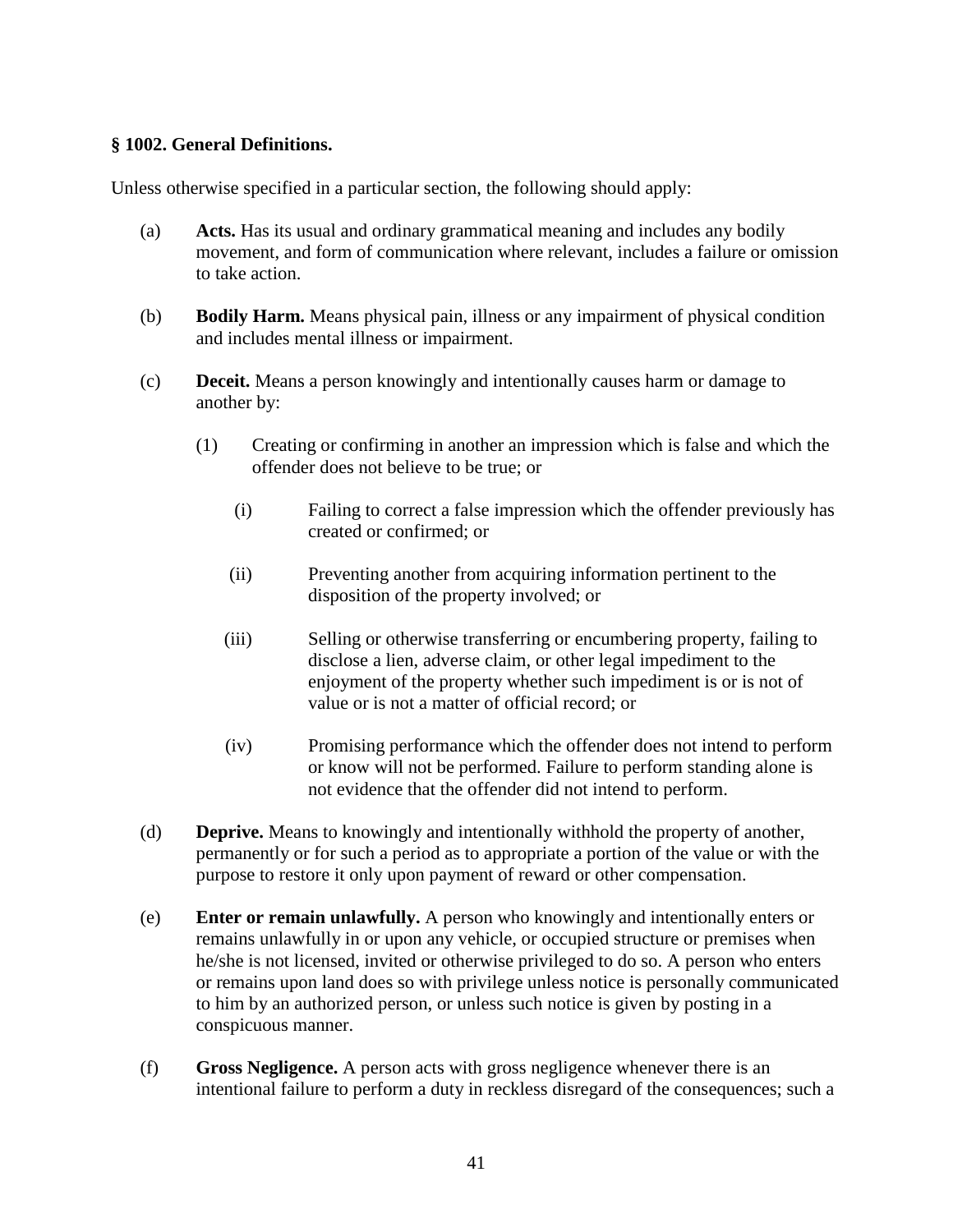gross wanter of care and regard for the rights of others as to justify the presumption of willfulness and wantonness.

- (g) **Intentionally.** A person acts intentionally when his/her acts are willful and on purpose.
- (h) **Knowingly.** A person acts knowingly with respect to conduct or to a circumstance described by a statute defining an offense, when he/she is aware of his/her conduct or that the circumstance exists. When knowledge of the existence of a particular fact is aware of high probability of its existence. Equivalent terms such as "knowing" or "with knowledge" have the same meaning.
- (i) **Minor.** For purposes of this section, a minor shall be considered any person less than eighteen (18) years of age.
- (j) **Obtain.** Means a person knowingly and intentionally in relation to property, to bring about transfer of interest or possession, whether to the offender or to another and in relation to labor of services, to secure the performance thereof.
- (k) **Occupied Structure.** Means any building, vehicle or other place suited for human occupancy or night lodging of person or for carrying on business, whether or not a person is actually present. Each unit of a building consists of two (2) or more units separately secured or occupied is a separate occupied structure.
- (l) **Offender.** Means a person who has been or is liable to be arrested, charged, convicted or punished for a public offense.
- (m) **Owner.** Means a person, other than the offender, who has possession of or any other interest in the property involved, even though such interest or possession is unlawful and without whose consent the offender has no authority to exert control over the property.
- (n) **Person.** Includes an individual, business association, partnership, corporation, government, or other legal entity, and an individual acting or purporting to act for or on behalf of any government or subdivision thereof.
- (o) **Possession.** Is the knowing control of anything for a sufficient time to be able to terminate control.
- (p) **Premises.** Includes any type of structure or building and any real property.
- (q) **Property.** Means anything of value. Property includes, for example, but is not limited to real estate, money, commercial instruments, written instruments representing or embodying rights concerning anything of value, labor or services, or otherwise of value to the owner, things growing on or affixed to, or found on land, or part of, or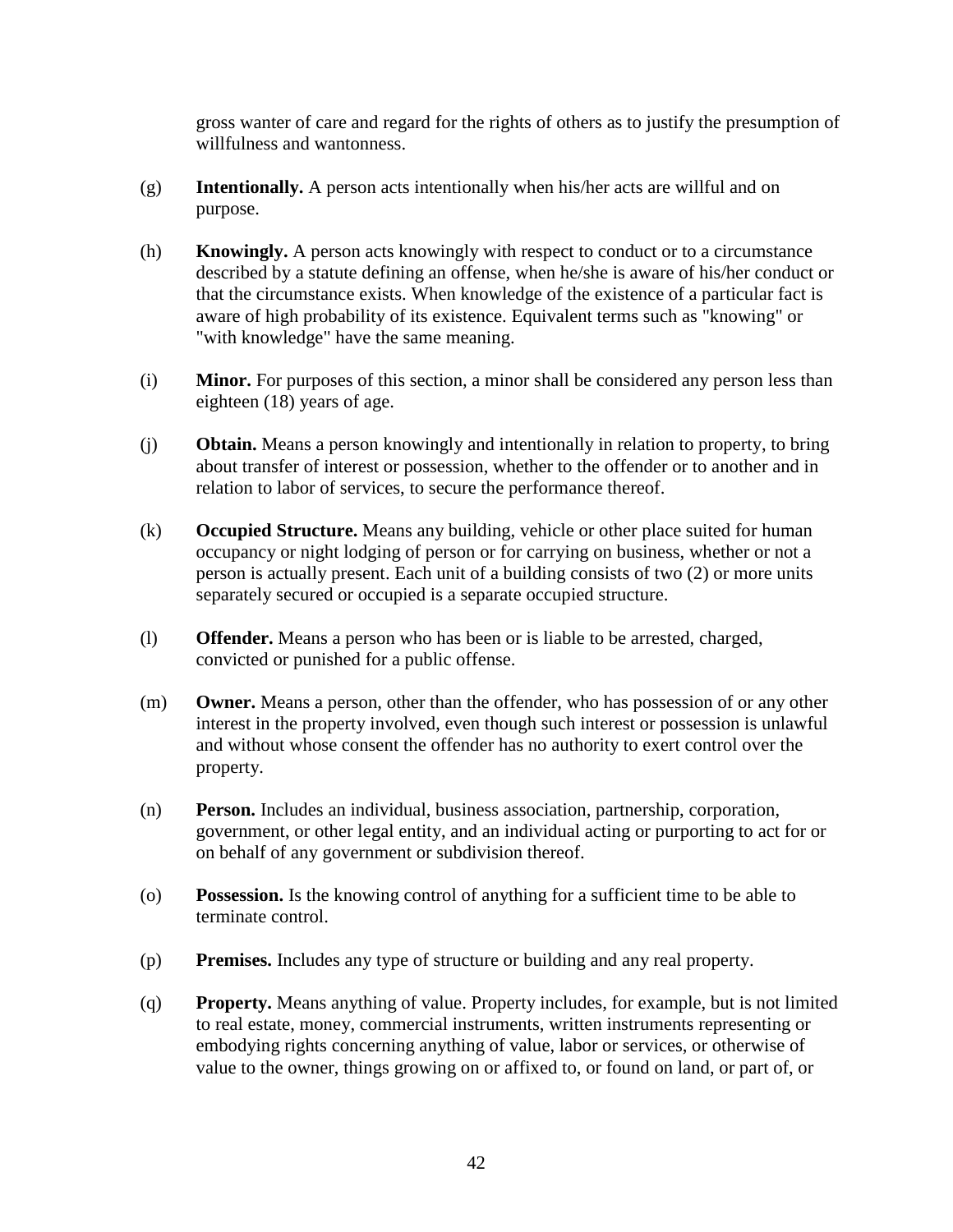affixed to any building, birds, animals and fish, which ordinarily are kept in a state of confinement, etc.

- (r) **Property of Another.** Includes property in which the offender himself/herself may have an interest, but does not have the authority to impair or defeat the interest of the other person in the property.
- (s) **Public Places.** Means any place to which the public or any substantial group thereof has access.
- (t) **Solicit or Solicitation.** Means to knowingly and intentionally command, authorize, urge, incite, request, or advise another to commit an offense.
- (u) **Tamper.** Means to knowingly and intentionally interfere with something improperly, meddle with it, make unwarranted alternation in its existing condition, or deposit refuse upon it.
- (v) **Threat.** Means a menace, however communicated, to knowingly and intentionally:
	- (1) Inflict physical harm on the person threatened or by any other person or on property; or
	- (2) Subject any person to physical confinement or restraint; or
	- (3) Commit any criminal offense; or
	- (4) Accuse any person of criminal offense; or
	- (5) Expose any person to hatred, contempt or ridicule; or
	- (6) Harm the credit or business reputation of any person; or
	- (7) Reveal any information sought to be concealed by the person threatened; or
	- (8) Take action as an official against anyone or anything, or withhold official action, or cause such action or withholding; or
	- (9) Testify or provide information or withhold testimony or information with respect to another legal claim or defense.
- (w) **Weapons.** Means any instrument, firearm, article or substance which, regardless of this primary function, is readily capable of being used to produce death or serious bodily injury.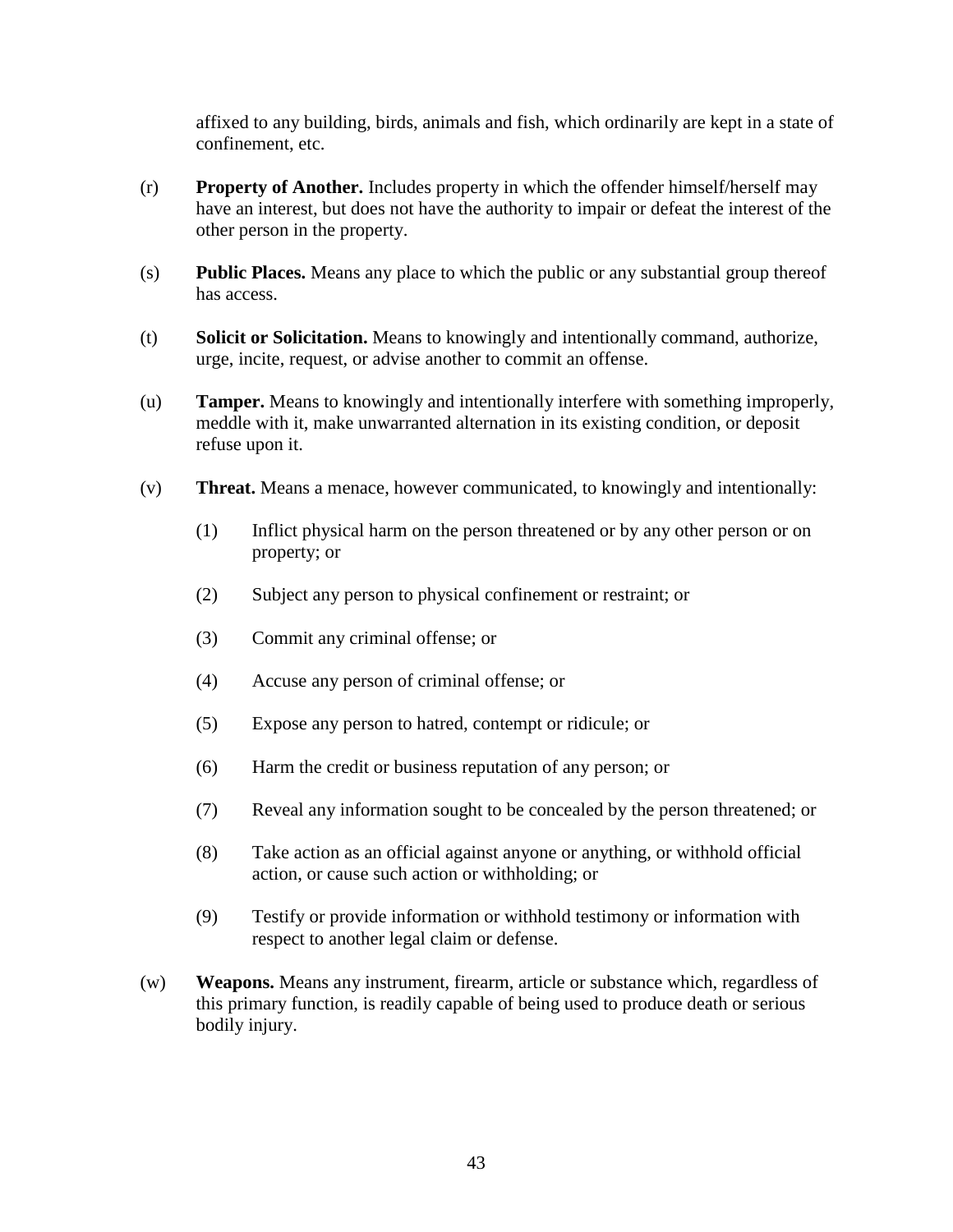**Source:**

Band Statute 1164-MLC-6, § 8.

### **§ 1003. Civil Actions Not Barred.**

This chapter does not bar, suspend or otherwise affect any right or liability to damages, penalty, forfeiture, or other remedy authorized by law to be recovered and civil injury is not merged into the criminal offense.

#### **Historical and Statutory Notes**

**Source:**

Band Statute 1164-MLC-6, § 7.

### **§ 1004. Limitation of Actions.**

A prosecution for any offense may be commenced within one (1) year after it is committed. The period of limitations does not run under the following conditions:

- (a) During any period in which the offender is not usually and publicly residing within this Reservation or is beyond the jurisdiction of this Reservation; or,
- (b) During any period in which the offender is a public officer and the offense charged is theft of public funds while in public office; or
- (c) During a prosecution pending against one offender for the same conduct, even if the prosecution is dismissed.

#### **Historical and Statutory Notes**

**Source:** 

Band Statute 1164-MLC-6, § 7.01.

### **§ 1005. Responsibility.**

A person who is in an intoxicated or drugged condition is criminally responsible for conduct unless such condition is involuntarily produced and deprives him/her capacity to appreciate the criminality of his/her conduct to the requirements of law. An intoxicated or drugged condition may be taken into consideration in determining the existence of a mental state which is an element of the offense.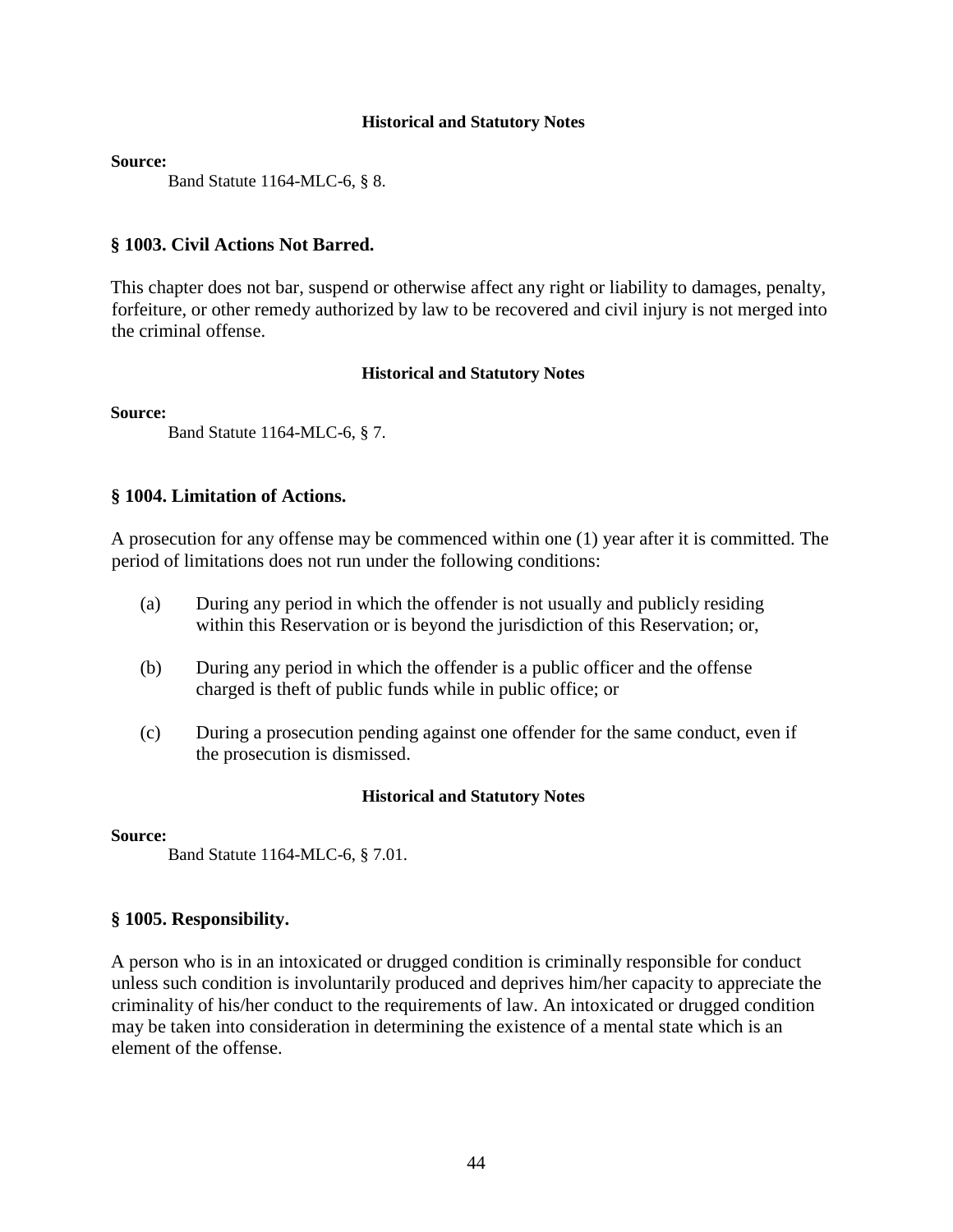#### **Source:**

Band Statute 1164-MLC-6, § 9.

### **§ 1006. Self-Defense.**

- (a) A person is justified in the use of force or threat to use force against another when and to the extent that he/she reasonably believes that such force is necessary to defend himself/herself or another person against another's imminent use of unlawful force or prevent other person's trespass on or tortuous or criminal interference with real or personal property which he/she or his/her family owns, possesses or has the legal duty to protect.
- (b) However, a person is justified in the use of force likely to cause death or serious bodily harm only if he/she reasonably believes that such force is necessary to prevent imminent death or serious bodily injury to himself/herself or another person.

### **Historical and Statutory Notes**

#### **Source:**

Band Statute 1164-MLC-6, § 10.

### **§ 1007. Attempt.**

- (a) A person commits the offense of attempt when he/she knowingly and intentionally with the purpose to commit a specific offense, does any act toward the commission of such offense.
- (b) It shall not be a defense to a charge of attempt that because of a misapprehension of the circumstances it would have been impossible for the accuse to commit the offense attempted.
- (c) A person convicted of the offense of attempt shall be punished not to exceed the maximum provided for the offense attempted.
- (d) A person shall not be liable under this section, if under circumstance manifesting a voluntary and complete renunciation of his/her criminal purpose, he/she avoided the commission of the offense attempted by abandoning his/her criminal effort.
- (e) Proof of the completed offense does not bar conviction for the attempt.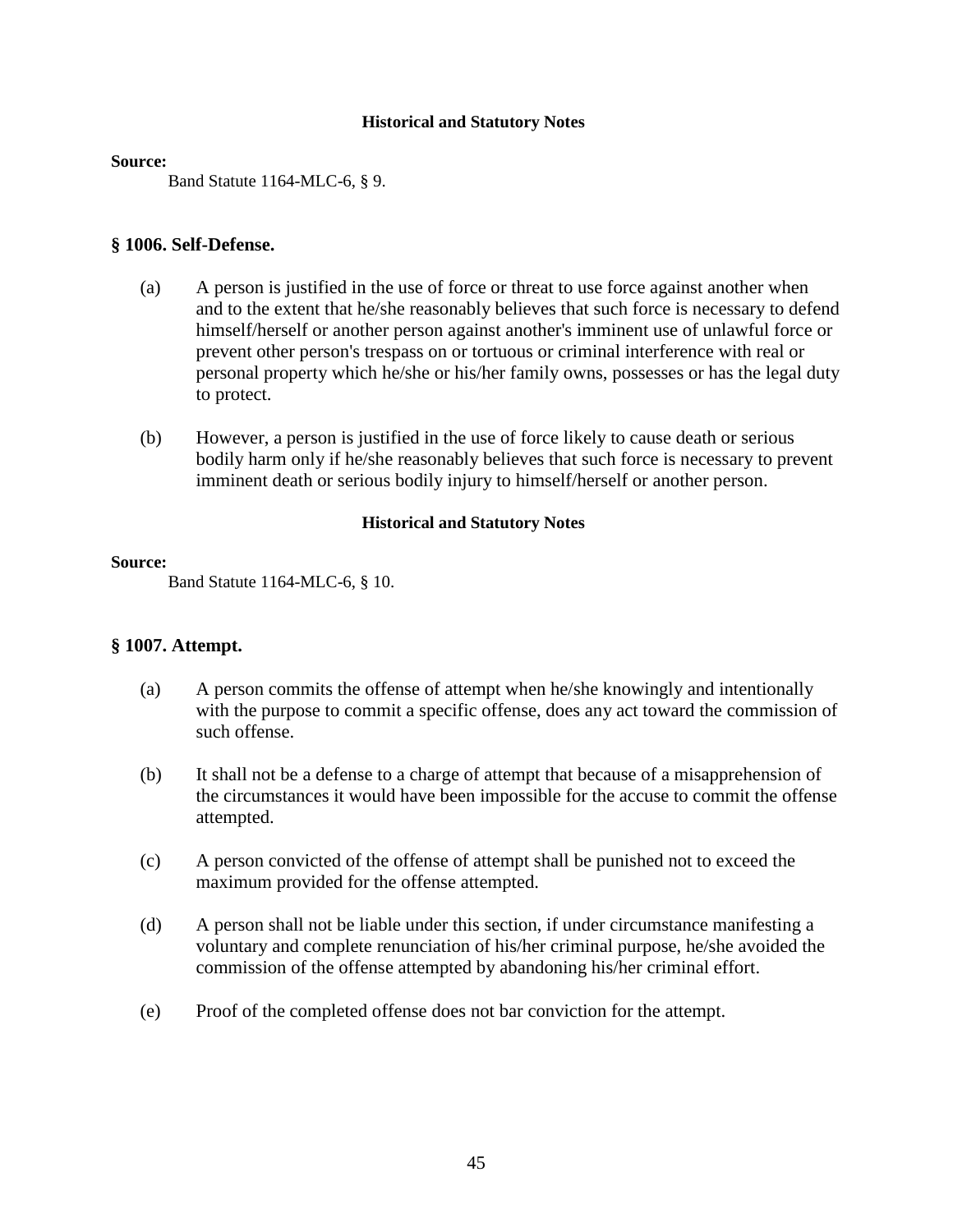**Source:** 

Band Statute 1164-MLC-6 § 11.

### **SUBCHAPTER 2**

### **DEPARTMENT OF JUSTICE**

#### **Section**

**1051. Creation. 1052. Powers and Duties of Department of Justice. 1053. Department of Justice Members. 1054. Powers and Duties of Solicitor General. 1055. Powers and Duties of Chief Law Enforcement Officer. 1056. Meetings.** 

#### **§ 1051. Creation.**

There is hereby created a Department of Justice within the Execute Branch of Government in and for the constituent Bands of the Non-Removable Mille Lacs Band of Chippewa Indians for the expressed purpose of protecting the general welfare and safety of all those who enter lands under the jurisdiction of the Non-Removable Mille Lacs Band of Chippewa Indians.

#### **Historical and Statutory Notes**

**Source:**

Band Statute 1164-MLC-6, § 2.

#### **§ 1052. Powers and Duties of Department of Justice.**

The Department of Justice is hereby authorized to promulgate policy governing the conduct and employment rules and regulations of all law enforcement of the Non-Removable Mille Lacs Band of Chippewa Indians in the interest of fair, equal and impartial enforcement of all laws of the Band. The Department of Justice shall have the power to review all actions of any law enforcement officer and to hold hearings upon receipt of any complaint from any enrolled member of the Non-Removable Mille Lacs Bands of Chippewa Indians. The Department of Justice shall have power to seek financial assistance from the United States, any of its subdivisions or any private foundation in the interests of enhancing the development of law enforcement and judiciary in general. The Department of Justice shall be authorized to take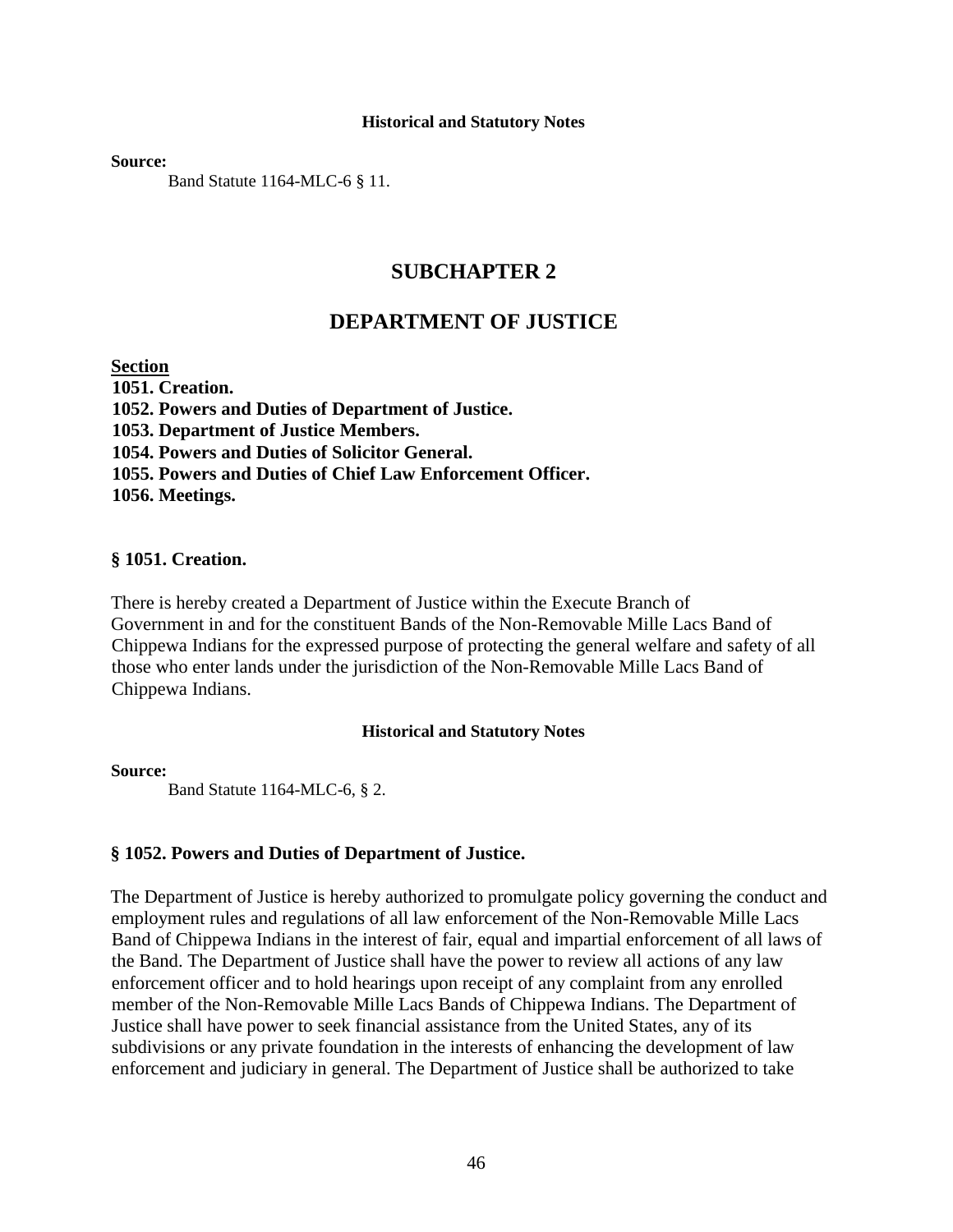whatever lawful actions are deemed necessary in the interests of improving the general public interests, faith and confidence in the judicial systems.

### **Historical and Statutory Notes**

**Source:** 

Band Statute 1164-MLC-6, § 2.01.

### **§ 1053. Department of Justice Members.**

The Department of Justice shall consist of the following:

- (a) Solicitor General, Deputy Solicitor General(s), and legal support staff;
- (b) Chief Law Enforcement Officer, Deputy Law Enforcement Officers and staff; and
- (c) MLBO Compliance Officer and staff.

The Solicitor General shall exercise day-to-day supervision over the Department of Justice.

#### **Historical and Statutory Notes**

**Source:**

Band Statute 1164-MLC-6, § 3. Band Ordinance 16-09, § 1, Section 1053. Band Ordinance 52-21, § 1.

#### **Cross References**

Solicitor General, *see* 4 MLBS § 17 et seq.

### **§ 1054. Powers and Duties of Solicitor General.**

The Solicitor General shall be the leader of the Department of Justice ("Department") and have the following authority:

- (a) To convene the department for due cause at any time. In the event that she or he fails to do so upon request of any two members of the Department, the Department may be convened after 48 hours written notice by any member of the Department.
- (b) As an appointed official and the Band's lead attorney, the Solicitor General is responsible to all Mille Lacs Band of Ojibwe elected officials.
- (c) The Solicitor General shall have the responsibility for ensuring the enforcement of all the laws of the Mille Lacs Band of Ojibwe.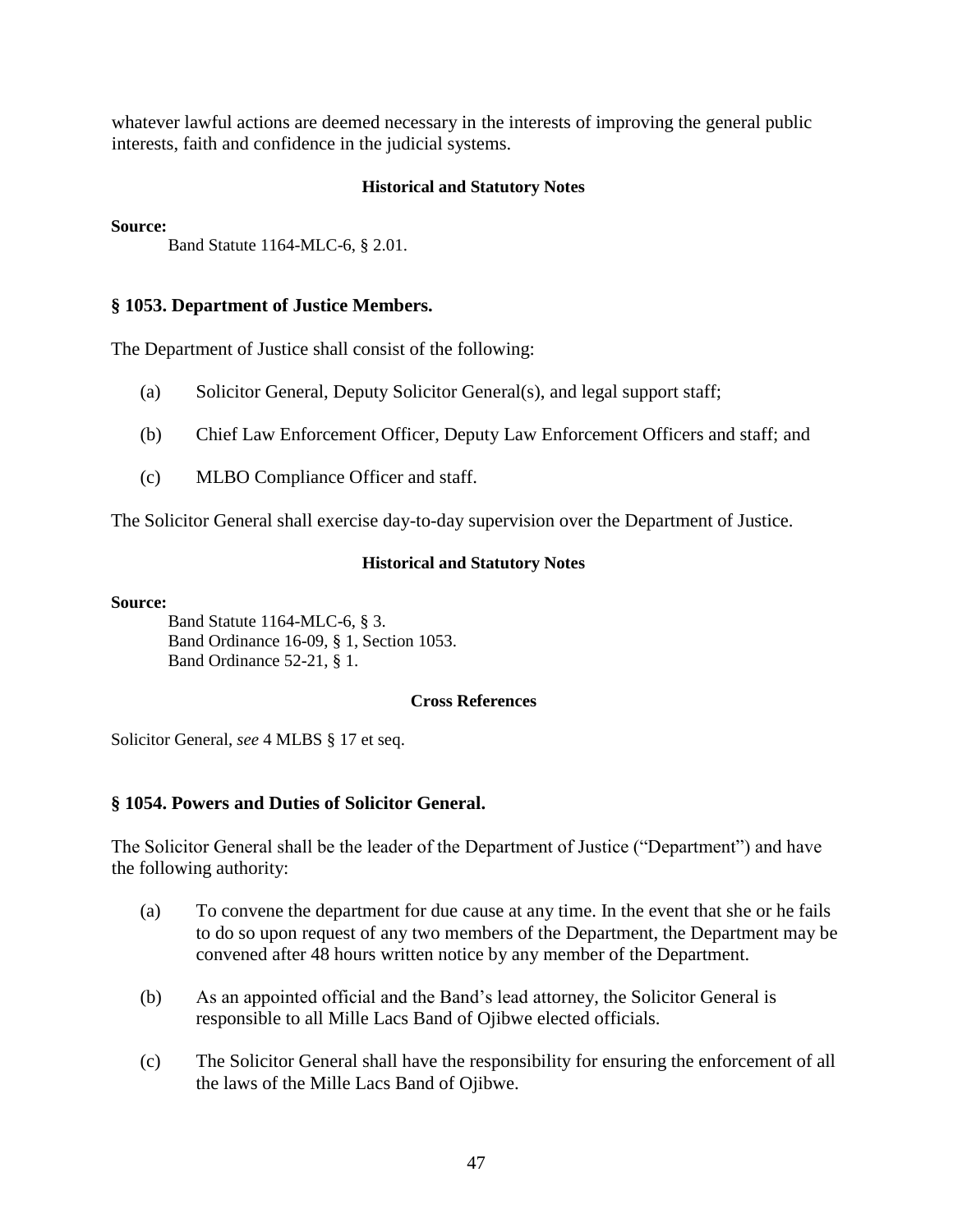- (d) The Solicitor General shall have a duty to supervise investigations of potential violations of the law.
- (e) The Solicitor General shall prosecute any and all violators of the law.
- (f) The Solicitor General's primary allegiance shall be to the laws of the Band and not to the Executive Branch. The Solicitor may conduct investigations and prosecute members of the Executive Branch, as well as the Legislative or Judicial Branches within the parameters of Band law.
- (g) The Solicitor General shall have the supervisory and administrative control of the Justice Department including Deputy Solicitor General(s) and staff, Law Enforcement Officers and staff, and MLBO Compliance Officer and staff.
- (h) The Solicitor General shall review the laws of the Mille Lacs Band of Ojibwe to assure their compliance with the Indian Civil Rights Act (25 U.S.C.A. § 1302).
- (i) The Solicitor General shall supervise and advise the Chief Law Enforcement Officer as to her or his duties and obligations.
- (j) The Solicitor General is authorized to perform background investigations for purposes of employment and election purposes.

#### **Source:**

Band Statute 1164-MLC-6, § 4. Band Ordinance 16-09, §§ 1, 1054. Band Ordinance 18-14. Band Ordinance 52-21, § 1.

#### **Cross References**

Division of powers, *see* 2 MLBS § 3. Solicitor General, *see* 4 MLBS § 17 et seq.

### **§ 1055. Powers and Duties of Chief Law Enforcement Officer.**

The Chief Law Enforcement Officer shall have the following authority in the exercise of enforcement powers of Band government:

- (a) The Chief Law Enforcement Officer shall have the authority to enforce the laws of the Non-Removable Mille Lacs Bands of Chippewa Indians.
- (b) The Chief Law Enforcement Officer shall have the duty to promote public safety, protect members of the Band and Band property, preserve the peace, and enforce all Band laws.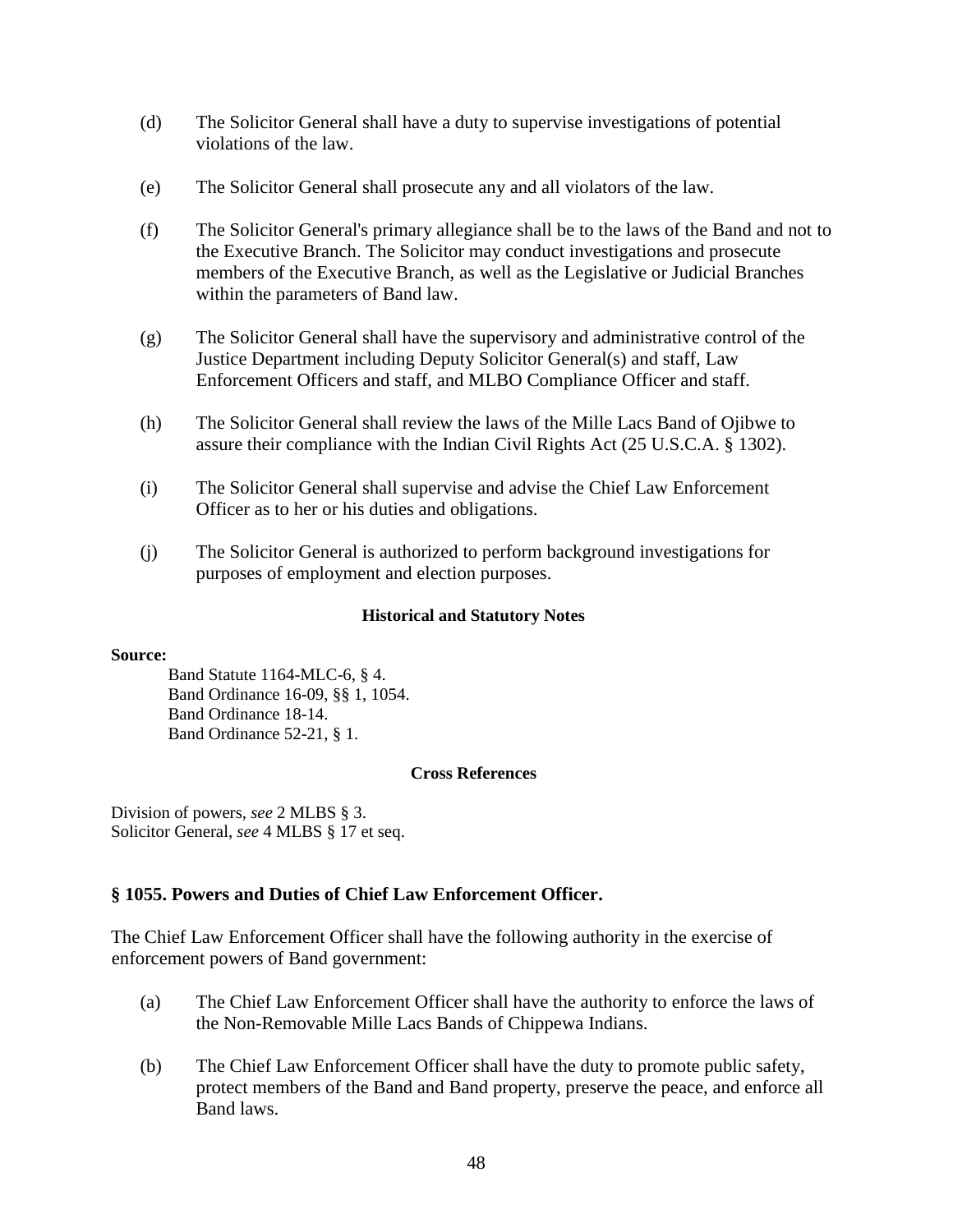- (c) The Chief Law Enforcement Officer shall have the authority to delegate his powers and duties to other officers under his command.
- (d) The Chief Law Enforcement Officer and other Officers under his command shall have the authority to make arrests. Law Enforcement Officers all have the authority to carry handguns, other firearms, and other weaponry for their personal protection and protection of others.
- (e) The Chief Law Enforcement Officer shall work with other law enforcement agencies to promote the peace.

#### **Source:**

Band Statute 1164-MLC-6, § 5.

#### **Cross References**

Domestic abuse prevention, immunity of Law Enforcement Officers, *see* 8 MLBS § 415. Warrant, summons and arrest, *see* 24 MLBS § 4101 et seq.

#### **§ 1056. Meetings.**

The Department of Justice shall meet as it may deem necessary. Its meetings shall be tape recorded, transcribed and distributed to the Chief Executive, Speaker of the Assembly and the Chief Justice within five days following said meetings. The Solicitor General shall be responsible for compliance and he shall consider said minutes to be classified and prohibit any further distribution of such. The minutes shall be prima facie evidence of the facts therein state.

#### **Historical and Statutory Notes**

#### **Source:**

Band Statute 1164-MLC-6, § 6.

### **SUBCHAPTER 3**

### **OFFENSES INVOLVING DAMAGE TO THE PERSON**

**Section** 

**1101. Assault. 1102. Assault and Battery. 1103. Abduction. 1104. Obscene or Harassing Telephone Calls.**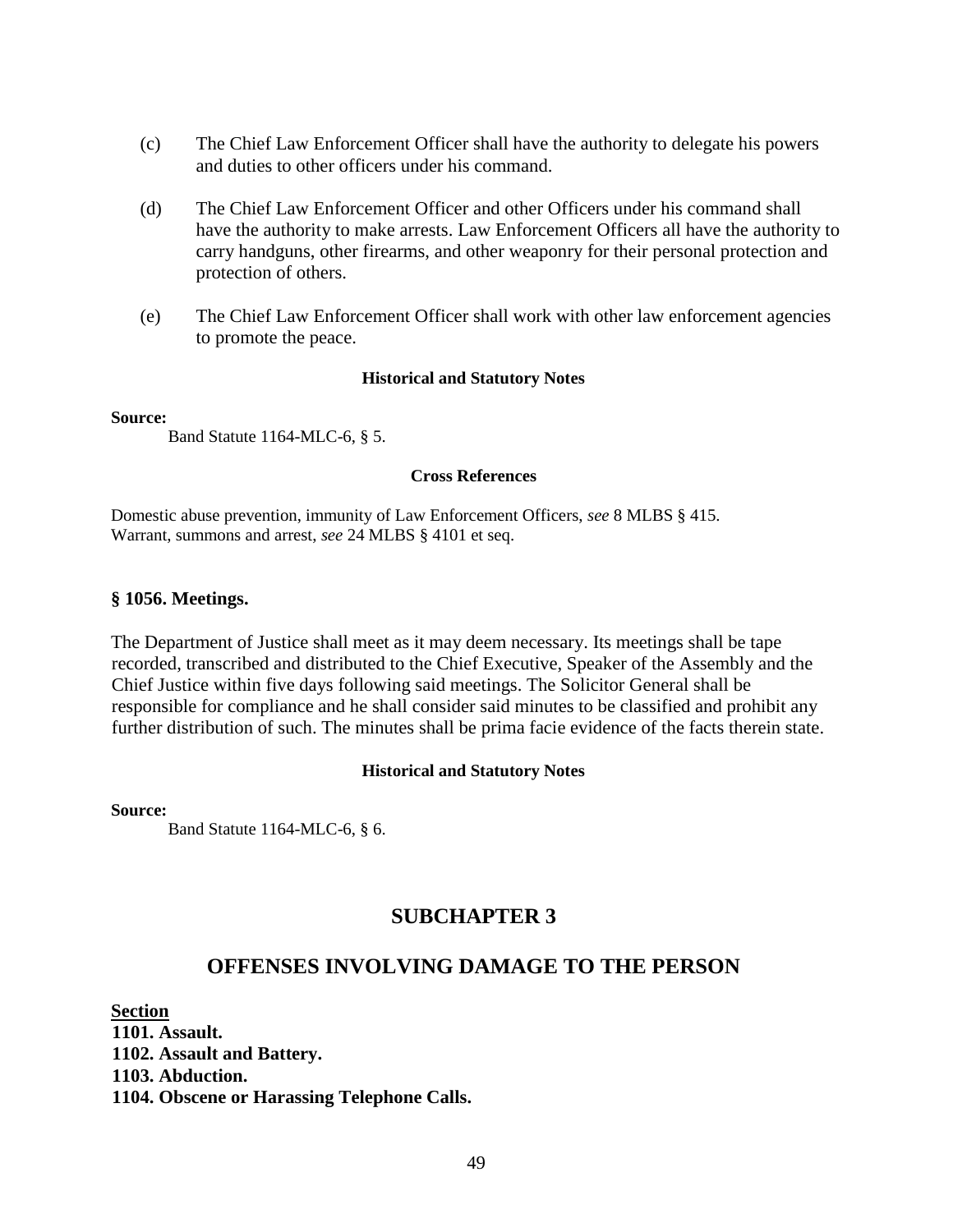**1105. Opening Sealed Letter--Intercepted Mail. 1106. Interference with Privacy. 1107. Mistreatment of Patients. 1108. False Arrest or Unlawful Restraint. 1109. Intimidation of a Public Official.** 

### **§ 1101. Assault.**

Any person who shall knowingly and intentionally intimidate or threaten immediate bodily harm to another person through unlawful force or violence shall be deemed guilty of assault, and upon conviction thereof, shall be sentenced to labor for a period not to exceed 180 days, or a fine of not more than \$500.00, or both if so determined by the Court, furnish a peace bond in case in an amount to be designated by the Court.

#### **Historical and Statutory Notes**

#### **Source:**

Band Statute 1164-MLC-6, § 12.

#### **Cross References**

Civil actions for assault and battery, *see* 24 MLBS § 251. Domestic abuse prevention, *see* 8 MLBS § 401 et seq. Duty to report abuse or neglect, *see* 8 MLBS § 301 et seq. Government employees, summary dismissal, *see* 6 MLBS § 103.

### **§ 1102. Assault and Battery.**

Any person who shall knowingly and intentionally strike another person, or otherwise inflicts bodily injury, or negligently inflicts bodily harm on another with a weapon, or who shall be offering violence, cause another to harm himself/herself, shall be deemed guilty of assault and battery, and upon conviction thereof, shall be sentenced to labor for a period not to exceed 180 days, and/or a fine not to exceed \$500.00.

#### **Historical and Statutory Notes**

#### **Source:**

Band Statute 1164-MLC-6, § 13.

### **Cross References**

Civil actions for assault and battery, *see* 24 MLBS § 251. Domestic abuse prevention, *see* 8 MLBS § 401 et seq. Duty to report abuse or neglect, *see* 8 MLBS § 301 et seq. Government employees, summary dismissal, *see* 6 MLBS § 103.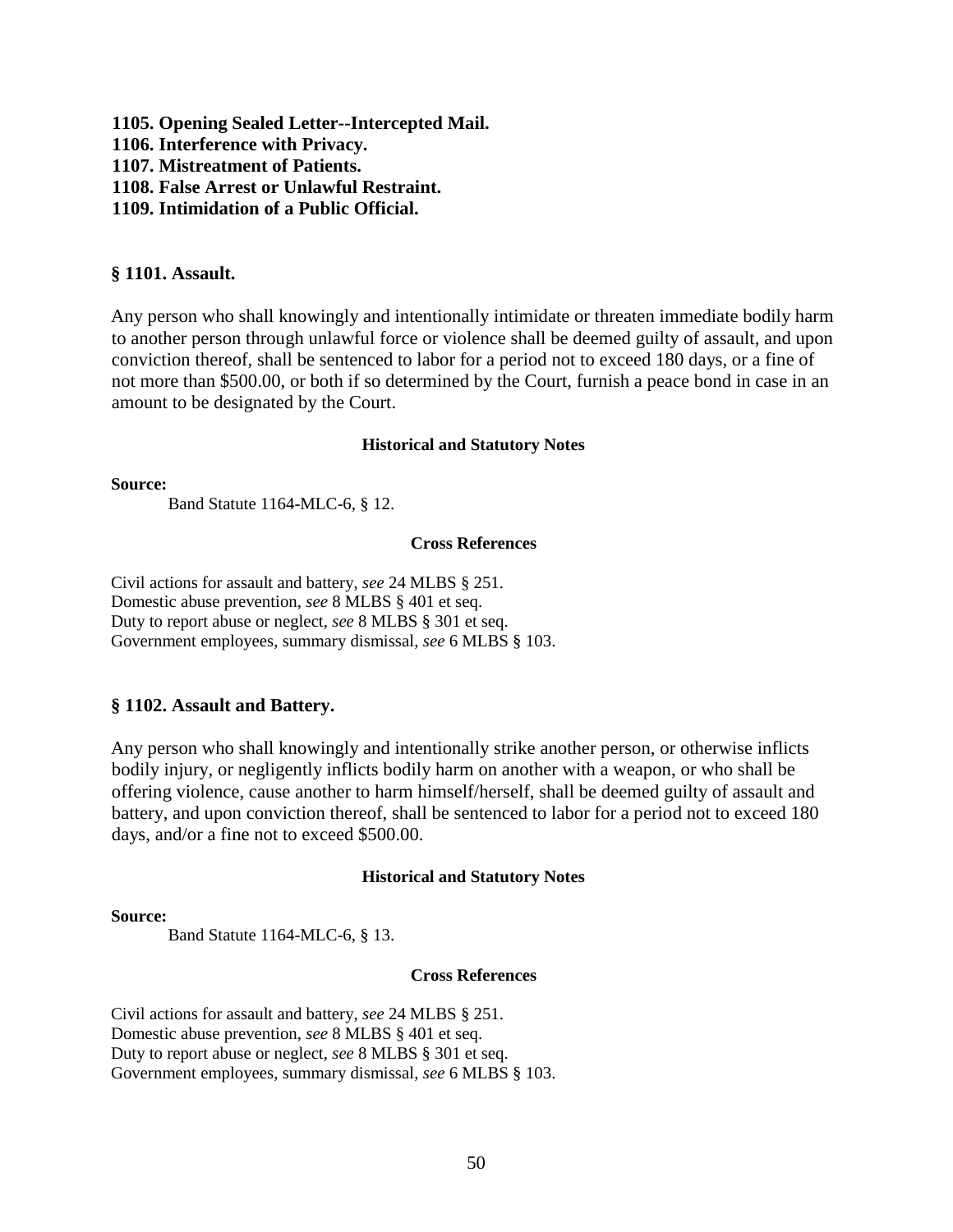### **§ 1103. Abduction.**

Any person who shall knowingly take away, or detain another person against his/her will or without the consent of the parent or other person having lawful care or charge of him/her, shall be deemed guilty of abduction and upon conviction thereof, shall be sentenced to labor for a period not to exceed 180 days, and/or a fine not to exceed \$500.00.

#### **Historical and Statutory Notes**

**Source:**

Band Statute 1164-MLC-6, § 14.

### **§ 1104. Obscene or Harassing Telephone Calls.**

Any person who by means of a telephone makes any comment, request, suggestion or proposal which is obscene, lewd or indecent or makes a telephone call, whether or not conversation ensues, without disclosing his identity and with intent to annoy, abuse, threaten or harass any person at the called number or makes or causes the telephone another repeatedly or continuously to ring, with intent to harass any person at the called number, or knowingly permits any telephone under his/her control to be used for any purpose prohibited by this section shall be guilty of an offense and upon conviction thereof, shall be sentenced to a fine not to exceed \$500.00, and/or be required to furnish a satisfactory bond to keep the proper use of a telephone.

#### **Historical and Statutory Notes**

**Source:**

Band Statute 1164-MLC-6, § 16.

### **§ 1105. Opening Sealed Letter--Intercepted Mail.**

Any person who knowing that he/she does not have the consent of either the sender or the addressee intentionally opens any sealed letter, telegram or package addressed to another, or who knowing that a sealed letter, telegram or package has been opened without the consent of either the sender or addressee, intentionally publishes any of the contents, or who knowingly intercepts any letter, telegram or package addressed to another person, shall be deemed guilty of an offense and upon conviction shall be sentenced to incarceration for a period of time not to exceed 180 days, and/or a fine not to exceed \$500.00, in addition to any award of damages for the benefit of the injured party.

#### **Historical and Statutory Notes**

**Source:**

Band Statute 1164-MLC-6, § 17.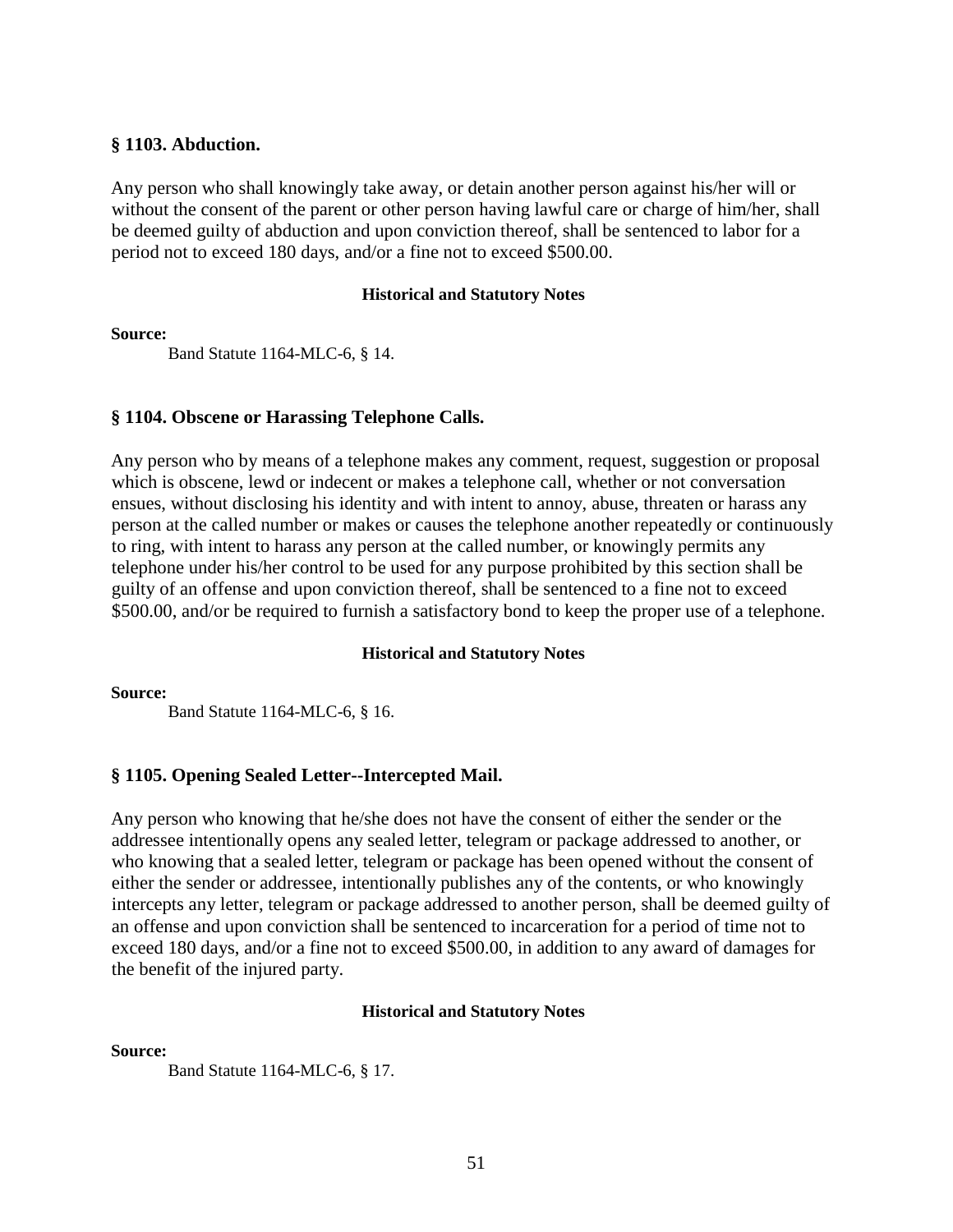#### **Cross References**

Civil actions, invasion of privacy, *see* 24 MLBS § 451 et seq.

### **§ 1106. Interference with Privacy.**

Any person who enters upon another's property and surreptitiously gazes, stares, or peeps in the window of a house or place of dwelling of another with or without the intent to intrude upon or interfere with the privacy of a member of the household thereof, shall be deemed guilty of an offense and upon conviction shall be sentenced to incarceration for a period of time not to exceed 180 days, and/or fine not to exceed \$500.00, in addition to any awards of damages for the benefit of the injured party.

#### **Historical and Statutory Notes**

**Source:**

Band Statute 1164-MLC-6, § 18.

#### **Cross References**

Civil actions, invasion of privacy, *see* 24 MLBS § 451 et seq.

### **§ 1107. Mistreatment of Patients.**

Any person who being in charge of or employed at any facility which provides care to another person, who intentionally abuses, ill-treats or culpably neglects any patient to his physical detriment, shall be deemed guilty of an offense and upon conviction shall be sentenced to incarceration for a period of time not to exceed 180 days, and/or a fine not to exceed \$500.00, in addition to any award of damages for the benefit of the injured party.

#### **Historical and Statutory Notes**

**Source:**

Band Statute 1164-MLC-6, § 19.

#### **Cross References**

Duty to report abuse or neglect, *see* 8 MLBS § 301 et seq.

### **§ 1108. False Arrest or Unlawful Restraint.**

Any person who shall knowingly and intentionally make, or cause to be made the unlawful arrest, detention or imprisonment of another person, or who shall knowingly and without lawful authority restrain another so as to interfere substantially with his/her liberty, shall be deemed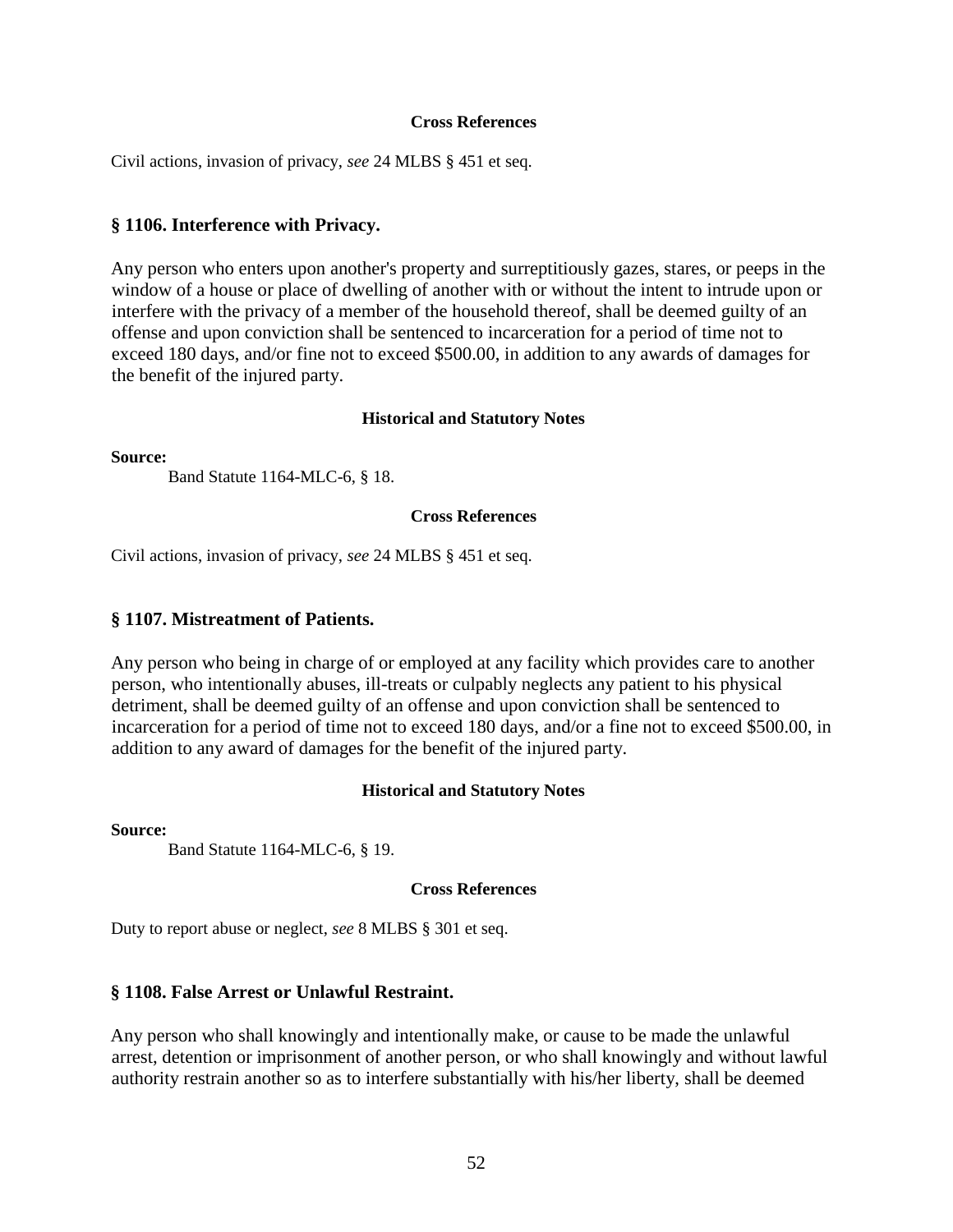guilty of an offense, and upon conviction thereof, shall be sentenced to labor for a period not to exceed 180 days, and/or a fine not to exceed \$500.00.

### **Historical and Statutory Notes**

**Source:**

Band Statute 1164-MLC-6, § 20.

#### **Cross References**

False imprisonment, civil causes of action, *see* 24 MLBS § 253.

### **§ 1109. Intimidation of a Public Official.**

Any person who commits an offense contained in §§ 1101, 1102, 1104 or 1106 of this Title against an elected or formerly elected office holder of the Band motivated primarily by the fact that the official is or was formerly an elected office holder shall be guilty of intimidation of a public official, and upon conviction thereof shall be sentenced to imprisonment for a term of up to one year or a fine of not more than \$5,000 or both.

#### **Historical and Statutory Notes**

**Source:**

Band Ordinance 39-98, § 16.

#### **Cross References**

Definition of Elected Officials for purposes of Band Ordinance 39-98, *see* 6 MLBS § 1102.

### **SUBCHAPTER 4**

# **OFFENSES AGAINST PROPERTY**

#### **Section**

- **1151. Trespass.**
- **1152. Theft.**
- **1153. Embezzlement.**
- **1154. Fraud.**
- **1155. Issuing a Bad Check.**
- **1156. Forgery.**
- **1157. Fraudulent Long Distance Telephone Calls.**
- **1158. Receiving Stolen Property.**
- **1159. Extortion.**
- **1160. Malicious Mischief.**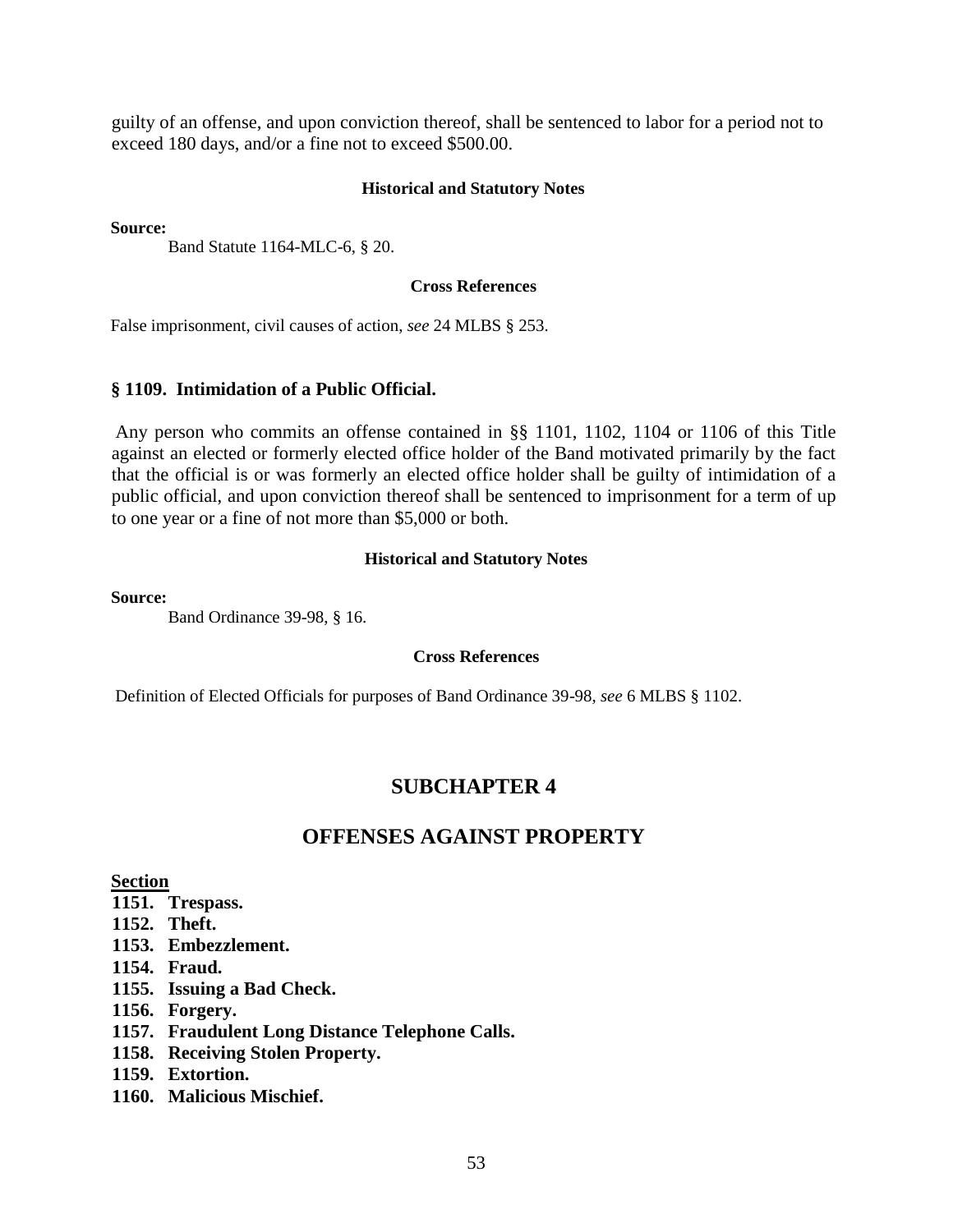#### **1161. Graffiti.**

### **§ 1151. Trespass.**

- (a) Any person who shall knowingly and intentionally go upon or pass over any cultivated or enclosed lands or premises of another person and shall refuse to go immediately therefrom on the request of the owner or occupant thereof, or who shall knowingly allow livestock to occupy or graze on the cultivated or enclosed lands of another person shall be deemed guilty of an offense and upon conviction thereof shall be punished by a fine not to exceed \$500.00, and/or shall be sentenced to labor for a period not to exceed 180 days, in addition to any award of damages made by the Court for the benefit of the injured party.
- (b) Any person who shall go upon or pass over any lands which are under lease or any allotted lands of another person and shall refuse to immediately therefrom on the request of the lessee, or owner or occupant thereof, shall be deemed guilty of an offense and upon conviction shall be sentenced to a fine not to exceed \$500.00, in addition to any award of damages for the benefit of the injured party.

#### **Historical and Statutory Notes**

#### **Source:**

Band Statute 1164-MLC-6, § 21.

#### **Cross References**

Trespass to land, civil causes of actions, *see* 24 MLBS § 254.

### **§ 1152. Theft.**

Any person who shall knowingly and intentionally obtain or exert unauthorized control over property of the owner and has the purpose of depriving the owner of the property, or to deprive the owner of the property, or uses, conceals or abandons the property knowing such use, concealment or abandonment probably will deprive the owner of the property shall be deemed guilty of theft, and upon conviction thereof, shall be sentenced to labor for a period not to exceed 180 days or a fine not to exceed \$500.00, or by both fine and imprisonment, and may be ordered by the Court to make proper restitution.

#### **Historical and Statutory Notes**

#### **Source:**

Band Statute 1164-MLC-6, § 22.

#### **Cross References**

Government employees, summary dismissal, *see* 6 MLBS § 103.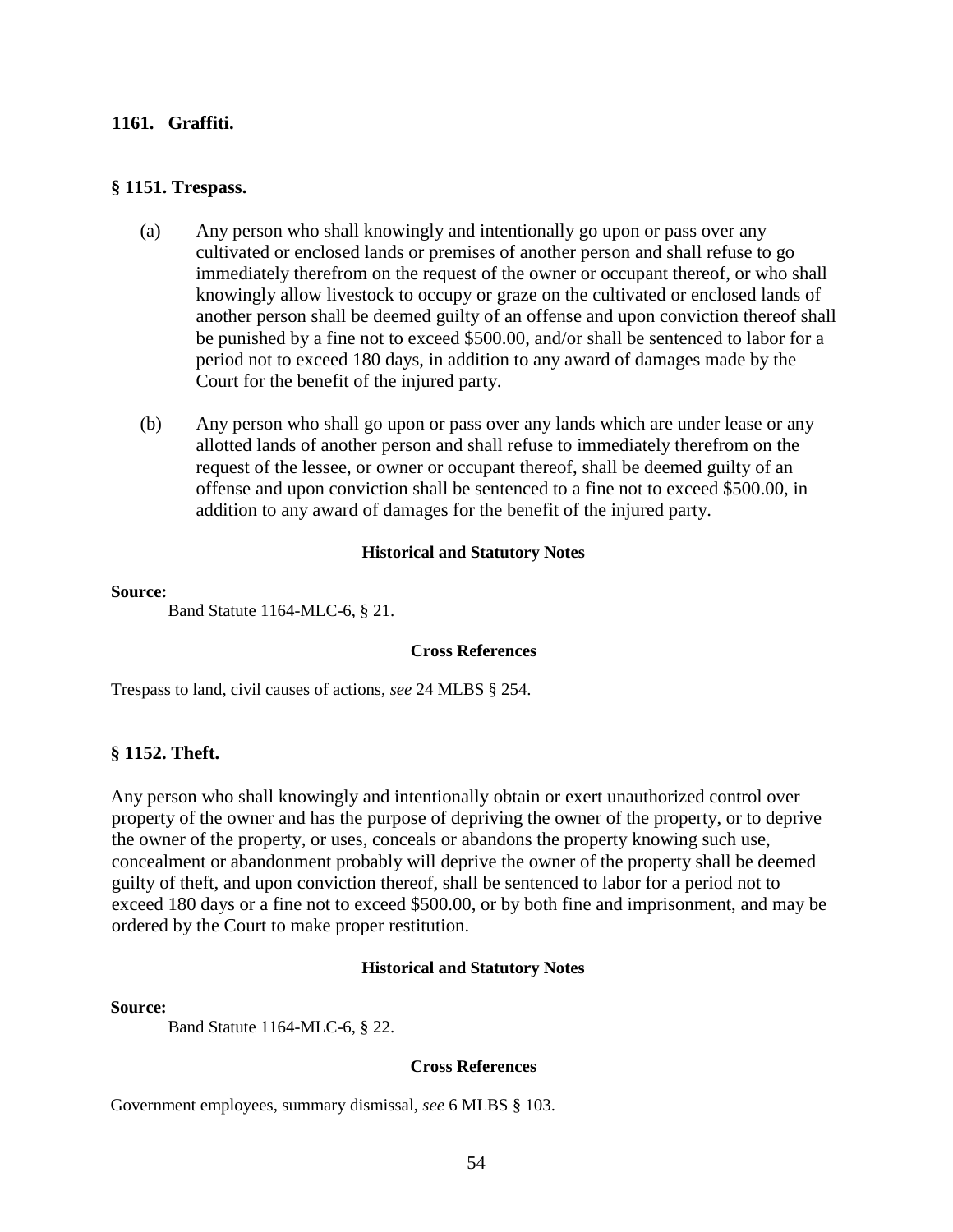### **§ 1153. Embezzlement.**

Any person who having lawful custody of property not his/her own, shall knowingly and intentionally appropriate the same to his/her own use with intent to deprive the owner thereof, shall be deemed guilty of embezzlement and upon conviction thereof, shall be sentenced to labor for a period not to exceed 180 days, and/or a fine not to exceed \$500.00, and may be ordered by the Court to make proper restitution. As used in this section, embezzlement shall also include the spending a minor's funds by parents or guardians for other than the purpose for which the funds were placed in the custody of the parents or guardians.

#### **Historical and Statutory Notes**

#### **Source:**

Band Statute 1164-MLC-6, § 23.

#### **Cross References**

Government employees, summary dismissal, *see* 6 MLBS § 103.

### **§ 1154. Fraud.**

Any person who shall knowingly and intentionally by misrepresentation or deceit, or by false interpretation or by the use of false weights or measures, knowingly obtain any money or other property of value, shall be deemed guilty of fraud, and upon conviction thereof, shall be sentenced to labor for a period not to exceed 180 days, and/or a fine not to exceed \$500.00, and may be ordered by the Court to make proper restitution.

#### **Historical and Statutory Notes**

#### **Source:**

Band Statute 1164-MLC-6, § 24.

#### **Cross References**

Dangerous drugs, fraud, *see* 23 MLBS § 3. Fraud and deceit, civil causes of action *see* 24 MLBS §§ 401, 402. Government employees, summary dismissal, *see* 6 MLBS § 103. Motor vehicles, fraudulent practices, *see* 19 MLBS § 301 et seq. Pawnbrokers and junk dealers, *see* 18 MLBS § 209. Procurement sanctions, *see* 7 MLBS § 49.

### **§ 1155. Issuing a Bad Check.**

Any person who knowingly and intentionally issues or delivers a check for the purpose of obtaining the property, labor or services of another, knowing that it will not be paid by the depository, commits the offense of issuing a bad check. If the offender has an account with the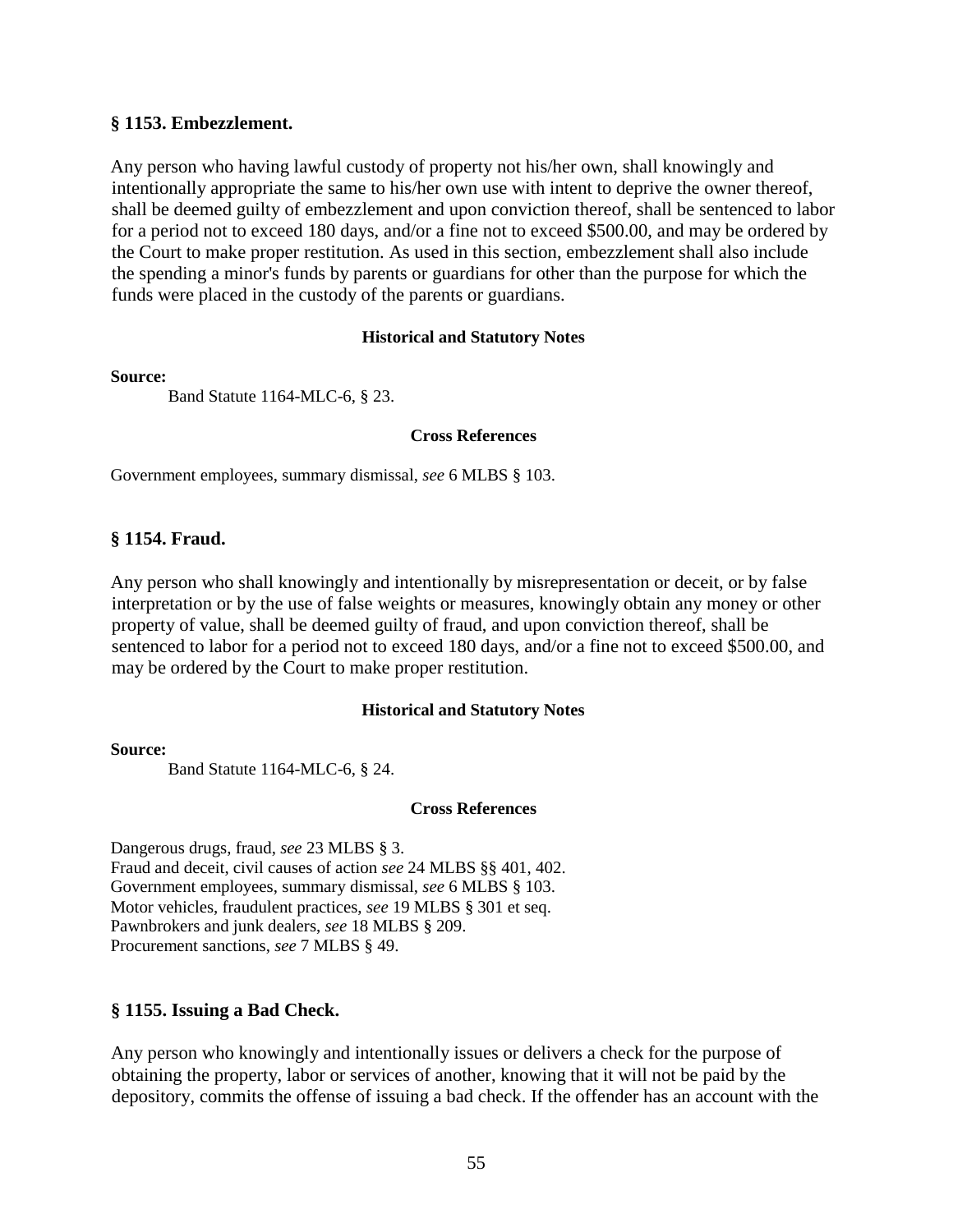depository, failure to make good the check within 15 days, after written notice of nonpayment has been received by the issuer is prima facie evidence that the person knew it would not be paid by the depository. A person convicted of issuing a bad heck shall be sentenced to labor for a period not to exceed 180 days, and/or a fine not to exceed \$500.00.

#### **Historical and Statutory Notes**

#### **Source:**

Band Statute 1164-MLC-6, § 25.

#### **§ 1156. Forgery.**

Any person who shall, with intent to defraud falsely sign, or knowingly execute or alter any written instrument, shall be deemed guilty of forgery, and upon conviction thereof shall be sentenced to labor for a period not to exceed 180 days, and/or a fine not to exceed \$500.00, and may be ordered by the Court to make proper restitution.

#### **Historical and Statutory Notes**

#### **Source:**

Band Statute 1164-MLC-6, § 26.

#### **Cross References**

Government employees, summary dismissal, *see* 6 MLBS § 103.

### **§ 1157. Fraudulent Long Distance Telephone Calls.**

Any person who obtains long distance telephone service by intentionally charging the cost thereof to a false or nonexistent telephone, or to the telephone number of another person without their knowledge or consent, or to a credit card number of another person or government or business without prior authority, shall be deemed guilty of an offense, and upon conviction may be sentenced to labor for a period of 180 days, and/or fine not to exceed \$500.00, in addition to any award of damages for the benefit of the injured party.

#### **Historical and Statutory Notes**

#### **Source:**

Band Statute 1164-MLC-6, § 15.

### **§ 1158. Receiving Stolen Property.**

Any person who shall knowingly obtain control over stolen property knowing the property to have been stolen by another, and has the purpose of depriving the owner of the property, and knowingly uses, conceals or abandons, the property in such a manner as to deprive the owner of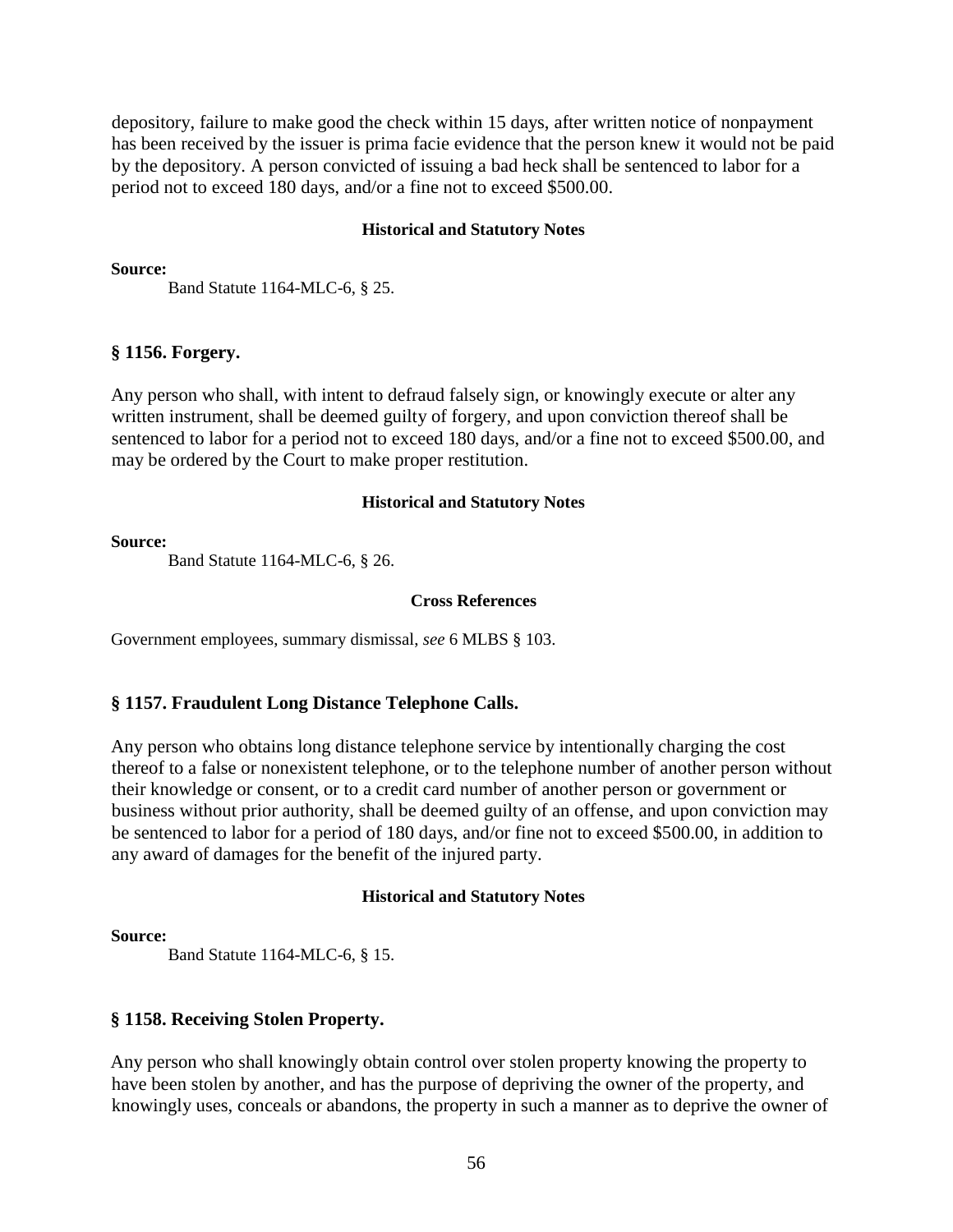the property, or uses, conceals or abandons the property, knowing such use, concealment or abandonment probably will deprive the owner of the property, shall be deemed guilty of an offense and upon conviction thereof, shall be sentenced to labor for a period not to exceed 180 days, and/or a fine not to exceed \$500.00, and may be ordered by the Court to make proper restitution.

#### **Historical and Statutory Notes**

**Source:**

Band Statute 1164-MLC-6, § 27.

#### **Cross References**

Government employees, summary dismissal, *see* 6 MLBS § 103.

#### **§ 1159. Extortion.**

Any person who by making false charges against another or by any other means whatsoever, knowingly extorts any monies, goods, property or anything else of any value, shall be deemed guilty of extortion, and upon conviction thereof, shall be sentenced to labor for a period not to exceed 180 days, and/or a fine of \$500.00.

#### **Historical and Statutory Notes**

**Source:**

Band Statute 1164-MLC-6, § 29.

### **§ 1160. Malicious Mischief.**

Any person who shall knowingly disturb injure, destroy or tamper with any livestock or other domestic animals or other property of another, shall be deemed of malicious mischief, and upon conviction thereof, shall be sentenced to labor for a period not to exceed 180 days, and/or a fine of \$500.00.

#### **Historical and Statutory Notes**

#### **Source:**

Band Statute 1164-MLC-6, § 30.

#### **Cross References**

Government employees, summary dismissal, *see* 6 MLBS § 103. Injury to public property, *see* 24 MLBS § 1201. Intentional interference with personal property, civil causes of action, *see* 24 MLBS § 255.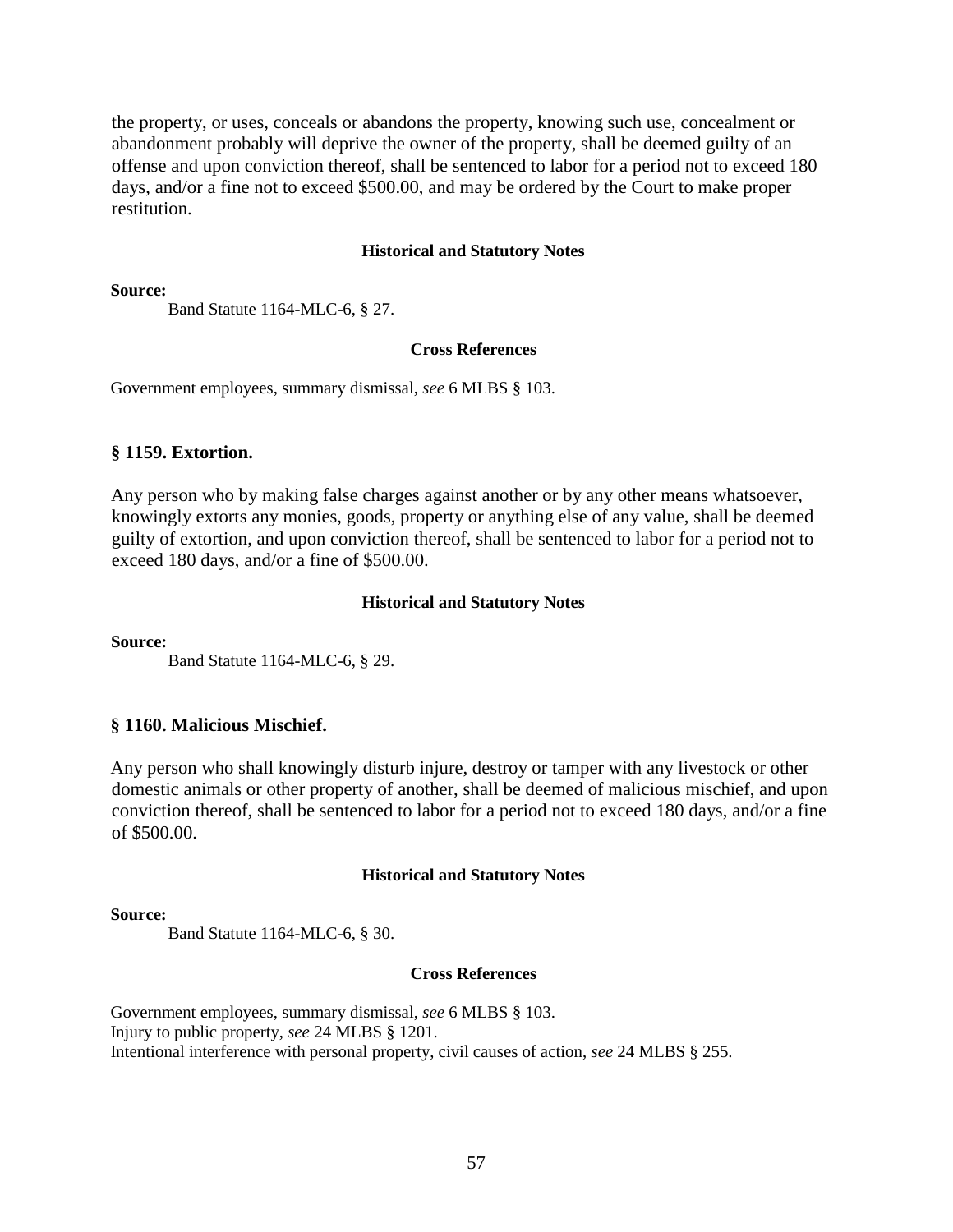## **§ 1161. Graffiti.**

- (a) Any person subject to the jurisdiction of the Mille Lacs Band who is found, by a preponderance of the evidence, to have knowingly placed graffiti on any real or personal property on Band Lands, without the permission of the owner of the property or other legal authorization, is guilty of vandalism, which is a civil misdemeanor, and is subject to a fine and other penalties as set forth in this section. As used in this § 1161:
	- (1) **"Graffiti"** means any letter, word, name, number, symbol, slogan, message, drawing, picture, writing, or other mark of any kind visible to the public that is drawn, painted, chiseled, scratched or etched on a rock, tree, wall, bridge, roadway, fence, gate, building or other natural or man-made structure.
	- (2) **"Band Lands"** means lands owned or held in trust for the Minnesota Chippewa Tribe, the Mille Lacs Band of Ojibwe Indians, or one or more members of the Mille Lacs Band of Ojibwe Indians, and subject to the jurisdiction of the Mille Lacs Band.
	- (3) **"Juvenile"** means any person who is less than eighteen (18) years of age.
- (b) In any case arising under this section, it shall be presumed that the Mille Lacs Band and its entities did not give permission to any person to place graffiti on any property, vehicles, signs, fixtures, or furnishings belonging to the Mille Lacs Band or its entities unless such permission was in writing.
- (c) Upon conviction of any person under this section for vandalism, the Court may, in addition to any fine and other penalties imposed, order the defendant to clean up, repair, or replace the damaged property. The Court may also order the defendant, and his or her parents or guardians if the defendant is a juvenile, to keep the damaged property or another specified property free of graffiti for up to one year.
- (d) If a juvenile is personally unable to pay a fine imposed under this section, the parent(s) or guardian(s) of that juvenile shall be liable for payment of the fine.
- (e) The Court may order any person ordered to perform community service or graffiti removal under this section to undergo counseling. If the person was under the influence of alcohol or other illegal substance, the Court may also require a drug and alcohol assessment and drug or alcohol treatment.

### (f) **Penalties.**

(1) The maximum penalty for a first offense of vandalism under this § 1161 shall be a fine of \$250.00 and 80 hours of community service, plus full restitution to the victim. If the defendant is a juvenile still in school, community service shall be performed in a manner not to interfere with school.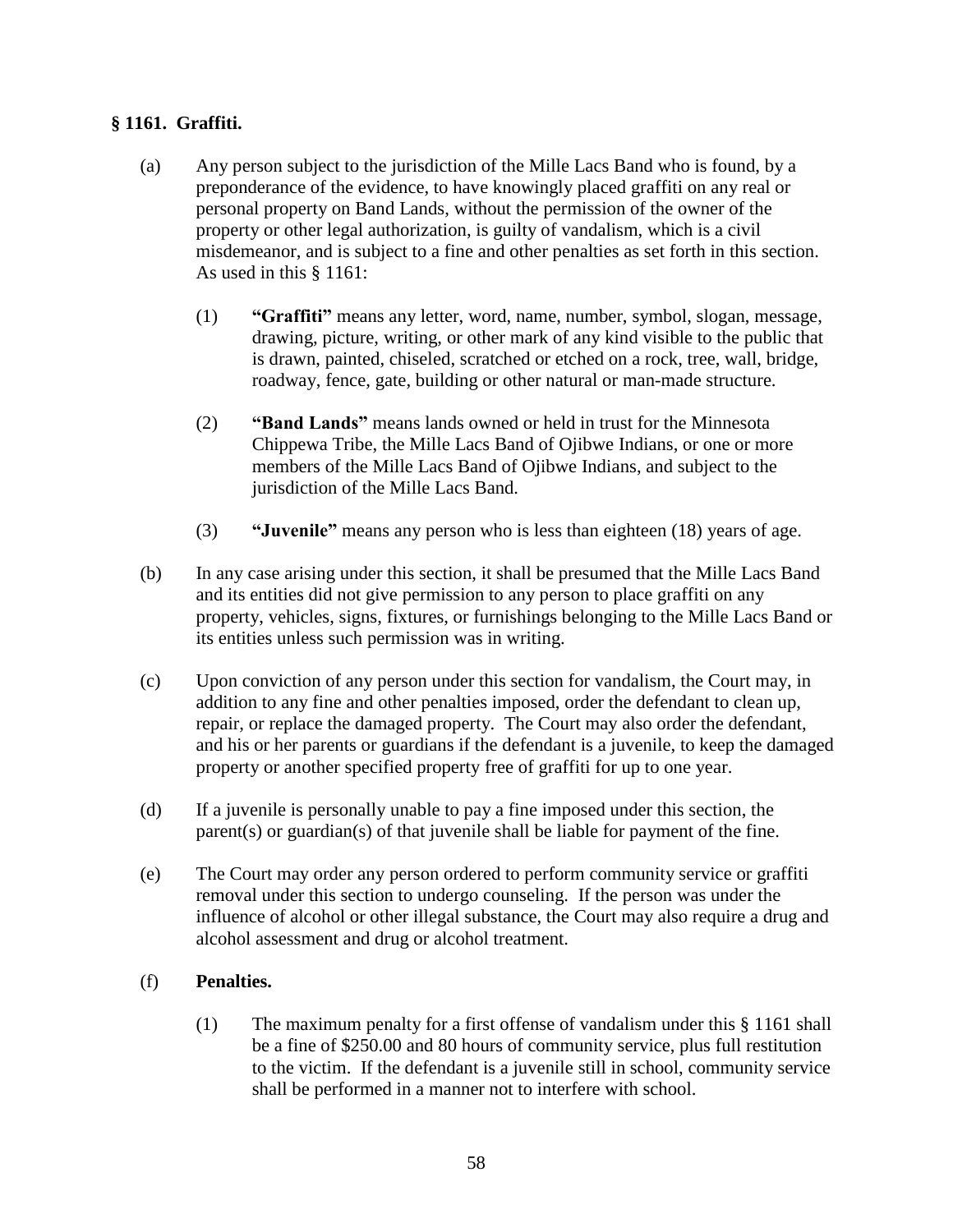- (2) The maximum penalty for a second offense shall be a fine of \$500.00 per offense and 160 hours of community service, plus full restitution to the victim. If the offender is a juvenile, then the penalty may be taken from the parent or legal guardian.
- (3) The maximum penalty for a third and any subsequent offense of vandalism under this § 1161 is a \$1,000.00 fine and 200 hours of community service per offense, plus full restitution to the victim. If the defendant is a juvenile still in school, community service shall be performed in a manner not to interfere with school.
- (4) Upon a third or subsequent conviction for vandalism under this § 1161, the defendant may be banned from entering all Mille Lacs Band Government buildings, except for employment, to conduct business at the District Government Centers, or to obtain medical treatment at Band medical facilities. The Court may suspend or modify this sentence for good cause shown by defendant.

### (g) **Prohibition against Selling or Furnishing Aerosol Paint to Minors.**

- (1) It shall be unlawful for any person, firm, or corporation subject to the jurisdiction of the Mille Lacs Band, except a parent, legal guardian, or supervising adult, to provide to any person any aerosol container of paint that is capable of defacing property without first obtaining bona fide evidence in the form of a Band identity card or State driver's license that the person to whom the aerosol container is provided is 18 years of age or older.
- (2) It shall be unlawful for any person subject to the jurisdiction of the Mille Lacs Band who is under the age of 18 years to purchase an aerosol container of paint that is capable of defacing property.
- (3) Every Mille Lacs Band entity, and every retailer licensed by the Corporate Commission to do business with the Mille Lacs Band, which sells or offers for sale on or near Band Lands aerosol containers of paint, shall post a sign stating:
	- (i) "Any person subject to the jurisdiction of the Mille Lacs Band who knowingly or intentionally defaces real or personal property with paint on Band Lands is guilty of vandalism under Band law and shall be prosecuted to the full extent of the law."
- (4) It is unlawful for any person subject to the jurisdiction of the Mille Lacs Band to carry on his or her person and in plain view to the public an aerosol container of paint into any posted Band facility, park, playground, swimming pool, beach, or recreational area without valid written authorization from the Band.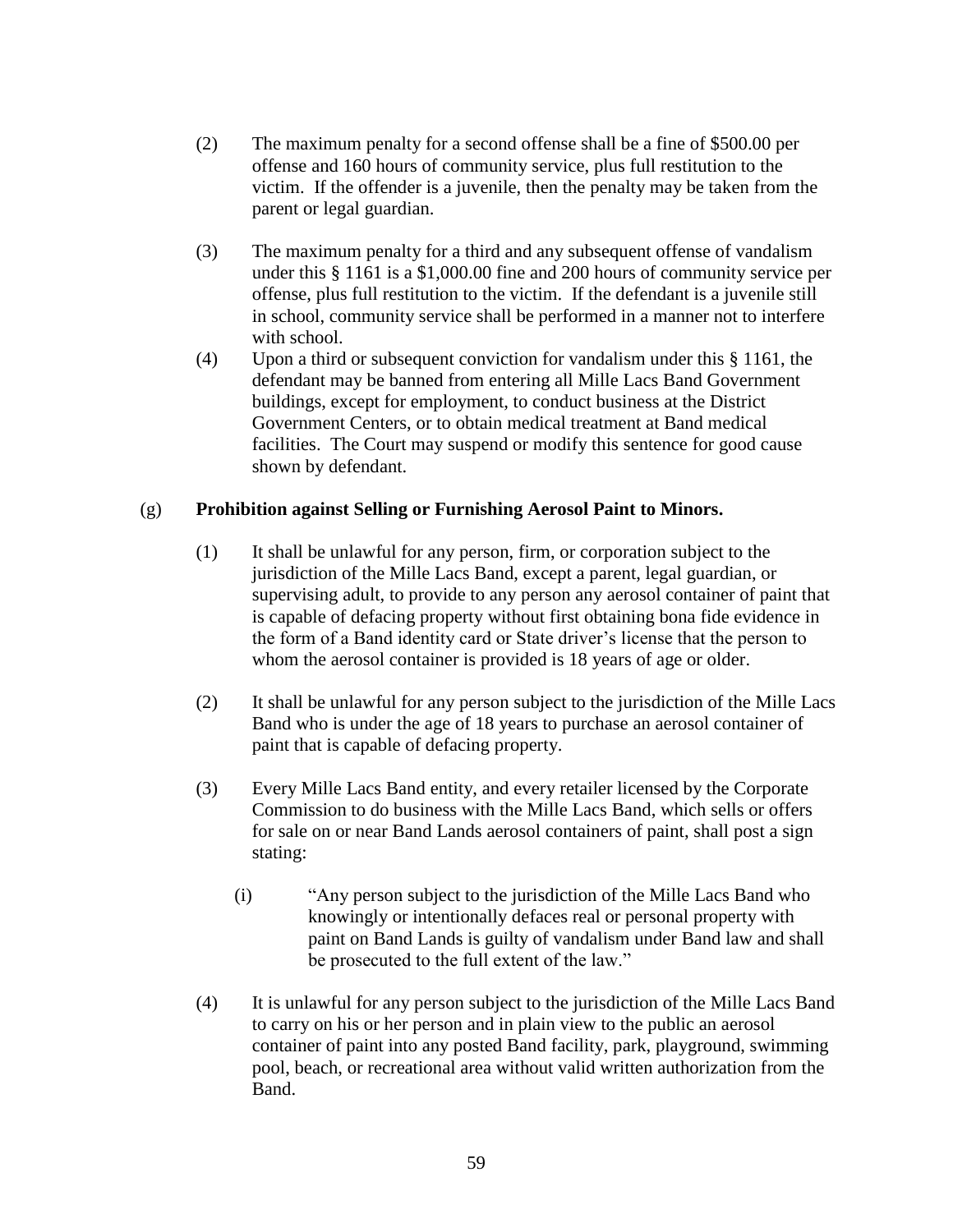- (5) It is unlawful for any person subject to the jurisdiction of the Mille Lacs Band who is under the age of 18 years to possess an aerosol container of paint while on any public highway, street, alley, way, or other public place on Band Lands, regardless of whether that person is or is not in any automobile, vehicle, or other conveyance.
- (6) Any person who is found guilty, by a preponderance of the evidence, of violating subparagraphs  $(1)$ ,  $(2)$ ,  $(4)$  or  $(5)$  of this paragraph  $(g)$  shall be guilty of a civil misdemeanor and subject to a maximum fine in the amount of \$250 per offense. The Corporate Commission shall revoke the license to do business with the Band of any retailer who fails to post the sign required by subparagraph (3) of this paragraph after providing fourteen (14) days written notice of such requirement to such retailer.
- (h) If the Court of Central Jurisdiction adjudges any provision of this section to be invalid, such judgment shall not affect any other provisions of this section not specifically included in the judgment.
- (i) Nothing contained in this section shall be construed as a waiver of sovereign immunity of the Mille Lacs Band of Ojibwe Indians.

**Source:**

Band Ordinance 29-03.

# **SUBCHAPTER 5**

# **OFFENSES AGAINST PUBLIC ADMINISTRATION**

#### **Section**

- **1201. Injury to Public Property.**
- **1202. Misuse of USDA Donated Commodities.**

**1203. Bribery.** 

- **1204. Perjury.**
- **1205. Resisting Lawful Arrest.**
- **1206. Refusing to Aid an Officer.**
- **1207. Obstructing Justice.**
- **1208. Escape.**

### **1209. False Report to Law Enforcement Officers.**

- **1210. Disobedience to Lawful Orders of Court; Contempt.**
- **1211. Violation of Approved Tribal Ordinance.**
- **1212. Violation of Orders or Opinions.**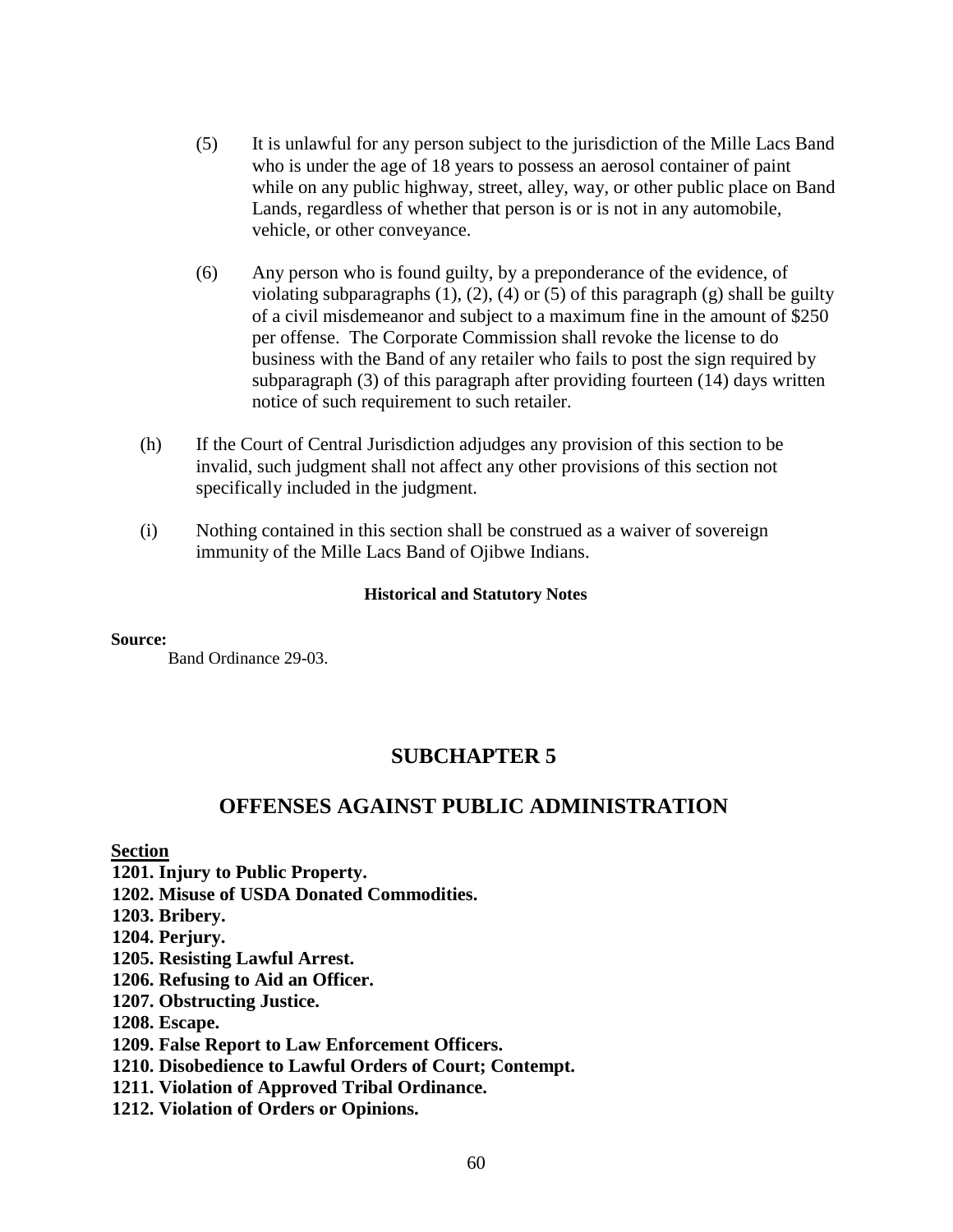### **1213. Impersonating Tribal Official or Other Person in Authority.**

### **§ 1201. Injury to Public Property.**

Any person who shall without proper authority, knowingly use or tamper with or knowingly or negligently injure any public property of the Band or property held for the benefit of the Tribes by the United States, shall be deemed guilty of an offense and upon conviction thereof, shall be sentenced to labor for a period not exceed 180 days and/or a fine not to exceed \$500.00, and may be ordered by the Court to make proper restitution.

### **Historical and Statutory Notes**

#### **Source:**

Band Statute 1164-MLC-6, § 31.

### **Cross References**

Government employees, summary dismissal, *see* 6 MLBS § 103. Malicious mischief, *see* 24 MLBS § 1160.

### **§ 1202. Misuse of USDA Donated Commodities.**

Any person who shall, within the boundaries of the Non-Removable Mille Lacs Band of Chippewa Indians knowingly sell, trade, waste, or otherwise dispose of in an unauthorized manner USDA donated commodities issued by the Band and any person who knowingly received from another person as part of a sale, trade or other transaction any USDA donated commodities issued to that person by the Band, shall be deemed guilty of an offense, and upon conviction thereof, shall be sentenced to labor for a period not to exceed 180 days, and/or a fine not to exceed \$500.00. The Court shall notify the Band Commodity Certifying Officer of any convictions under the provisions of this section.

### **Historical and Statutory Notes**

**Source:**

Band Statute 1164-MLC-6, § 32.

### **§ 1203. Bribery.**

Any person who shall knowingly give or offer to give any money, property or services, or anything else of value to another person with the intent to influence another in the discharge of his/her public duties or conduct, and any person who shall knowingly accept, solicit or agree to solicit, or accept any bribe, shall be deemed guilty of an offense, and upon conviction thereof, shall be sentenced to labor for a period not to exceed 180 days and/or a fine not to exceed \$500.00, and may be required by the Band Assembly to forfeit any Tribal office held by such person.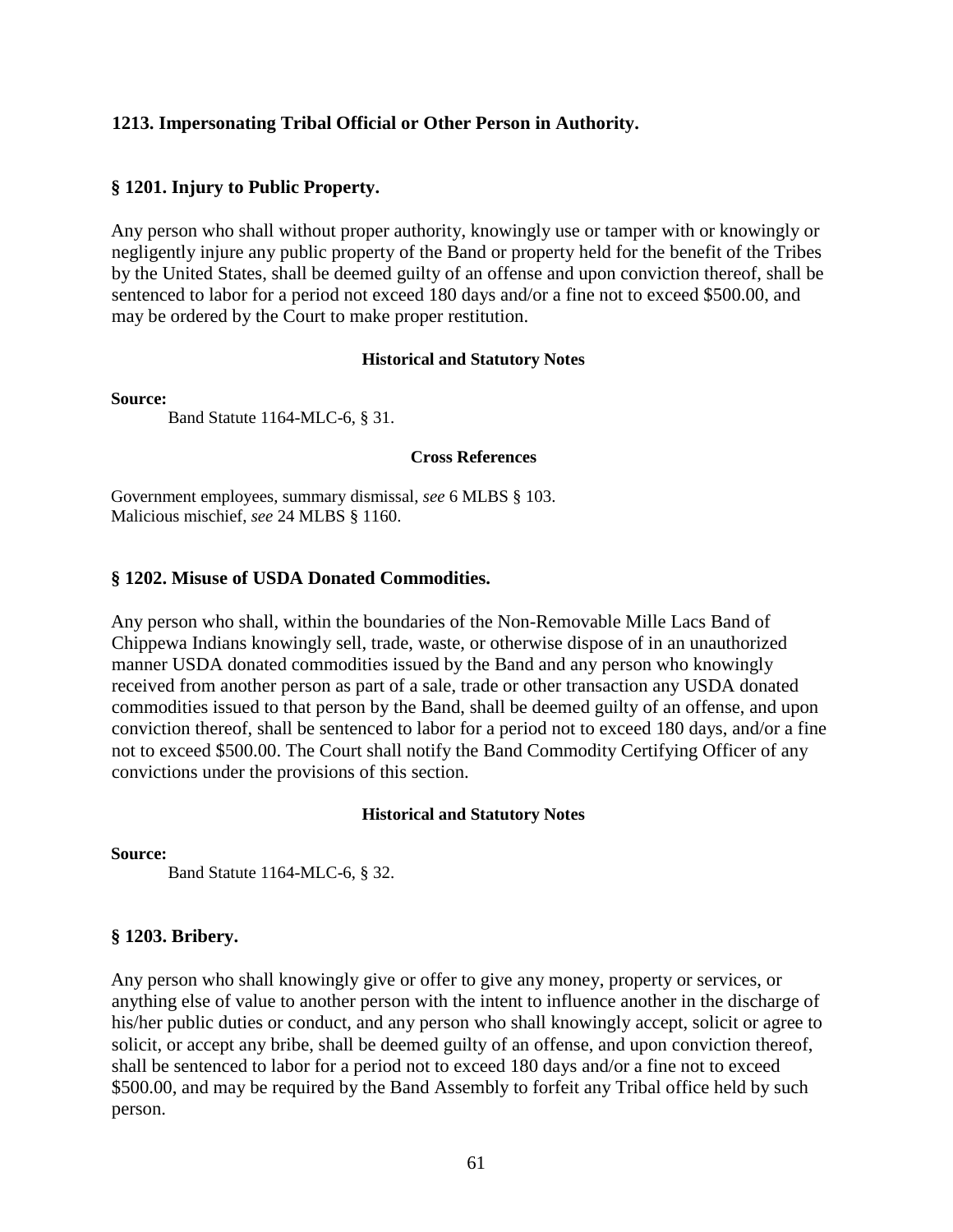**Source:**

Band Statute 1164-MLC-6, § 34.

### **Cross References**

Government employees, summary dismissal, *see* 6 MLBS § 103.

#### **§ 1204. Perjury.**

Any person who shall knowingly in any judicial proceeding in the Court of Central Jurisdiction, falsely swear or interpret, or shall make a sworn statement or affidavit, knowing the same to be untrue, or shall induce or procure another person to do so, shall be deemed guilty of perjury and upon conviction thereof, shall be sentenced to labor for a period not to exceed 180 days, and/or a fine not to exceed \$500.00.

#### **Historical and Statutory Notes**

#### **Source:**

Band Statute 1164-MLC-6, § 35.

#### **§ 1205. Resisting Lawful Arrest.**

Any person who shall knowingly, by force, violence or subterfuge, resist, or assist another person to resist a lawful arrest, shall be deemed guilty of an offense and upon conviction thereof, shall be sentenced to labor for a period not to exceed 180 days and/or a fine not to exceed \$500.00.

#### **Historical and Statutory Notes**

**Source:**

Band Statute 1164-MLC-6, § 36.

#### **Cross References**

Warrant, summons and arrest, *see* 24 MLBS § 4101 et seq.

#### **§ 1206. Refusing to Aid an Officer.**

Any person who shall neglect or refuse, without good cause, when called upon by any law enforcement officer to assist in the arrest of any person charged with or convicted of any offense, or in securing such offender when apprehended, or in conveying such offender to the nearest place of confinement, or in preventing the commission by another of an offense, shall be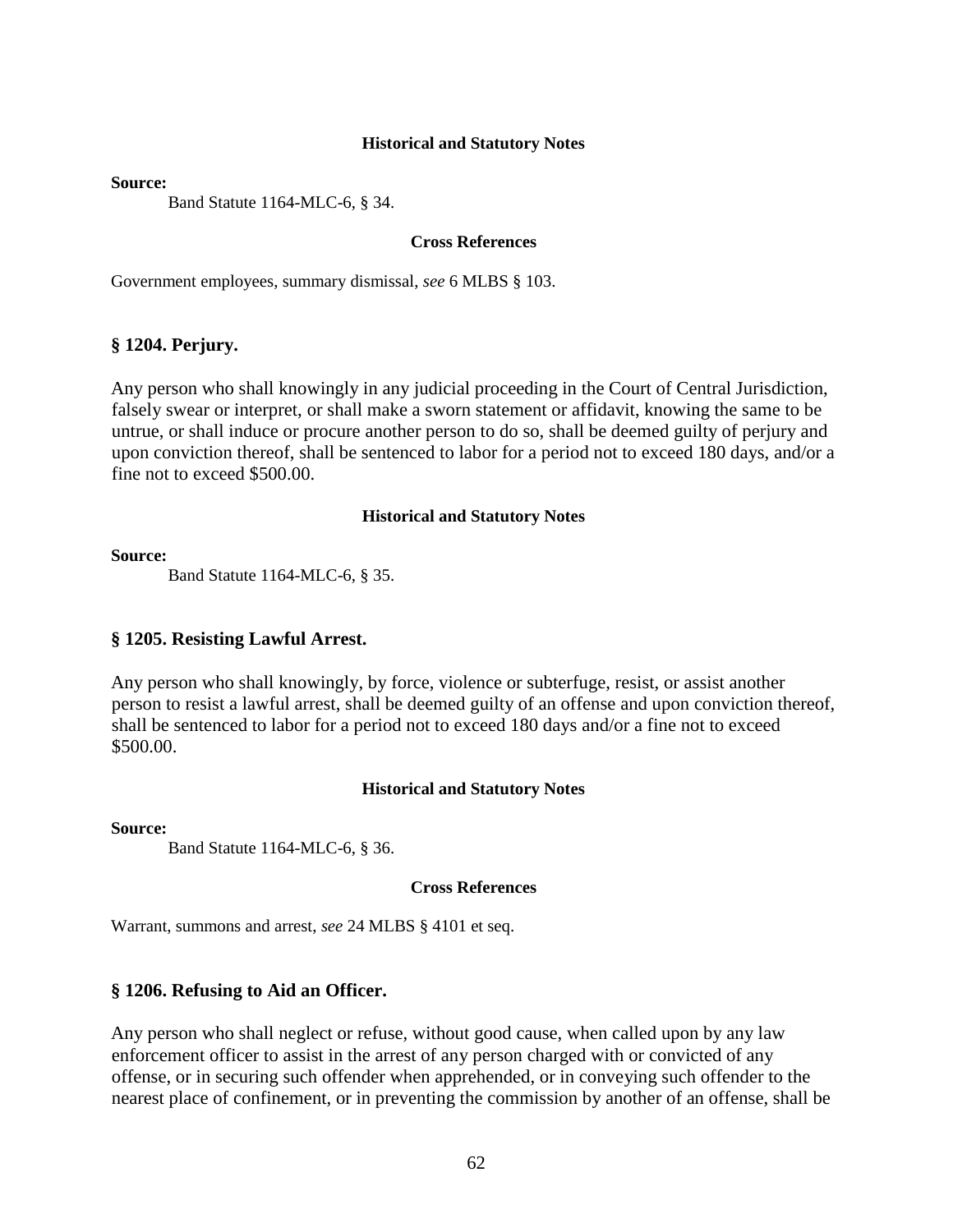deemed guilty of an offense, and upon conviction thereof, shall be sentenced to labor for a period of 180 days, and/or a fine not to exceed \$500.00 provided that no responsibility shall attach to the person assisting a law enforcement officer at the officer's request.

### **Historical and Statutory Notes**

**Source:** Band Statute 1164-MLC-6, § 37.

### **§ 1207. Obstructing Justice.**

Any person who knowing a person is an offender, knowingly prevents or obstructs anyone from performing an act that might id in the discovery or apprehension of an offender or suppresses by act of concealment, alteration or destruction any physical evidence that might aid in the discovery or apprehension of an offender, shall be deemed guilty of the offense of obstructing justice, and upon conviction thereof, shall be sentenced to labor for a period not to exceed 180 days, and/or a fine not to exceed \$500.00.

### **Historical and Statutory Notes**

#### **Source:**

Band Statute 1164-MLC-6, § 38.

### **Cross References**

Government employees, summary dismissal, *see* 6 MLBS § 103.

### **§ 1208. Escape.**

Any person who being in lawful custody for any offense, shall knowingly escape or who shall knowingly permit or assist another person to escape from lawful custody, shall be deemed guilty of an offense, and upon conviction thereof, shall be sentenced to labor for a period not to exceed 180 days, and/or a fine not to exceed \$500.00. For purpose of this section "lawful custody" shall mean imprisonment of a person charged with or convicted of an offense detention of a person pursuant to arrest, detention for extradition or deportation, or any lawful detention for the purpose of the protection of the welfare of the person detained, or for the protection of society.

### **Historical and Statutory Notes**

#### **Source:**

Band Statute 1164-MLC-6, § 39.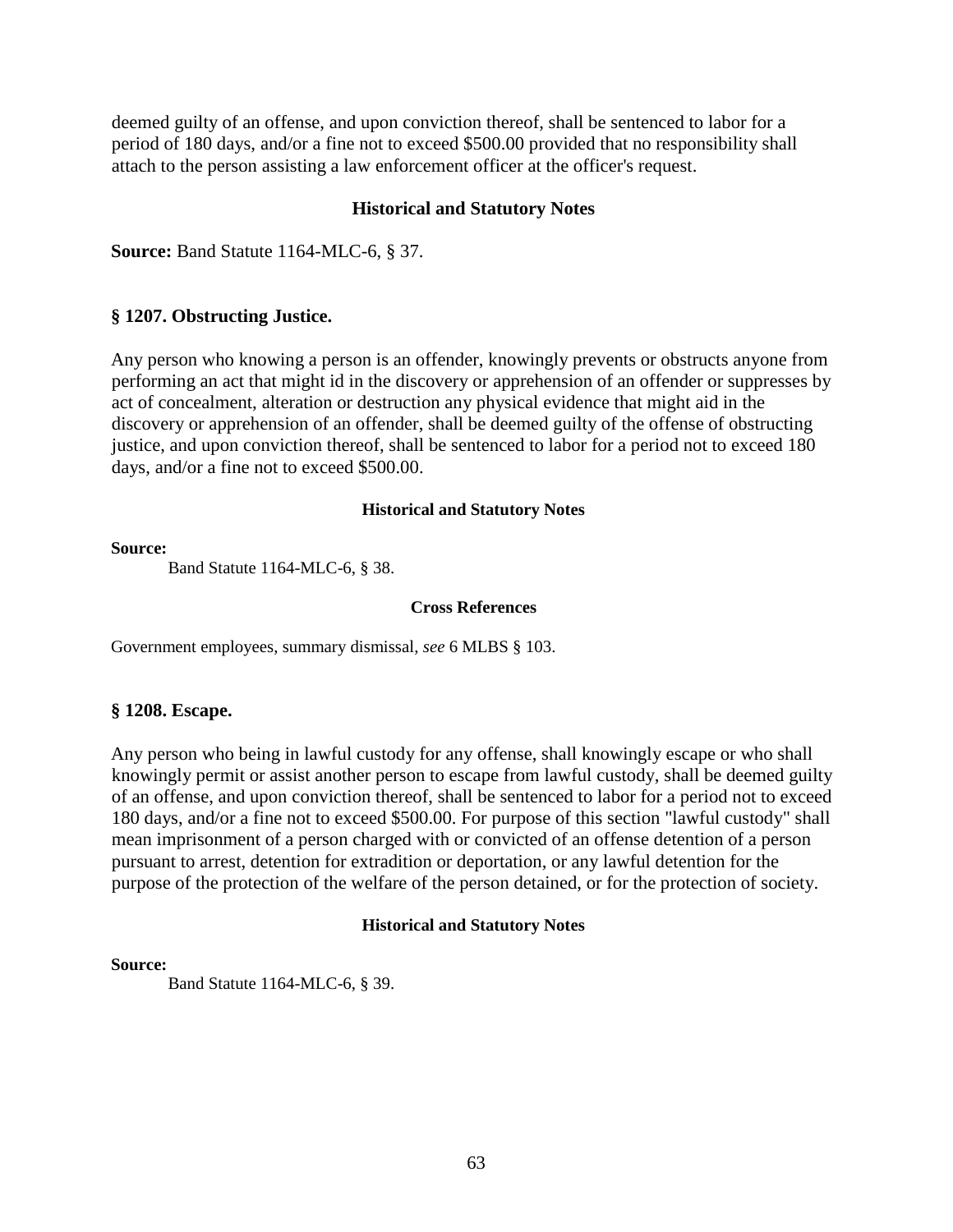### **§ 1209. False Report To Law Enforcement Officers.**

Any person who knowingly gives false information to any law enforcement officer with the purpose of implicating another, reporting an offense or incident that he/she knows he/she has no such information shall be deemed guilty of an offense, and upon conviction thereof, shall be sentenced to labor for a period not to exceed 180 days, and/or a fine not to exceed \$500.00.

#### **Historical and Statutory Notes**

**Source:** Band Statute 1164-MLC-6, § 40.

### **§ 1210. Disobedience to Lawful Orders of Court; Contempt.**

Any person who shall knowingly disobey any order, subpoena, warrant or command duly issued, made or given by the Court of Central Jurisdiction or any other officer thereof, or who shall knowingly fail to return to official detention following leave granted for a specific purpose or limited time, shall be deemed guilty of an offense and upon conviction thereof, shall be fined in an amount not exceeding \$500.00, and/or sentenced to labor for a period not to exceed 180 days. For purpose of this section "official detention" includes but is not limited to constraint incidental to release on bail.

#### **Historical and Statutory Notes**

**Source:**

Band Statute 1164-MLC-6, § 41.

#### **Cross References**

Judicial authority, *see* 5 MLBS § 101 et seq.

### **§ 1211. Violation of Approved Tribal Ordinance.**

Any person who knowingly violates an Ordinance promulgated by the Legislative Branch of Government and legally in force, shall be deemed guilty of an offense, and upon conviction thereof, shall be fined in an amount not exceeding \$500.00, and/or sentenced to labor for a period not to exceed 180 days, or subjected to any other penalty as prescribed in the Ordinance.

#### **Historical and Statutory Notes**

#### **Source:**

Band Statute 1164-MLC-6, § 42.

#### **Cross References**

Legislative power, *see* 3 MLBS § 2. Passage of laws, *see* 3 MLBS § 16.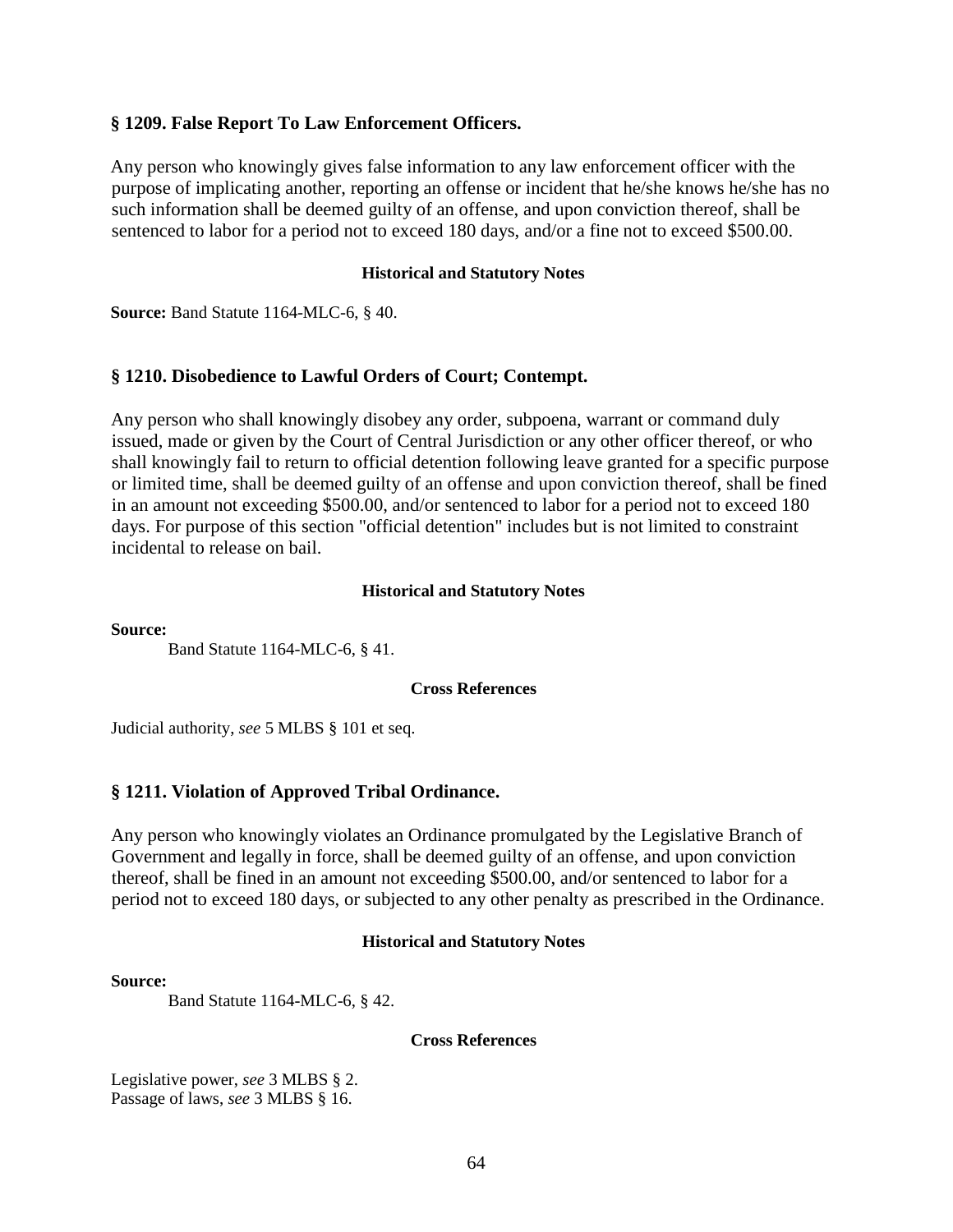### **§ 1212. Violation of Orders or Opinions.**

- (a) Any person who shall fail to comply with the provisions of any lawful Executive Order, Secretarial Order, Commissioner's Order or Solicitor's Opinion shall be deemed guilty of an offense against the government, and upon conviction thereof, shall be sentenced to a fine not to exceed five hundred dollars and possible forfeiture of any office or employment opportunity presently held.
- (b) Any Band member who shall willfully violate any provision of any Executive Order, Secretarial Order, or Commissioner's Order shall be found guilty of a civil misdemeanor and may be sentenced to imprisonment for not more than 180 days and/or to a fine of not more than five hundred dollars (\$500.00) and/or revocation and suspension of all usufructuary rights under Band law for a period of up to five years.

#### **Historical and Statutory Notes**

#### **Source:**

Band Statute 1085-MLC-37, § 68. Band Statute 1092-MLC-25, § 13.02.

#### **Cross References**

Commissioner's Orders, *see* 4 MLBS § 7. Executive Orders, *see* 4 MLBS § 6. Secretarial Orders, *see* 3 MLBS § 7. Solicitor General's Opinions, *see* 4 MLBS § 18.

### **§ 1213. Impersonating Tribal Official Or Other Person In Authority.**

Any person who shall falsely impersonate or identify or represent himself/herself as an elected official, appointee(s), law enforcement or any other person of authority authorized by the Non-Removable Mille Lacs Band of Chippewa Indians, the United States, any State or any of its political subdivisions, for the purpose of inducing another to submit to such pretended official authority, or otherwise to act in reliance upon that pretense to his/her prejudice, shall be guilty of an offense, and upon conviction thereof, shall be sentenced to labor for a period of 180 days, and/or not to exceed \$500.00.

#### **Historical and Statutory Notes**

**Source:** Band Statute 1164-MLC-6, § 43.

#### **Cross References**

Government employees, summary dismissal, *see* 6 MLBS § 103.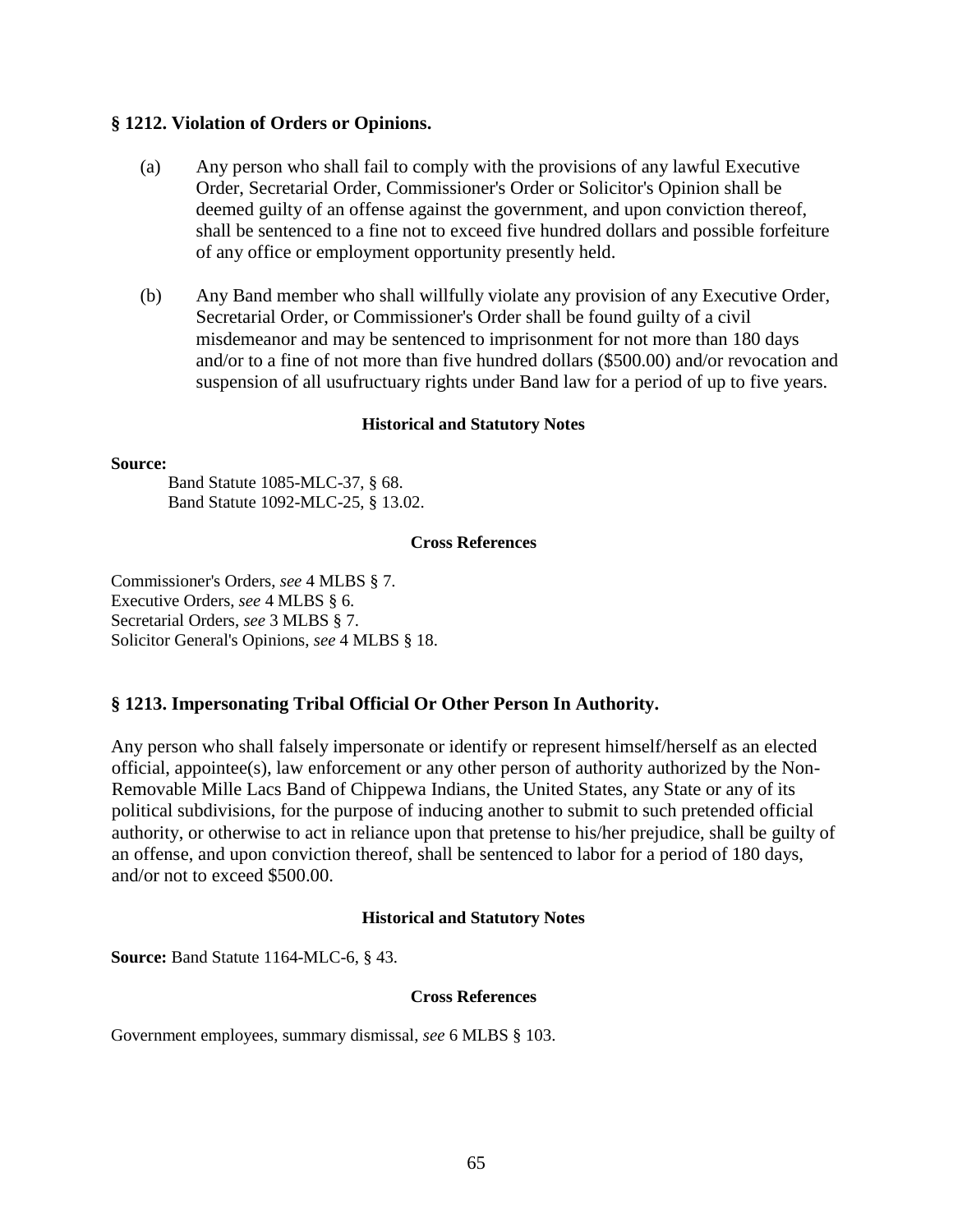## **SUBCHAPTER 6**

## **OFFENSES AGAINST PUBLIC ORDER, HEALTH AND DECENCY**

### **Section**

**1251. Carrying Concealed Weapons. 1252. Handgun Registration. 1253. Disorderly Conduct. 1254. Maintaining A Public Nuisance. [Repealed]. 1255. Cruelty to Animals. 1256. Game Violations. 1257. Gambling. 1258. Liquor Violations. 1259. Sanitation and Public Health. 1260. Contributing to Delinquency of Minor. 1261. Curfew. [Repealed]. 1262. Off-Road Use of Motor Bikes, Cycles or Scooters.** 

### **§ 1251. Carrying Concealed Weapons.**

Any person who shall go about in public places armed with a dangerous weapon concealed upon his/her person, unless he/she shall have a permit signed by a Judge of the Court of Central Jurisdiction, shall be deemed guilty of an offense, and upon conviction thereof, shall be sentenced to labor for a period of 180 days, and/or a fine not to exceed \$500.00, and the weapons so carried may be confiscated by the Court of may be seized at officers discretion. This Section does not apply to any law enforcement officer.

### **Historical and Statutory Notes**

**Source:**

Band Statute 1164-MLC-6, § 44.

### **§ 1252. Handgun Registration.**

All handguns shall be registered with the Department of Justice.

### **Historical and Statutory Notes**

#### **Source:**

Band Statute 1164-MLC-6, § 44.01.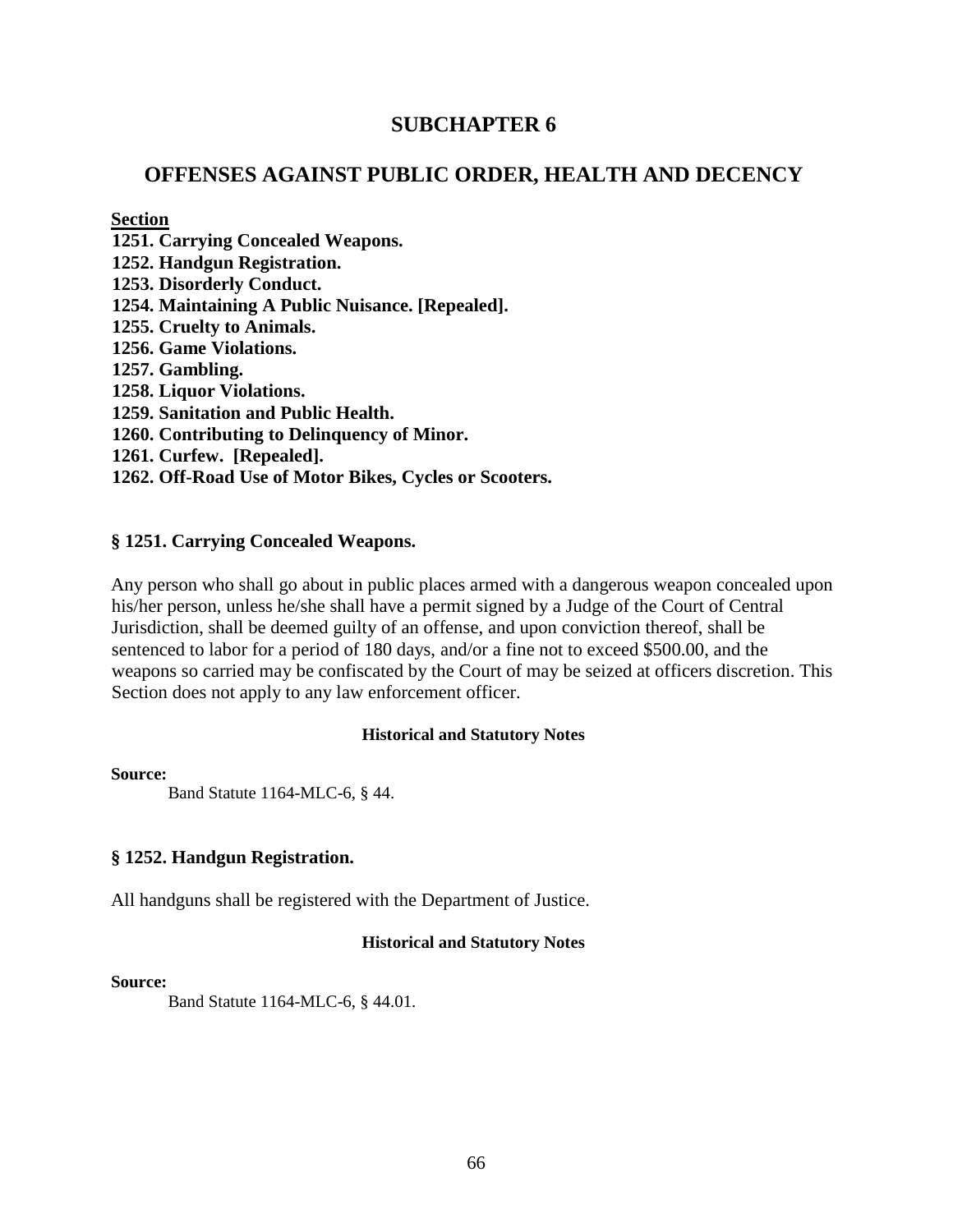## **§ 1253. Disorderly Conduct.**

- (a) Any person subject to the jurisdiction of the Mille Lacs Band of Ojibwe Indians who is found, by a preponderance of the evidence, to have engaged intentionally in any of the following behaviors on Band Lands or on a Mille Lacs Band school bus, knowing, or having reasonable grounds to know that such behavior will, or will tend to, alarm, anger or disturb others or provoke an assault or breach of the peace, is guilty of disorderly conduct, which is a civil misdemeanor, and is subject to a fine in an amount not to exceed \$500.00 per offense:
	- (1) Engages in brawling or fighting; or
	- (2) Disturbs a lawful meeting or assembly of persons without lawful authority; or
	- (3) Engages in offensive, obscene, abusive, or abusive conduct tending reasonably to arouse alarm, anger, or resentment in others or uses offensive, obscene, or abusive words which, by their very utterance, inflict injury or tend to incite an immediate breach of the peace; or
	- (4) Blocks vehicular or pedestrian traffic without lawful authority; or
	- (5) Prevents the free ingress or egress to public or private places without lawful authority; or
	- (6) Makes a false report or warning of a fire, impending explosion or other catastrophe in a place in which such an occurrence would endanger human life; or
	- (7) Appears in a public or private place in an intoxicated and disorderly condition; or
	- (8) Creates a disturbance, while hosting or attending a party, so as to disrupt the peacefulness of the neighborhood or community through loud noises and/or fights or other obnoxious behavior; or
	- (9) Plays his/her music from any car, house or music player so as to create a disturbance to the neighbors or community members between the hours of 10:00 p.m. and 8:00 a.m.
- (b) The Tribal Police shall have authority to investigate any disturbance on Band Lands or on a Mille Lacs school bus. Upon reasonable suspicion, which may be based on the complaint of another person, that any person subject to the jurisdiction of the Mille Lacs Band is engaging in or has engaged in disorderly conduct as defined in paragraph (a) of this section, the Tribal Police shall request that such conduct be immediately stopped. If the person refuses to immediately stop such conduct, such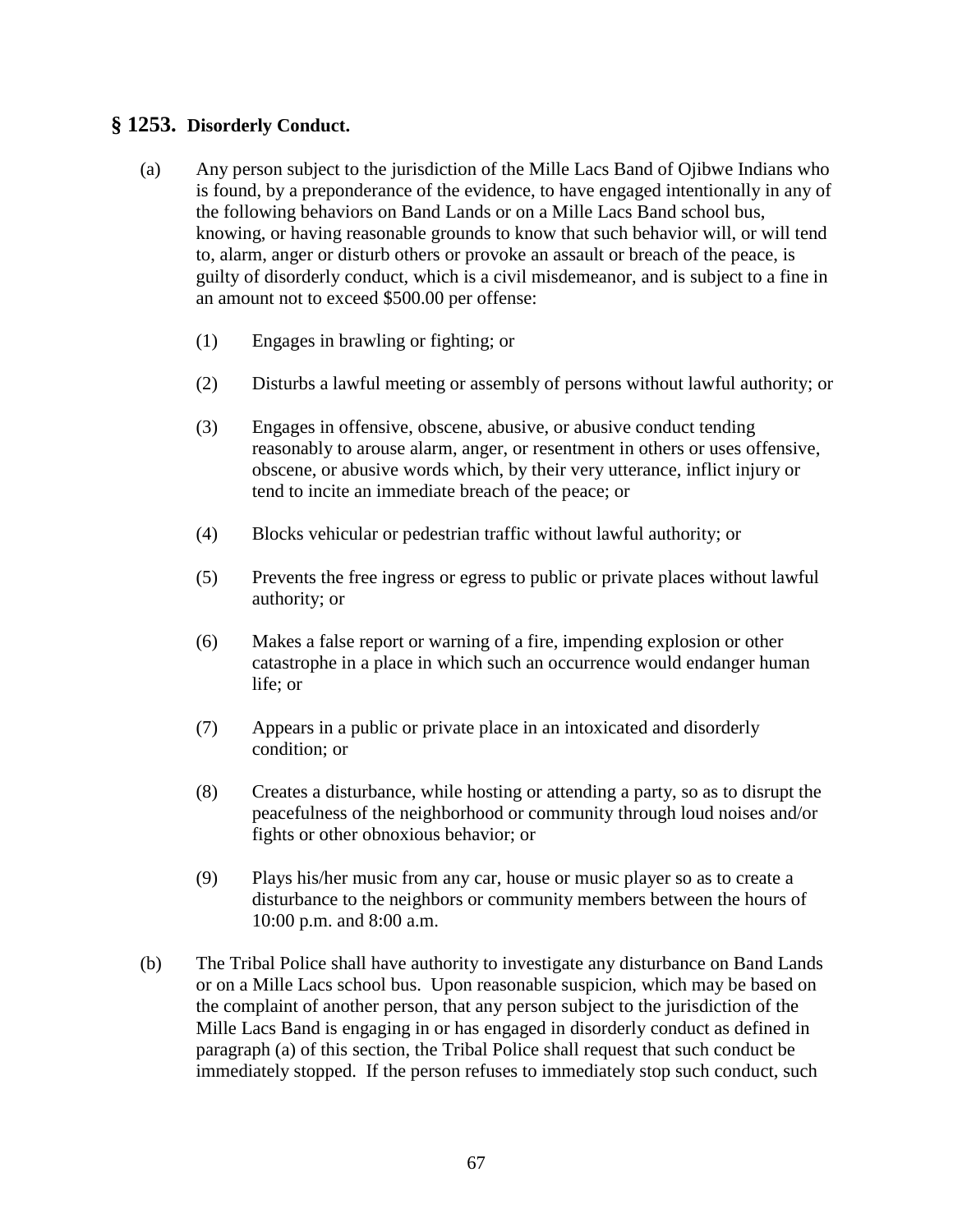person shall be subject to arrest and to the maximum fine as stated in paragraph (a) of this section.

- (c) As used in this section, Band Lands means lands owned or held in trust for the Minnesota Chippewa Tribe, the Mille Lacs Band of Ojibwe, or one or more members of the Mille Lacs Band of Ojibwe Indians, and subject to the jurisdiction of the Mille Lacs Band.
- (d) If the Court of Central Jurisdiction adjudges any provision of this Ordinance to be invalid, such judgment shall not affect any other provisions of this Ordinance not specifically included in the judgment.
- (e) Nothing contained in this section shall be construed as a waiver of sovereign immunity of the Mille Lacs Band of Ojibwe Indians.

#### **Historical and Statutory Notes**

#### **Source:**

Band Ordinance 27-03.

### **§ 1254. Maintaining a Public Nuisance.**

[REPEALED].

#### **Historical and Statutory Notes**

#### **Source:**

Band Ordinance 30-03.

#### **Cross References**

Public Nuisance Ordinance, *see* 24 MLBS § 301 et seq.

#### **§ 1255. Cruelty to Animals.**

Any person who shall torture or cruelly mistreat any animals, shall be deemed guilty of an offense, and shall be sentenced to labor for a period not to exceed 180 days, and/or a fine not to exceed \$500.00, and to provide such care as the Court shall direct.

#### **Historical and Statutory Notes**

**Source:**

Band Statute 1164-MLC-6, § 47.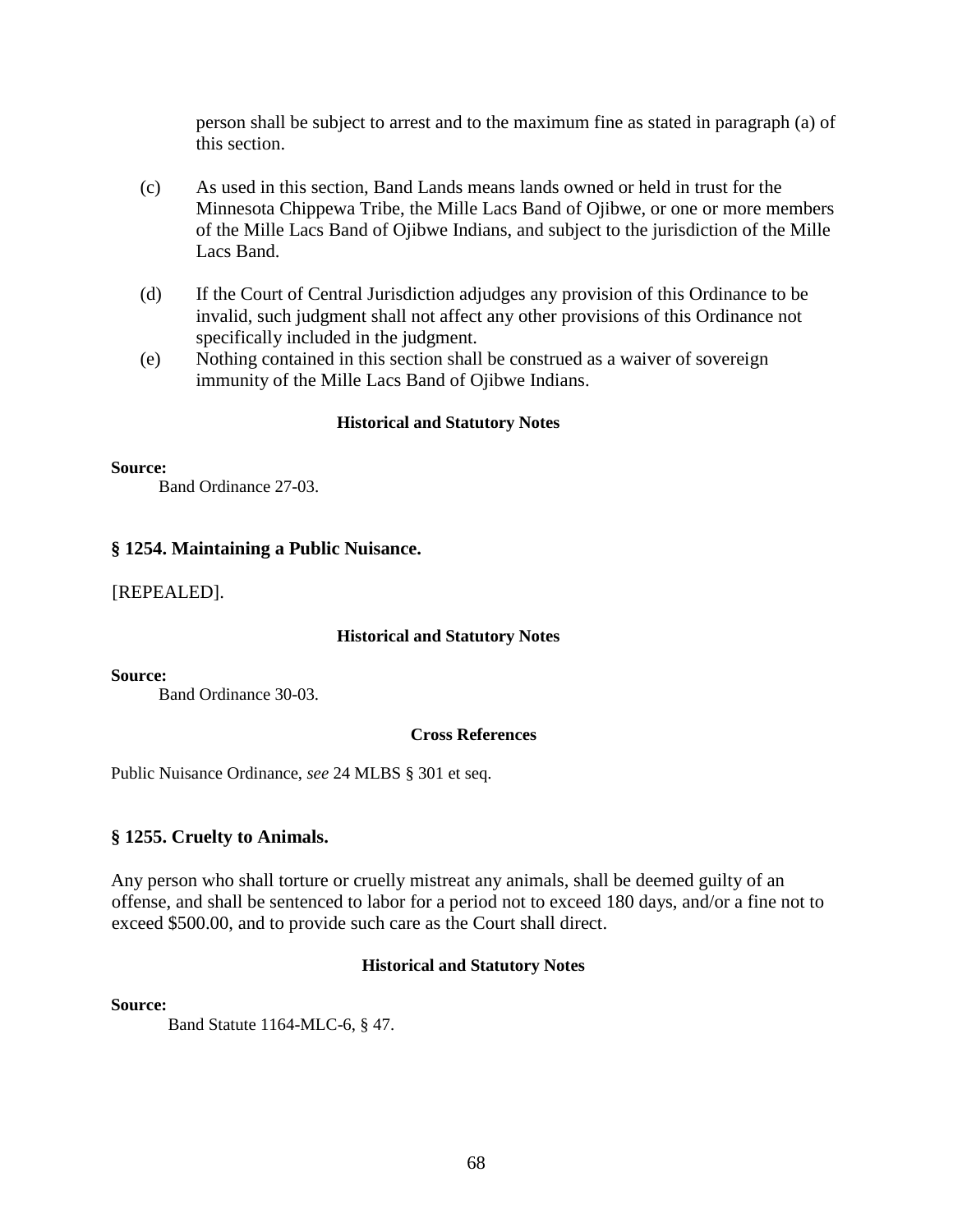### **§ 1256. Game Violations.**

Any enrolled member of the Non-Removable Mille Lacs Band of Chippewa Indians or any persons under the jurisdiction of this Court, who shall knowingly sell, trade, or give away to a non-member or offer for sale or trade any edible portion of any game fish, game bird or game animal, or protect any person from being apprehended, or charged with a violation of an existing game law in force and effect, or fail to report, to the proper authorities any person who sells or attempts to sell any edible portion of any game bird, game fish or game animal, or violates any rules or regulations as provided by Chapter 7 of the Band Code for the conservation of the fish and game of the Reservation shall be sentenced to labor for a period not to exceed 180 days and/or a fine not to exceed \$500.00.

#### **Historical and Statutory Notes**

**Source:**

Band Statute 1164-MLC-6, § 48.

### **Cross References**

Natural Resource Protection Code, *see* 11 MLBS § 2001 et seq.

### **§ 1257. Gambling.**

Any person who shall violate any law, rule or regulation established for the control or regulation of any game of chance on territories under the jurisdiction of the Non-Removable Mille Lacs Band of Chippewa Indians, shall be deemed guilty of an offense, and upon conviction thereof, shall be sentenced to labor for a period not to exceed 180 days, and/or a fine not to exceed \$500.00.

### **Historical and Statutory Notes**

#### **Source:**

Band Statute 1164-MLC-6, § 49.

#### **Cross References**

Gaming control, *see* 15 MLBS § 1 et seq.

### **§ 1258. Liquor Violations.**

(a) Any person under the age of 21 who shall knowingly and intentionally possess or use any wine, beer, ale, whiskey or any article whatsoever which produces any intoxication; or any minors who shall appear in any public or private place(s) while under the influence of intoxicating liquor to any degree, shall be deemed guilty of a liquor violation offense, and upon conviction thereof, may be sentenced to a community service labor for period not to exceed 10 days for the first offense and 20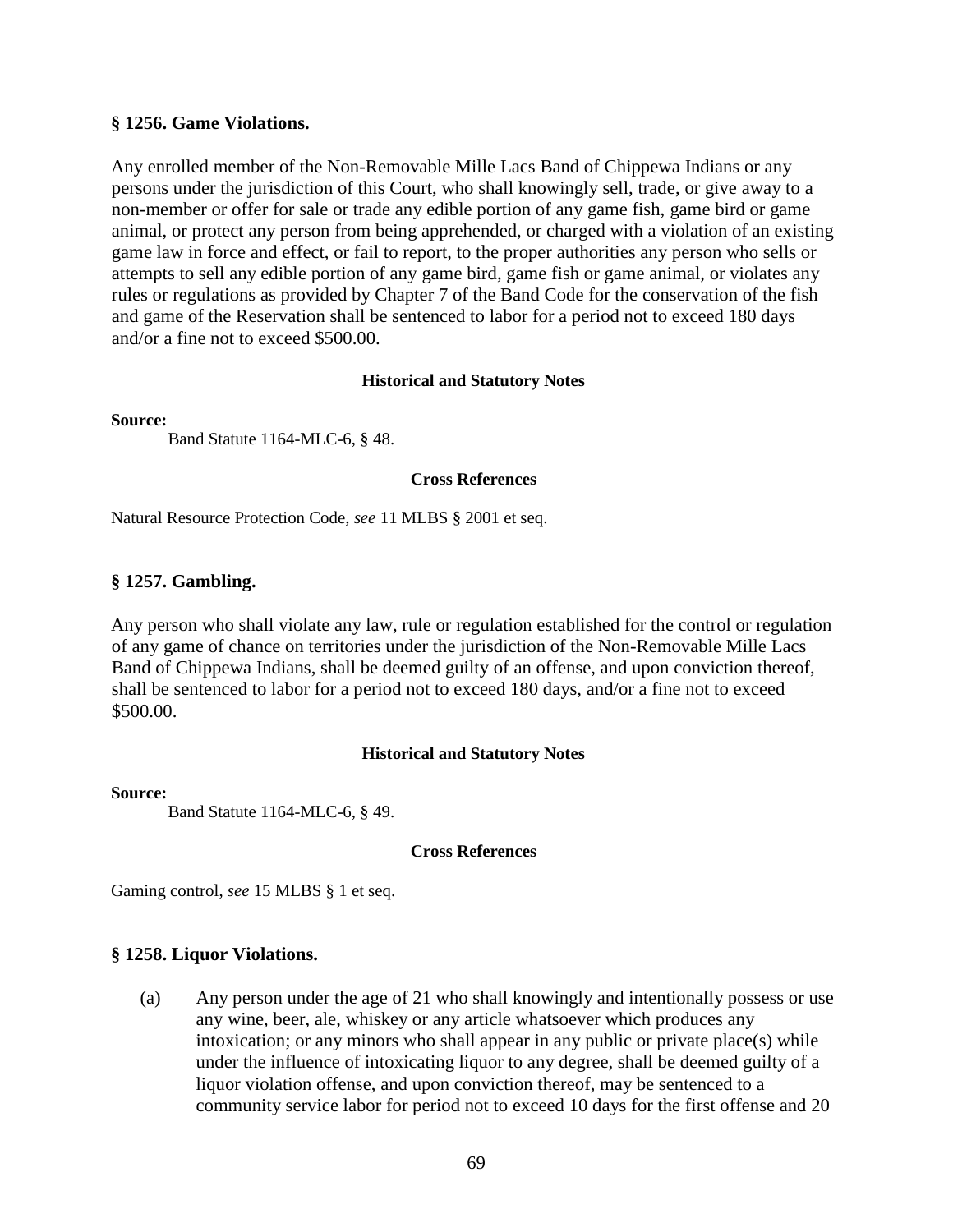days for any repeat offense, and/or a fine not to exceed \$50.00 for the first offense and \$100.00 for any repeated offense. Upon any conviction for a second or more liquor violations under this Section, said person shall forfeit his/her right to any employment or youth program participation for a period not to exceed 180 days.

(b) Any person who knowingly and intentionally purchases, transports or possesses any wine, bee, ale, whiskey, or any article whatsoever which produces alcoholic intoxication for or in any minor person or who shall consume any of the above with a minor person shall be deemed guilty of a liquor violation offense, and upon conviction thereof, may be sentenced to labor for a period not to exceed 180 days, and/or a fine not to exceed \$500.00.

#### **Historical and Statutory Notes**

#### **Source:**

Band Statute 1164-MLC-6, § 50.

### **Cross References**

Government employees, summary dismissal, *see* 6 MLBS § 103. Juvenile delinquency, criminal procedure, *see* 24 MLBS § 4301 et seq. Juvenile justice, *see* 8 MLBS § 101 et seq.

### **§ 1259. Sanitation and Public Health.**

Any person who shall violate any rules or regulations enforced by any Administration of the Band with responsibility for the health and welfare of the persons under the jurisdiction of the Band as adopted by Commissioner's Order shall be guilty of an offense, and upon conviction thereof shall be sentenced to labor for a period not to exceed 180 days, and/or a fine not to exceed \$500.00.

#### **Historical and Statutory Notes**

**Source:**

Band Statute 1164-MLC-6, § 51.

### **§ 1260. Contributing to the Delinquency of Minor.**

Any person who shall knowingly contribute to the delinquency of a minor, shall be deemed guilty of an offense, and upon conviction thereof, shall be sentenced to labor for a period not to exceed 180 days, and/or a fine not to exceed \$500.00.

#### **Historical and Statutory Notes**

**Source:**

Band Statute 1164-MLC-6, § 54.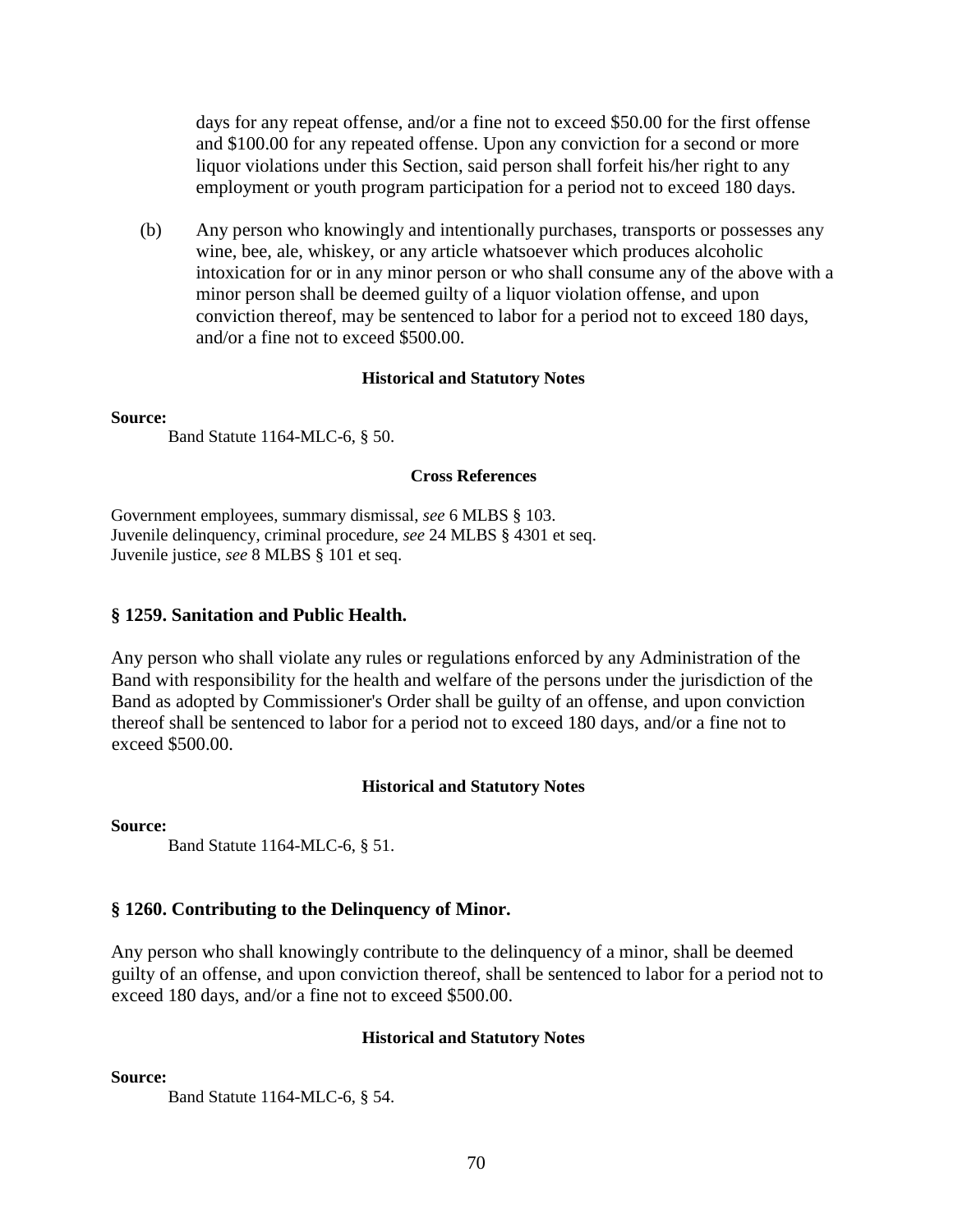#### **Cross References**

Duty to report abuse or neglect, *see* 8 MLBS § 301 et seq. Juvenile delinquency, criminal procedure, *see* 24 MLBS § 4301 et seq. Juvenile justice, *see* 8 MLBS § 101 et seq. Prohibited drugs, consumption by minors *see* 23 MLBS § 5.

#### **§ 1261. Curfew.**

[REPEALED].

#### **Historical and Statutory Notes**

**Source:**

Band Ordinance 31-03.

#### **Cross References**

Curfew Regulations, *see* 8 MLBS §§ 71, 72. Duty to report abuse or neglect, *see* 8 MLBS § 301 et seq.

#### **§ 1262. Off-Road Use of Motor Bikes, Cycles or Scooters.**

The use of motor bikes, motorcycles or motor scooters is restricted to existing roads, and any person who knowingly or negligently uses such a vehicle on any other Reservation land, including trails designed for horseback or pedestrian travel, shall be deemed guilty of an offense and upon conviction thereof, shall be sentenced to labor for a period not to exceed 180 days, and/or a fine not to exceed \$500.00.

#### **Historical and Statutory Notes**

#### **Source:**

Band Statute 1164-MLC-6, §33.

### **Cross References**

Traffic violations, *see* 19 MLBS § 501 et seq.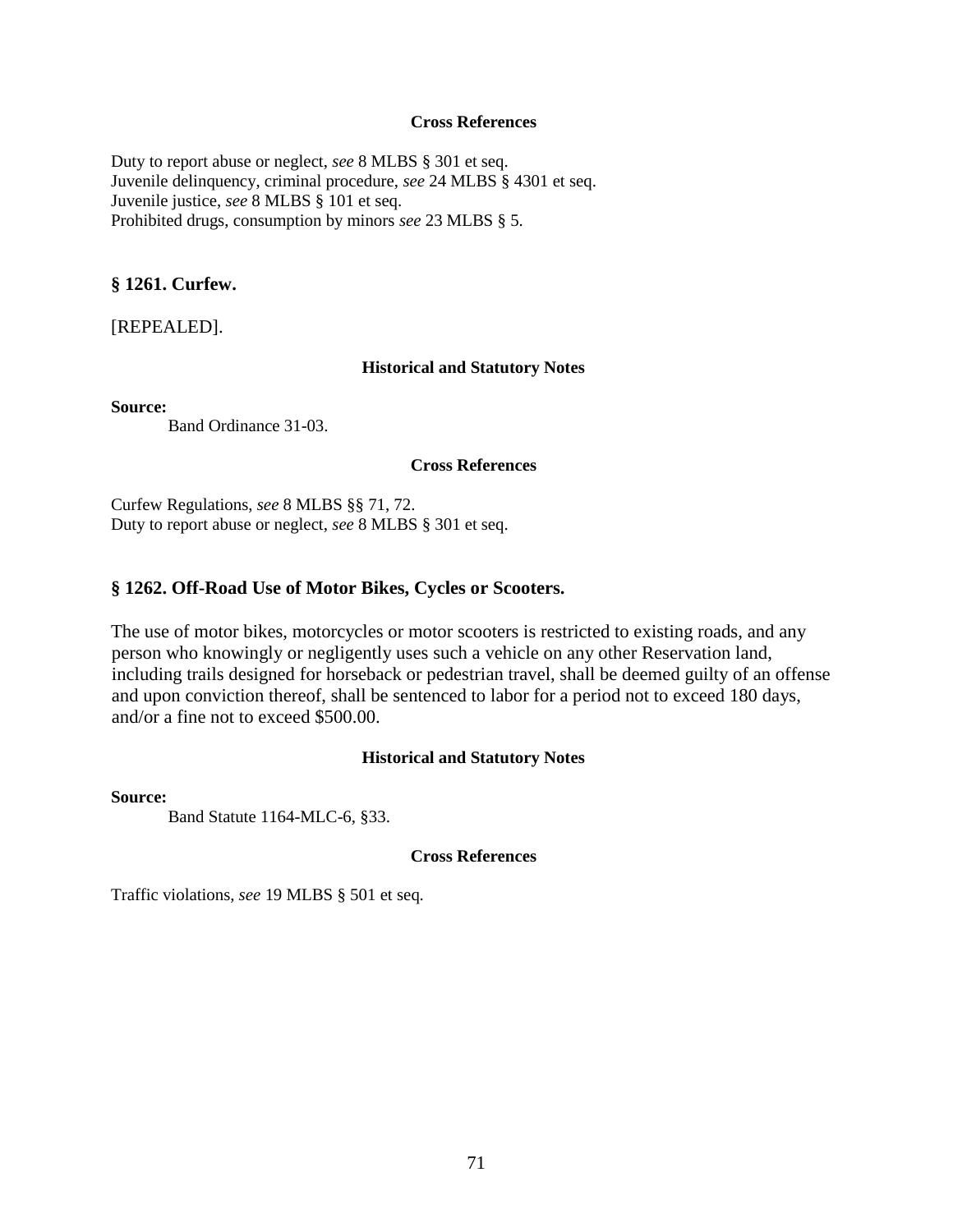# **SUBCHAPTER 7**

# **WIIDOOKODAADIWAG**

### **Section**

- **1301. Definitions.**
- **1302. Authority to Possess and Administer Opiate Antagonists; Release from Liability.**
- **1303. Health Care Professionals; Release from Liability.**
- **1304. Individuals Seeking Medical Assistance; Immunity from Prosecution.**
- **1305. Individual Experiencing an Overdose; Immunity from Prosecution.**
- **1306. Persons on Probation or Release.**
- **1307. Effect on Criminal Prosecutions.**

### **§ 1301. Definitions.**

The following terms are defined for the purposes of this subchapter:

- (a) **"Drug-related overdose"** means an acute condition, including mania, hysteria, extreme physical illness, or coma, resulting from the consumption or use of a controlled substance, or another substance with which a controlled substance was combined, and that a layperson would reasonably believe to be a drug overdose that requires immediate medical assistance.
- (b) **"Good faith"** does not include seeking medical assistance during the course of the execution of an arrest warrant or search warrant or a lawful search.
- (c) **"Individual"** means a human being.
- (d) **"Opiate antagonist"** means naloxone hydrochloride or any similarly acting drug approved by the federal Food and Drug Administration for the treatment of a drug overdose.

### **Historical and Statutory Notes**

#### **Source:**

Band Ordinance 48-21, § 2.

### **§ 1302. Authority to Possess and Administer Opiate Antagonists; Release from Liability.**

(a) An individual who is not a health care professional may possess or administer an opiate antagonist that is prescribed, dispensed, or distributed by a licensed health care professional pursuant to § 1303.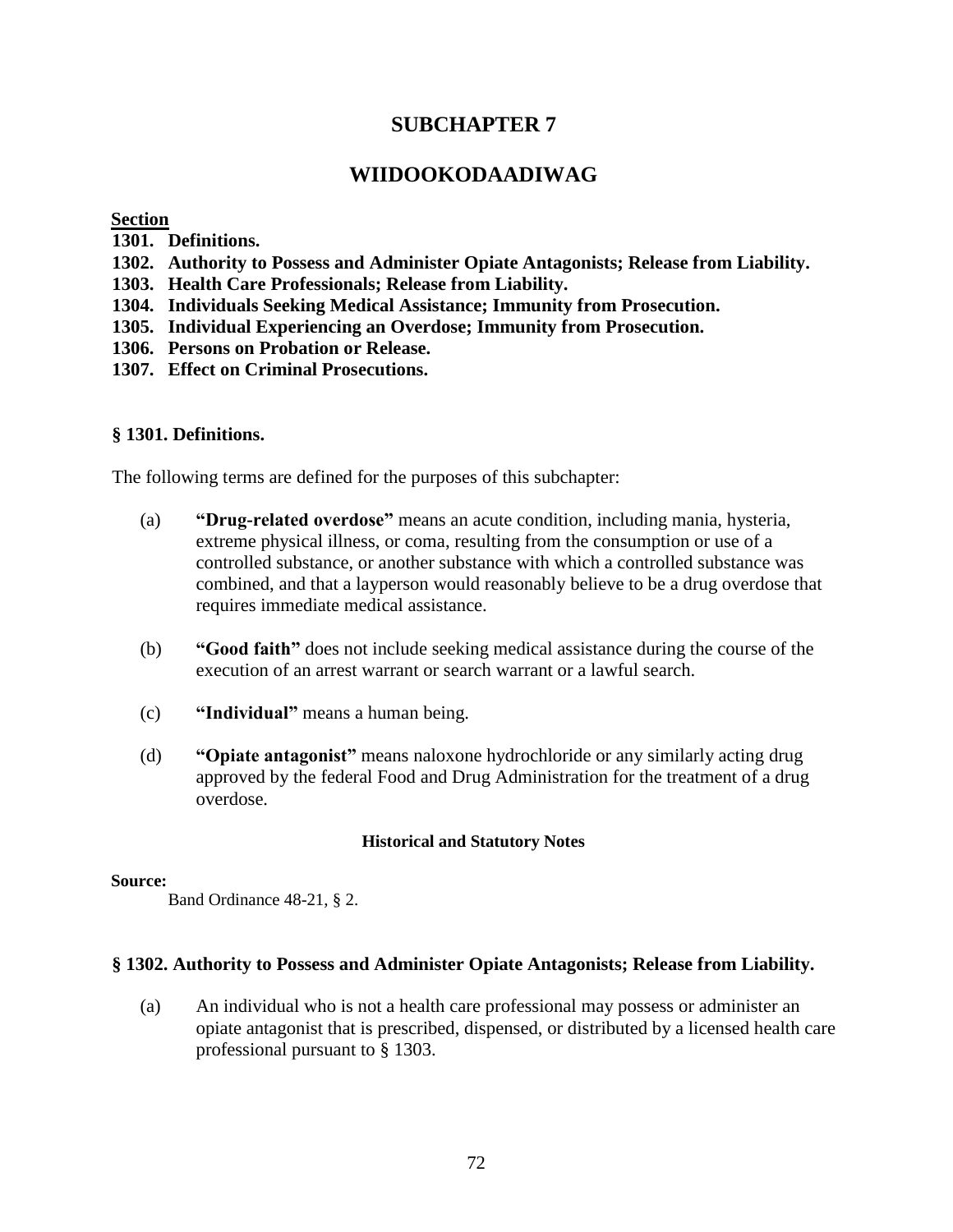(b) An individual who is not a health care professional who acts in good faith in administering an opiate antagonist to another person whom the person believes in good faith to be suffering a drug overdose is immune from criminal prosecution for the act and is not liable for any civil damages for acts or omissions resulting from the act.

## **Historical and Statutory Notes**

## **Source:**

Band Ordinance 48-21, § 2.

# **§ 1303. Health Care Professionals; Release from Liability.**

A licensed health care professional who is permitted by law to prescribe an opiate antagonist, if acting in good faith, may directly or by standing order prescribe, dispense, distribute, or administer an opiate antagonist to an individual without being subject to civil liability or criminal prosecution for the act. This immunity shall apply even when the opiate antagonist is eventually administered in either or both of the following instances:

- (a) by someone other than the individual to whom it is prescribed; or
- (b) to someone other than the individual to whom it is prescribed.

# **Historical and Statutory Notes**

# **Source:**

Band Ordinance 48-21, § 2.

# **§ 1304. Individuals Seeking Medical Assistance; Immunity from Prosecution.**

An individual acting in good faith who seeks medical assistance for another individual who is experiencing a drug-related overdose may not be charged with or prosecuted for the possession, sharing, or use of a controlled substance under Title 23. An individual qualifies for the immunities provided in this section if:

- (a) the evidence for the charge or prosecution was obtained as a result of the individual's seeking medical assistance for another individual; and
- (b) the individual seeks medical assistance for another person who is in need of medical assistance for an immediate health or safety concern, provided that the individual who seeks the medical assistance is the first person to seek the assistance, provides his or her name and contact information, remains on the scene until assistance arrives or is provided, and cooperates with the authorities.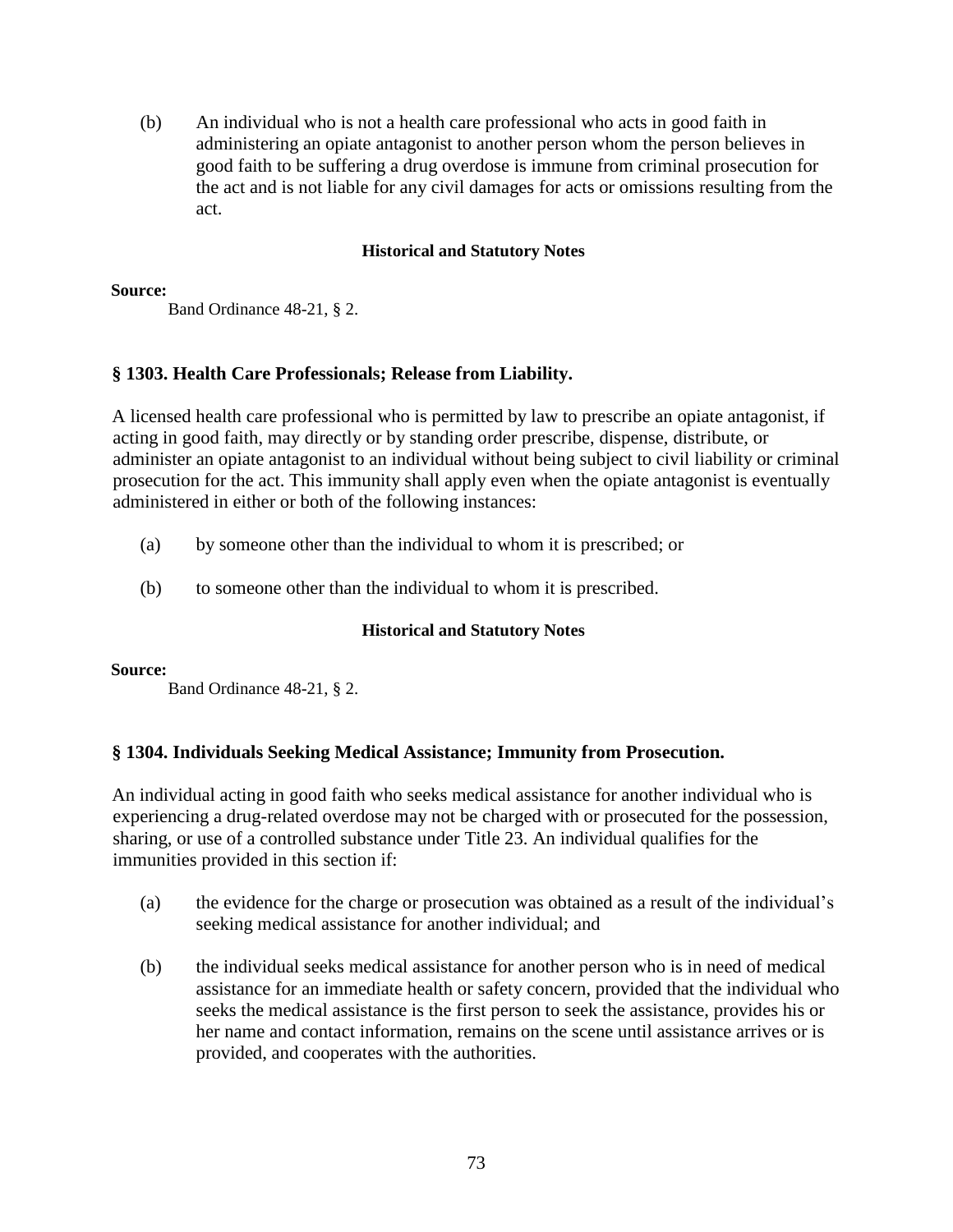**Source:**

Band Ordinance 48-21, § 2.

## **§ 1305. Individual Experiencing an Overdose; Immunity from Prosecution.**

An individual who experiences a drug-related overdose and is in need of medical assistance may not be charged with or prosecuted for possession of a controlled substance under Title 23 or possession of drug paraphernalia. An individual qualifies for the immunities provided in this section only if the evidence for the charge or prosecution was obtained as a result of the drugrelated overdose and the need for medical assistance.

### **Historical and Statutory Notes**

**Source:**

Band Ordinance 48-21, § 2.

## **§ 1306. Persons on Probation or Release.**

An individual's pretrial release, probation, furlough, supervised release, or parole shall not be revoked on the basis of an incident for which the individual would be immune from criminal prosecution under § 1304.

### **Historical and Statutory Notes**

**Source:**

Band Ordinance 48-21, § 2.

### **§ 1307. Effect on Criminal Prosecutions.**

- (a) The act of providing first aid or other medical assistance to someone who is experiencing a drug-related overdose may be used as a mitigating factor in a criminal prosecution for which immunity is not provided.
- (b) Nothing in this subchapter shall:
	- (1) be construed to bar the admissibility of evidence obtained in connection with the investigation or prosecution of other crimes or violations committed by an individual who otherwise qualifies for limited immunity under this subchapter;
	- (2) preclude the prosecution of a person on the basis of evidence obtained from an independent source;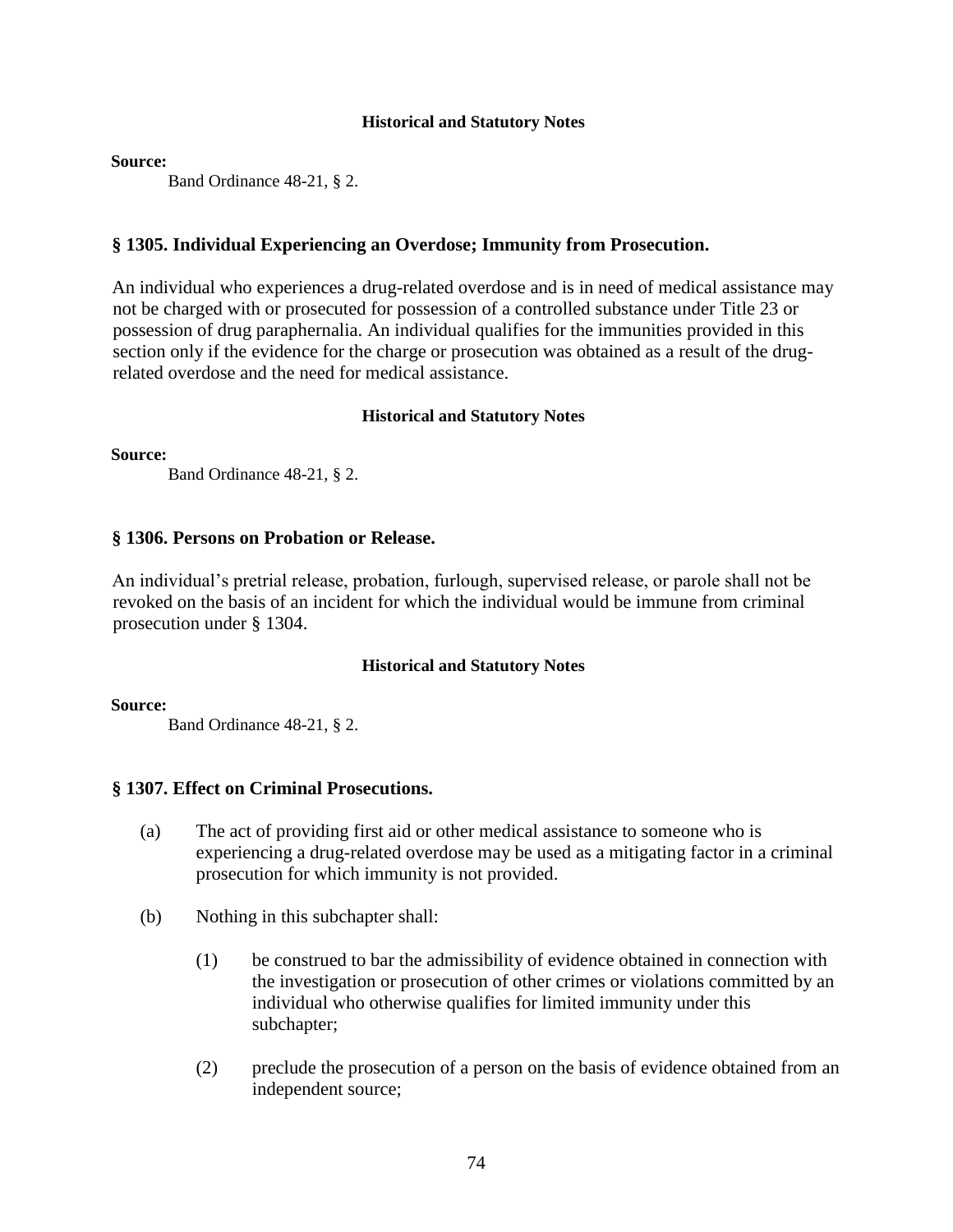- (3) be construed to limit, modify, or remove any immunity from liability currently available to public entities, public employees by law, or prosecutors; or
- (4) prevent probation officers from conducting drug testing of persons on pretrial release, probation, furlough, supervised release, or parole.

#### **Source:**

Band Ordinance 48-21, § 2.

# **SUBCHAPTER 8**

# **BAND MEMBER LEGAL SERVICES - REPEALED**

#### **Historical and Statutory Notes**

#### **Source:**

Band Ordinance 41-22 (Band Member Legal Services has been moved to Title 15).

# **CHAPTER 3**

# **PROCEDURE**

|    | <b>Subchapter</b>                                         | <b>Section</b> |
|----|-----------------------------------------------------------|----------------|
| 1. | <b>General Provisions</b>                                 | 2001           |
| 2. | <b>Appeals</b>                                            | 2501           |
| 3. | <b>Certification of Questions of Law</b>                  | 3001           |
| 4. | <b>Creditors' Remedies</b>                                | 3301           |
|    | 4-a. Withholding from Earnings And Per Capita Payments    | 3351           |
|    | 4-b. Collection of Debts and Fines Owed to the Mille Lacs |                |
|    | <b>Band</b>                                               | 3401           |
| 5. | <b>Replevin</b>                                           | 3501           |
| 6. | <b>Criminal Procedure</b>                                 | 4001           |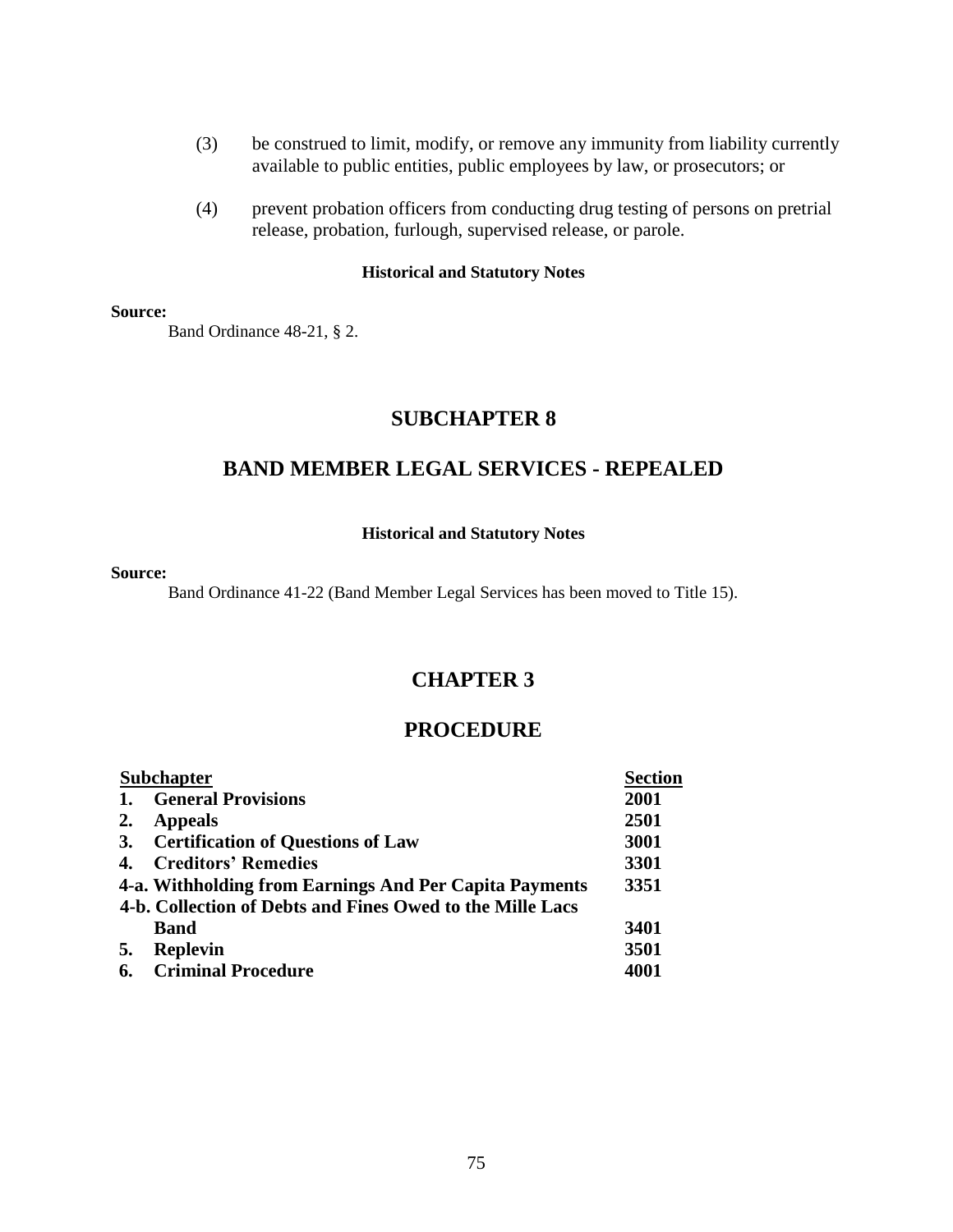# **SUBCHAPTER 1**

# **GENERAL PROVISIONS**

**Section** 

**2001. Definitions. 2002. Judicial Philosophy. 2003. Traditional Theory of Law of Mille Lacs Band. 2004. Principle of Law of Mille Lacs Band. 2005. Causes of Action. 2006. Effect of Criminal Cause of Action. 2007. Law Applicable in Civil Actions. 2008. Opinion and Orders of Court. 2009. Full Faith and Credit. 2010. Proceedings of Court: Public-At-Large. 2011. Record of Proceedings. 2012. Written Decisions Mandated. 2013. Statute of Limitations. 2014. Trial by Jury. 2015. Survival of Actions.** 

# **§ 2001. Definitions.**

The following definitions shall be utilized for all cases before the Court of Central Jurisdiction.

- (a) **Elder.** An elder for purposes of this statute shall be an enrolled Mille Lacs Band member who has reached the chronological age of 55.
- (b) **Guardian Ad Litem.** A guardian who is appointed by a court to speak for or defend a minor or incompetent in any suit to which the minor or incompetent in any way may be a party.
- (c) **Incompetent.** A person who is insane, an imbecile, or feeble-minded, or is not mentally able to manage their affairs.
- (d) **Minor.** A person who is under the age of eighteen (18) years, unless otherwise specified.
- (e) **Parties.** The persons who take part in the performance of any act, or who are directly interested in any affair, contract, or conveyance, or who are actively concerned in the prosecution and defense of any legal proceeding.
- (f) **Party Aggrieved.** One whose right has been directly and injuriously affected by action of the court.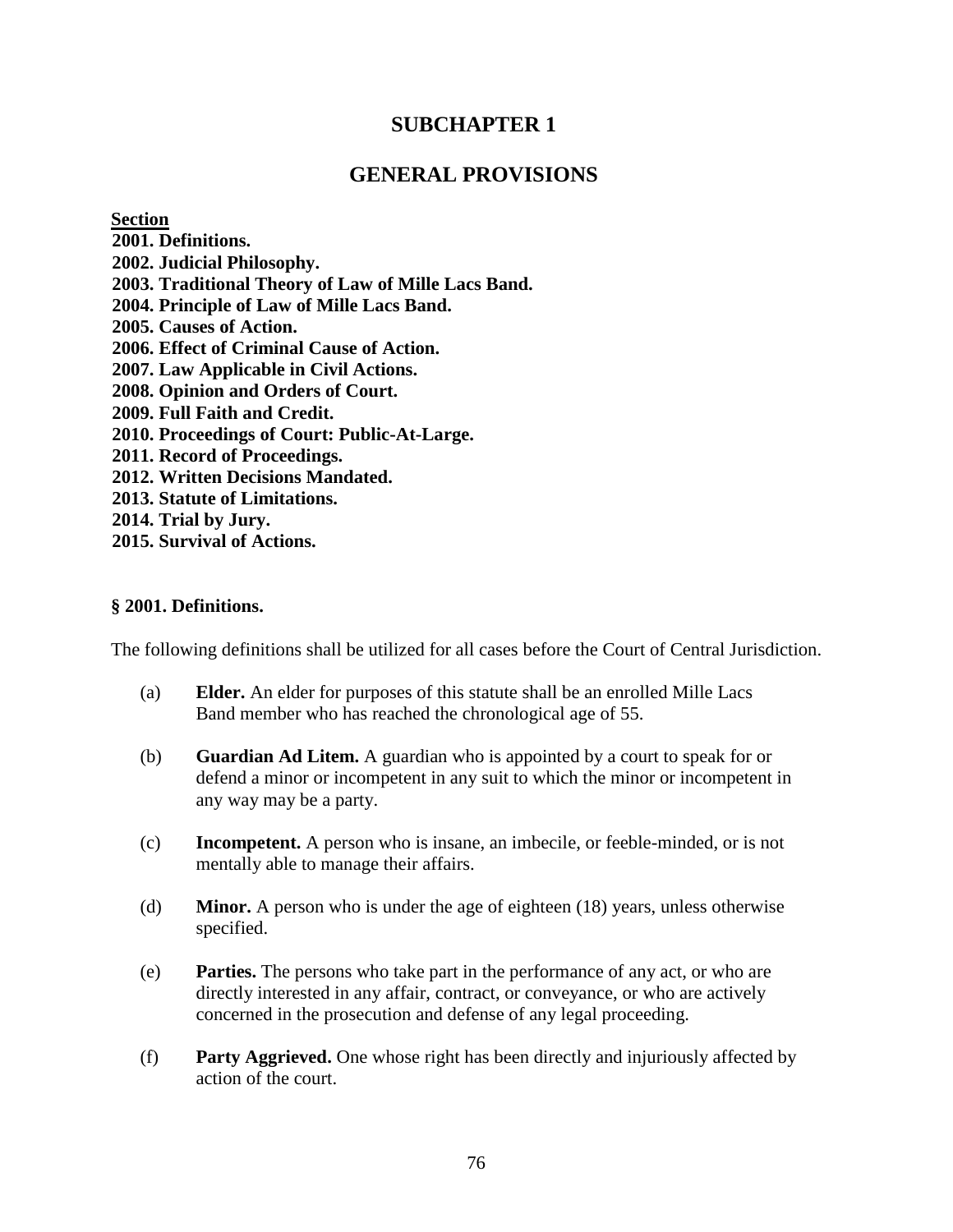- (g) **Statute of Limitations.** A specified length of time after which no cause of action or right to sue exists.
- (h) **Summons.** A notice in writing to a defendant informing him/her that an action has been brought against him/her and judgment will be taken against him/her if he/she fails to answer the complaint within the prescribed time set forth therein.

### **Source:**

Band Statute 1303-MLC-4, § 43.

# **§ 2002. Judicial Philosophy.**

The judicial philosophy of the Non-Removable Mille Lacs Band of Chippewa Indians is a product of the terms and conditions of our customs of life since time immemorial. Peace and harmony between the people of the Band is necessary to ensure the continued survival of the Anishinabe. At times the circle of peace and harmony amongst the people will be disrupted. This circle of life needs to be restored in a manner that permits the integrity of the individual to be maintained so that the community will continue to grow and prosper. It shall be the judicial philosophy of the Court of Central Jurisdiction to promote the traditional teachings of our elders that have served the people so well since the beginning of time; to apply these principles of life to resolve conflicts between individuals; to strengthen and help those who come before the Court so that they may experience a good life. To this end, proceedings in the Court of Central Jurisdiction shall not be adversarial but shall be a search for truth and justice.

### **Historical and Statutory Notes**

### **Source:**

Band Statute 1303-MLC-4, § 4.

### **Cross References**

Executive hearings, procedure, *see* 4 MLBS § 13.

# **§ 2003. Traditional Theory of Law of Mille Lacs Band.**

The theory of law of the Non-Removable Mille Lacs Band of Chippewa Indians is based upon a high regard for the concept of sha wa ni ma. It is one of our ways of life according to custom. The purpose of sha WA ni ma is to keep the people together as one. This purpose is good for all people. It serves to balance the forces of life and brings stability to the people. To achieve this way of life, the laws of the Band shall be construed to balance the rights of the individual with the need to continue to co-exist in peace and harmony with one another. In this way, order will be preserved and justice shall be accorded to each person who has cause to appear before the Court of Central Jurisdiction.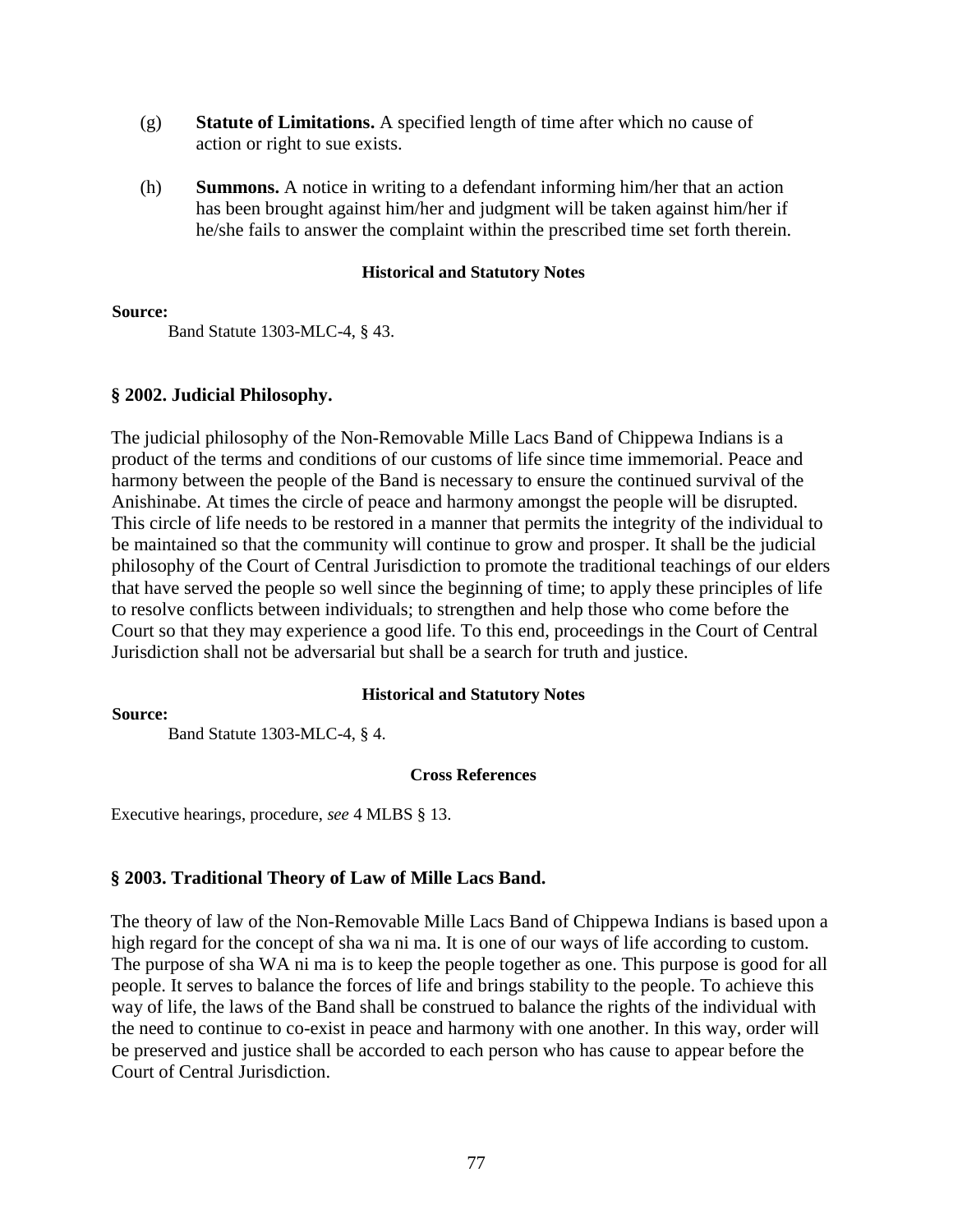**Source:**

Band Statute 1303-MLC-4, § 5.

#### **Cross References**

Cultural actions, *see* 24 MLBS § 601 et seq.

#### **§ 2004. Principle of Law of Mille Lacs Band.**

The principle of law in the Court of Central Jurisdiction shall be a cooperative search for truth and justice amongst all persons coming before the Court as well as the Court itself. All individuals coming before the court share an equal obligation and responsibility in bringing forth the fact surrounding a particular vent that has given rise to a matter before the Court of Central Jurisdiction. To achieve this goal, all individuals who appear before the Court must adhere to basic principles of honor, respect, integrity, pity and kindness. Therefore, it shall be the mission of the court of Central Jurisdiction to actively search for truth within the principles of individual rights, privileges, honor, respect, integrity, pity and kindness to and for all persons who have cause to utilize the judicial system of the Non-Removable Mille Lacs Band of Chippewa Indians. To this end, the justices of the Court of Central Jurisdiction shall be bound.

### **Historical and Statutory Notes**

**Source:**

Band Statute 1303-MLC-4, § 6.

#### **§ 2005. Causes of Action.**

The Court of Central Jurisdiction shall recognize all suits as prescribed by law and cases in equity.

#### **Historical and Statutory Notes**

**Source:**

Band Statute 1303-MLC-4, § 24.

#### **§ 2006. Effect of Criminal Cause of Action.**

A criminal cause of action shall not bar any available civil relief arising from the same set of circumstances or events in the Court of Central Jurisdiction.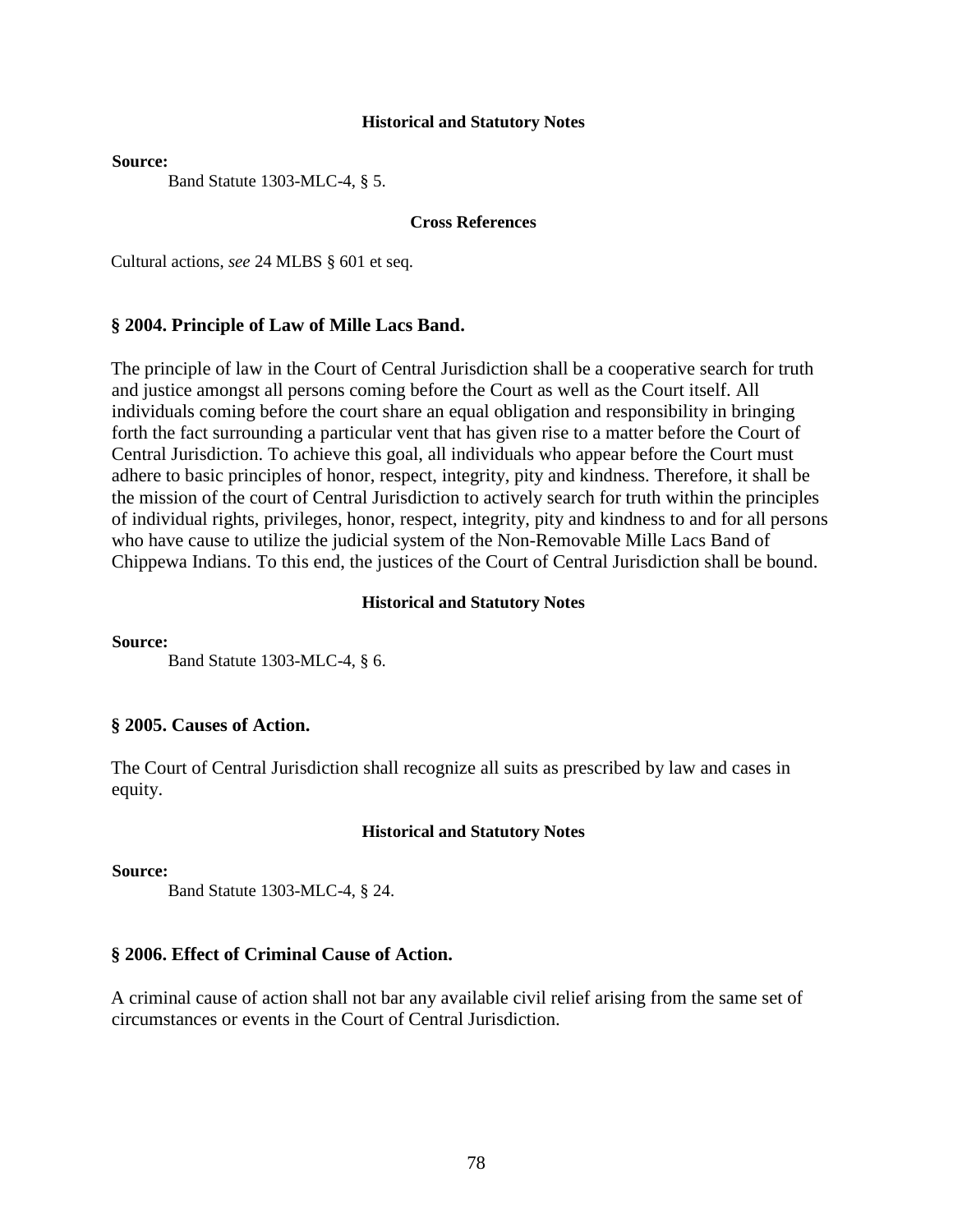#### **Source:**

Band Statute 1303-MLC-4, § 10.01.

### **Cross References**

Criminal causes of action, *see* 24 MLBS § 1001 et seq.

#### **§ 2007. Law Applicable in Civil Actions.**

(a) In all civil cases the Court of Central Jurisdiction shall apply the written statutory and case law of the Non-Removable Mille Lacs Band of Chippewa Indians. In the event of the lack of written Band law, the Court shall apply any pertinent laws of the United States of America. In the event of the lack of existence of said written law, the Court shall apply any laws of the State of Minnesota that do not conflict with the unwritten customs and traditions of the Band since time immemorial. Where any doubt arises as to the customs and traditions of the Band, the court shall request the advice of qualified elders familiar with customs and tradition.

(b)

- (1) The Band Assembly hereby declares that the principles and rules of action, relating to the government of the Non-Removable Mille Lacs Band of Chippewa Indians and the security of those persons subject to the jurisdiction of the Non-Removable Mille Lacs Band of Chippewa Indians, which derive their authority solely from usages and customs of immemorial antiquity of the Non-Removable Mille Lacs Band of Chippewa Indians shall apply to civil causes of action in the Court of Central Jurisdiction, when such do not rest for their authority upon any expressed or positive declaration of the will of the Band Assembly.
- (2) In all other causes of civil action that do not derive directly from usages and customs of immemorial antiquity of the Non-Removable Mille Lacs Band of Chippewa Indians or from any expressed and declared will of the Band Assembly in matters related to the government of the Band or the security of persons and property under the jurisdiction of the Band, the common laws of the United States of America shall prevail in the Court of Central Jurisdiction.

#### **Historical and Statutory Notes**

#### **Source:**

Band Statute 1303-MLC-4, § 27. Band Statute 1087-MLC-44, § 68.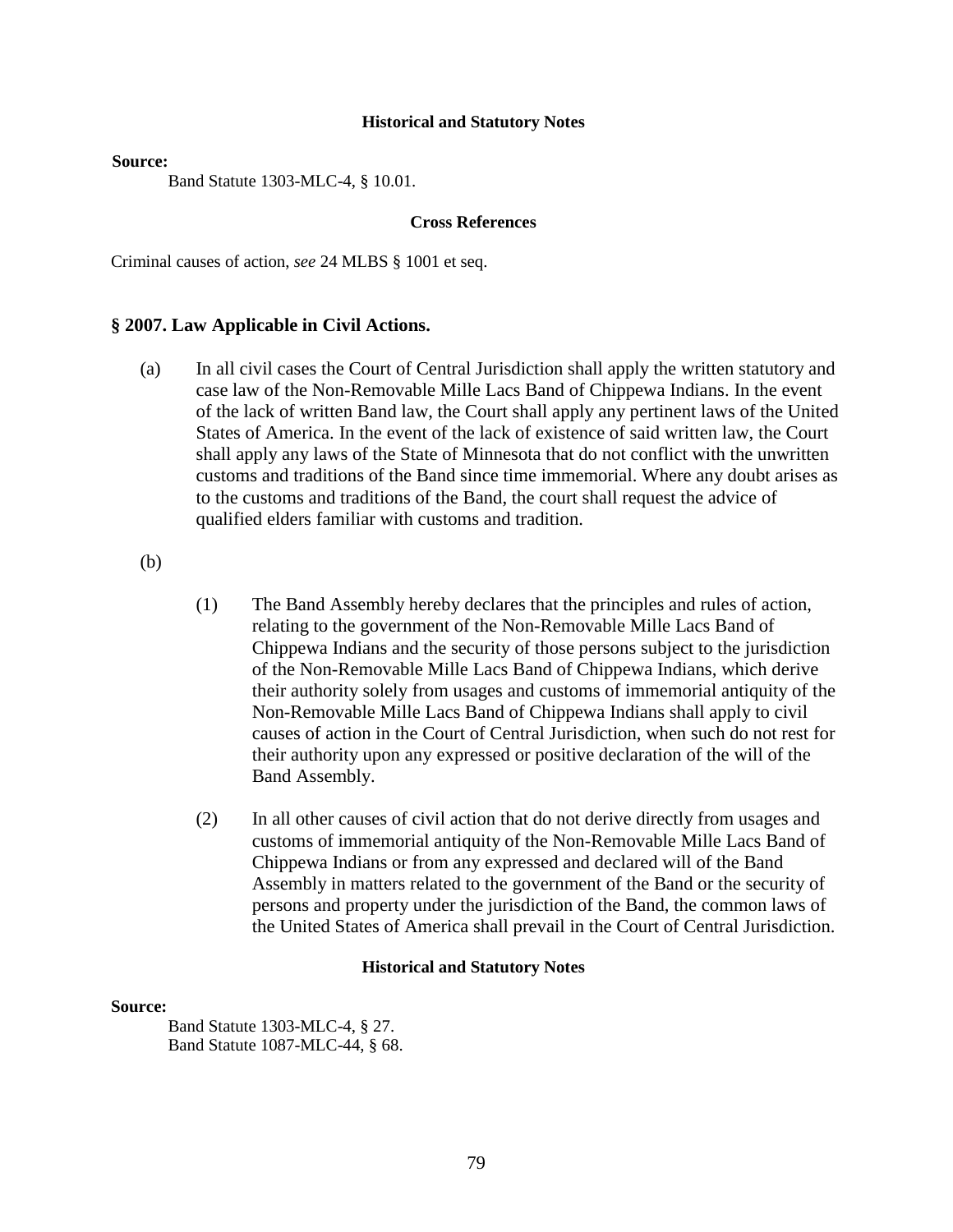## **§ 2008. Opinion and Orders of Court.**

Each Justice and Judge shall be bound by the provisions of the Constitution of the Minnesota Chippewa Tribe, the laws of the Non-Removable Mille Lacs Band of Chippewa Indians and any applicable laws of the United States. Prior to the issuance of any opinion and order of the Court, each Justice and Judge shall consider and weigh unwritten cultural law, historical tribal legal opinions, and precedents of the Court of Central Jurisdiction.

#### **Historical and Statutory Notes**

**Source:**

Band Statute 1303-MLC-4, § 29.

## **§ 2009. Full Faith and Credit.**

Full faith and credit shall be given to public acts, records and civil judicial proceeding of all other reservations and all Federal and State jurisdictions that have enacted a full faith and credit provision in their Constitution or Statutes or on a case-by-case basis, have granted full faith and credit to judicial determinations of the Court of Central Jurisdiction.

#### **Historical and Statutory Notes**

**Source:**

Band Statute 1303-MLC-4, § 25.

# **§ 2010. Proceedings of Court: Public-At-Large.**

The proceedings of the Court of Central Jurisdiction shall be open to the public except in matters involving minors. The presiding judge or justice may exclude the public from a proceeding upon the motion of any party or upon the Court's own motion for good cause as the court determines.

### **Historical and Statutory Notes**

**Source:**

Band Statute 1303-MLC-4, § 35.

# **§ 2011. Record of Proceedings.**

The Court of Central Jurisdiction shall maintain a record of all proceedings of the Court, which record shall include the title of the case, the parties, the names and addresses of all witnesses, the date of the hearing or trial, the mane of the presiding judge, and the judgment together with any other facts or circumstances deemed important to the case.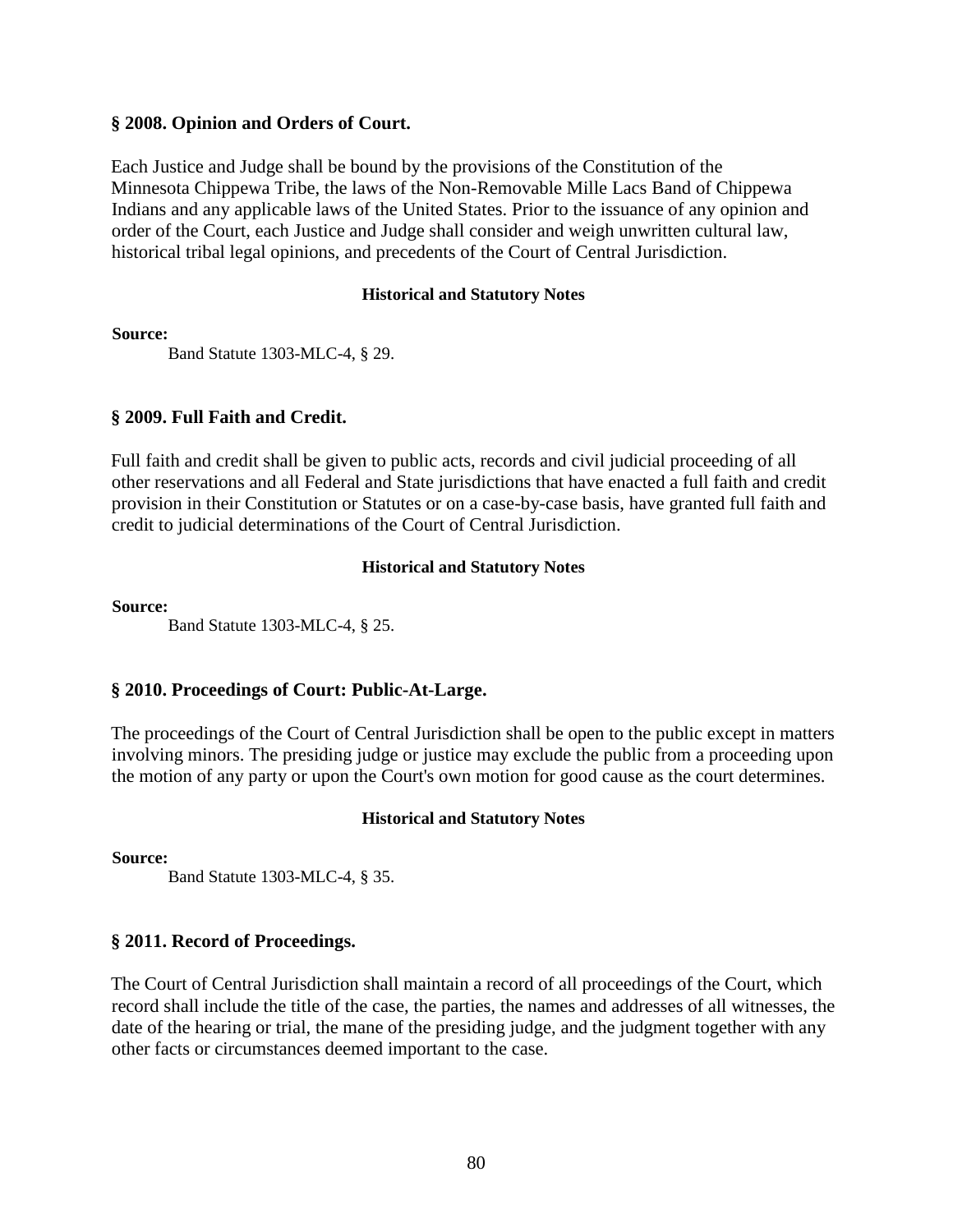**Source:**

Band Statute 1303-MLC-4, § 33.

## **§ 2012. Written Decisions Mandated.**

The Court of Central Jurisdiction shall in all cases give written decisions, which shall be filed with the Clerk of Court along with all other papers in the case.

### **Historical and Statutory Notes**

**Source:**

Band Statute 1303-MLC-4, § 34.

# **§ 2013. Statute of Limitations.**

The following limitations on actions shall be utilized for civil cases before the Court of Central Jurisdiction:

- (a) An action may be commenced only within the time stated in this section unless a different time is specified by law. The time within which the action may be commenced starts at the time the act complained of was discovered, unless otherwise provided for by law.
- (b) All civil actions shall be commenced within six (6) years from the time the cause of action occurred in the case of contracts and within three (3) years in the case of harmful conduct, one (1) year form the time a cause of action arose as a result of an employee-employer relationship or the hiring or termination of an individual from employment, unless a different time is otherwise prescribed by law. An action shall be deemed to have been commenced for the purposes of this Section when a written complaint has been filed. The Statute of limitations shall not run while a person is a minor, incompetent, or serving in the armed forces of the United States. The time is tolled as to persons absent from the jurisdiction of the Band for the purpose of avoiding process.

### **Historical and Statutory Notes**

### **Source:**

Band Statute 1303-MLC-4, § 26.

### **Cross References**

Finality of adoption judgment, *see* 8 MLBS § 626.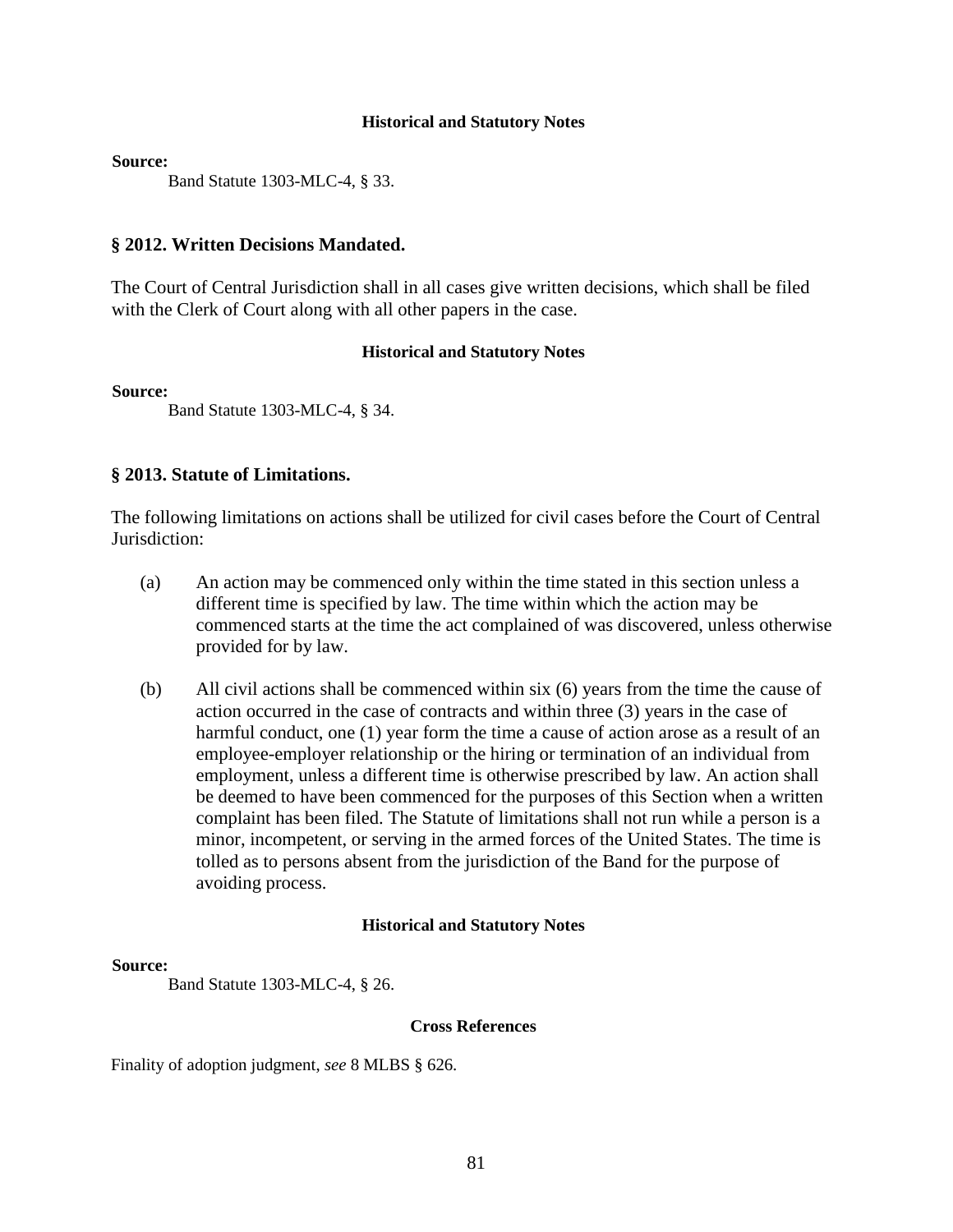# **§ 2014. Trial by Jury.**

(a) The right to a trial by jury shall exist in criminal matters where a defendant is exposed to a fine great than \$500 or where an individual may be imprisoned and in civil cases where the plaintiff's claim exceeds one thousand dollars (\$1000). A trial by jury shall not be available in domestic relations, probate or cases in equity matters.

(b)

- (1) In cases where a jury may be requested, the request for a jury must be made in writing to the Clerk. The request for a jury may be made at any time after commencement of an action, but no later than five (5) days after the filing of the last pleading. The request for a trial by jury in civil matters must be accompanied by a case or surety bond in the amount of one hundred (\$100) to cover the costs of the jury trial.
- (2) The failure of a party to request a jury, as required in paragraph (1) constitutes a waiver of a trial by jury.

## **Historical and Statutory Notes**

#### **Source:**

Band Statute 1303-MLC-4, § 37.

#### **Cross References**

Criminal procedure, jury trial, *see* 24 MLBS § 4201. Right to a trial by jury, *see* 1 MLBS § 10. **§ 2015. Survival of Actions.**

In the event any person has a claim against another person, whether arising on a contract or otherwise, and such person dies prior to final adjudication of said claim, that action may be continued or maintained by the descendant's personal representative.

### **Historical and Statutory Notes**

### **Source:**

Band Statute 1144-MLC-5, § 33.

### **Cross References**

Death of adoption petitioner prior to adoption, *see* 8 MLBS § 618. Wrongful death actions, *see* 24 MLBS § 551.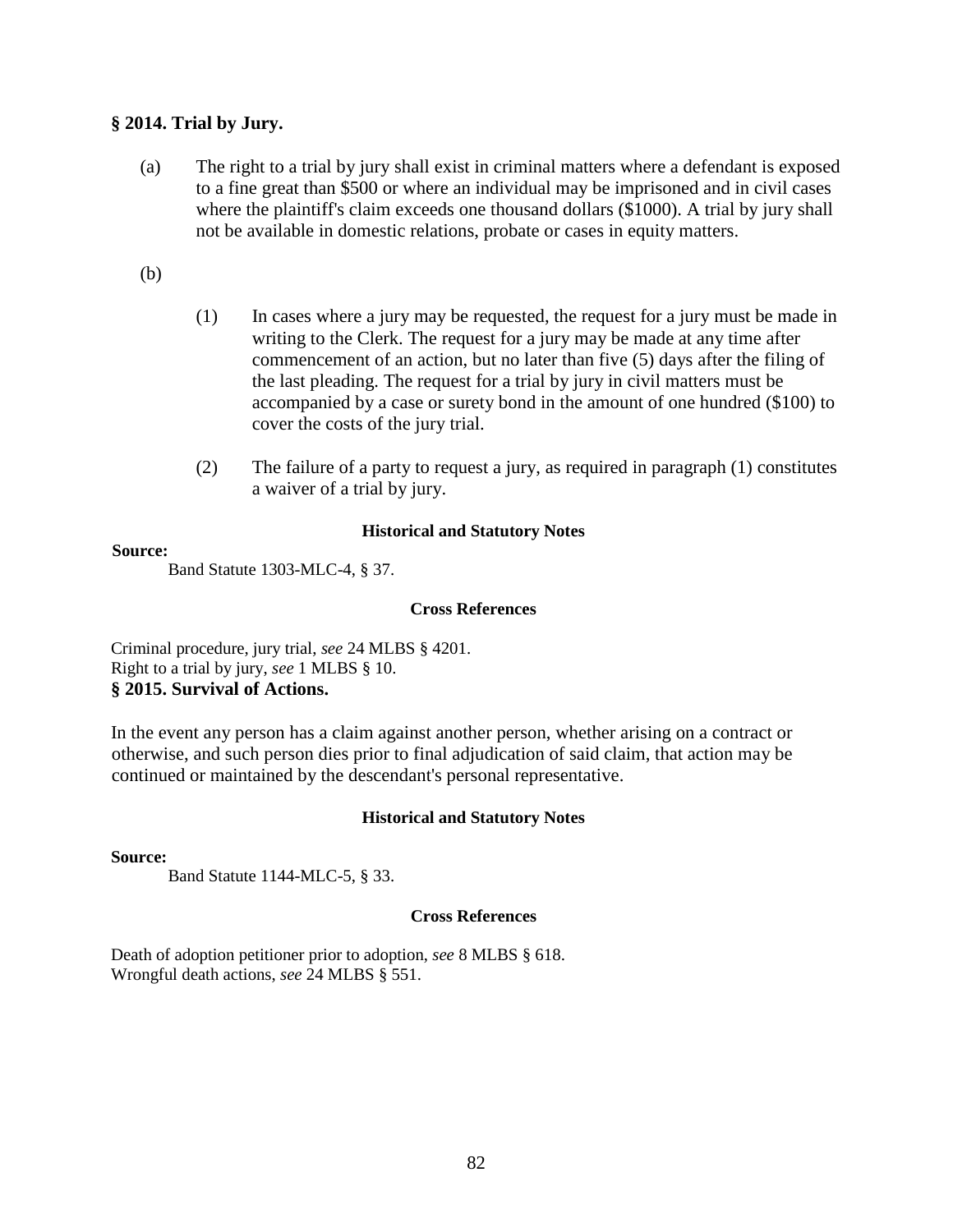# **SUBCHAPTER 2**

# **APPEALS**

**Section 2501. Notice of Appeal. 2502. Basis of Appeals. 2503. Nature of Appeal. 2504. Decision of Court of Appeals. 2505. Authority.** 

### **§ 2501. Notice of Appeal.**

A party aggrieved by a final judgment or other final order of the Court shall within thirty (30) days after the date of such judgment or order, file with the Clerk of Court a notice of intent to appeal, along with a twenty (\$20) dollar filing fee.

#### **Historical and Statutory Notes**

#### **Source:**

Band Statute 1303-MLC-4, § 38.

### **§ 2502. Basis of Appeals.**

The following shall constitute lawful reasons for an appeal, which may include but not be limited to:

- (a) Irregularity in the proceedings of the Court, jury, or adverse party, or error of the Court, or abuse of discretion by which either party was prevented from having a fair trial; or
- (b) Misconduct of the jury of if any one (1) or more jurors have been induced to assent to any general or special verdict to a finding on any question submitted to them by the Court; or
- (c) Surprise which ordinary foresight could not have guarded against; or
- (d) Newly discovered evidence which could not, with reasonable care, have been discovered and produced at the trial; or
- (e) Insufficiency of the evidence to justify the verdict or other decision or that which is against the law; or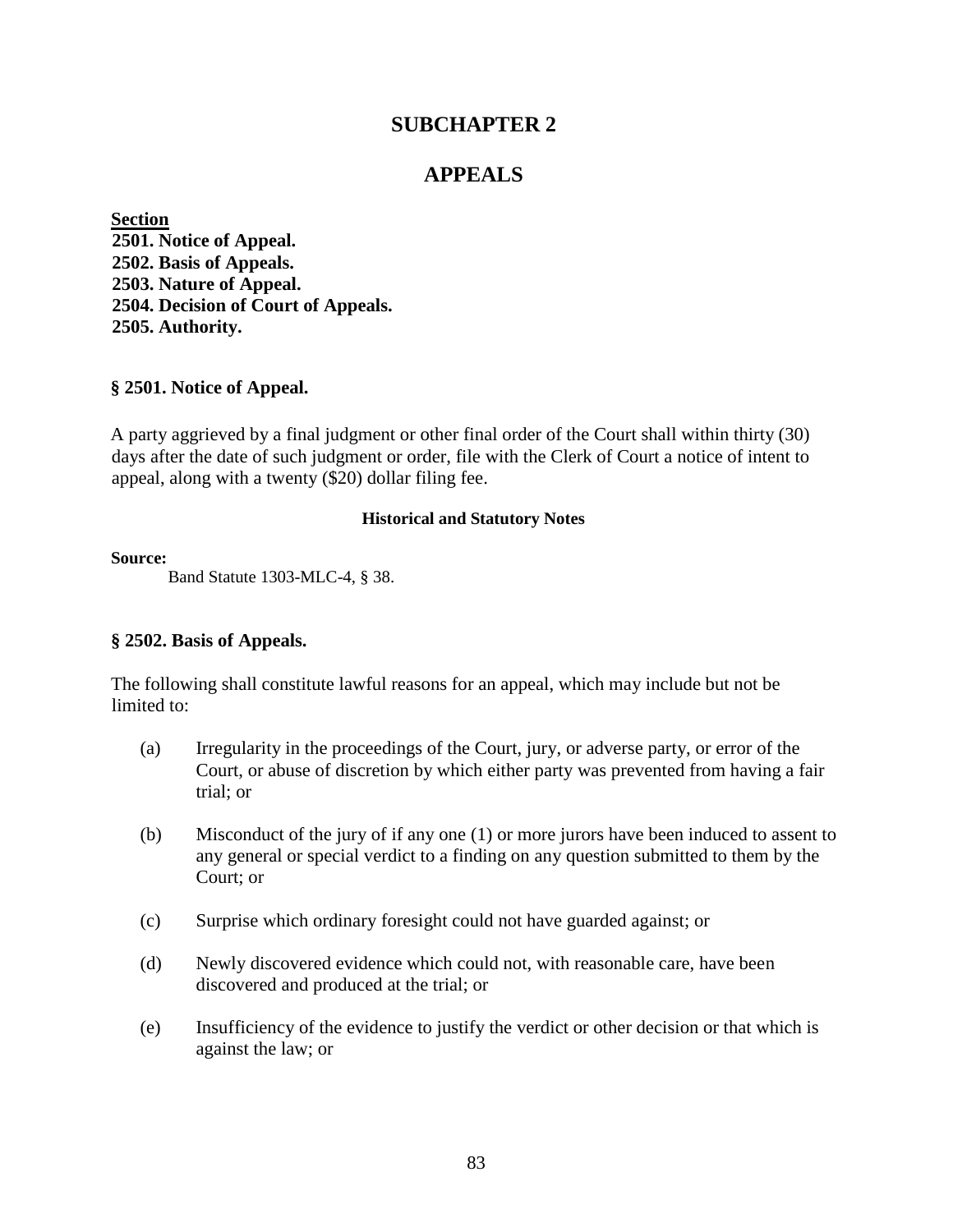- (f) Error of law occurring at the trial as in ruling in the admission of evidence or in charging the jury or judicial rulings founded in objections; or
- (g) Prejudice on the part of the trial judge or abuse of discretion.

#### **Source:**

Band Statute 1303-MLC-4, § 39.

# **§ 2503. Nature of Appeal.**

All appeals taken before the Court of Appeals shall be heard on the basis of the record of the proceedings, except where the petitioner is unable to procure a transcript of the proceedings through no fault of their own.

### **Historical and Statutory Notes**

#### **Source:**

Band Statute 1303-MLC-4, § 40.

## **§ 2504. Decision of Court of Appeals.**

The concurrence of a majority of the Justices of the Court of Central Jurisdiction is necessary to pronounce judgment. If a majority of justices does not concur, a judgment or order is affirmed. The Chief Justice shall assign a Justice the task of preparing a written opinion of the Court. Minority opinions shall not be permitted as official parts of the Court record. The opinion of an individual justice on any case shall not be disclosed to the public.

### **Historical and Statutory Notes**

### **Source:**

Band Statute 1303-MLC-4, § 42.

# **§ 2505. Authority.**

The Court of Appeals shall have all the power and authority necessary to carry into effect all of its judgments, decrees and deliberations in the matters over which it has jurisdiction.

### **Historical and Statutory Notes**

**Source:**

Band Statute 1303-MLC-4, § 41.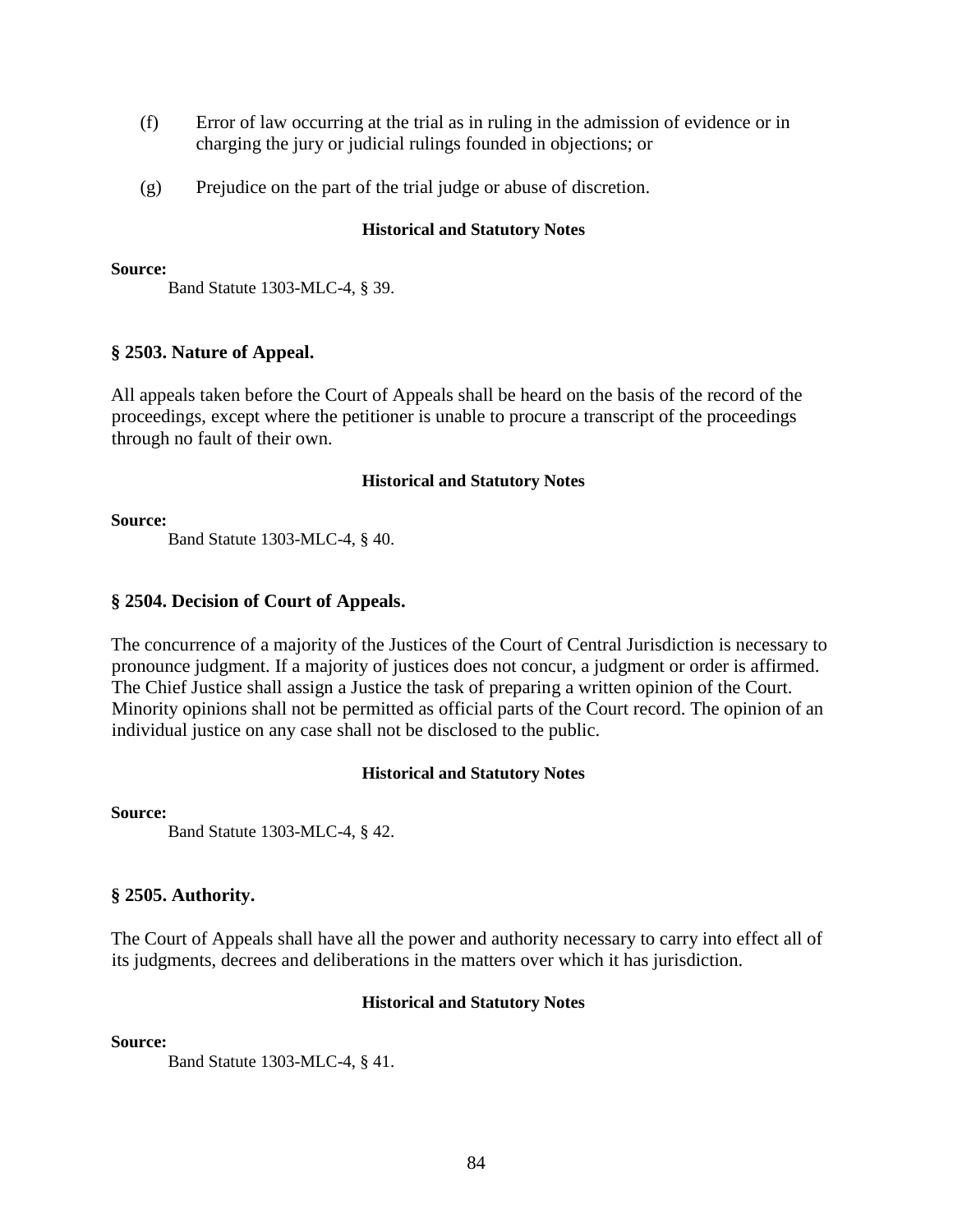# **SUBCHAPTER 3**

# **CERTIFICATION OF QUESTIONS OF LAW**

**Section** 

**3001. Certification of Questions from Exterior Courts.** 

**3002. Orders, Petitions or Motions for Answers to Questions.** 

**3003. Certification of Questions to Exterior Courts.** 

**3004. Uniformity of Construction.** 

# **§ 3001. Certification of Questions from Exterior Courts.**

The Court of Appeals may answer questions of law certified to it by an exterior court when requested. The Court of Central Jurisdiction may answer questions of law of the Mille Lacs Band which may be determinative of a cause then pending in the certifying court when there is no controlling precedent in the decisions of the Court of Central Jurisdiction.

## **Historical and Statutory Notes**

## **Source:**

Band Statute 1303-MLC-4, § 28.

# **§ 3002. Orders, Petitions or Motions for Answers to Questions.**

The provisions of 24 MLBS §3001 may be invoked by legislative order, executive order or upon a petition of the Solicitor General or upon the Court's own motion or upon the motion of a party.

# **Historical and Statutory Notes**

### **Source:**

Band Statute 1303-MLC-4, § 28.01.

# **§ 3003. Certification of Questions to Exterior Courts.**

The Court of Central Jurisdiction may order certification of questions of law to an exterior court when there are involved in any proceeding before the Court of Central Jurisdiction questions of law in the receiving jurisdiction which may be determinative of the cause then pending when there are no controlling precedents in the decisions of the foreign jurisdiction.

# **Historical and Statutory Notes**

**Source:**

Band Statute 1303-MLC-4, § 28.02.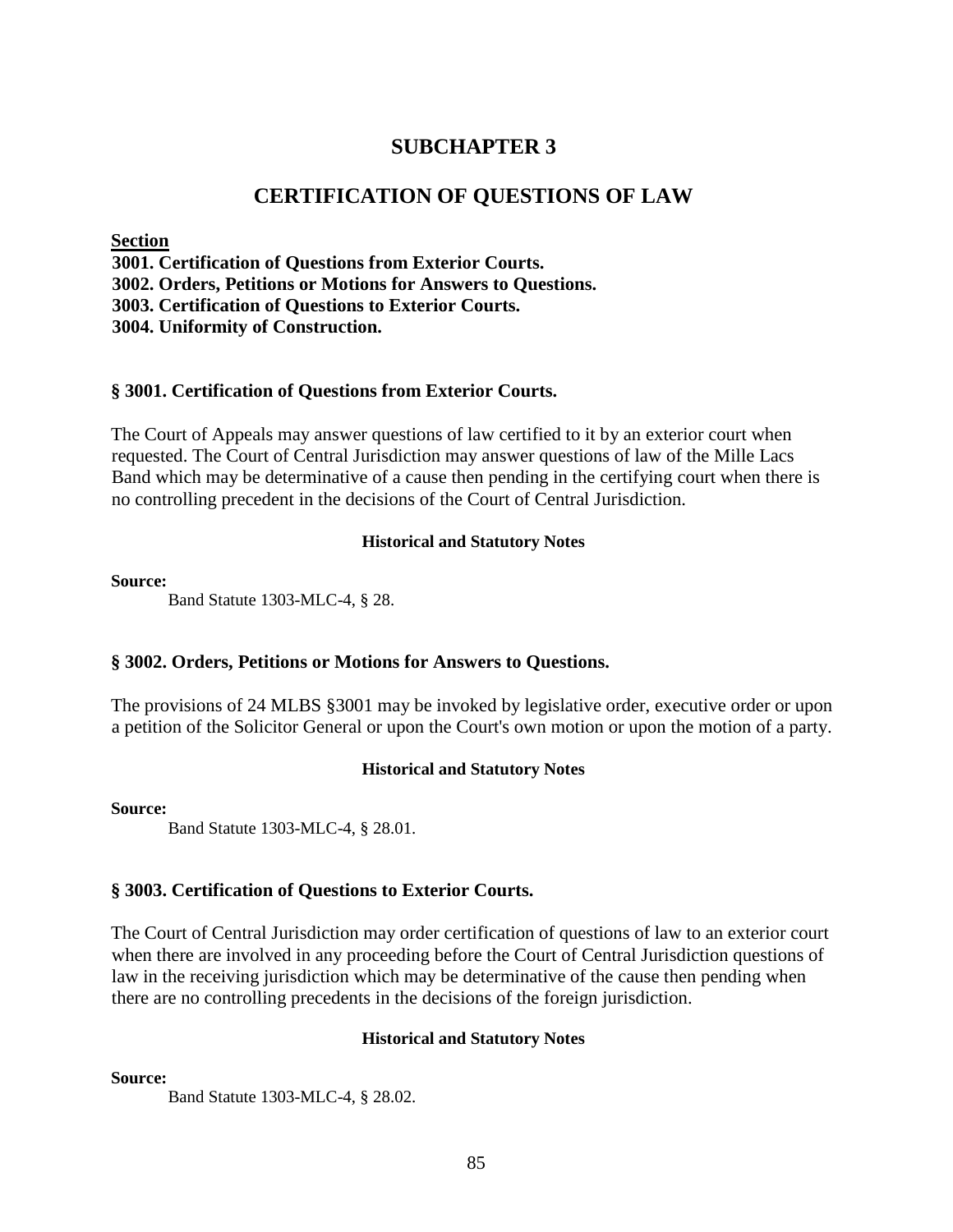## **§ 3004. Uniformity of Construction.**

This subchapter shall be construed so as to make uniform the law among those jurisdictions which have enacted a uniform certification of questions of law act.

#### **Historical and Statutory Notes**

**Source:**

Band Statute 1303-MLC-4, §28.03.

# **SUBCHAPTER 4**

# **CREDITORS' REMEDIES**

**Section** 

**3301. Due Process. 3302. Property Defined. 3303. Petitions to Court of Central Jurisdiction. 3304. Notice of Hearing. 3305. Findings, Orders and Bond. 3306. Protection of Petitioner's Rights. 3307. Order for Seizure of Property. 3308. Wage Deductions. [Repealed]. 3309. Unlawful Removal or Disconnection of Property.** 

## **§ 3301. Due Process.**

Any creditor be they a person, company, corporation, association, partnership, cooperative, utility and any other public or private commercial entity who engaged in any commercial activity whether it be selling in any goods or services of any material value or any other type of commercial transaction for the purchase of any goods or services with any person who resides on lands under the jurisdiction of the Non-Removable Mille Lacs Band of Chippewa Indians, who has not received monetary compensation for the provision of said goods or services or any licensed commercial entity who provides a services, received payment for the service and failed to perform or deliver the goods or services, whereby such written or oral agreement has been entered into or said service or property was consumed or is located on lands subject to the jurisdiction of the Non-Removable Mille Lacs Band of Chippewa Indians shall not deprive any person of any property, real or personal, or any service absent due process of law in the Court of Central Jurisdiction pursuant to 1 MLBS § 8 and Article XIII of the Constitution of the Minnesota Chippewa Tribe.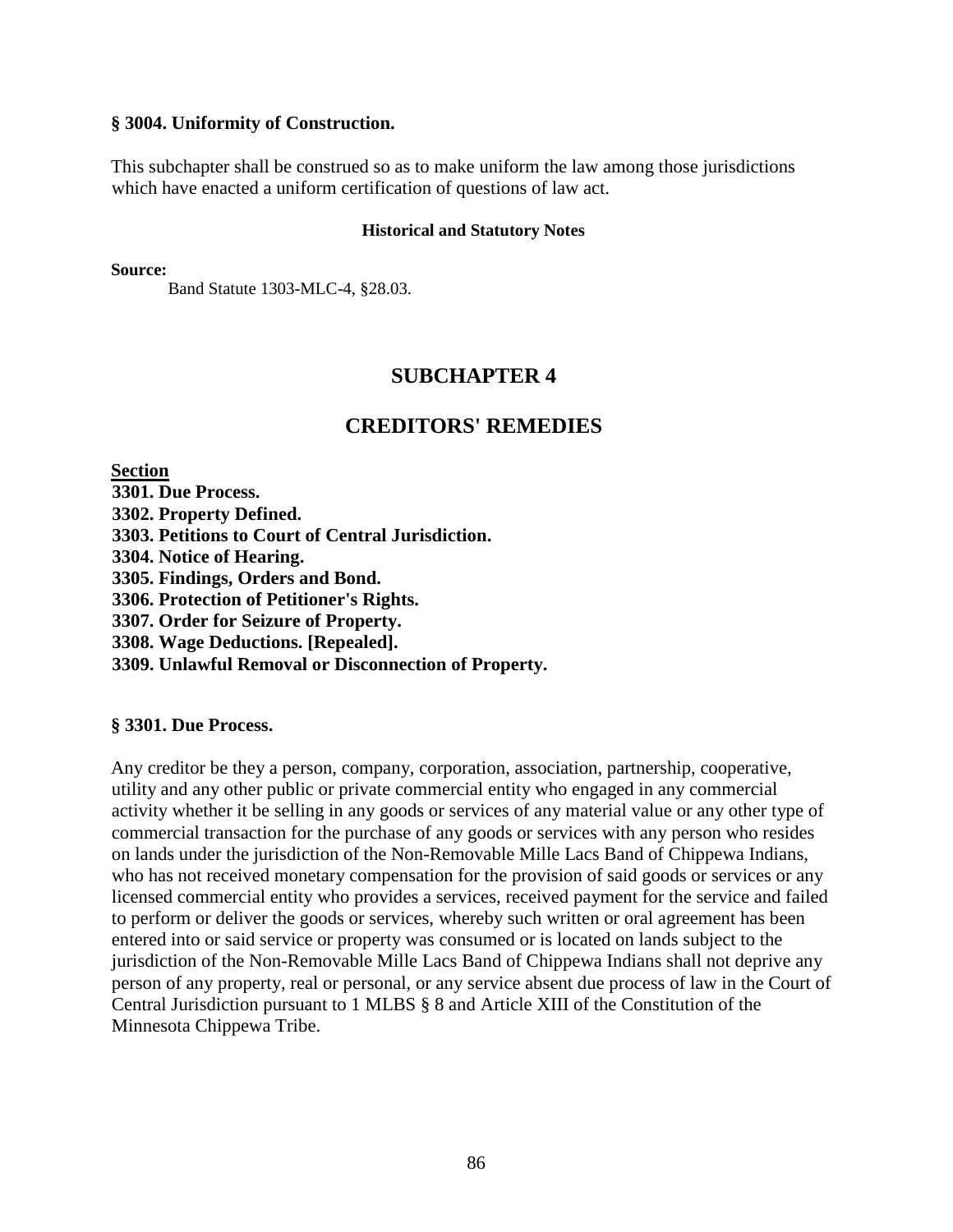**Source:** 

Band Statute 1090-MLC-47, § 21.

#### **§ 3302. Property Defined.**

Property includes, but is not limited to, everything which is subject to ownership corporeal or incorporeal, tangible or intangible, visible or invisible, real or personal; everything that has an exchangeable value which is or may be the subject of ownership, legal or beneficial or private as a result of a transaction of any type from one party to another. Services provided by public/private cooperatives, utilities, or public or private commercial entities are specifically included.

#### **Historical and Statutory Notes**

**Source:** 

Band Statute 1090-MLC-47, § 21.01.

#### **§ 3303. Petitions to Court of Central Jurisdiction.**

Any person, company, corporation, association, partnership, cooperative, utility and any other public or private commercial entity including financial institutions who seek to deny any person subject to the jurisdiction of the Band of any property, with or without just cause, shall first petition the Court of Central Jurisdiction for a show cause hearing and a determination that said property may be lawfully removed from any said person or that services may be lawfully denied, or that compensation should be received or any other relief deemed appropriate and reasonable.

#### **Historical and Statutory Notes**

**Source:** 

Band Statute 1090-MLC-47, § 21.02.

#### **§ 3304. Notice of Hearing.**

The Clerk of Court shall schedule a hearing within 30 days after receipt of the Petition. The Clerk shall submit a Notice of Hearing to the person against whom the action is being instituted. The Notice shall state that the person has a right to appear at this hearing on his own behalf or with an attorney. The person shall have a right to present defenses to the claim and to state the reasons why the property or service described in the Petition should not be taken or denied. The Petition shall clearly state a claim to the goods sought to be recovered or the services sought to be requested or denied. Finally, the Notice shall clearly state that if the person fails to appear at the hearing the Court has the authority to enter a default judgment on behalf of the Petitioner and direct that the above-described property be immediately taken from their possession or that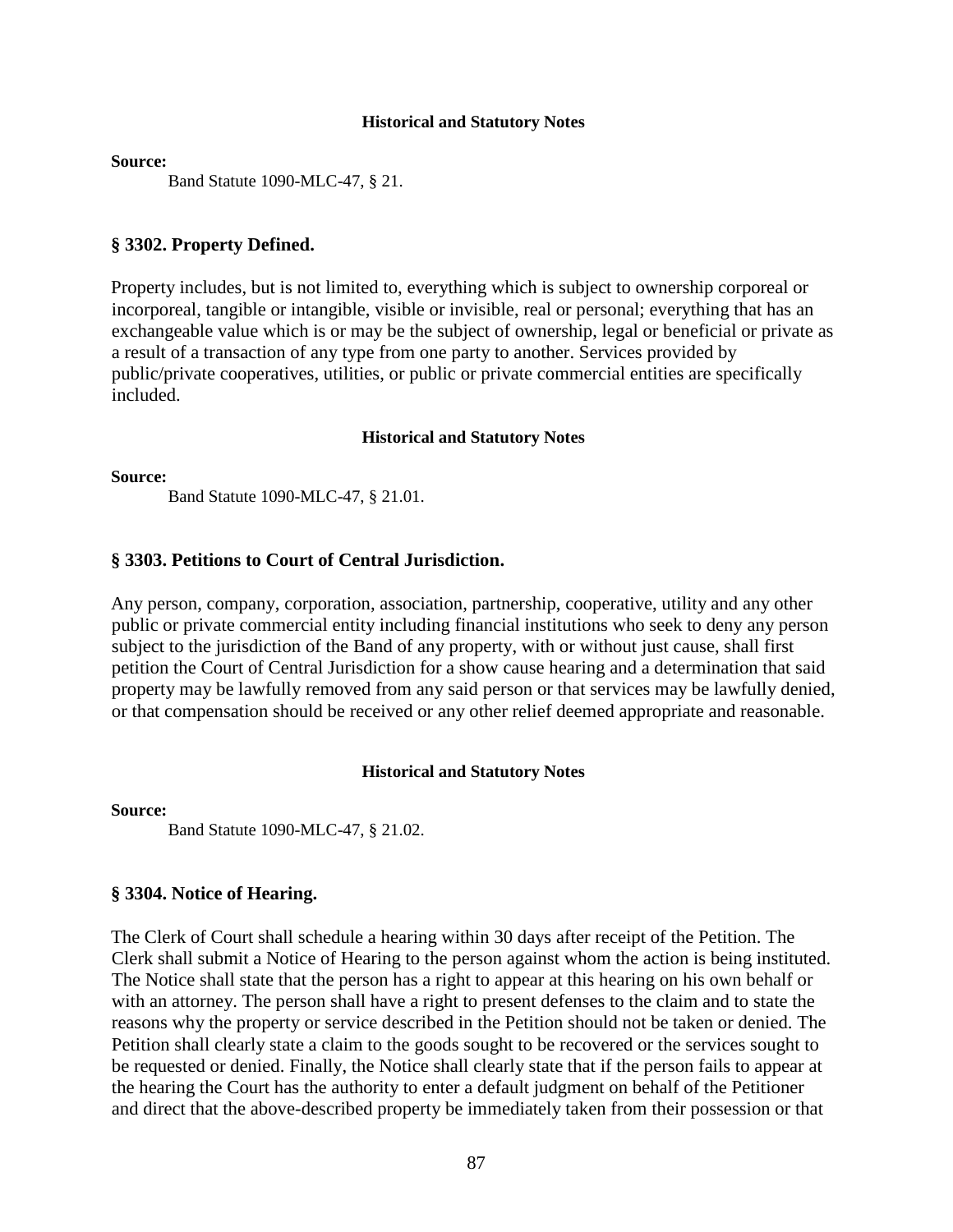services may be lawfully denied or that services must be performed or that compensation should be received or whatever appropriate or reasonable relief is requested.

#### **Historical and Statutory Notes**

**Source:** 

Band Statute 1090-MLC-47, § 21.03.

## **§ 3305. Findings, Orders and Bond.**

After a hearing, the Court shall order seizure of the property or denial of services from the person and deliver to the Petitioner, if the Petitioner has demonstrated the probability of success on the merits entitling the Petitioner to payment, possession or repossession or disconnection of property or service unless the Court makes the following findings: The person has shown a defense to the merits of the Petitioner's claim, the defense is a fair basis for litigation and the defense would, if established at hearing on the merits, entitle the person to retain possession of the property. In such cases where a defense on the merit is found to be fair, the person shall post a bond in the amount plus one-quarter of the Petitioner's monetary claim. This bond shall indicate said persons good faith to compensate the Petitioner in the event that the Court rules in favor of the Petitioner.

### **Historical and Statutory Notes**

**Source:** 

Band Statute 1090-MLC-47, § 21.04.

# **§ 3306. Protection of Petitioner's Rights.**

If the Court makes the findings prescribed by 24 MLBS § 3305 and orders that the person may retain possession pending final decision on the merits, the Court shall enter a further order protecting the rights of the Petitioner to the extent possible. The order may require that the person make partial payment of the debt which may be due and that the payment shall be made either directly to Petitioner or into an escrow account that the person post a bond in an amount set by the Court, that the person make the property available for inspection from time to time, that the person be restrained from certain activities, including, but not limited to selling, disposing or otherwise encumbering the property, or any other provision the Court may deem just and appropriate.

### **Historical and Statutory Notes**

#### **Source:**

Band Statute 1090-MLC-47, § 21.05.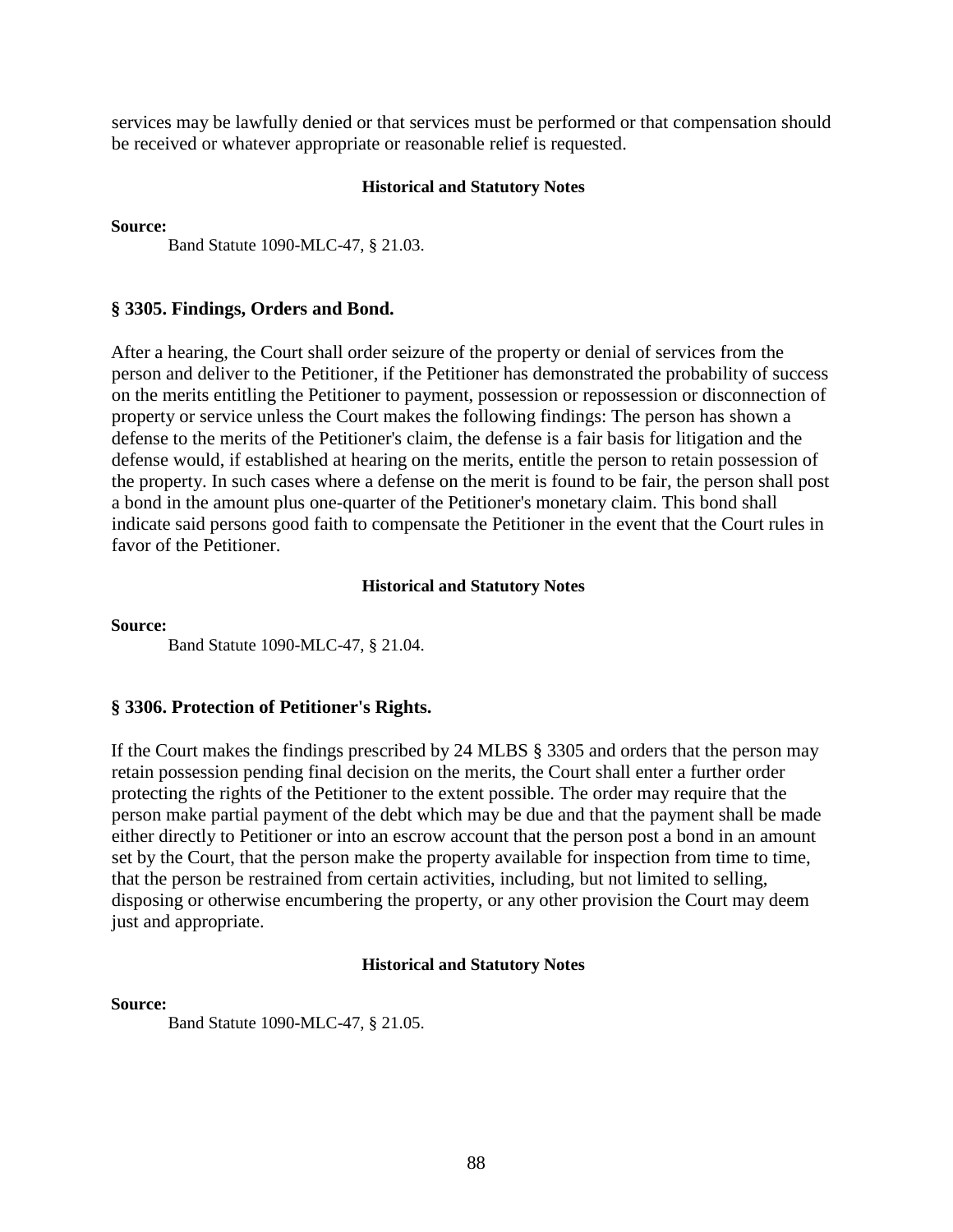# **§ 3307. Order for Seizure of Property.**

An order for seizure of property shall: Identify the property to be seized or the disconnection of the serviced property; direct a law enforcement officer to seize the property or to accompany any Petitioner to seize or disconnect property pursuant to court order and specify that the Petitioner is authorized immediately or after a specified reasonable period of time to seek or otherwise dispose of property as a method of collection of any judgment debt.

## **Historical and Statutory Notes**

**Source:** 

Band Statute 1090-MLC-47, § 21.06.

# **§ 3308. Wage Deductions.**

[REPEALED].

# **Historical and Statutory Notes**

**Source:** 

Band Ordinance 27-01.

# **§ 3309. Unlawful Removal or Disconnection of Property.**

Any creditor be they a person, company, corporation, association, partnership, cooperative, utility and any other public or private commercial entity, who absent a lawful order from the Court of Central Jurisdiction, who shall attempt to remove or disconnect any property from any person under the jurisdiction of the Band, shall be deemed to have committed a property trespass offense in violation of 2 MLBS § 304(m) and the Solicitor General shall initiate civil action against said person seeking their removal and exclusion from lands under the jurisdiction of the Non-Removable Mille Lacs Band of Chippewa Indians for a period of time not to exceed 180 days.

# **Historical and Statutory Notes**

### **Source:**

Band Statute 1090-MLC-47, § 21.08.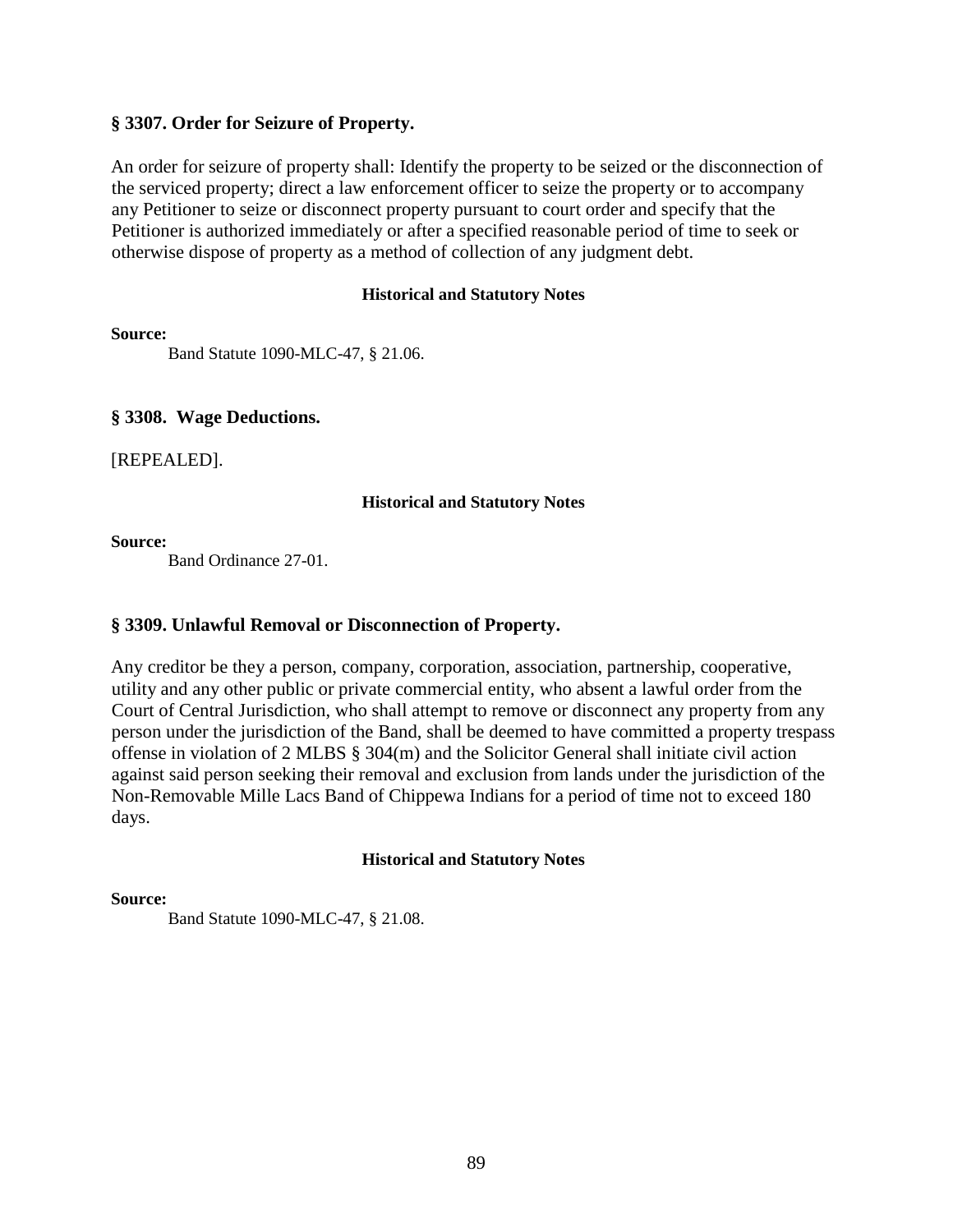# **SUBCHAPTER 4-a**

# **WITHHOLDING FROM EARNINGS AND PER CAPITA PAYMENTS**

## **Section**

- **3351. Definitions**
- **3352. Withholding from Earnings**
- **3353. Withholding from Per Capita Payments**
- **3354. Ripeness**
- **3355. Notice to Debtor; Hearing**
- **3356. Priority**
- **3357. Full Payment of Debts**
- **3358. Notice to Creditor**
- **3359. Duty of Creditor**
- **3360. Sovereign Immunity of the Band**
- **3361. Civil Procedure**

# **§ 3351. Definitions.**

For the purpose of this Subchapter:

- (a) The term **"actual damages"** means an amount assessed pursuant to an adjudicated matter before a court of competent jurisdiction for damages actually incurred. Such damages do not include nominal, exemplary or punitive damages, or court costs or attorney fees.
- (b) The term **"earnings"** means compensation paid or payable for personal services, whether denominated as wages, salary, commission, or otherwise, and includes periodic payments to a personal retirement program.
- (c) The term **"disposable income"** means that part of the income of any individual remaining after the required deduction from that income of any amounts, such as but not limited to, federal income tax, social security, state income tax, if any, pension deductions, and cost of health insurance coverage for obligor and dependents. Disposable income shall also include per capita payments.
- (d) The term **"garnishment"** means any legal or equitable procedure through which the earnings of an individual are withheld for payment of any lawful debt.
- (e) The term **"per capita payment"** means any distribution of gaming proceeds to members of the Mille Lacs Band pursuant to the Band's Net Gaming Revenue Allocation Plan as approved by the Secretary of the Interior pursuant to 25 U.S.C. § 2701 et seq., or any other distribution to a member of the Mille Lacs Band that is designated a "per capita payment" by Band statute. No Band Member and no other person or entity shall have any right, title, interest or entitlement in or to any per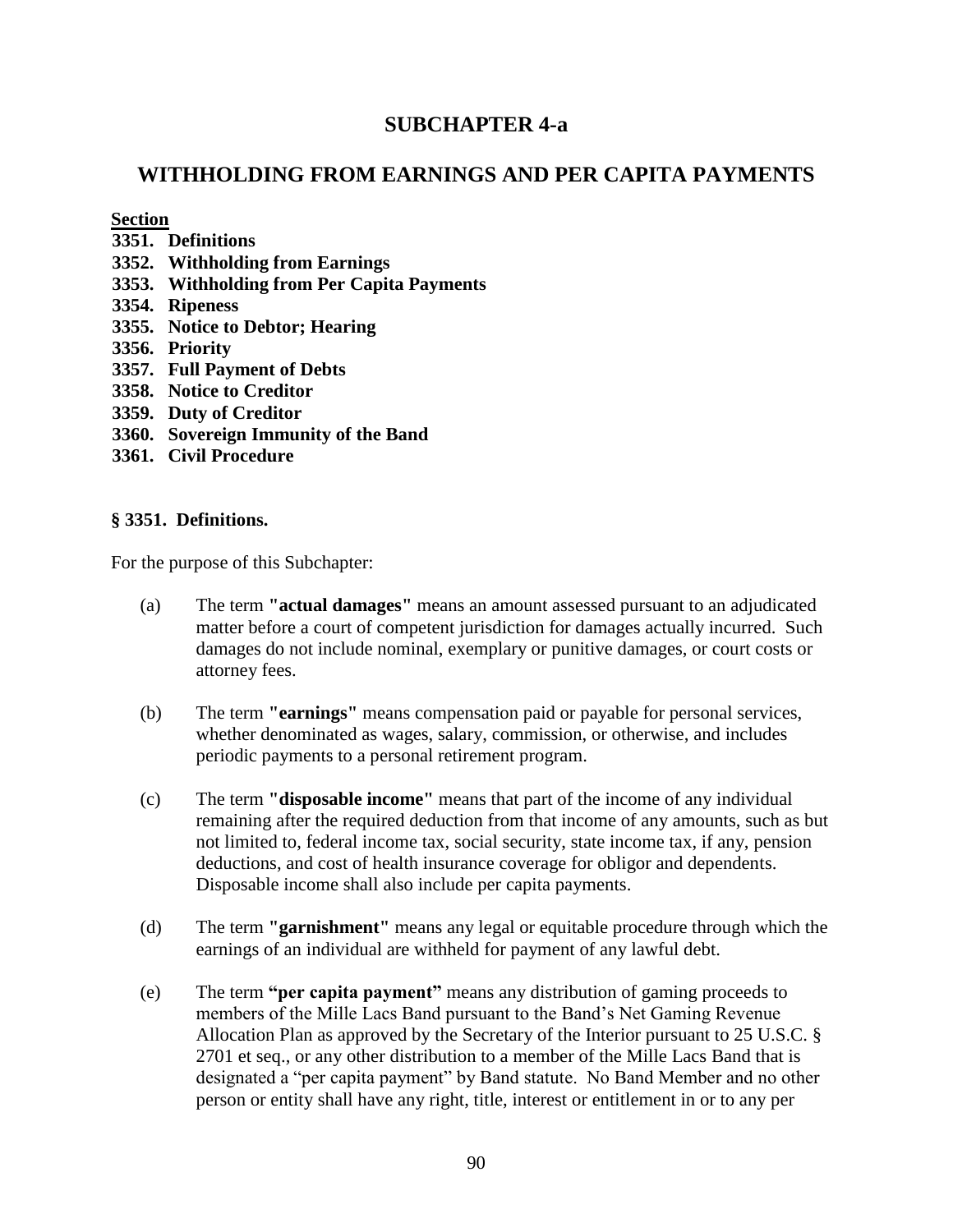capita payment unless and until the payment is made. The rights, if any, of judgment creditors or other persons or entities to obtain a share of a per capita payment when it is made are governed by §§ 3352 through 3359 of this Title.

(f) The term **"political subdivision"** shall mean the Corporate Commission of the Mille Lacs Band of Ojibwe as defined in 16 MLBS § 101 or any other entity defined in Band Statutes as a political subdivision of the Band.

#### **Historical and Statutory Notes**

#### **Source:**

Band Ordinance 27-01, § 2. Band Ordinance 46-05, § 1. Band Ordinance 37-12, §§ 1, 3351. Band Ordinance 38-12, §§ 1, 3351.

## **§ 3352. Withholding from Earnings.**

As an ancillary proceeding to (1) a civil or criminal action for the recovery of money filed in the Court of Central Jurisdiction, or (2) a civil judicial proceeding, public act or record granted full faith and credit by the Court of Central Jurisdiction pursuant to 24 MLBS § 2009, the Court of Central Jurisdiction shall have the authority, pursuant to its subject matter jurisdiction as described in 5 MLBS § 111, to order the Office of Management and Budget to withhold from the earnings of any person to which a debt judgment or judgment for child support or arrearages has been obtained and remit the amount withheld to the judgment creditor. Except in circumstances of child support payment or arrearages, the earnings of an individual shall not be withheld in excess of ten percent (10%) of the individual's disposable income. Except as specifically provided in this Section or controlling Federal law, the Court shall not order any withholding from the earnings of any person to satisfy any judgment or other claim.

### **Historical and Statutory Notes**

### **Source:**

Band Ordinance 27-01, § 3. Band Ordinance 37-12, §§ 1, 3352. Band Ordinance 38-12, §§ 1, 3351. Band Ordinance 75-12, §§ 1, 3351.

### **§ 3353. Withholding from Per Capita Payments.**

(a) As an ancillary proceeding to (1) a civil or criminal action for the recovery of money filed in the Court of Central Jurisdiction, or (2) a civil judicial proceeding, public act or record granted full faith and credit by the Court of Central Jurisdiction pursuant to 24 MLBS § 2009, the Court of Central Jurisdiction shall have the authority, pursuant to its subject matter jurisdiction as described in 5 MLBS § 111, to order the Office of Management and Budget to withhold and remit portions of per capita payments from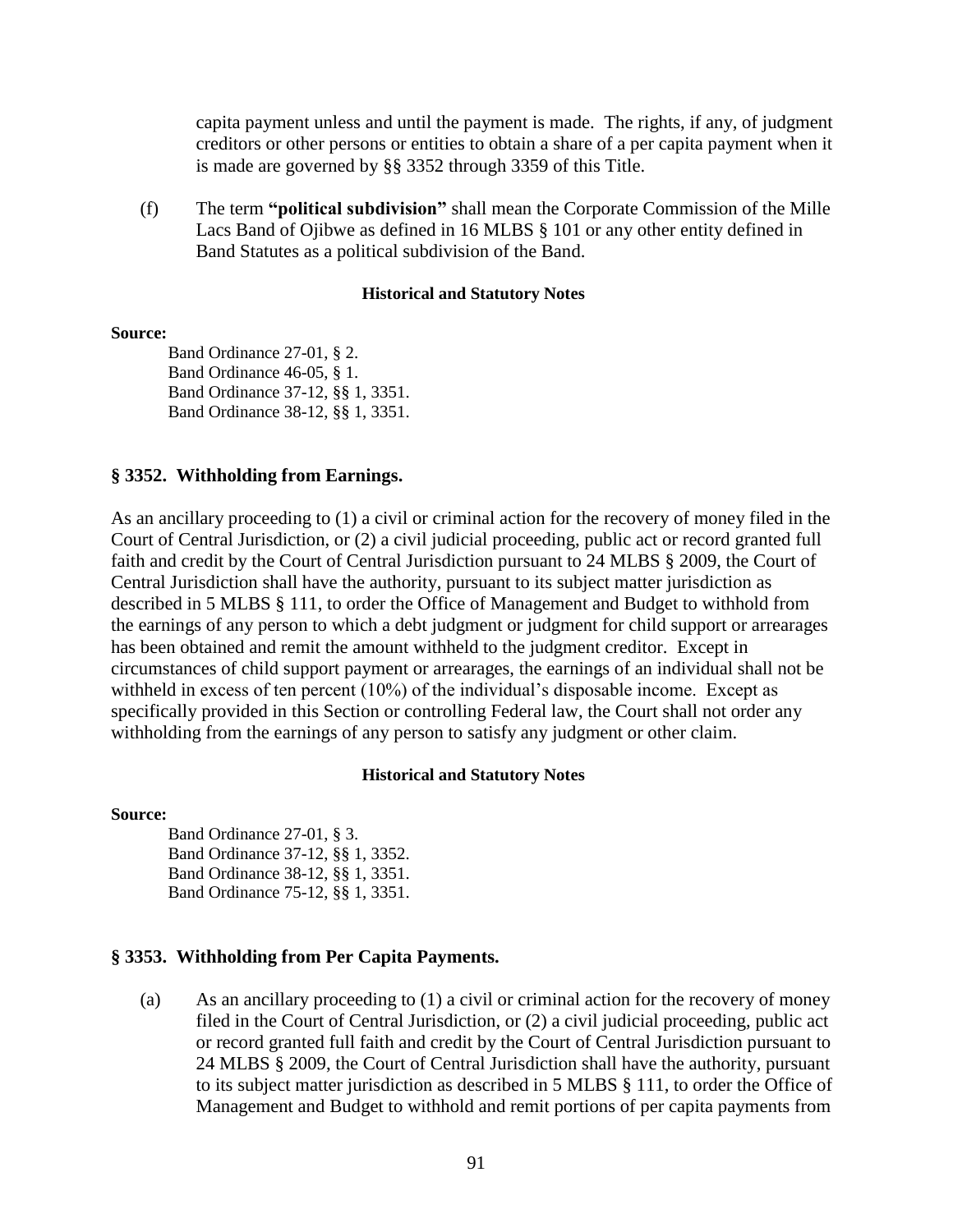Band Members for the sole purpose of satisfying a judgment or a lien against the Band Member to whom the per capita payments are payable that is:

- (1) In favor of the United States Internal Revenue Service;
- (2) For child support payments or arrearages;
- (3) In favor of an individual Band member, provided that the Court shall not order the withholding and remission of any portion of a per capita payment to satisfy a judgment or lien obtained in connection with a loan or other transaction relating to a bail bond or other similar transaction; or
- (4) In favor of the Band or any political subdivision thereof;
- (5) For actual damages expressed in the form of a restitution award incorporated within a final criminal judgment involving: (1) assault and battery as either defined herein, 24 MLBS §1102, or pursuant to equivalent federal, state or tribal law; 2) an offense committed against the property of another as defined in Subchapter 4 of Chapter 3 herein, or equivalent federal, state or tribal law.
- (6) Except for judgments or liens for child support payments or arrearages, the total amounts withheld from a per capita payment to satisfy the judgments or liens listed above shall not exceed thirty percent (30%) of the payment. In cases involving judgments or liens for child support payments or arrearages, the total amount withheld shall not exceed fifty percent (50%) of the payment. Except as specifically provided in this Section or controlling Federal law, the Court shall not order any withholding from a per capita payment to satisfy any judgment or other claim.
- (b) The Band's Court of Central Jurisdiction shall have no authority to award punitive, special, exemplary, treble, or consequential damages, and any such award shall be null and void and of no effect.

### **Historical and Statutory Notes**

### **Source:**

Band Ordinance 27-01, § 4. Band Ordinance 46-05, § 2. Band Ordinance 37-12, §§ 1, 3353. Band Ordinance 38-12, §§ 1, 3353. Band Ordinance 75-12, §§ 1, 3353.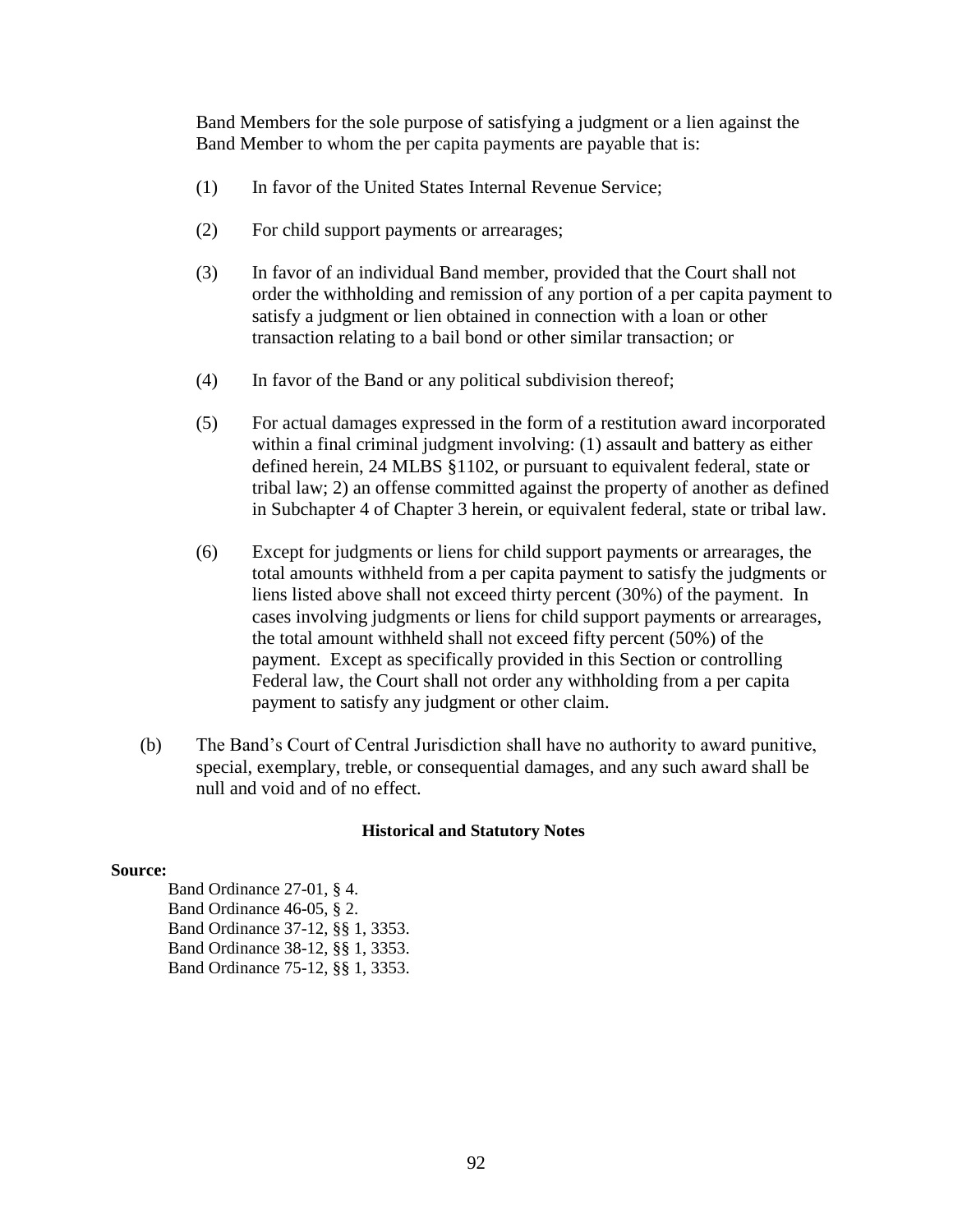# **§ 3354. Ripeness.**

The Court of Central Jurisdiction shall not initiate a withholding proceeding pursuant to this Subchapter for any debt that is not at least 60 days past due, except in circumstances of current child support payments and arrearages.

## **Historical and Statutory Notes**

**Source:**

Band Ordinance 27-01, § 5.

# **§ 3355. Notice to Debtor; Hearing.**

In any withholding proceeding pursuant to this Subchapter, the debtor shall receive notice as required by the Mille Lacs Band Rules of Civil Procedure. Upon such notice to the debtor, the Court of Central Jurisdiction shall hold a hearing, at the debtor's request, to permit the debtor to dispute the financial obligation in question. The burden of proof shall be on the debtor to show that a proposed garnishment would be improper.

# **Historical and Statutory Notes**

## **Source:**

Band Ordinance 27-01, § 6.

# **§ 3356. Priority.**

The Court of Central Jurisdiction shall give priority to any withholding from earnings or per capita payments in the following order:

- (a) Satisfaction of a judgment or lien in favor of the United States Internal Revenue Service, except to the extent that Federal law allows priority to be given to satisfaction of a judgment or lien for child support payments or arrearages;
- (b) Satisfaction of a judgment or lien for child support payments or arrearages;
- (c) Satisfaction of a judgment or lien in favor of individual Band Members who obtained the judgment lien in the first instance in the Court of Central Jurisdiction, provided that the Court shall not order the withholding of any portion of a per capita payment to satisfy a judgment or lien obtained in connection with a loan or other transaction relating to a bail bond or other similar transaction;
- (d) Satisfaction of a judgment or lien in favor of non-Band member petitioners who obtained a criminal judgment lien in the Court of Central Jurisdiction;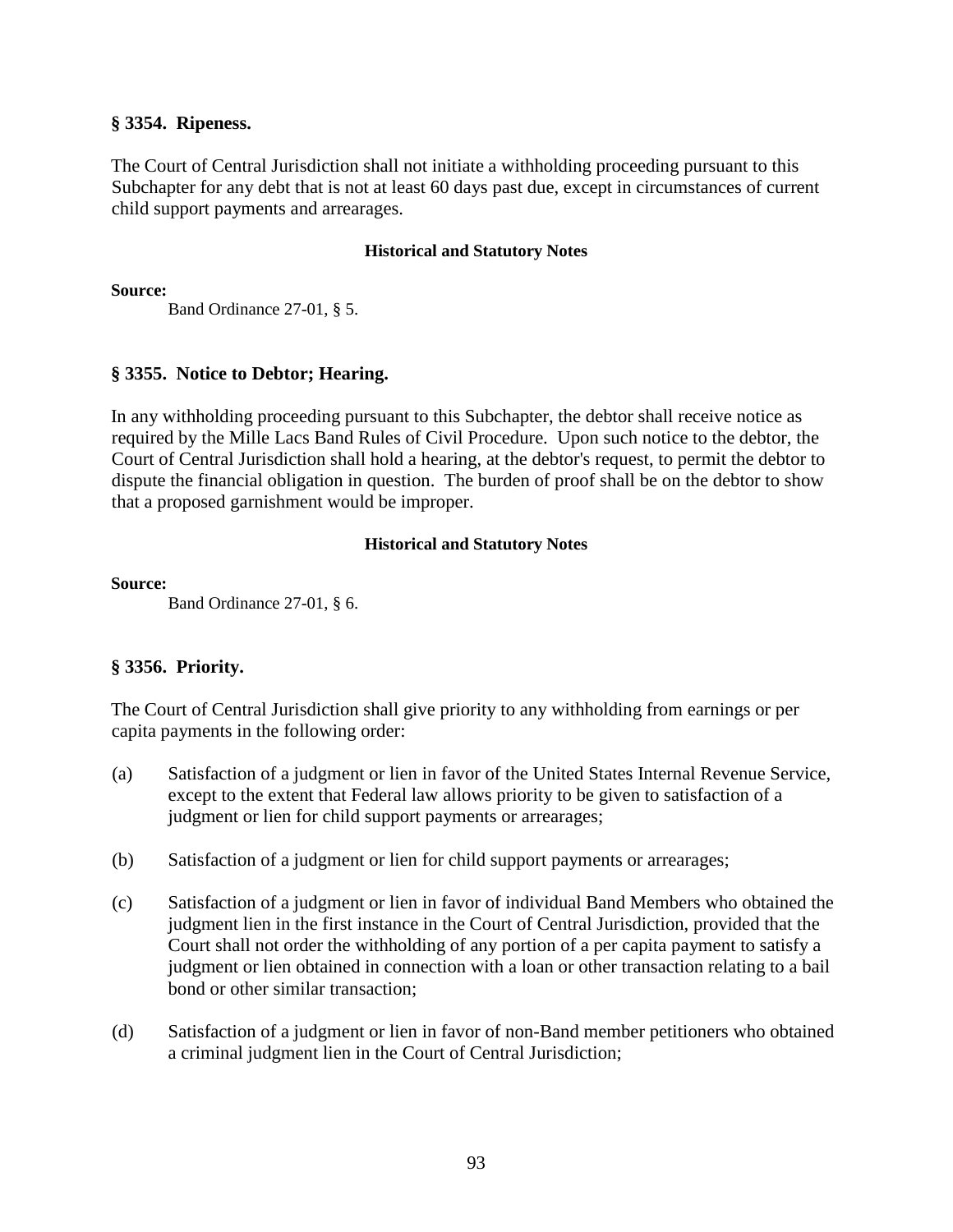- (e) Satisfaction of a judgment or lien in favor of the Band or any political subdivision thereof;
- (f) Satisfaction of any other judgment in favor of a Band Member for which withholding from earnings is authorized under § 3352 of this Subchapter, provided that the Court shall not order the withholding of a portion of a per capita payment to satisfy such a judgment; and
- (g) Satisfaction of any other judgment in favor of a non-Band Member for which withholding from earnings is authorized under § 3352 of this Chapter, provided that the Court shall not order the withholding of a portion of a per capita payment to satisfy such a judgment.

#### **Source:**

Band Ordinance 27-01, § 7. Band Ordinance 37-12, §§ 1, 3356. Band Ordinance 38-12, §§ 1, 3356. Band Ordinance 75-12, §§ 1, 3356.

### **§ 3357. Full Payment of Debts.**

The Court of Central Jurisdiction shall order the withholding of portions of a person's earnings or from a Band Member's per capita payments in accordance with §§ 3352 through 3356 of this Subchapter until such time as the judgments or liens for which portions of the person's earnings or the Band Member's per capita payments are being withheld are paid in full or discharged by the judgment creditor.

#### **Historical and Statutory Notes**

#### **Source:**

Band Ordinance 27-01, § 8. Band Ordinance 46-05, § 4. Band Ordinance 37-12, §§ 1, 3357. Band Ordinance 38-12, §§ 1, 3357.

# **§ 3358. Notice to Creditor.**

The Court of Central Jurisdiction shall duly inform any creditor for whom a prior order of withholding has been modified by the Court due to an order of withholding granted in favor of a subsequent creditor with higher priority.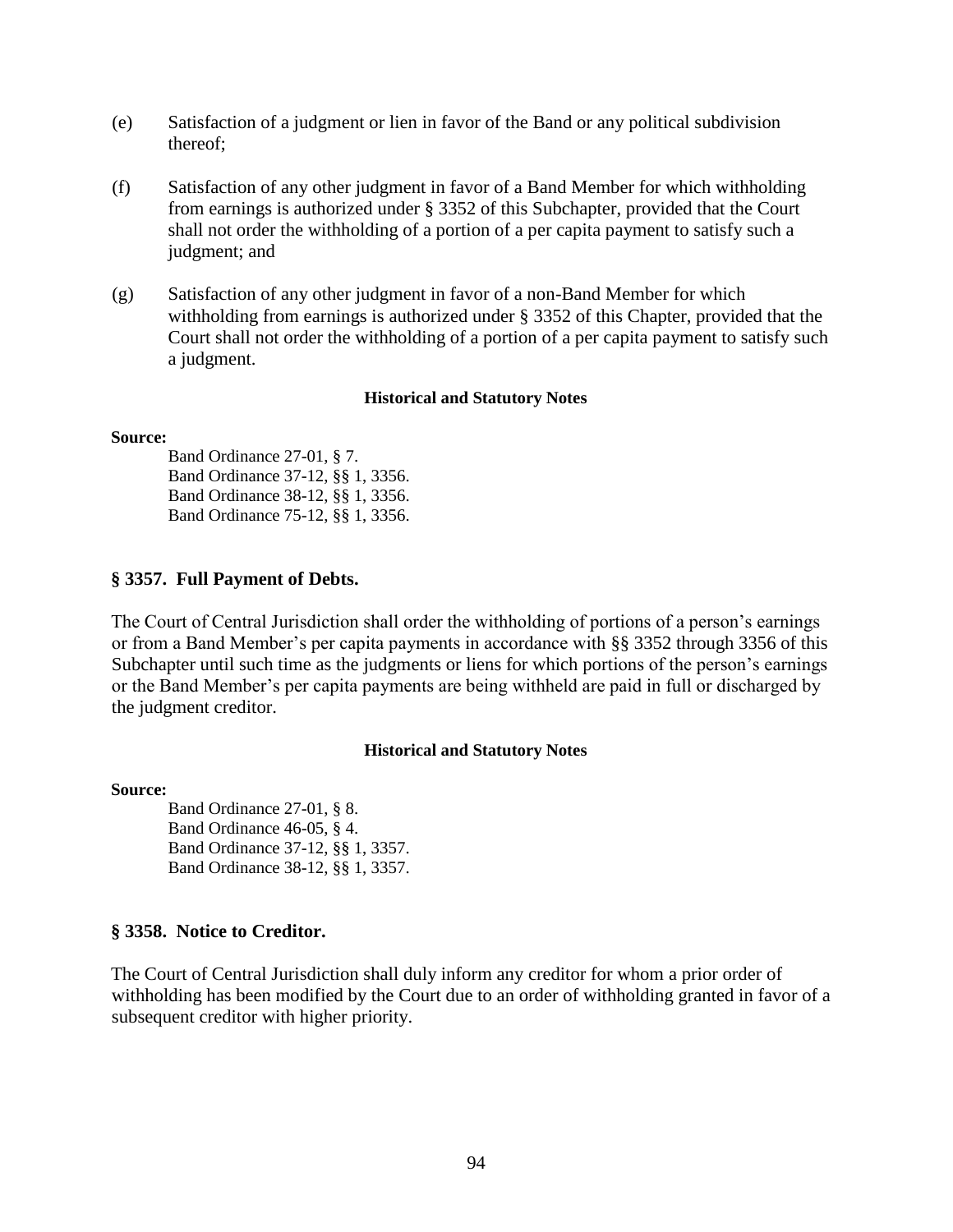#### **Source:**

Band Ordinance 27-01, § 9. Band Ordinance 37-12, §§ 1, 3358. Band Ordinance 38-12, §§ 1, 3358.

#### **§ 3359. Duty of Creditor.**

Any creditor who has obtained an order of withholding pursuant to this Chapter must notify the Court of Central Jurisdiction within five (5) days when a judgment subject to such an order has been repaid in full or discharged by the creditor. The failure of a creditor to provide such notice to the Court shall constitute grounds for a finding of contempt by the Court of Central Jurisdiction.

#### **Historical and Statutory Notes**

#### **Source:**

Band Ordinance 27-01, § 10. Band Ordinance 37-12, §§ 1, 3359. Band Ordinance 38-12, §§ 1, 3359.

#### **§ 3360. Sovereign Immunity of the Band.**

Nothing contained in this Act shall be construed as a waiver of the sovereign immunity of the Mille Lacs Band of Ojibwe or any of its political subdivisions.

#### **Historical and Statutory Notes**

### **Source:**

Band Ordinance 27-01, § 11

#### **§ 3361. Civil Procedure.**

All actions pursuant to this Title shall be conducted in accordance with the Mille Lacs Band Rules of Civil Procedure. The Office of Solicitor General shall develop appropriate forms for use in any action pursuant to this Title. The Court of Central Jurisdiction shall retain copies of such forms for use by any party.

#### **Historical and Statutory Notes**

**Source:**

Band Ordinance 27-01, § 12.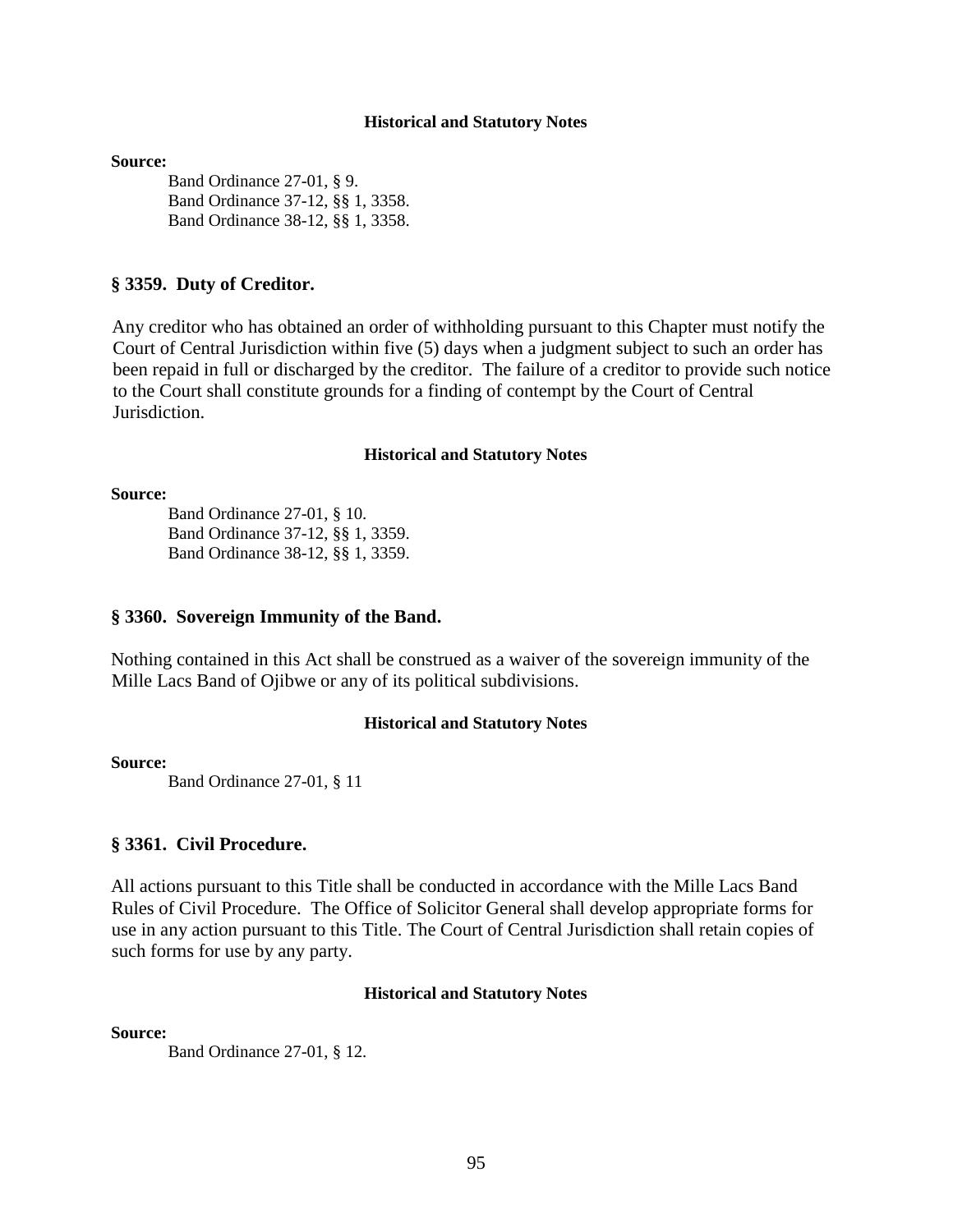# **SUBCHAPTER 4-b**

# **COLLECTION OF DEBTS AND FINES OWED TO THE MILLE LACS BAND**

**Section**

**3401. Finding and Determinations** 

**3402. Authority** 

**3403. Notice of Process** 

## **§ 3401. Finding and Determination.**

- (a) The Band Assembly hereby finds and determines that the Non-Removable Mille Lacs Band of Chippewa Indians desires to be a government that is consistently financially responsible in order to better serve our people now and in the future.
- (b) The Band Assembly finds and determines that the Personal Loan Program(s) of the Non-Removable Mille Lacs Band of Chippewa Indians have many delinquent loans outstanding.
- (c) The Band Assembly finds and determines that the Court of Central Jurisdiction has imposed fines, many of which are unpaid or uncollectable.
- (d) The Band Assembly finds and determines that outstanding or delinquent loans and unpaid court-imposed fines are a threat to the financial and political integrity of the Non-Removable Mille Lacs Band of Chippewa Indians.

### **Historical and Statutory Notes**

### **Source:**

Band Ordinance 41-94, § 1.

# **§ 3402. Authority.**

- (a) Under this Subchapter, the Secretary/Treasurer of the Mille Lacs Band shall exercise the authority of the Mille Lacs Band, to withhold any funds that may be payable to any person, for use as a set-off against any debt or court ordered fine owed by that person to the Mille Lacs Band.
- (b) The Secretary of Treasury shall withhold any funds payable to individuals only if the debt or fine owed is delinquent by 45 days or more.
- (c) The Secretary of Treasury shall give 20 days written notice prior to any set-off withholding that may occur.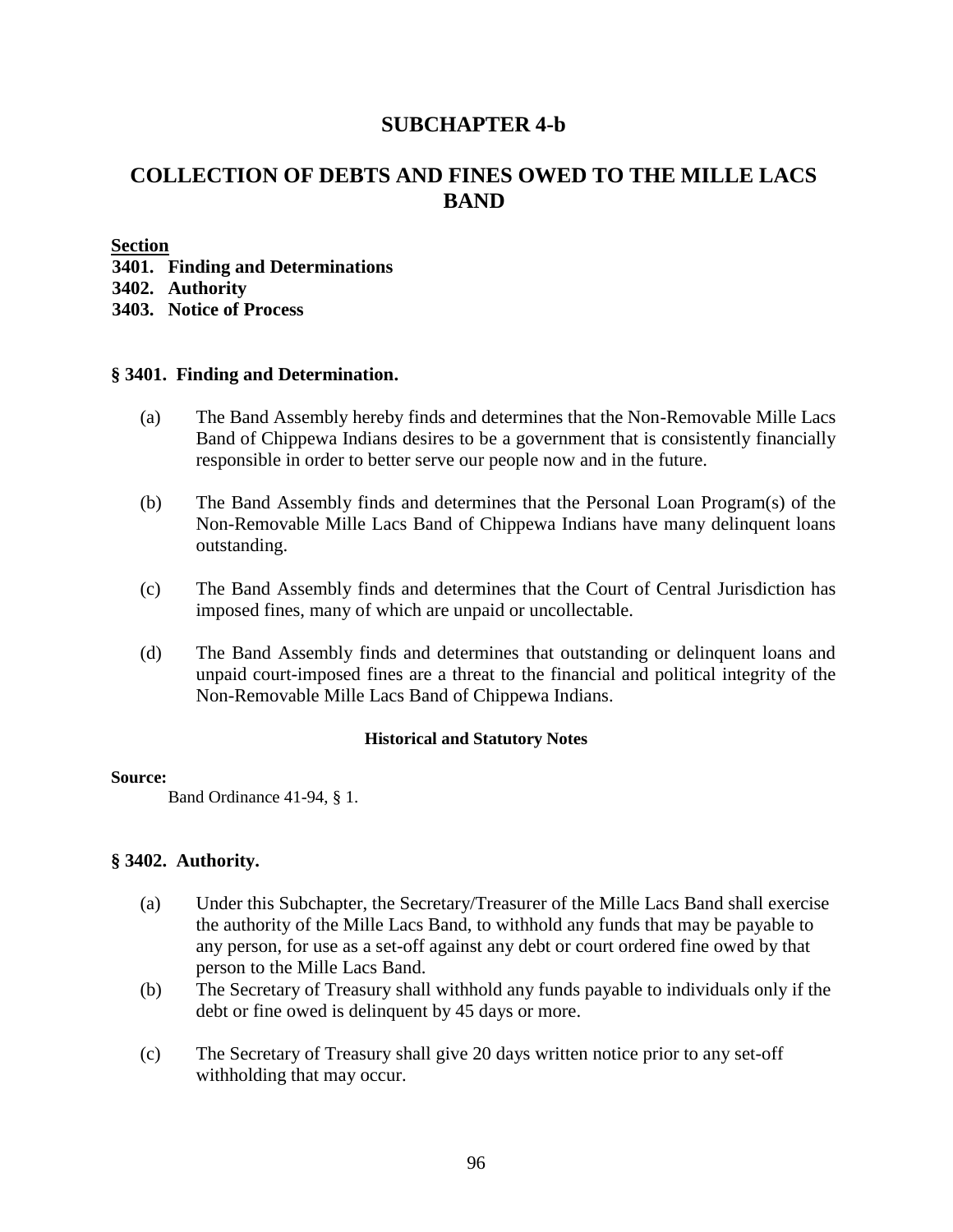#### **Source:**

Band Ordinance 41-94, § 2.

## **§ 3403. Notice of Process.**

- (a) For purposes of this Subchapter, notice is given by the Secretary/Treasurer placing a Notice of Withholding in the mail and a sending of notice by certified mail return receipt requested to the last known address. If either of the two Notice of Withholding mailings does not return to the Secretary/Treasurer within a 10 day time period notice has been given.
- (b) In the event that an individual disputes the set-off withholding they have 10 days from the date of the mailing of the notice to file a petition with the Court of Central Jurisdiction. The burden of proof shall be on the petitioning party to show that the withholding is improper or that they were not given notice.
- (c) The Court shall hold a hearing within 10 days of the filing of a petition pursuant to this Subchapter. Notice must be given to the Secretary/Treasurer within 5 days of the filing of a petition as described in paragraph (b) of this Section or by any disinterested third-party personally serving the Secretary of Treasury.
- (d) Relief that the Court may grant pursuant to this Subchapter is limited to a determination of whether the set-off withholding is proper.
- (e) The withholding provisions of this Subchapter are in addition to any other withholding provisions in Band Law.
- (f) The provisions of this Subchapter are intended to apply retroactively to any debt that was incurred previous to the enactment of this Subchapter.

### **Historical and Statutory Notes**

## **Source:**

Band Ordinance 41-94, § 3.

# **SUBCHAPTER 5**

# **REPLEVIN**

**Section 3501. Applicability. 3502. Claim for Immediate Delivery of Property. 3503. Affidavit.**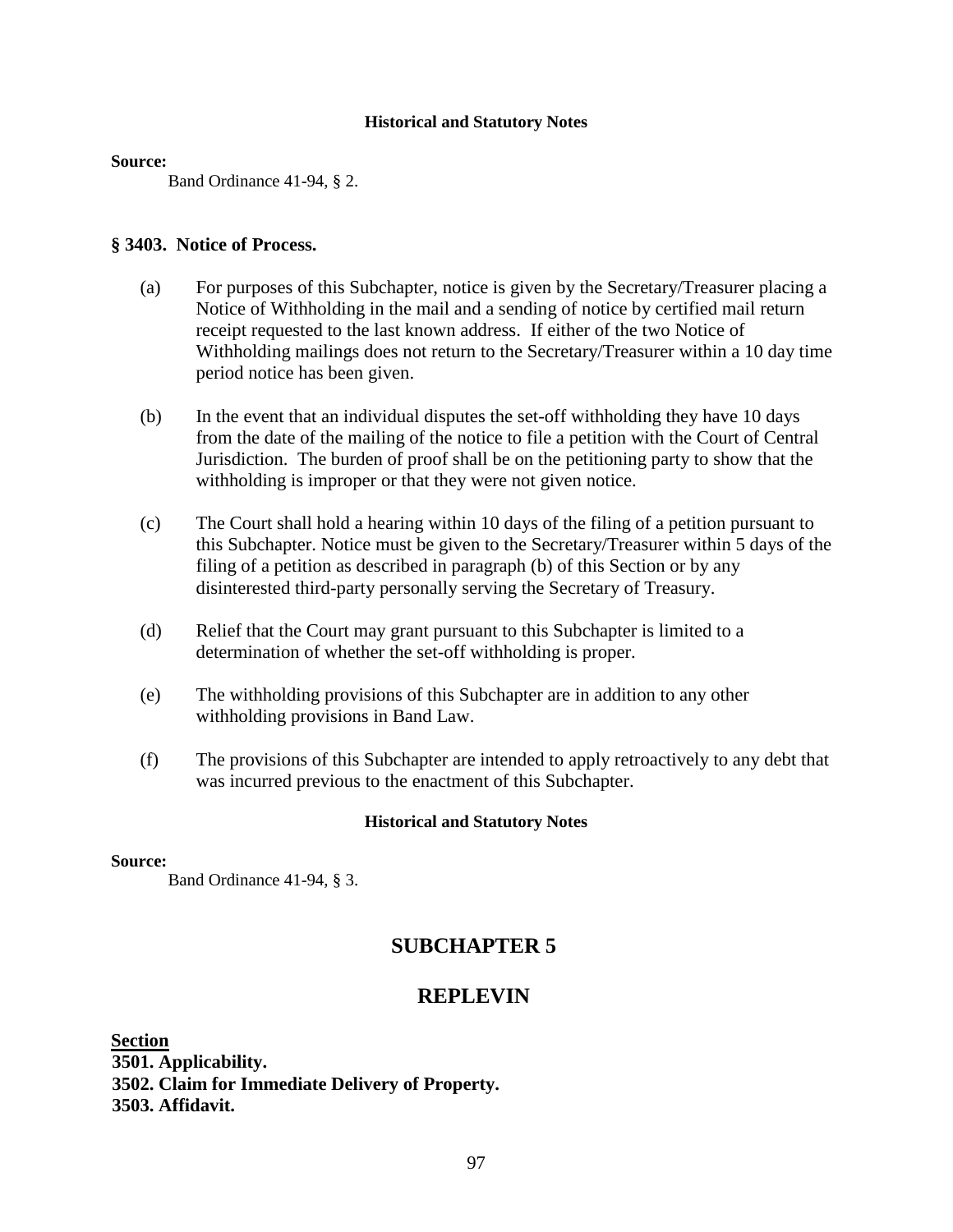**3504. Direction to Law Enforcement Officer. 3505. Security Furnished by Plaintiff. 3506. Seizure of Property. 3507. Service of Defendant. 3508. Third Party Claims or Return to Defendant. 3509. Sureties and Deposits. 3510. Officer's Report.** 

# **§ 3501. Applicability.**

The replevin procedure set out in this subchapter shall be utilized for all cases before the Court of Central Jurisdiction.

#### **Historical and Statutory Notes**

**Source:** 

Band Statute 1144-MLC-5, T.II, § 11.

## **§ 3502. Claim for Immediate Delivery of Property.**

The plaintiff, in an action to recover the possession of personal property, at the time of issuing the summons or at any time before answer, may claim the immediate delivery of such property as provided in this subchapter.

#### **Historical and Statutory Notes**

**Source:** 

Band Statute 1144-MLC-5, T.II, § 11.01.

# **§ 3503. Affidavit.**

When an immediate delivery is claimed, an affidavit must be made by the plaintiff or by someone in his behalf stating that the plaintiff is the owner of the property claimed, is lawfully entitled to the possession of it, or that he had a lawful lien against such property, payment of which is in default. The facts of such ownership or right to possession must be set forth along with a detailed description of the property. Said affidavit must state that the property is wrongfully detained by the defendant and that the alleged cause of the detention of the property, according to his best knowledge, information, and belief that the property has not been taken for a tax, assessment against the property of the plaintiff, or, if so seized, that it is by law exempt from such seizure. Said affidavit must also state the actual value of the property.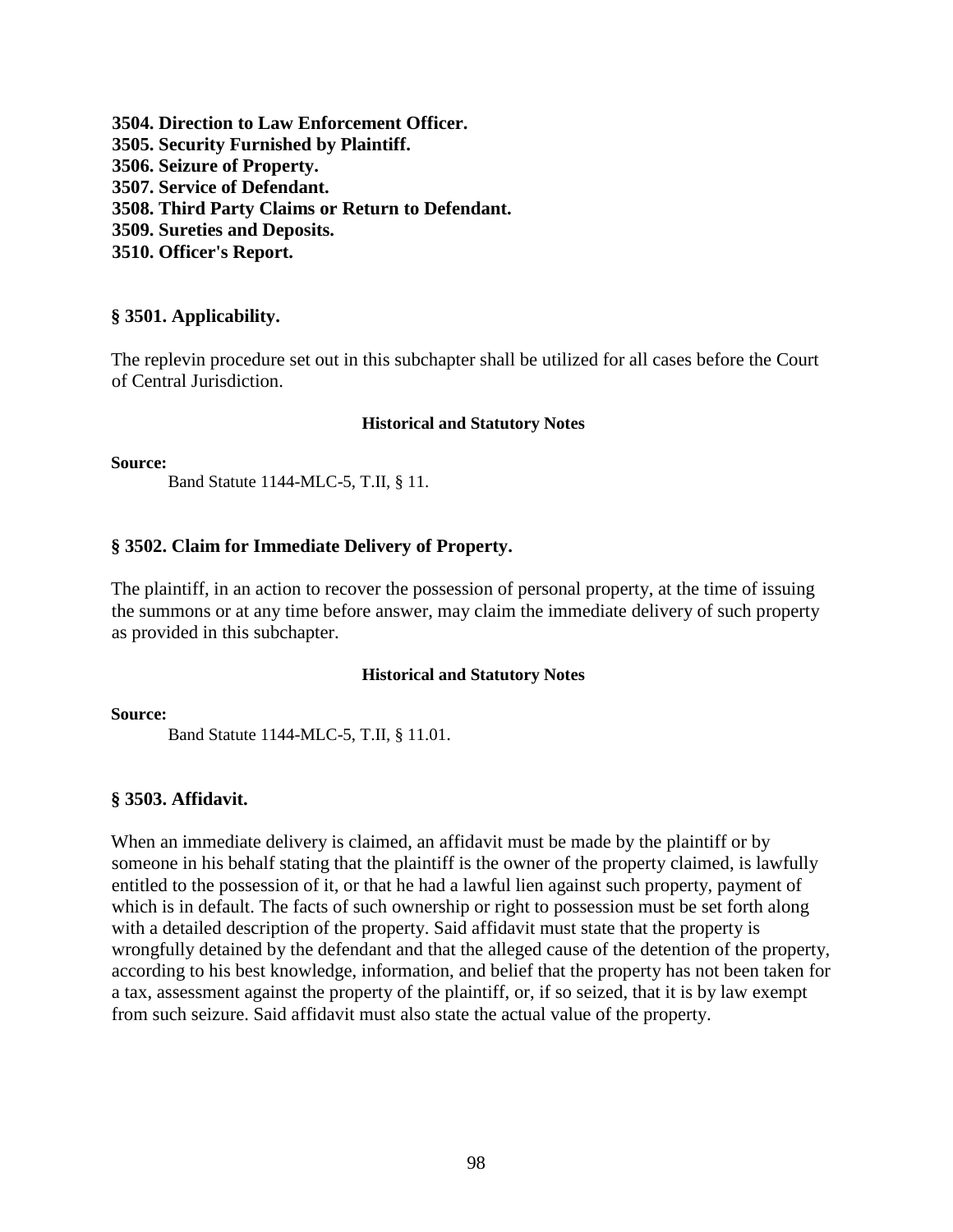#### **Source:**

Band Statute 1144-MLC-5, T.II, § 11.02.

## **§ 3504. Direction to Law Enforcement Officer.**

The plaintiff, after completing and endorsing the affidavit required by 24 MLBS § 3503, may require any law enforcement officer of the Non-Removable Mille Lacs Band of Chippewa Indians to take the property from the defendant and deliver it to the plaintiff.

#### **Historical and Statutory Notes**

**Source:** 

Band Statute 1144-MLC-5, T.II, § 11.03.

#### **§ 3505. Security Furnished by Plaintiff.**

Before possession of any property may be taken by the plaintiff, he must furnish to the Court sufficient security in the form of cash or sureties. The surety shall be at least double in amount the value of the property as stated in the affidavit. If the defendant shall be later adjudged the rightful owner of the property or shall be entitled to possession of the property, the security provided by the plaintiff shall be used in any recovery by the defendant against the plaintiff.

#### **Historical and Statutory Notes**

**Source:** 

Band Statute 1144-MLC-5, T.II, § 11.04.

### **§ 3506. Seizure of Property.**

Upon receipt of the affidavit, endorsement, and security by the Band law enforcement officer, the officer shall take the property described in the affidavit, if it be in the possession of the defendant or his agent, and retain it in his custody. He shall keep it in a safe place and deliver it to the party entitled property. If the property of any part thereof be concealed in a building or enclosure, the officer shall publicly demand its deliver. If it is not delivered, then the officer must obtain a search warrant from the Court of Central Jurisdiction.

#### **Historical and Statutory Notes**

#### **Source:**

Band Statute 1144-MLC-5, T.II, § 11.05.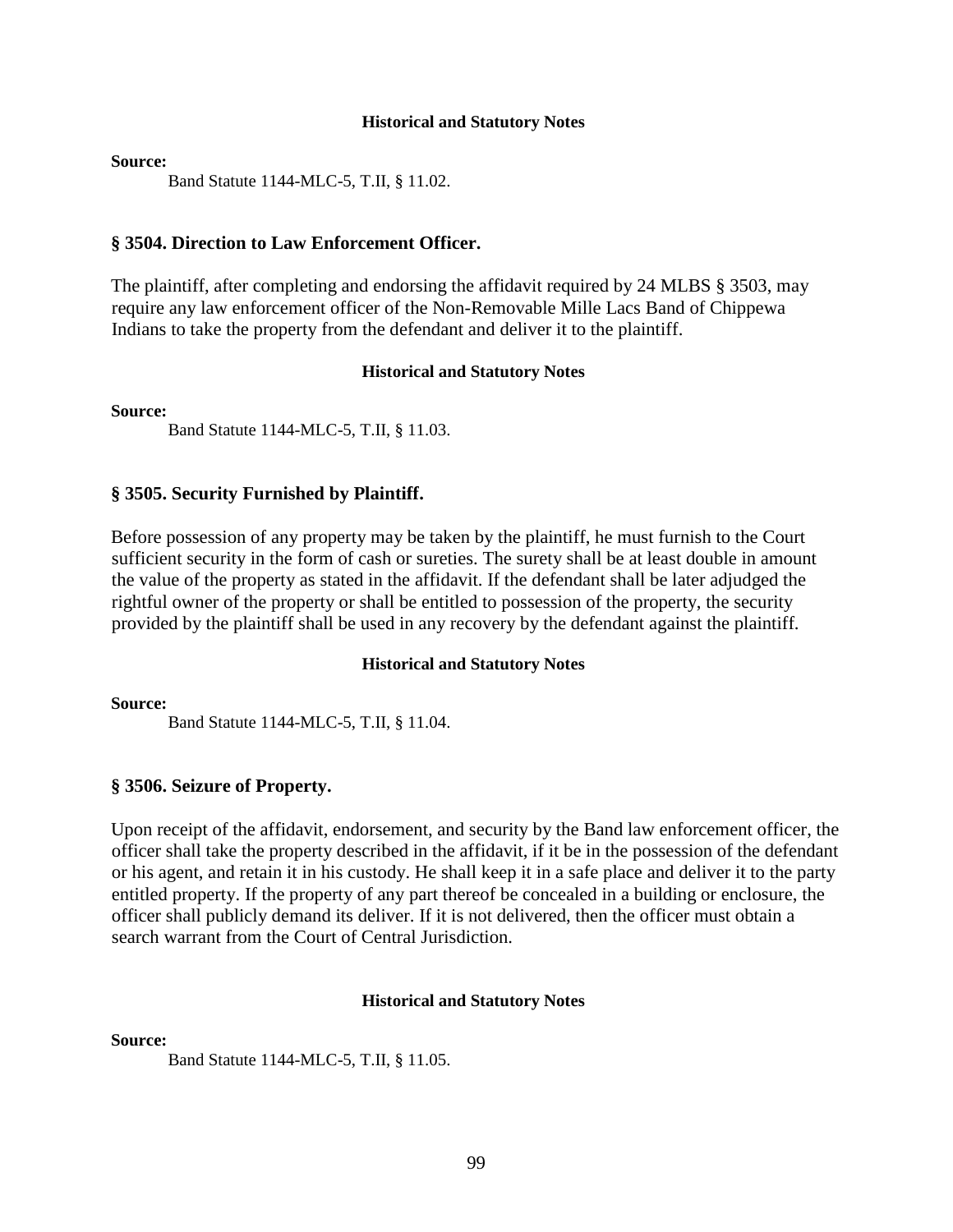#### **Cross References**

Search warrants, *see* 24 MLBS § 4107. Unreasonable searches and seizures, *see* 1 MLBS § 2.

## **§ 3507. Service of Defendant.**

The officer, at the time of taking any property, shall serve on the defendant a copy of the affidavit, endorsement, and proof of security or cash bond and notice of levy showing the property taken by delivering the same to the defendant personally, if he can be conveniently found, or to his agent from whose possession the property is taken; if neither can be found, by leaving the papers at the usual place of abode of either, with some person of suitable age and discretion.

### **Historical and Statutory Notes**

#### **Source:**

Band Statute 1144-MLC-5, T.II, § 11.06.

## **§ 3508. Third Party Claims or Return to Defendant.**

- (a) If the property taken be claimed by any other person than the defendant or his agent, and such person shall make an affidavit of his title thereto and right to possession thereto, stating such right and title, and serve the same upon the officer, the officer shall not be bound to keep the property or deliver it to the plaintiff unless the plaintiff shall indemnify the officer against such claim by deposit with the Clerk of Court of security in amount and sufficiency as required in the original affidavit for the delivery. No claim to such property by any other person than the defendant or his agent shall be valid against the officer, unless made as provided; and notwithstanding such claim when so made, he may retain the property a reasonable time to demand such indemnity.
- (b) The defendant may retain or require the return of the property by giving the Clerk of Court, within three (3) days after the taking, sufficient security or cash deposit of an amount not less than was required by the plaintiff for the delivery.
- (c) If the defendant or a third party does not require a return of the property within three (3) days after the taking and service of papers on the defendant, the property shall be delivered to the plaintiff.

### **Historical and Statutory Notes**

#### **Source:**

Band Statute 1144-MLC-5, T.II, §§ 11.07-11.09.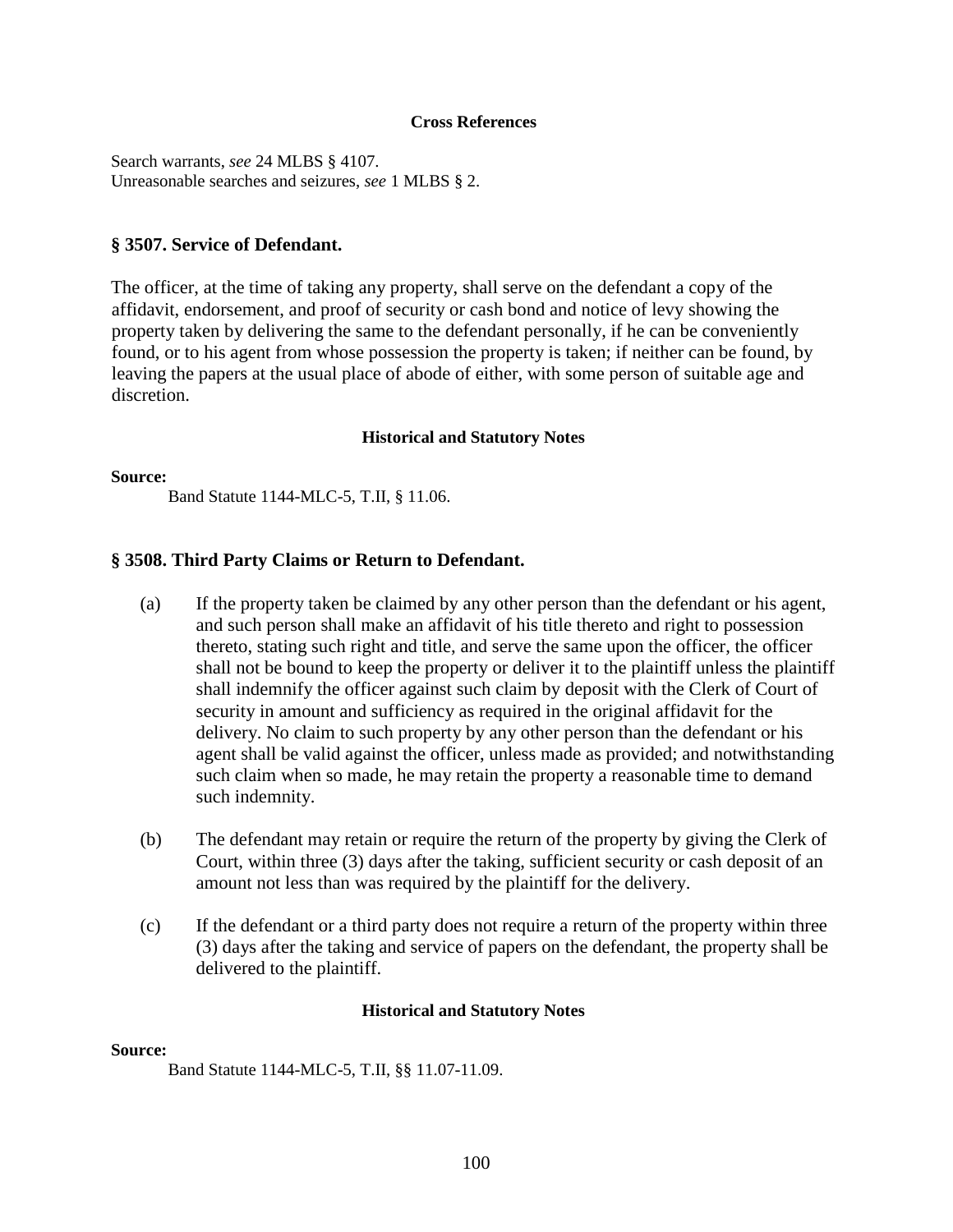# **§ 3509. Sureties and Deposits.**

- (a) Sureties may be provided by any person or company allowed by the Court. Security may be given in the form of a cash deposit. A receipt shall be given by the Clerk of Court and the deposit shall remain in the custody of the Court until the Court shall make an order disposing of it.
- (b) The defendant or plaintiff may require the surety of the other to prove the validity of their sureties. The plaintiff and defendant shall be given seven (7) days from date of service of a copy of the affidavit to question the validity of the surety. If it is not questioned within seven (7) days, it shall be deemed waived and cannot later be questioned by either party.

# **Historical and Statutory Notes**

### **Source:**

Band Statute 1144-MLC-5, T.II, § 11.10-11.11.

# **§ 3510. Officer's Report.**

- (a) Within twenty (20) days after taking the property, the officer shall be notified by the Clerk of the Court in writing to make a verified report of his proceedings in taking and disposing of the property, and file the same together with the original affidavit, endorsement, or security and a notice of his copy of levy, with the Clerk of the Court.
- (b) The failure or neglect of the officer to make such verified report of his proceedings shall not, however, void his proceedings under the affidavit and endorsement but shall render him liable for contempt of court.

# **Historical and Statutory Notes**

### **Source:**

Band Statute 1144-MLC-5, T.II, §§ 11.12, 11.13.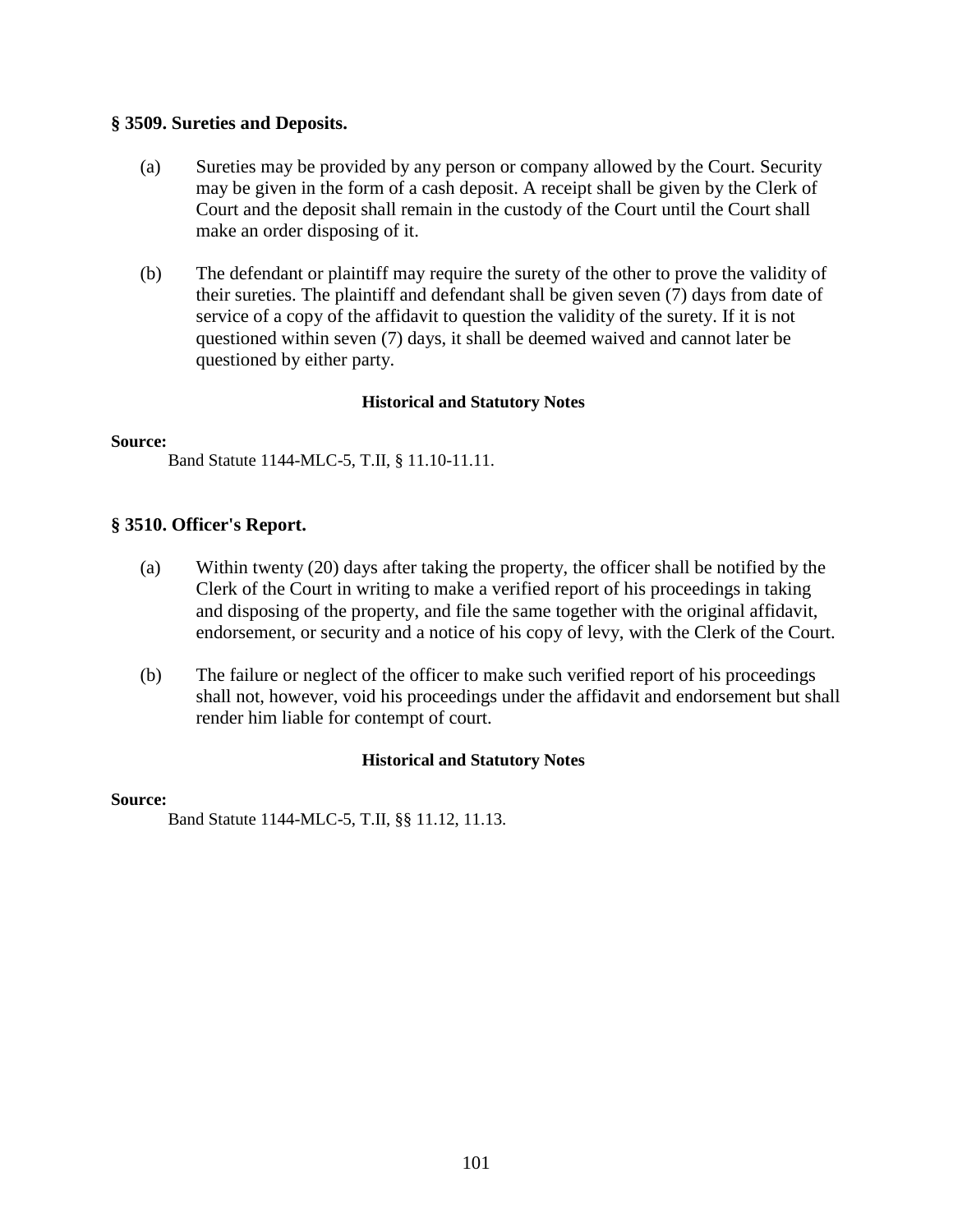# **SUBCHAPTER 6**

# **CRIMINAL PROCEDURE**

| Part                              | <b>Section</b> |
|-----------------------------------|----------------|
| <b>A. General Provisions</b>      | 4001           |
| <b>B.</b> Complaint               | 4051           |
| C. Warrant, Summons, and Arrest   | 4101           |
| <b>D. Preliminary Proceedings</b> | 4151           |
| E. Trial                          | 4201           |
| <b>F.</b> Sentence                | 4251           |
| <b>G.</b> Juvenile Delinquency    | 4301           |

# **PART A**

# **GENERAL PROVISIONS**

**Section 4001. Definitions. 4002. Court of Central Jurisdiction. 4003. Jurisdiction over Persons. 4004. Rights of Defendant. 4005. Deposit and Disposition of Fines, Fees and Other Payments Made to Court.** 

## **§ 4001. Definitions.**

- (a) Arraignment is the bringing of an accused before the Court, informing him/her of his/her rights and of the charge against him/her, receiving his/her plea and setting bail as appropriate in accordance with 24 MLBS §4158 and Court orders promulgated thereof.
- (b) Arrest is the taking of a person into custody in the manner authorized by law, in order that he/she may be held to answer for a criminal offense.
- (c) Bail is the security given for the purpose of insuring that the accused is present at the impending criminal proceedings.
- (d) A complaint is a written statement sworn to by the complaining witness and charging that a named individual has committed a particular criminal offense.
- (e) A search warrant is a written order in the name of the Band, signed by a Justice of the Court of Central Jurisdiction and directed to a law enforcement officer ordering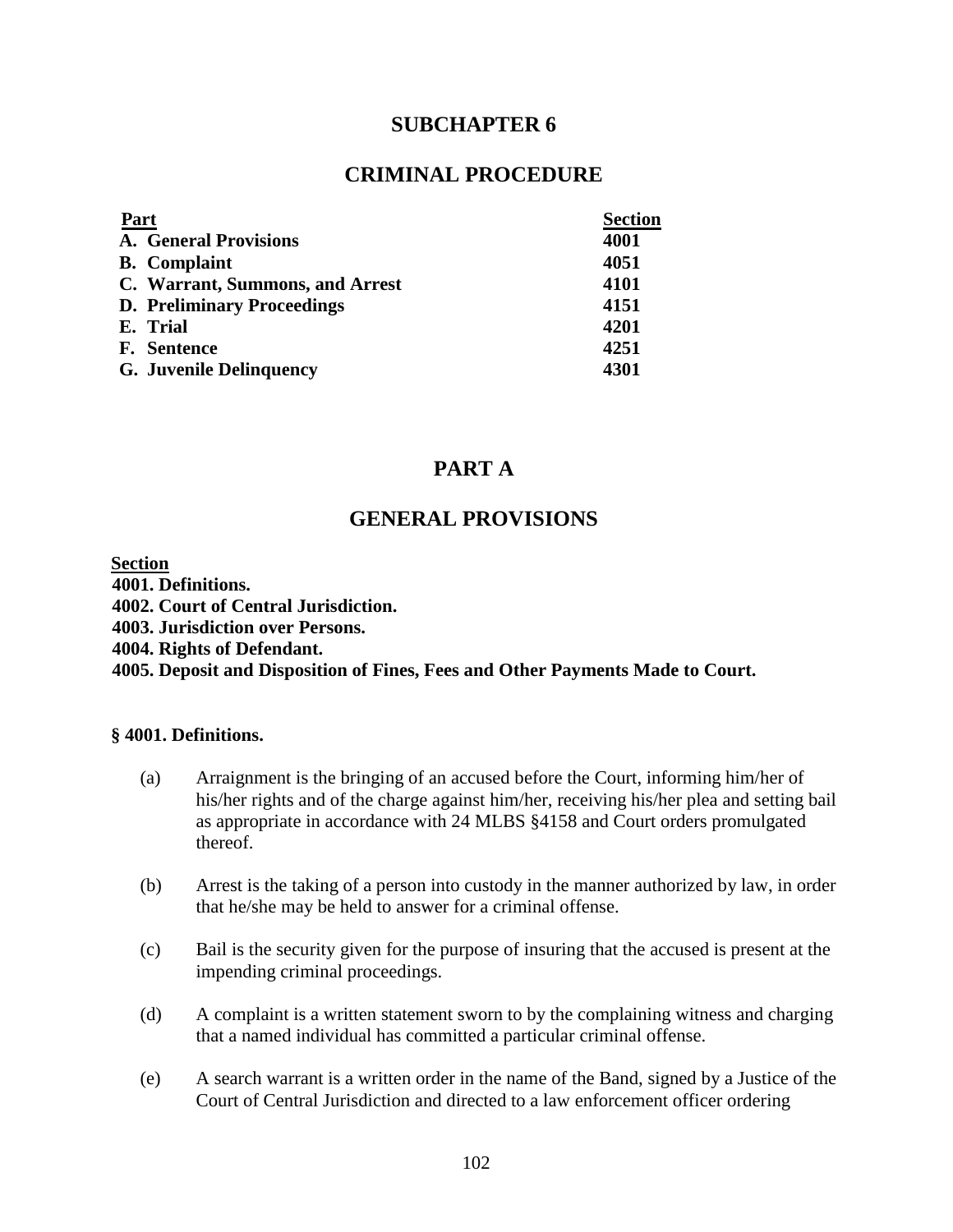him/her to conduct a search, to seize items or property or place to be searched and shall particularly describe the items to be seized and brought before the Justice.

#### **Historical and Statutory Notes**

#### **Source:**

Band Statute 1164-MLC-6, §§ 62, 67, 71, 75.

#### **§ 4002. Court of Central Jurisdiction.**

The Court of Central Jurisdiction is hereby granted subject matter jurisdiction for any cause of action which arises from 24 MLBS Chapter 2 (§ 1001 et seq.) or this subchapter. Nothing in this subchapter shall be construed as a waiver of sovereign immunity of the Non-Removable Mille Lacs Band of Ojibwe in any state or federal court of competent jurisdiction. The Court of Central Jurisdiction shall have original jurisdiction over all causes of action which arise from any provisions of 24 MLBS Chapter 2 and this subchapter. A Criminal Division is hereby created in the Court of Central Jurisdiction to hear causes of action arising from 24 MLBS Chapter 2 and this subchapter.

#### **Historical and Statutory Notes**

#### **Source:**

Band Statute 1164-MLC-6, § 59. Band Ordinance 52-21, § 3.

#### **Cross References**

Subject matter jurisdiction, Court of Central Jurisdiction, *see* 5 MLBS § 111.

#### **§ 4003. Jurisdiction Over Persons.**

The criminal jurisdiction of the Non-Removable Mille Lacs Band of Chippewa Indians shall extend and apply to enrolled members of the Non-Removable Mille Lacs Band of Chippewa Indians, enrolled members of any of the other five Bands of the Minnesota Chippewa Tribe and those Indian Persons who reside on Lands subject to the territorial jurisdiction of the Band.

#### **Historical and Statutory Notes**

#### **Source:**

Band Statute 1164-MLC-6, § 60.

#### **Cross References**

Court of Central Jurisdiction, criminal jurisdiction over persons, *see* 5 MLBS § 112.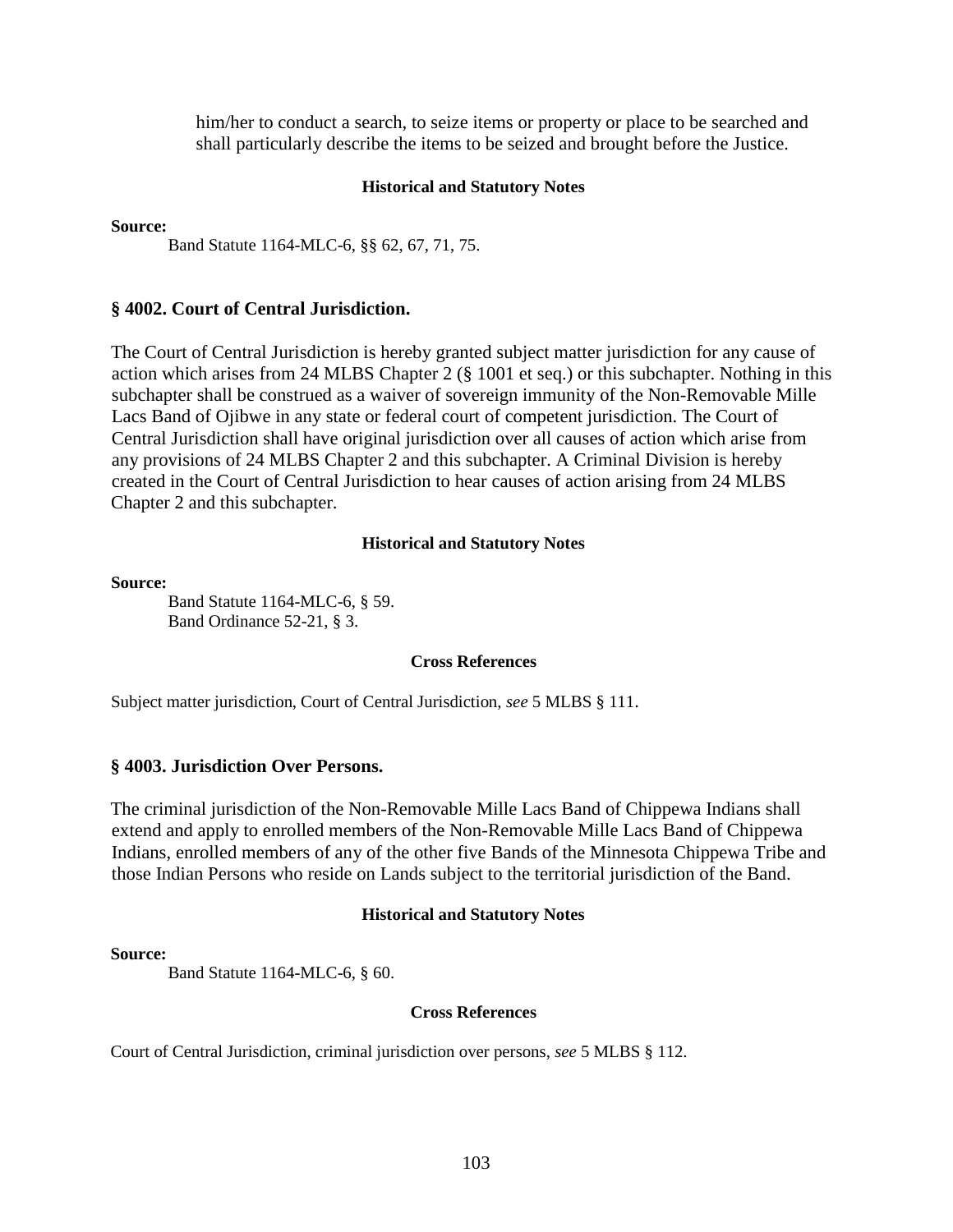## **§ 4004. Rights of Defendant.**

In all criminal prosecutions, the defendant shall have the following rights: the right to be present throughout the proceeding and to defend himself/herself with proper decorum or at his/her own expense by counsel, the right to know the nature and cause of the charge and to receive a copy of the complaint, the right to meet the witnesses against him/her face to face, the right to compulsory process to obtain the testimony of witnesses in his/her behalf and physical evidence, the right to a speedy public trial by an impartial jury, but the defendant may waive the right to a speedy trial by requesting a delay, the right not to testify. The failure of the defendant to testify shall not be construed against him/her or commented upon by the Solicitor General.

## **Historical and Statutory Notes**

### **Source:**

Band Statute 1164-MLC-6, § 85.

## **Cross References**

Civil Rights Code, *see* 1 MLBS § 1 et seq.

# **§ 4005. Deposit and Disposition of Fines, Fees and Other Payments Made to Court.**

All monies paid to the Court of Central Jurisdiction as a result of the provisions of this subchapter or 24 MLBS Chapter 2 (§ 1001 et seq.) or other lawful orders of the Court, shall be paid to the Clerk of Court, who shall issue a receipt.

# **Historical and Statutory Notes**

### **Source:**

Band Statute 1164-MLC-6, § 90.

# **Cross References**

Special surcharge tax on fines, *see* 22 MLBS § 509.

# **PART B**

# **COMPLAINT**

**Section**

**4051. Initiation of Prosecution. 4052. Form and Content of Complaint. 4053. Screening and Submission of Complaints. 4054. Joinder of Offenses.**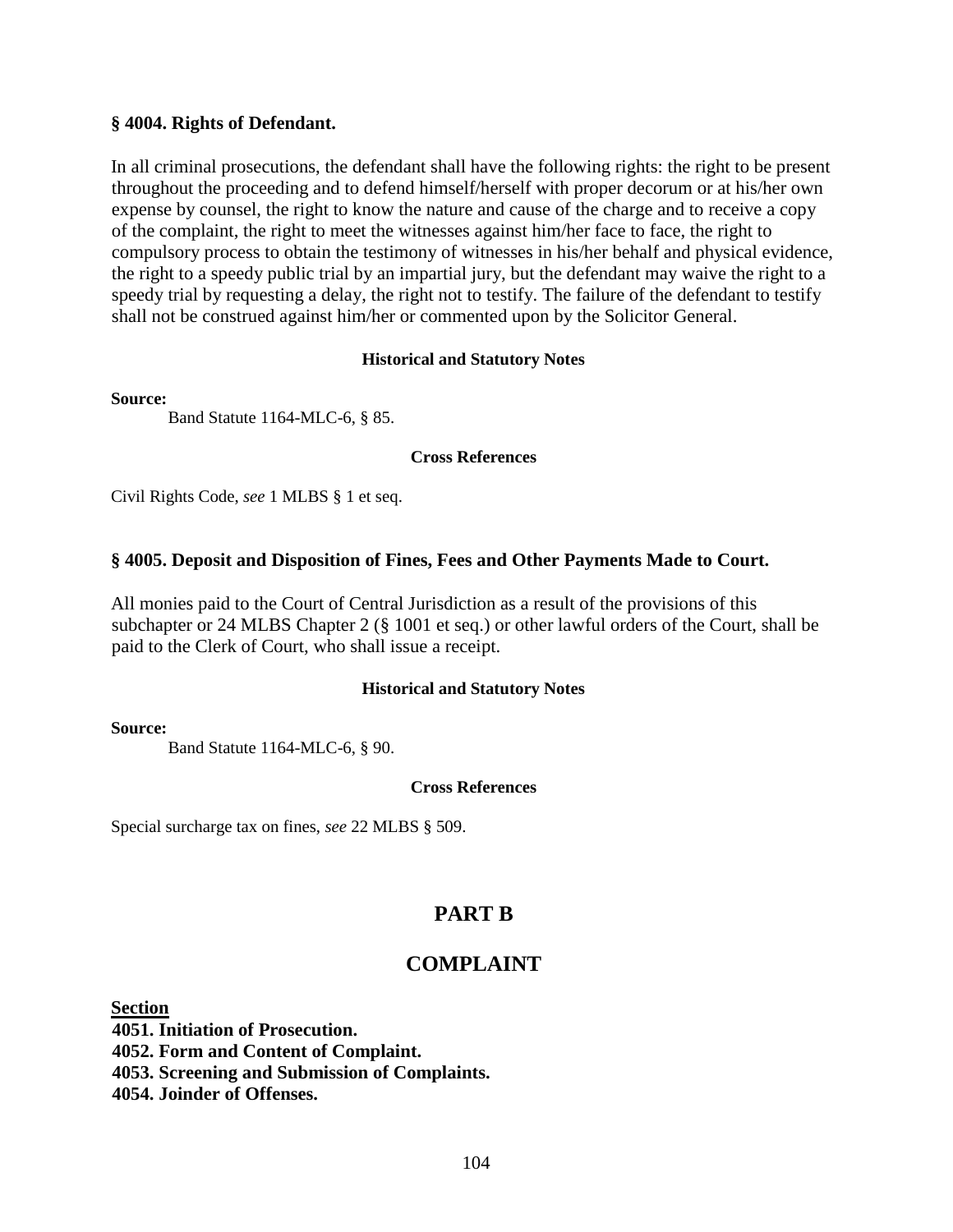# **4055. Joinder of Defendants. 4056. Amendment of Complaint.**

# **§ 4051. Initiation of Prosecution.**

All criminal prosecutions for violation of the Code of Offenses shall be initiated by complaint. A complaint may be initiated by the Solicitor General, any law enforcement officer of the Band or any person under the jurisdiction of the Band.

# **Historical and Statutory Notes**

## **Source:**

Band Statute 1164-MLC-6, § 62.

# **§ 4052. Form and Content of Complaint.**

Complaints shall:

- (a) Be in writing and in the name of the Non-Removable Mille Lacs Band of Chippewa Indians and be signed by the complaining witness sworn to and witnessed before the Court of Central Jurisdiction's Solicitor General and/or before a duly qualified Justice of the Court of Central Jurisdiction.
- (b) Contain a statement by the complaining witness describing in ordinary language the nature of the offense committed, including the time and place as nearly as may be ascertained,
- (c) State the name or description of the person alleged to have committed the offense, and
- (d) State the section of 24 MLBS Chapter 2 which has been violated.

# **Historical and Statutory Notes**

### **Source:**

Band Statute 1164-MLC-6, § 62.01.

# **§ 4053. Screening and Submission of Complaints.**

The Chief Justice of the Court of Central Jurisdiction may designate an individual or individuals who shall be available to assist persons in drawing up complaints and who shall screen them for sufficiency. Complaints shall then be submitted without delay to a Justice of the Court of Central Jurisdiction to determine whether probable cause exists and whether a warrant or summons shall be issued. However, provisions of Band Statute which required mediation and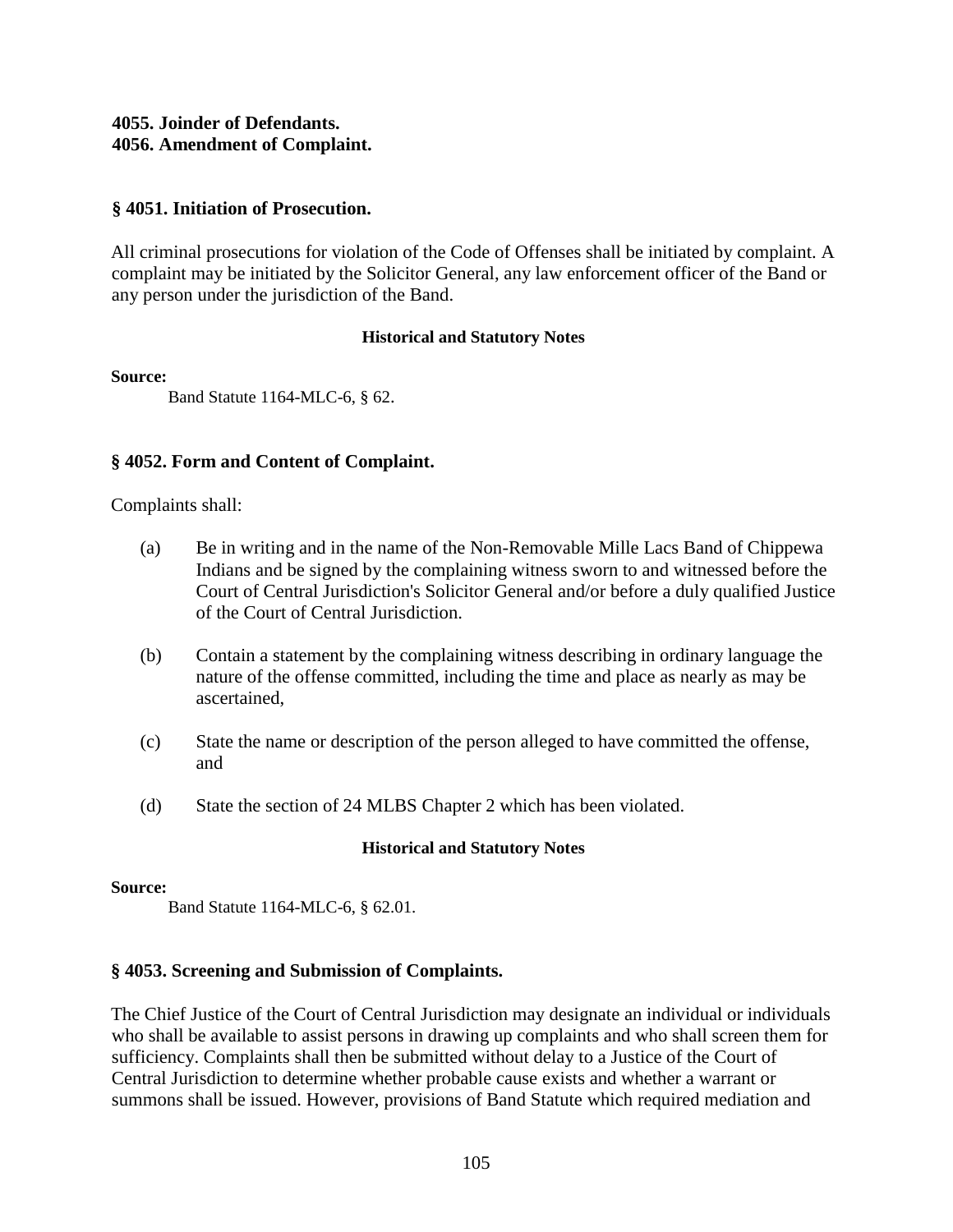Court orders which require Show Cause Hearings shall apply prior to any formal filing of a complaint with the Clerk of Court.

### **Historical and Statutory Notes**

**Source:** 

Band Statute 1164-MLC-6, § 62.02.

## **§ 4054. Joinder of Offenses.**

A complaint may charge two or more different offenses connected together in their commission arising out of the same incident. If two or more complaints are filed against the same defendant in same Court, the Court may order them to be consolidated. The Solicitor General is not required to elect between the different offenses or counts set forth in the complaint, but the defendant may be convicted of any number of offenses charged and each offense which the defendant is convicted may be stated in the verdict or the finding of the Court. However, the Court may in the interests of justice and for good cause shown, in its discretion, order that the different offenses counts set forth in the complaint be tried separately. An acquittal of one or more counts shall not be deemed an acquittal of any other count.

### **Historical and Statutory Notes**

#### **Source:**

Band Statute 1164-MLC-6, § 63.

# **§ 4055. Joinder of Defendants.**

Two or more defendants may be charged in the same complaint if they are alleged to have participated in the same series of acts constituting an offense or offenses. All of the defendants need not be charged in each count. When two or more persons are included in the same charge, at any time before the defendants begin their defense, on the application of the Solicitor General, the Court may direct any defendant to be discharged so that he/she may be a witness for the Band. When two or more persons are included in the same complaint, and the Court is of the opinion that there is not sufficient evidence against one defendant, it must order him/her to be discharged before the evidence is closed, so that he/she may be a witness for his co-defendant.

### **Historical and Statutory Notes**

### **Source:**

Band Statute 1164-MLC-6, § 63.01.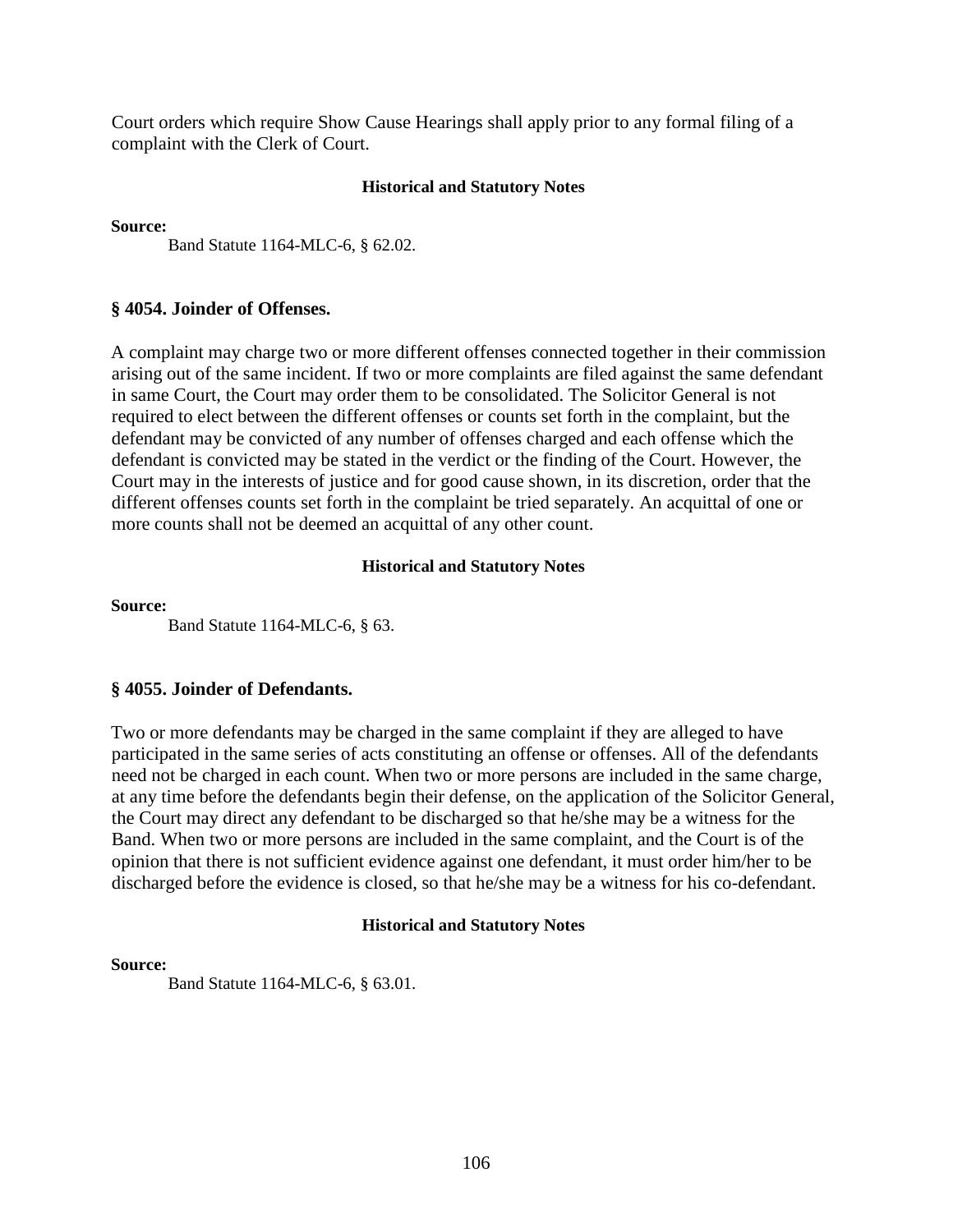## **§ 4056. Amendment of Complaint.**

A complaint may be amended in matters of substance at any time before the defendant please, without leave of Court. The Court may permit any charge to be amended as to form at any time before verdict or the finding of the court if no additional or different offense is charged and if the substantive rights of defendants are not prejudiced. No charge will be dismissed because of a defect in form which does not prejudice a substantial right of the defendant.

### **Historical and Statutory Notes**

**Source:** 

Band Statute 1164-MLC-6, § 64.

# **PART C**

# **WARRANT, SUMMONS AND ARREST**

**Section** 

- **4101. Arrest Warrants.**
- **4102. Summons in Lieu of Warrant to Arrest.**
- **4103. Prerequisites for Arrest.**
- **4104. Time of Making Arrest.**
- **4105. Summons in Lieu of Arrest.**
- **4106. Notification of Rights at Time of Arrest.**
- **4107. Search Warrants.**
- **4108. Search Without Warrant.**
- **4109. Stop and Frisk.**
- **4110. Inventory of Seized Property.**

### **§ 4101. Arrest Warrants.**

(a) If it appears from the complaint, or from an affidavit or affidavits filed with the complaint, or from examination upon oath of witnesses, that there is probable cause to believe an offense has been committed, a warrant for the arrest of the defendant shall be issued by the Court. Every Justice of the Court of Central Jurisdiction of the Non-Removable Mille Lacs Band of Chippewa Indians shall have the authority to issue such warrants. An arrest warrant shall be in writing and in the name of the Non-Removable Mille Lacs Band of Chippewa Indians, specify the name or description and address, if known, of the person to be arrested, state the date of issuance of the warrant, describe the offense charged, be signed by the issuing Justice, command that the person against whom the complaint was made be arrested and brought before the Court issuing the warrant.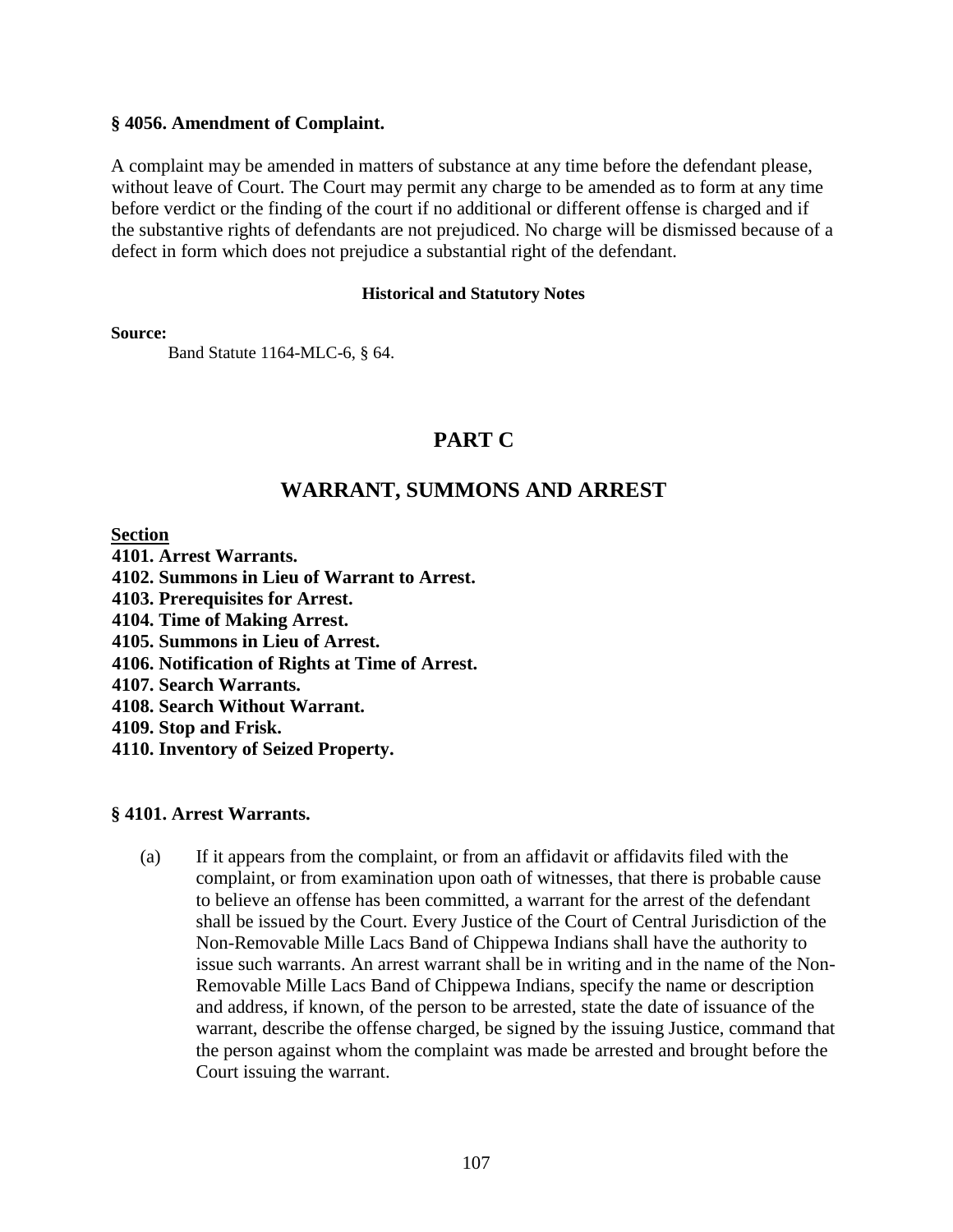(b) A warrant to arrest shall be by a duly qualified enforcement officer. No warrant to arrest shall be valid unless it bears the signature of a duly qualified Justice of the Court of Central Jurisdiction of the Non-Removable Mille Lacs Band of Chippewa Indians. The warrant may specify the amount of bail.

## **Historical and Statutory Notes**

#### **Source:**

Band Statute 1164-MLC-6, § 65.

# **§ 4102. Summons in Lieu of Warrant to Arrest.**

When authorized to issue a warrant of arrest, a duly qualified Justice of the Court of Central Jurisdiction may, in lieu thereof, issue a summons commanding the accused to appear before the Court at a specified time and place, to answer to the charge. If a defendant fails to appear in response to a summons, a warrant for his arrest shall be issued.

## **Historical and Statutory Notes**

#### **Source:**

Band Statute 1164-MLC-6, § 66.

## **§ 4103. Prerequisites for Arrest.**

- (a) No law enforcement officer shall arrest any person for a violation of 24 MLBS Chapter 2 except when the officer shall have a warrant signed by a Justice of the Court of Central Jurisdiction commanding the arrest of such person, or the officer knows for a certainty that such a warrant has been issued, or the offense shall occur in the presence of the arresting officer, or the officer shall have probable cause to believe that the person to be arrested has committed an offense and the existing circumstances require an immediate arrest.
- (b) When the accused has been arrested without a warrant, a complaint shall be filed forthwith for the Court of Central Jurisdiction to review as to whether probable cause exists to hold the accused, and in no instance shall a complaint be filed later than at the time of the arraignment.

### **Historical and Statutory Notes**

### **Source:**

Band Statute 1164-MLC-6, §§ 67.01, 67.02.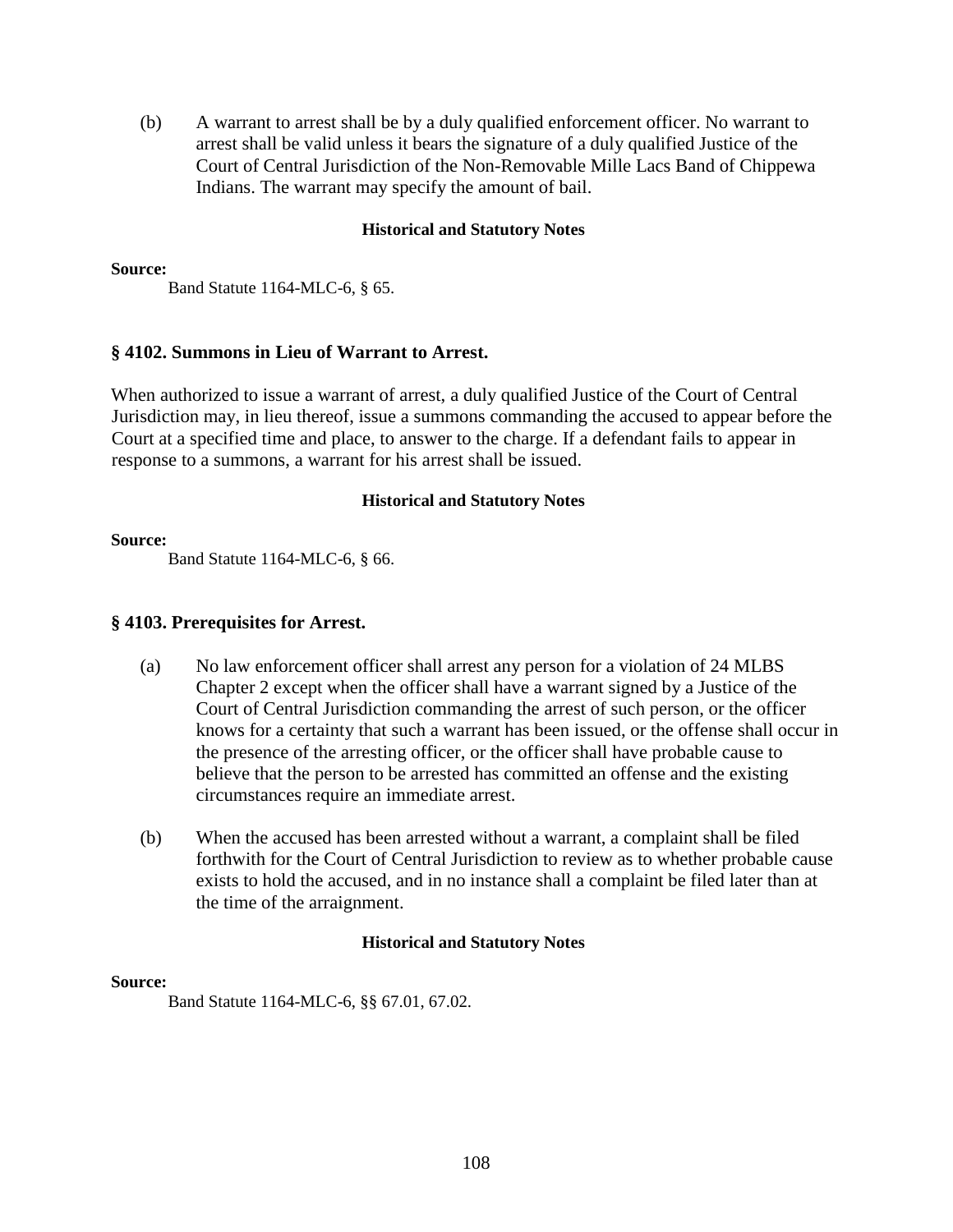## **§ 4104. Time of Making Arrest.**

An arrest may be made on any day and at any time of day or night, except that a person cannot be arrested pursuant to an arrest warrant, in his/her home at night, unless so directed by the Justice in writing on the arrest warrant.

## **Historical and Statutory Notes**

**Source:** 

Band Statute 1164-MLC-6, § 68.

# **§ 4105. Summons in Lieu of Arrest.**

When otherwise authorized to arrest a suspect without a warrant, a law enforcement officer may instead issue to such person a summons to appear before the Court of Central Jurisdiction at a stated time and place, and answer to the charge. The summons shall contain the same information as a warrant, except that it may be signed by a law enforcement officer. If a defendant fails to appear in response to such a summons, a warrant for his/her arrest shall be issued.

# **Historical and Statutory Notes**

## **Source:**

Band Statute 1164-MLC-6, § 69.

# **§ 4106. Notification of Rights at Time of Arrest.**

Upon arrest the suspect shall be advised of the following rights: that he/she has the right to remain silent, that any statements made by him/her may be used against him/her in Court, that he/she has the right to obtain counsel at his/her own expense.

# **Historical and Statutory Notes**

## **Source:**

Band Statute 1164-MLC-6, § 70.

## **Cross References**

Assistance of counsel, *see* 1 MLBS § 6. Self-incrimination, *see* 1 MLBS § 4.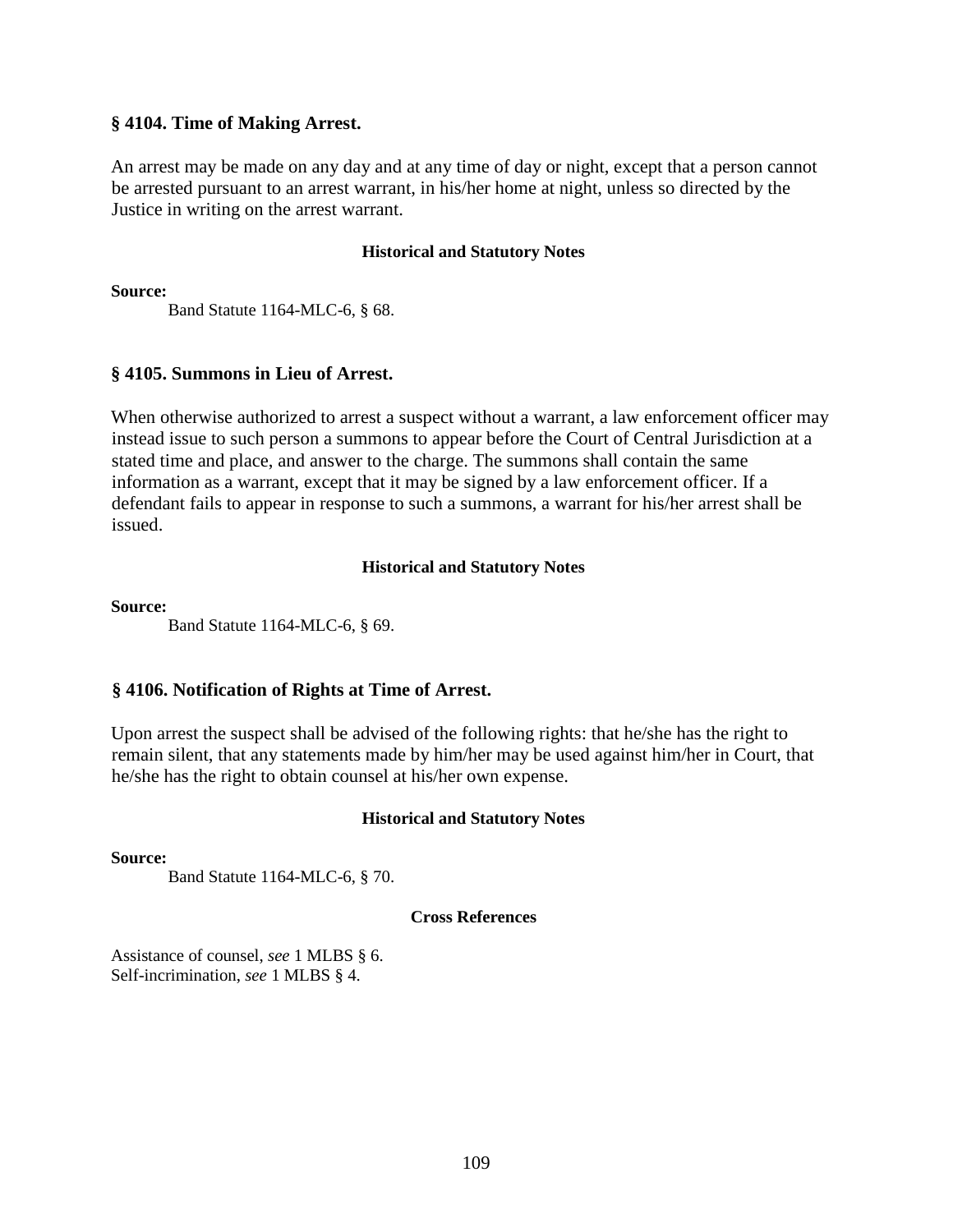## **§ 4107. Search Warrants.**

- (a) Every Justice of the Court of Central Jurisdiction shall have authority to issue warrants for search and seizure of the premises and property of any person under the jurisdiction of the Court.
- (b) No warrant of search and seizure shall be issued except upon statement of fact sufficient to show probable cause that a search will discover stolen, embezzled, contraband, or otherwise criminally possessed property, property which has been or is being used to commit a criminal offense, or property which constitutes evidence of the commission of a criminal offense. Such probable cause shall be supported by a written and sworn statement based upon reliable information and particularly describing the place or things to be searched and things to be seized.
- (c) Warrants of search and seizure shall only be executed by law enforcement officers. The executing officer shall return the warrant to the Court of Central Jurisdiction within the time limit shown on the face of the warrant, which in no case shall be longer than ten days from the date of issuance. Warrants not returned within such time limits shall be void.

## **Historical and Statutory Notes**

## **Source:**

Band Statute 1164-MLC-6, § 71.

## **Cross References**

Replevin, seizure of property, *see* 24 MLBS § 3506.

# **§ 4108. Search Without Warrant.**

No law enforcement officer shall conduct any search without a valid warrant except incident to making a lawful arrest or with consent of the person being searched, or person lawfully in possession of the object or place to be searched, or who is reasonably believed to be in lawful possession or when he/she has probable cause to believe that the person searched may be armed and the officer conducts a frisk search, or when the search is of a moving vehicle and the officer has probably cause to believe that it contains contraband, stolen or embezzled property.

# **Historical and Statutory Notes**

**Source:** Band Statute 1164-MLC-6, §72.

## **Cross References**

Prohibited drugs, possession in motor vehicle, *see* 23 MLBS § 7. Seizure and confiscation, certain substances and vehicles containing them, *see* 19 MLBS § 503.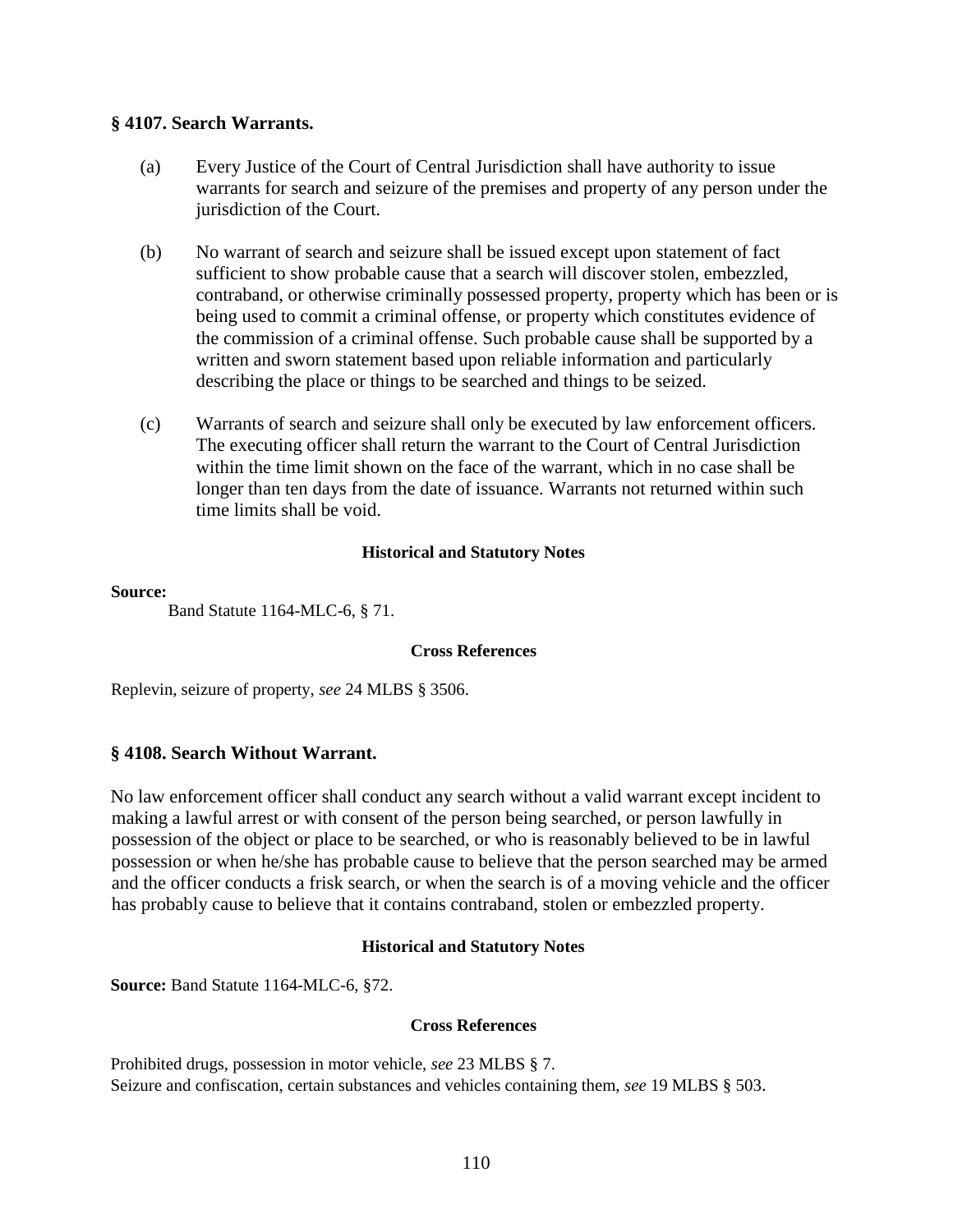# **§ 4109. Stop and Frisk.**

- (a) A law enforcement officer may stop any person he/she observes in circumstances that give the law enforcement officer reasonable cause to suspect that the person has committed, or is committing, or is about to commit an offense involving the use or attempted use of force against a person, or theft, damage or destruction of property, if the stop is reasonable necessary to obtain or verify an account of the person's presence or conduct or to determine whether to arrest the person.
- (b) A law enforcement officer may stop any person he/she finds near the scene of the offense that the law enforcement officer has reasonable cause to suspect has just been committed if the law enforcement officer has reasonable cause to suspect that the person has knowledge of material facts needed to aid to the investigation of the offense, or the stop is reasonably necessary to obtain or verify the person's identity or an account of the offense.
- (c) A law enforcement officer who has lawfully stopped a person under this section may frisk that person and take other reasonable cause to suspect that the person is armed and presently dangerous to the law enforcement officer or another person present, and take possession of any object that the law enforcement officer discovers during the frisk if the law enforcement officer has probable cause to believe the object is a deadly weapon.
- (d) A law enforcement officer who has lawfully stopped a person under this section may demand of the person his/her name and his/her present or last address.
- (e) A law enforcement officer who has lawfully stopped a person under this section shall inform the person, as promptly as possible under the circumstances, and in any case before questioning the person, that he/she is a law enforcement officer and that the stop is not an arrest, but rather a temporary detention for an investigation, and that upon complete of the investigation the person will be released unless he is arrested.
- (f) After the authorized purpose of the stop has been accomplished or 30 minutes have elapsed, whichever occurs first, the law enforcement officer shall allow the person to go unless he/she has arrested the person.

# **Historical and Statutory Notes**

## **Source:**

Band Statute 1164-MLC-6, § 73.

# **§ 4110. Inventory of Seized Property.**

Law enforcement officers shall make an inventory of all property seized by warrant or otherwise, and a copy of such inventory shall be left with the persons from whom the property was taken.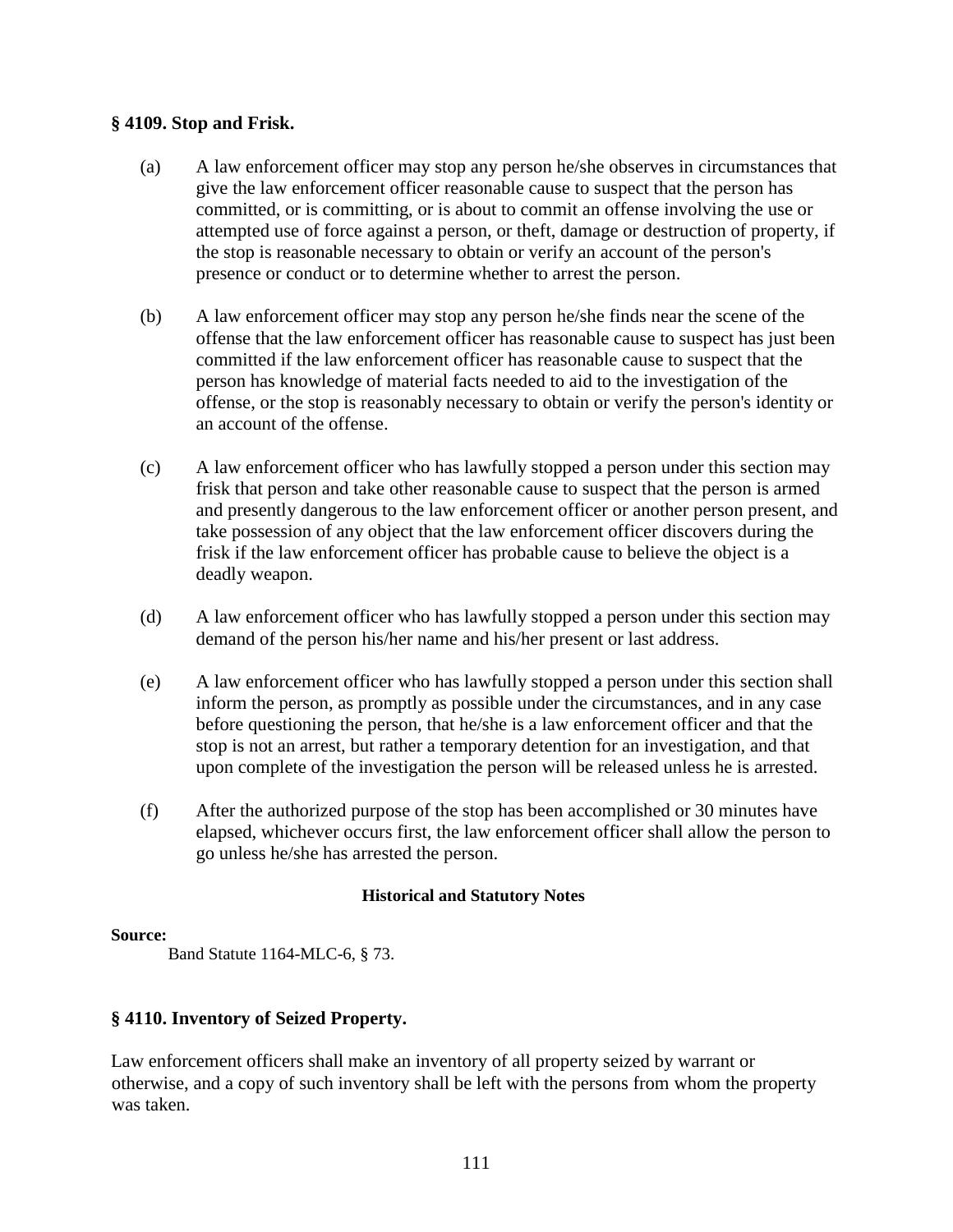**Source:** 

Band Statute 1164-MLC-6, § 74.

# **PART D**

# **PRELIMINARY PROCEEDINGS**

# **Section**

**4151. Time of Arraignment.** 

**4152. Reading of Complaint and Advice of Rights.** 

**4153. Appearance at Arraignment.** 

**4154. Receipt of Pleas at Arraignment.** 

**4155. Record.** 

**4156. Bail - Release Prior to Trial.** 

**4157. Bail - Release by Law Enforcement Officer.** 

**4158. Dismissal.** 

**4159. List of Witnesses.** 

**4160. Production of Evidentiary Materials for Inspection.** 

**4161. Notice of Interposed Defense.** 

**4162. Suppression of Evidence Illegally Seized or Involuntary Confession or Admission.**

**4163. Time to Prepare for Trial.** 

# **§ 4151. Time of Arraignment.**

Arraignment shall be held in open Court without unnecessary delay after the accused is taken into custody, and in no instance, shall arraignment be later than 72 hours after an accused is detained, taken into custody, or held under the temporary commitment order signed by a Justice of the Court of Central Jurisdiction.

# **Historical and Statutory Notes**

**Source:** 

Band Statute 1164-MLC-6, § 75.01.

# **§ 4152. Reading of Complaint and Advice of Rights.**

Before an accused is required to plead to any criminal charge, the Justice shall prove the accused with a copy of the complaint, read to the accused and determined that he/she understands the complaint and the section of the Mille Lacs Band Statutes Annotated which he/she is charged with violating, including the maximum authorized penalty, and advise the accused that he/she has the right to remain silent, to secure bail, to be tried by jury, to cross-examine the witnesses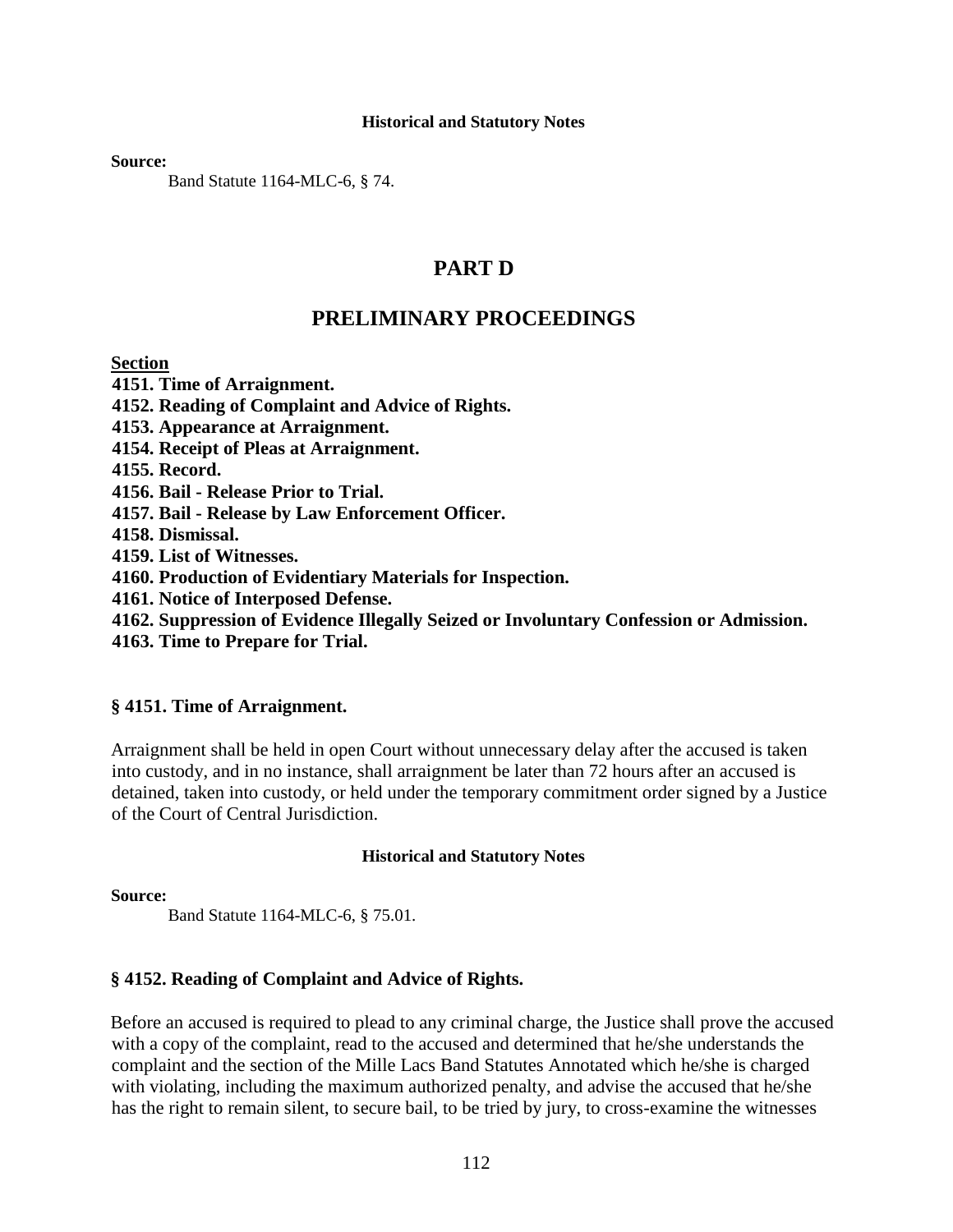against him/her, to call witnesses in his/her behalf, to be represented by counsel at his/her own expense and that the arraignment will be postponed should he/she desire to consult with lay or professional counsel.

## **Historical and Statutory Notes**

**Source:** 

Band Statute 1164-MLC-6, § 75.02.

## **§ 4153. Appearance at Arraignment.**

The accused has the right to appear personally for the arraignment; however, the accused may elect to appear through counsel.

### **Historical and Statutory Notes**

### **Source:**

Band Statute 1164-MLC-6, § 75.03.

## **§ 4154. Receipt of Pleas at Arraignment.**

- (a) If the accused pleads "not guilty" to the charge, the Justice shall then inform him/her of a trial date and set conditions for bail prior to trial.
- (b) If the accused pleads "guilty" to the charge, the Justice shall determine that the plea is made voluntarily and that the accused understands the consequences of the plea, including the rights which he/she is waiving by the plea. The Justice may then impose sentence, or defer sentencing for a reasonable time, in order to obtain any information he/she deems necessary for imposition of a just sentence. The accused shall be afforded an opportunity to inform the Court of extenuating circumstances or facts in mitigation of the sentence.
- (c) If the accused refuses to plead, the Justice shall enter a plea of not guilty on his/her behalf.

## **Historical and Statutory Notes**

## **Source:**

Band Statute 1164-MLC-6, § 76.

## **§ 4155. Record.**

The Court must prepare and keep a record of all arraignment proceedings.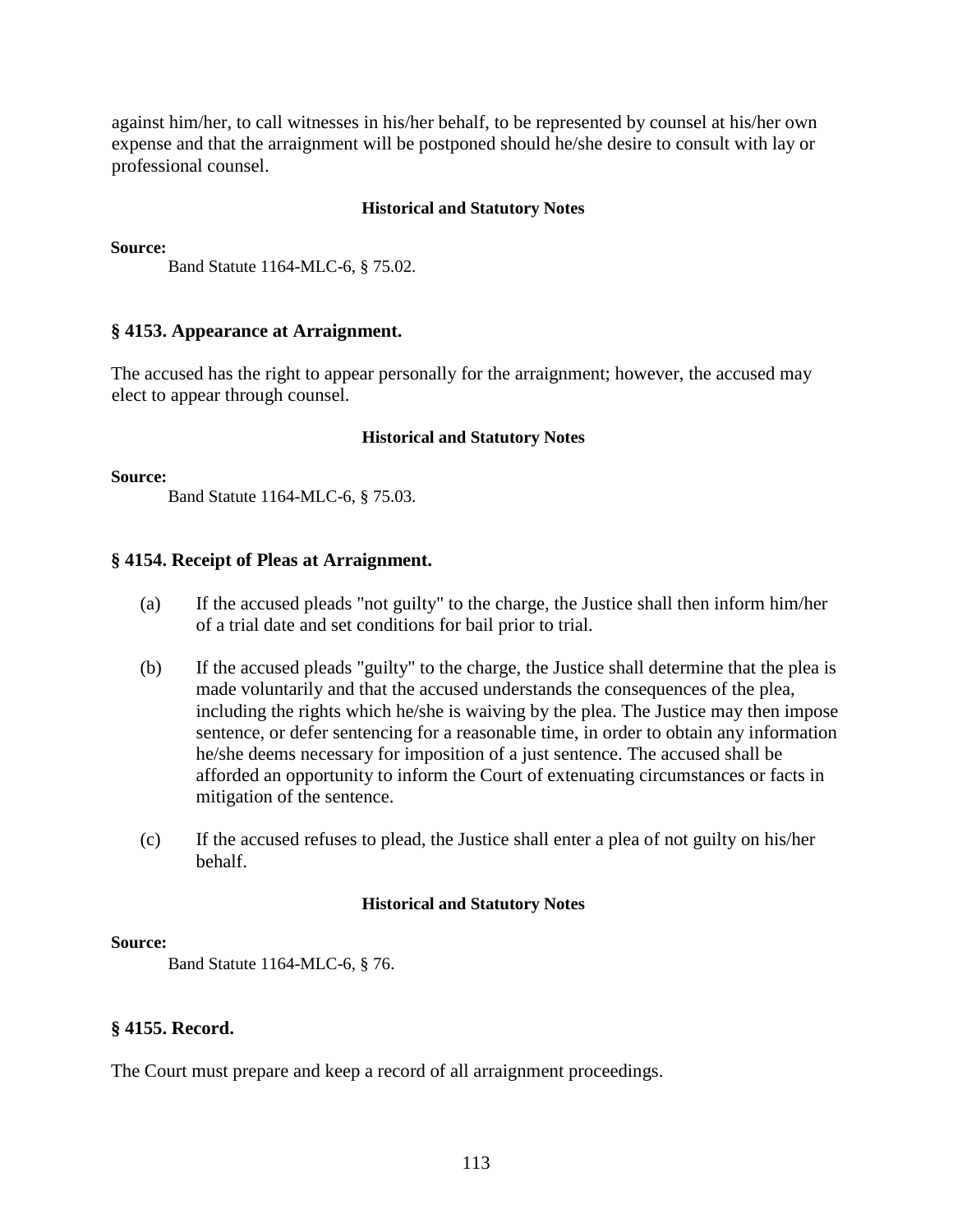**Source:** 

Band Statute 1164-MLC-6, § 76.03.

## **§ 4156. Bail - Release Prior to Trial.**

Every person charged with any offense before the Court of Central Jurisdiction shall be entitled to release from custody, pending trial under whichever one or more of the following conditions is deemed necessary to reasonably assure the appearance of the person at any time lawfully required:

- (a) Release on personal recognizance upon execution by the accused of a written promise to appear at trial and all other lawfully required times.
- (b) Release to the custody of a designated person or organization agreeing to assure the accused's appearance.
- (c) Release with reasonable restrictions on the travel, association, or place of residence of the accused during the period of release.
- (d) Release after deposit by the accused or a bondsman of the bond, in either cash or other sufficient collateral in an amount specified by the Justice or bail schedule. The Justice, in his/her discretion, may require that the accused post only a portion of the total bond. The full sum becomes due if the accused fails to appear as ordered. In all cases wherein the bail is determined to be necessary, bail must be reasonable in amount and the amount shall be sufficient to assure compliance with the conditions set forth in the bail, not oppressive, commensurate with the nature of the offense charged, considerate of the financial ability of an accused, considerate of the defendant's record, employment status and family background.
- (e) Release after execution of a bail agreement by two reliable members of the Band who shall appear before a Justice of the Court of Central Jurisdiction and execute whatever agreement is necessary to assure the appearance of the person at any time lawfully required.

## **Historical and Statutory Notes**

### **Source:**

Band Statute 1164-MLC-6, § 77.

### **Cross References**

Excessive bail, *see* 1 MLBS § 7.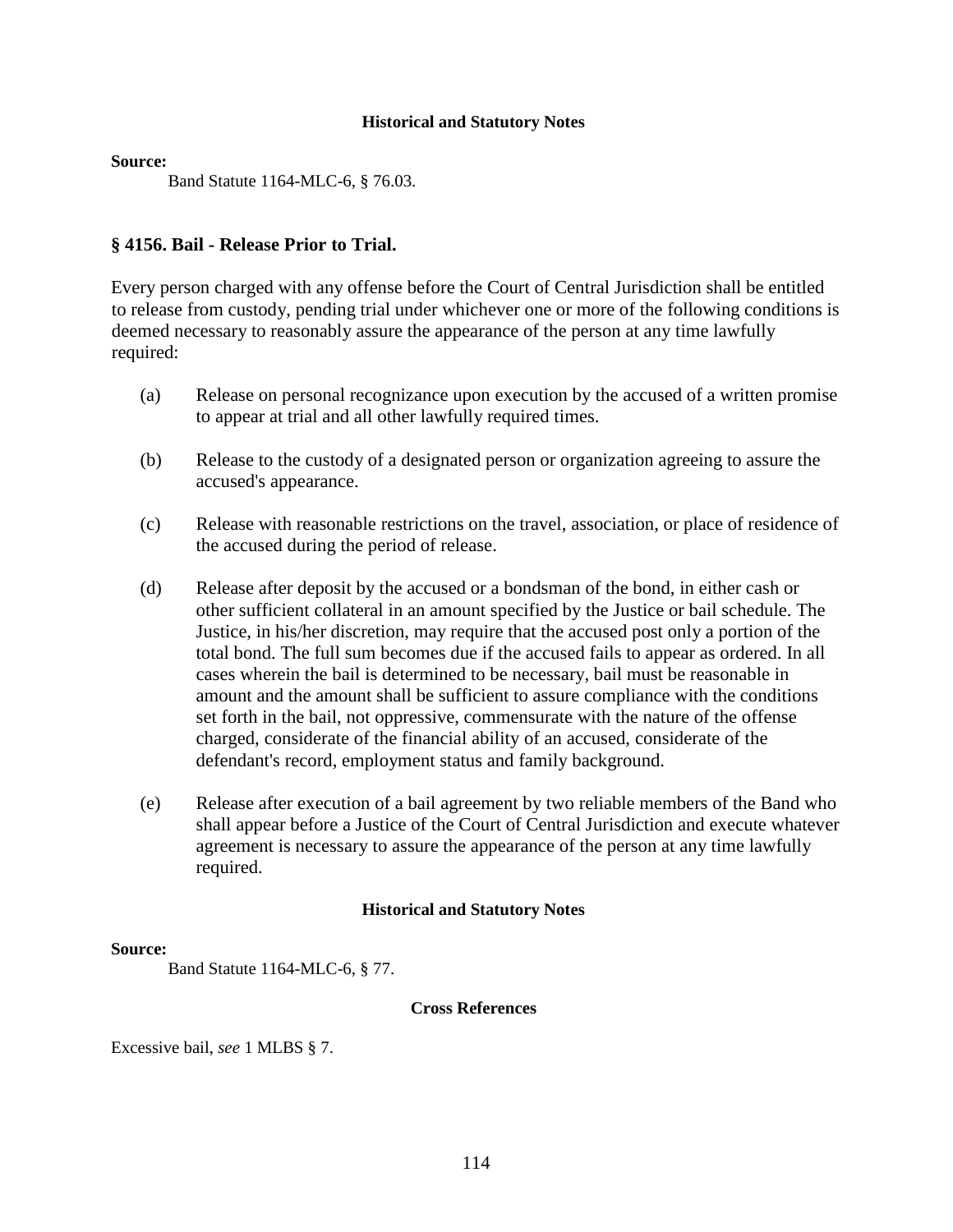## **§ 4157. Bail - Release by Law Enforcement Officer.**

Any law enforcement officer authorized to do so by the Court of Central Jurisdiction may admit an arrested person to bail pursuant to the bail schedule or release upon personal recognizance. The law enforcement officer shall have available a bail schedule prepared by the Court of Central Jurisdiction which shall be used for setting money bond, where such condition or release is deemed necessary. Any law enforcement officer who refuses to release an accused on bail, or who specifies a bail condition which the accused is unable to satisfy shall bring such accused before a Justice of the Court of Central Jurisdiction for review of the release conditions at the first available opportunity and without unnecessary delay.

### **Historical and Statutory Notes**

### **Source:**

Band Statute 1164-MLC-6, § 78.

### **Cross References**

Excessive bail, *see* 1 MLBS § 7.

## **§ 4158. Dismissal.**

The Court may either on its own motion or upon the application of the Solicitor General and in furtherance of justice, order a complaint to be dismissed. The reasons for the dismissal shall be set forth in an order entered upon the minutes.

## **Historical and Statutory Notes**

### **Source:**

Band Statute 1164-MLC-6, § 79.

## **§ 4159. List of Witnesses.**

The prosecution shall furnish the defendant a current list of witnesses to be used in connection with the trial. This list shall include the names and addresses of the witnesses.

### **Historical and Statutory Notes**

### **Source:**

Band Statute 1164-MLC-6, § 80.

## **§ 4160. Production of Evidentiary Materials for Inspection.**

Upon a motion of either party, within a reasonable time before trial, the Court may require all parties to produce all documents, papers or things which each party intends to use as evidence at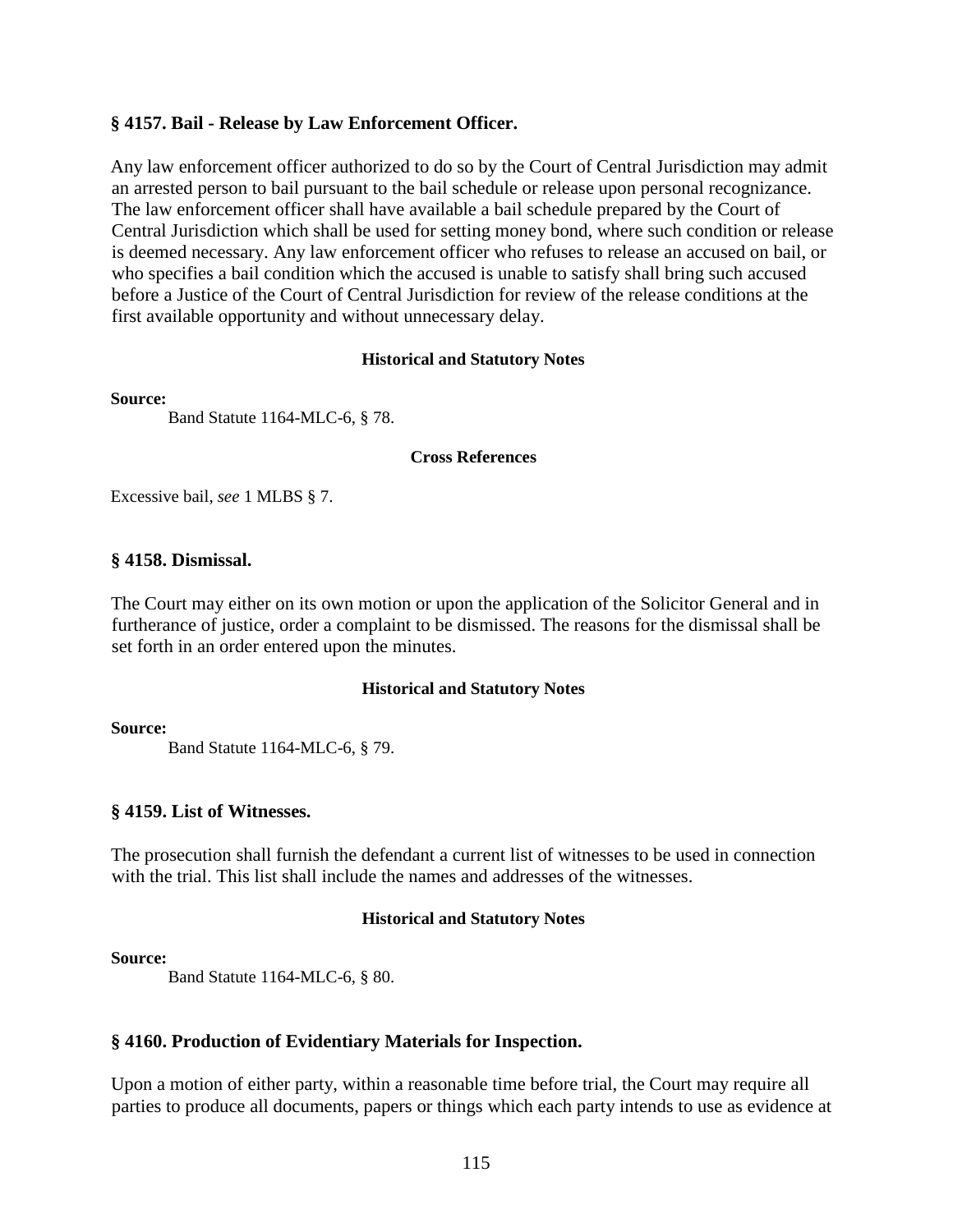the trial. Inspection of such materials shall take place in the Court's presence. The Court shall exclude from evidence all materials not presented for inspection unless good cause is shown for failure to comply.

### **Historical and Statutory Notes**

**Source:** 

Band Statute 1164-MLC-6, § 80.01.

## **§ 4161. Notice of Interposed Defense.**

At the time of entering a plea of not guilty, or later if for good cause, the Court permit, the defendant shall furnish the prosecution written notice of intent to interpose the defense of insanity, self-defense or alibi. The defendant shall also furnish a list of witnesses to be called in support of such defense.

### **Historical and Statutory Notes**

**Source:** 

Band Statute 1164-MLC-6, § 80.02.

## **§ 4162. Suppression of Evidence Illegally Seized or Involuntary Confession or Admission.**

A defendant may move the Court to suppress any confession or admission given by him/her on the grounds that it was not voluntary. A defendant may move the Court to suppress any evidence obtained by an unlawful search and seizure. Such motions must be in writing and served upon the prosecution before trial, unless good cause is shown. At least 10 days notice of such motions must be given upon hearing, if the motion is granted, the confession, admission or evidence shall not be admitted as evidence against the defendant.

## **Historical and Statutory Notes**

**Source:** 

Band Statute 1164-MLC-6, § 81.

## **§ 4163. Time to Prepare for Trial.**

After plea, the defendant shall be entitled to a reasonable time to prepare for trial.

### **Historical and Statutory Notes**

**Source:** 

Band Statute 1164-MLC-6, § 82.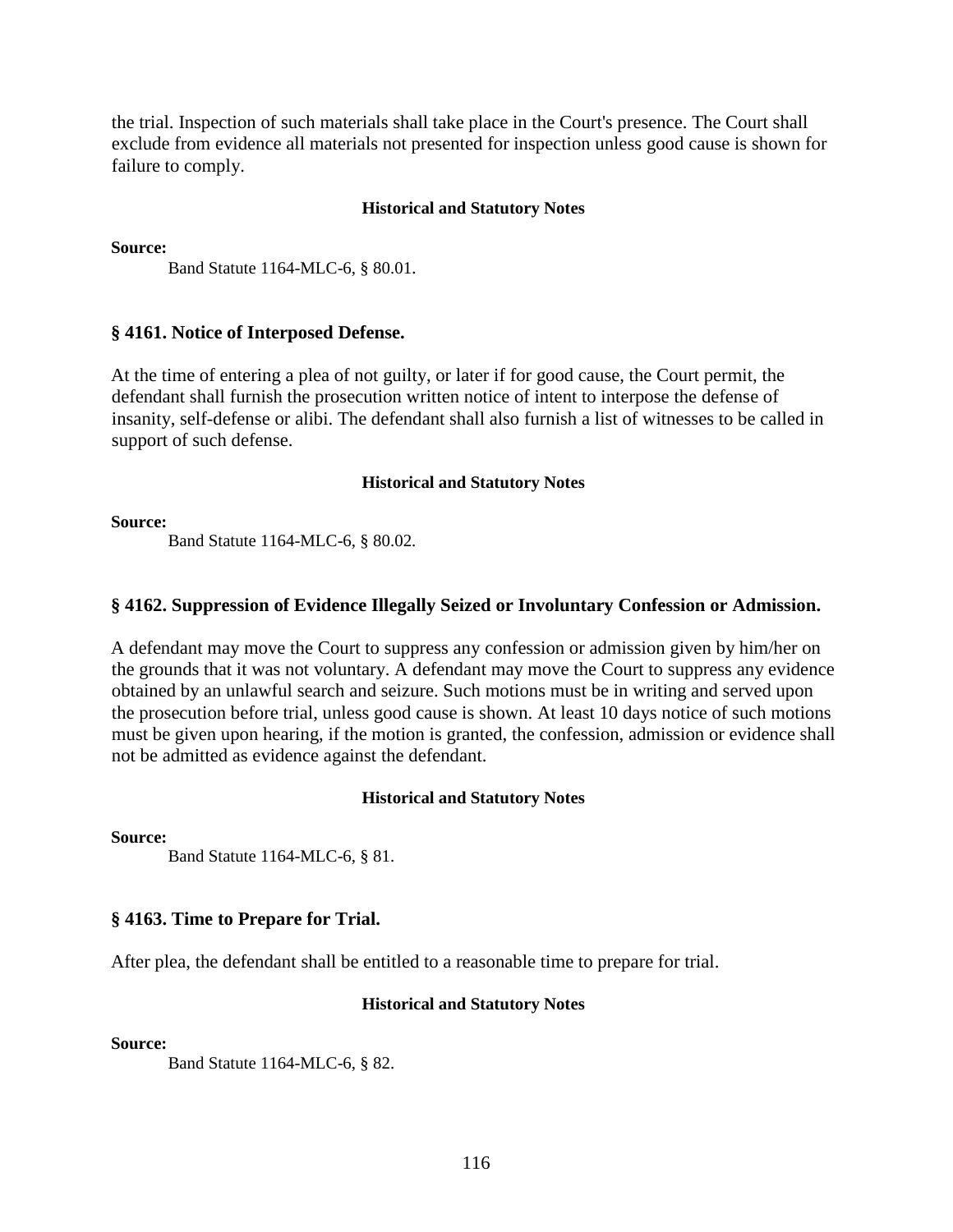# **PART E**

# **TRIAL**

**Section 4201. Jury Trial. 4202. Order of Procedure. 4203. Special Instructions. 4204. Verdict.** 

## **§ 4201. Jury Trial.**

Any person accused of an offense for which imprisonment is a possible penalty shall be granted a jury trial, upon his/her request made at the time of arraignment. The Justice shall instruct the jury with regard to the applicable law and the jury shall decide all questions of fact on the basis of that law. The jury shall deliberate in secret and return a verdict of guilty or not guilty. The Justice shall render judgment in accordance with the jury verdict.

### **Historical and Statutory Notes**

#### **Source:**

Band Statute 1164-MLC-6, § 83.

## **Cross References**

Jury trial, generally, *see* 24 MLBS § 2014. Right to jury trial, *see* 1 MLBS § 10.

## **§ 4202. Order of Procedure.**

The rules of Court procedure relating to the conduct of trials shall apply to trials held pursuant to this subchapter, with the additional provisions set out in 24 MLBS §§ 4203, 4204.

### **Historical and Statutory Notes**

### **Source:**

Band Statute 1164-MLC-6, § 84.

## **§ 4203. Special Instructions.**

When the evidence is concluded if either party desires special instructions to be given to the jury, such party should submit them to the Justice in writing. Outside the presence of the jury, the opposing party or parties and their counsel shall have reasonable time to examine the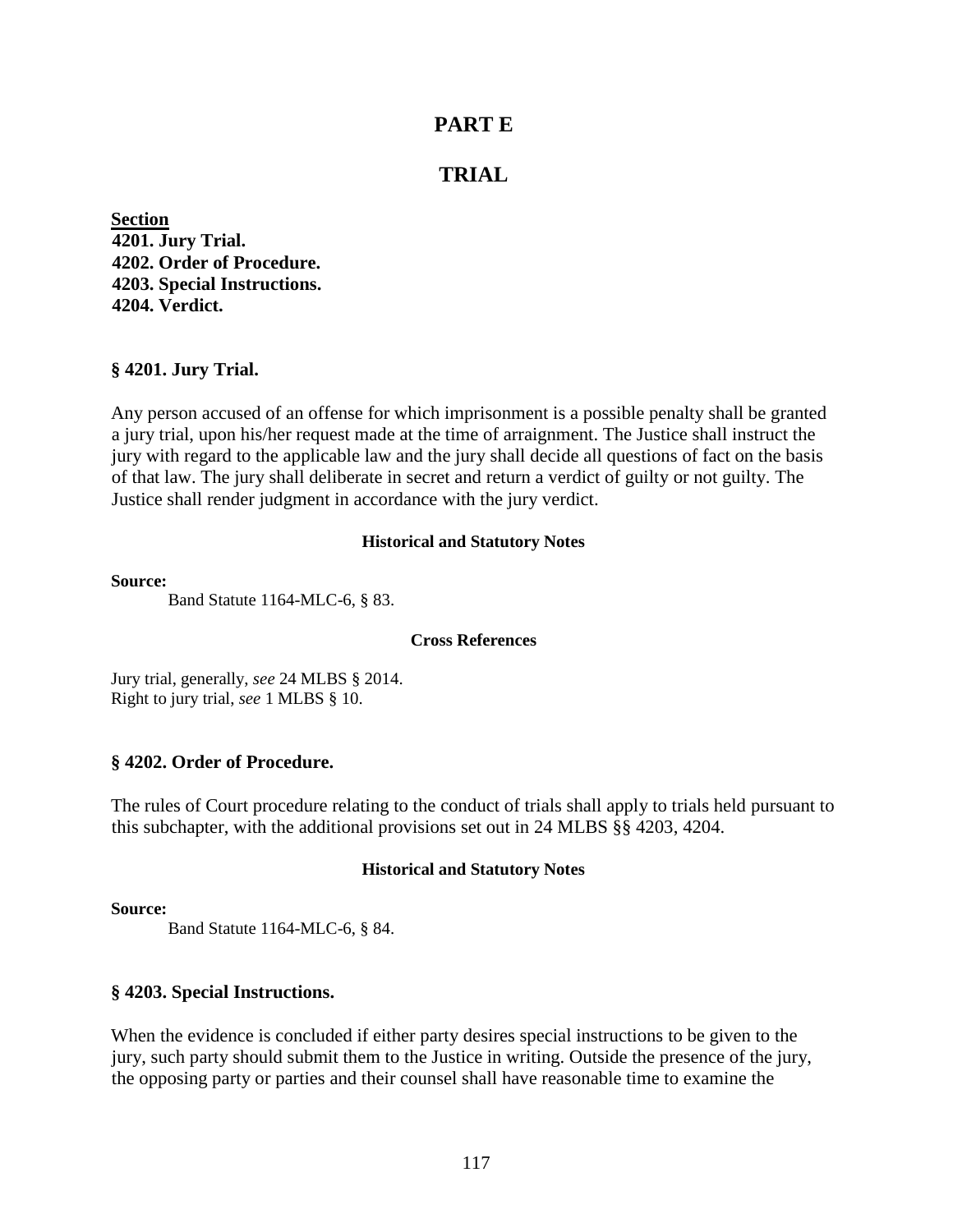requested instructions and argue to the Court for their adoption or rejection. The instructions shall then be settled by the Justice.

### **Historical and Statutory Notes**

**Source:** 

Band Statute 1164-MLC-6, § 84.01.

## **§ 4204. Verdict.**

After the close of evidence, the Justice shall render a verdict or in a jury trial, the Justice may direct a verdict of acquittal. Except in case of directed verdict, the jury shall retire to determine a verdict after the charge. All instructions, physical evidence and notes taken by the jurors shall be available to them. The jury shall remain in the charge of the bailiff appointed by the Court until discharged by the Justice. During its deliberation, the jury may return to Court to request further instructions from the Justice or request that the Clerk read portions of the transcript of any testimony in the case. The jury must render a verdict of "guilty" by a two-thirds vote or "not guilty" on every allegation in the complaint. After the verdict of the jury has been announced to the Justice, or in case the jury is unable to reach a verdict, the Justice shall discharge the jury.

## **Historical and Statutory Notes**

### **Source:**

Band Statute 1164-MLC-6, § 84.02

# **PART F**

# **SENTENCE**

**Section 4251. Acquittal. 4252. Penalties. 4253. Payment of Fines by Installments. 4254. Considerations in Sentencing. 4255. Probation. 4256. Parolee.** 

## **§ 4251. Acquittal.**

If a judgment of acquittal is rendered the defendant must be immediately released.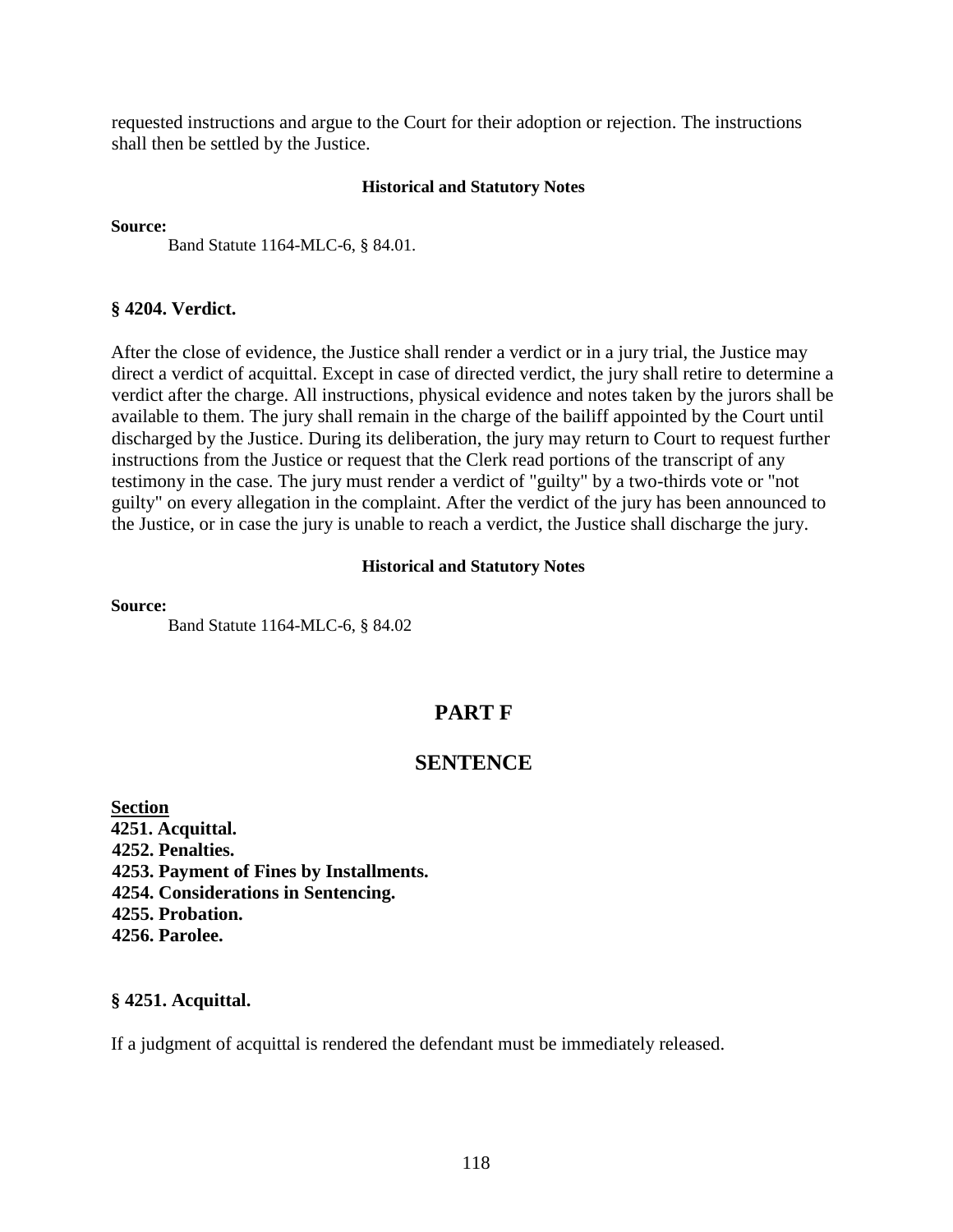### **Source:**

Band Statute 1164-MLC-6, § 86.

## **§ 4252. Penalties.**

- (a) Any person who has been convicted in the Court of Central Jurisdiction of an offense shall be sentenced to one or a combination of the following penalties:
	- (1) Imprisonment for a period not to exceed the maximum permitted by the provision defining the offense, which in no case shall be greater than six months, and which can also include a work or school release program.
	- (2) A money fine in an amount not to exceed the maximum permitted by the provision defining the offense, which in no case shall be greater than \$5,000.00 per offense.
	- (3) Community Services for the benefit of the Band.
	- (4) Rehabilitative measures.
- (b) In addition or in lieu of any of the above penalties, the Court may require an offender who has inflicted injury upon the person or property of another to make restitution or compensate the injured person through the surrender of the property, the payment of money damages, or the performance of any other act for the benefit of the injured party.

## **Historical and Statutory Notes**

### **Source:**

Band Statute 1164-MLC-6, §§ 86.01, 86.02

## **Cross References**

Special surcharge tax on fines, *see* 22 MLBS § 509.

## **§ 4253. Payment of Fines by Installments.**

If a convicted offender is unable to pay forthwith a money fine assessed under 24 MLBS § 4252, the Court shall allow him/her to make reasonable installment payments to the Clerk of Court at specified intervals until the entire sum is paid, or sentence him/her to labor for the benefit of the Band in order to discharge a fine at the rate of \$10.00 per day. If the offender defaults on such payments the Court may fine him/her in contempt of Court and imprison him/her accordingly, or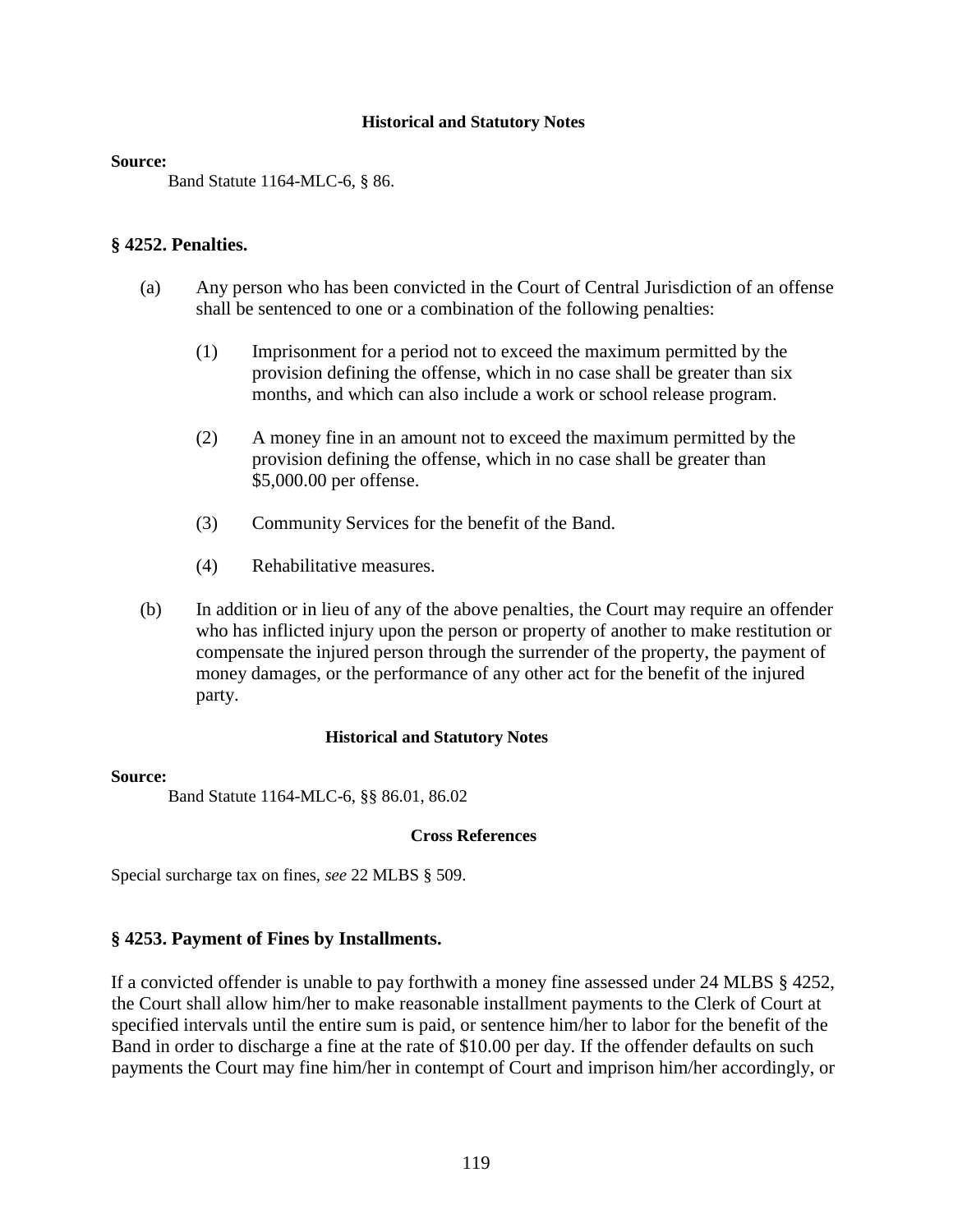after notice to the offender, collect the unpaid balance from the offender's per capita payments or other property.

## **Historical and Statutory Notes**

**Source:** 

Band Statute 1164-MLC-6, § 86.03

## **§ 4254. Considerations in Sentencing.**

In determining the character and duration of the sentence which shall be imposed, the Court shall take into consideration the previous conduct of the defendant, the circumstances under which the offense was committed and whether the offense was malicious or willful, and whether the offender has made efforts to make amend and shall give due consideration to the extent of the defendant's resources and the needs of his/her dependents.

## **Historical and Statutory Notes**

### **Source:**

Band Statute 1164-MLC-6, § 86.04.

## **§ 4255. Probation.**

- (a) Where a sentence of imprisonment has been imposed on a convicted offender, the Court of Central Jurisdiction may in its discretion, suspend the serving of such sentence and release the person on probation under any reasonable conditions deemed appropriate by the Court, provided that the period of probation shall not exceed the maximum term of sentence set for such offense.
- (b) Any person who violates the terms of his/her probation may be required by the Court to serve the sentence originally imposed or such part of it as the Court may determine to be suitable, giving consideration to all the circumstances provided that such revocation of probation shall not be ordered without a hearing before the Court at which time the offender shall have the opportunity to explain his/her actions.

## **Historical and Statutory Notes**

## **Source:**

Band Statute 1164-MLC-6, § 87.

# **§ 4256. Parolee.**

(a) Any person who shall without misconduct, serve one-half of the sentence imposed shall be eligible for parolee under such reasonable conditions as set by the Court.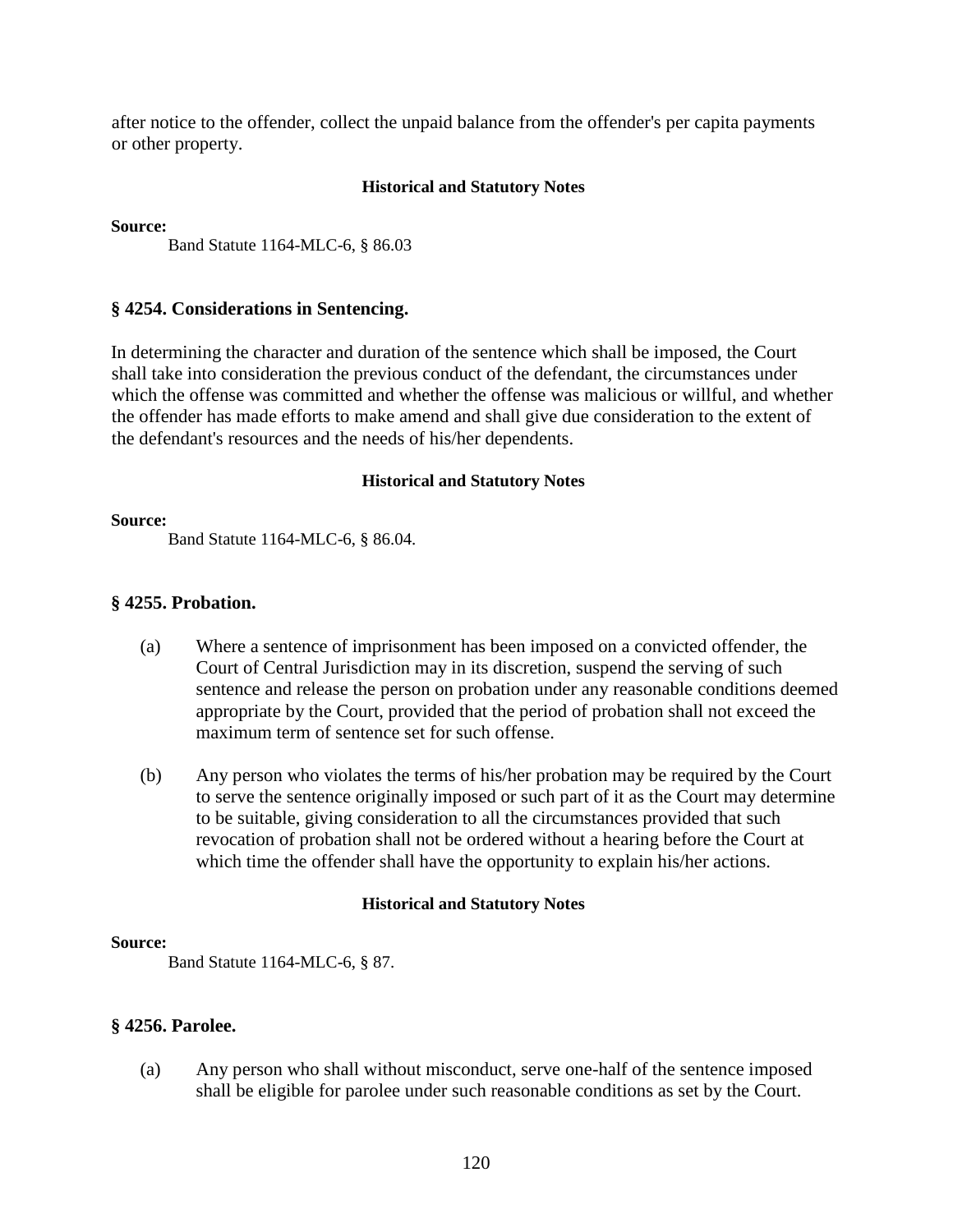(b) Any person who violates the conditions of his/her parolee may be required by the Court to serve the whole of the original sentence, provided that such revocation of parolee shall not be ordered without a hearing before the Court at which time the offender shall have the opportunity to explain his/her actions.

## **Historical and Statutory Notes**

### **Source:**

Band Statute 1164-MLC-6, § 88.

# **PART G**

# **JUVENILE DELINQUENCY**

**Section 4301. Exclusion of Public from Hearing. 4302. Rights of Accused. 4303. Disposition in Lieu of Sentence. 4304. Records. 4305. Violations Heard in Criminal Division.** 

# **§ 4301. Exclusion of Public from Hearing.**

Whenever the person under the ages of 14 years is accused of committing one of the offenses of this Band Statute, the general public shall be excluded from the hearing, except under petition of the juvenile, the Court in its discretion, may hear and determine the case in a public hearing.

# **Historical and Statutory Notes**

**Source:** 

Band Statute 1164-MLC-6, § 89.

# **§ 4302. Rights of Accused.**

The juvenile shall be entitled to have counsel with him/her at his/her own expense, shall be allowed to present, confront and cross-examine witnesses under oath, shall be entitled to adequate notice of charges against him/her and the privilege against self-incrimination shall apply to any statement the juvenile may have made before the trial and at the trial. Adequate notice of the charges against a juvenile shall also be given to the parents or guardian of the juvenile. A standard of guilt to be employed is that the juvenile must be found guilty beyond a reasonable doubt.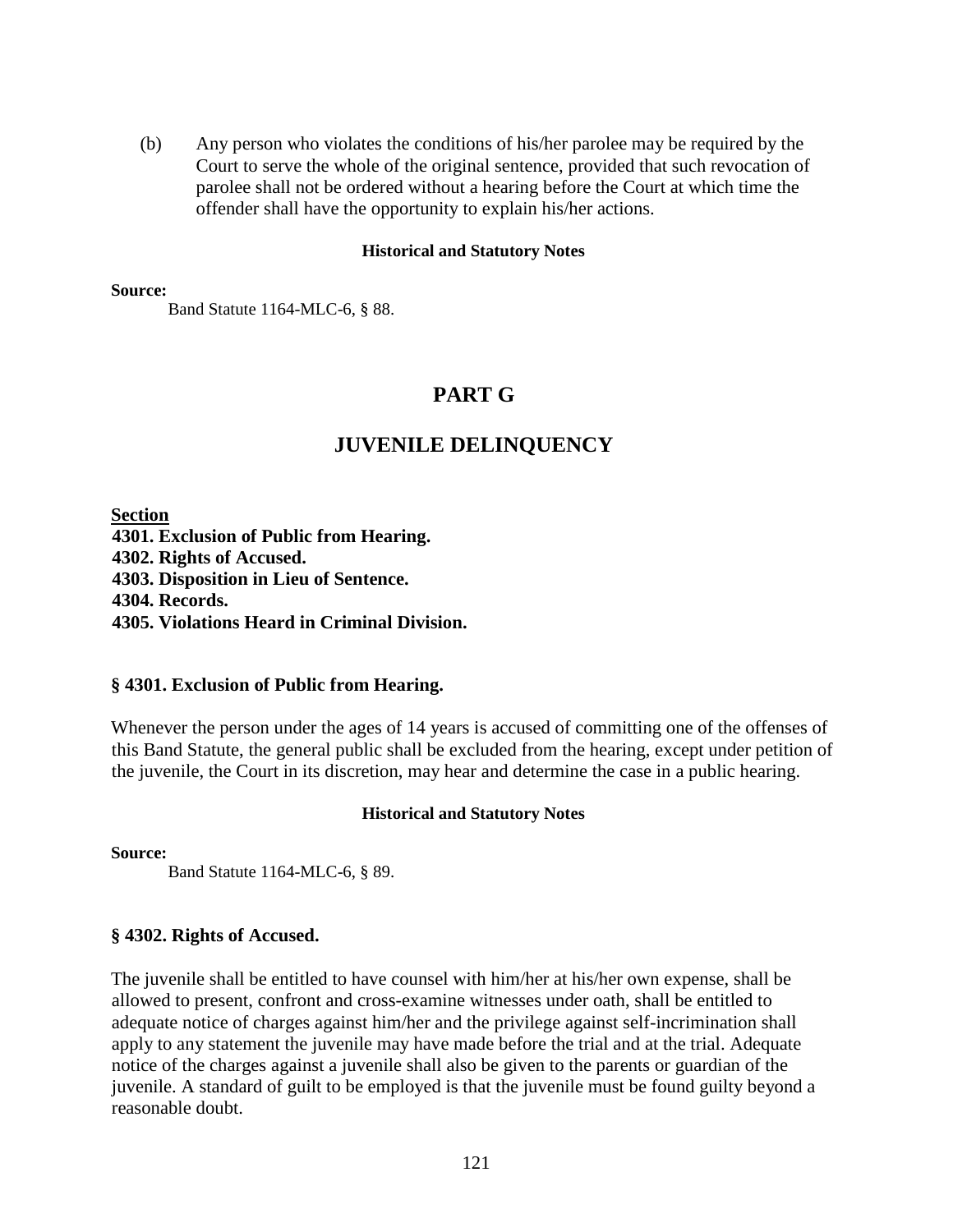### **Source:**

Band Statute 1164-MLC-6, § 89.01.

## **Cross References**

Civil Rights Code, *see* 1 MLBS § 1 et seq.

## **§ 4303. Disposition in Lieu of Sentence.**

In lieu of sentence the Court may place the juvenile under supervision of a responsible person or institution, selected by the Justice for a designated period or may take such other action as may be deemed advisable in the circumstances.

### **Historical and Statutory Notes**

### **Source:**

Band Statute 1164-MLC-6, § 89.02.

## **§ 4304. Records.**

- (a) All law enforcement records concerning a juvenile except traffic records, shall not be open to public inspection of their contents disclosed to the public, unless ordered by the Court.
- (b) All law enforcement records and records of the Court pertaining to a juvenile shall be physically sealed when the youth reaches the age of 18 years. These records shall not be open to inspection except by a written order from the Court.

## **Historical and Statutory Notes**

### **Source:**

Band Statute 1164-MLC-6, § 89.04.

## **§ 4305. Violations Heard in Criminal Division.**

Exceptions to 24 MLBS §4303 are that the following violations may be heard in either the Criminal Division or the Human Resources Division of the Court of Central Jurisdiction and the records may be open to inspection if tried in either the Criminal Division on any traffic, liquor law, or fish and game violation.